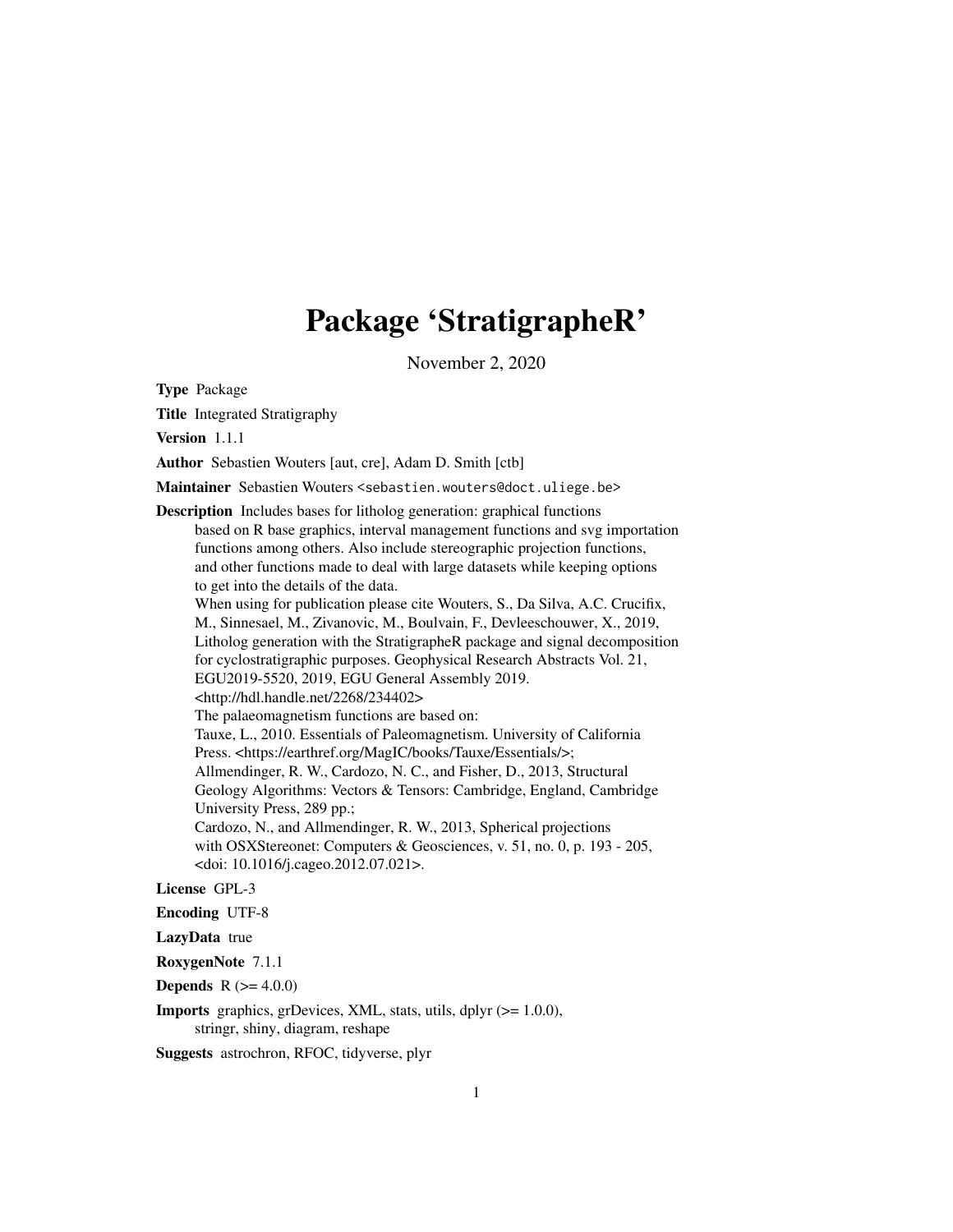NeedsCompilation no Repository CRAN Date/Publication 2020-11-02 11:30:03 UTC

# R topics documented:

| as.lim     | $\overline{3}$   |
|------------|------------------|
|            | 6                |
|            | $\overline{7}$   |
|            | $\overline{9}$   |
|            | $\boldsymbol{Q}$ |
|            | 12               |
|            | 13               |
|            | 15               |
|            | 15               |
|            | 17               |
|            | 18               |
|            | 19               |
|            | 19               |
|            | 21               |
|            | 22               |
|            | 24               |
|            | 25               |
|            | 26               |
|            | 27               |
|            | 28               |
|            | 29               |
|            | 30               |
|            | 31               |
|            | 31               |
|            | 32               |
|            | 34               |
|            | 36               |
|            | 37               |
|            | 38               |
| incfix     | 40               |
|            | 41               |
|            | 42               |
|            | 43               |
|            | 44               |
| mid.lim    | 47               |
|            | 48               |
|            | 49               |
| multigons  | 50               |
| multilines | 53               |
|            | 54               |
|            | 57               |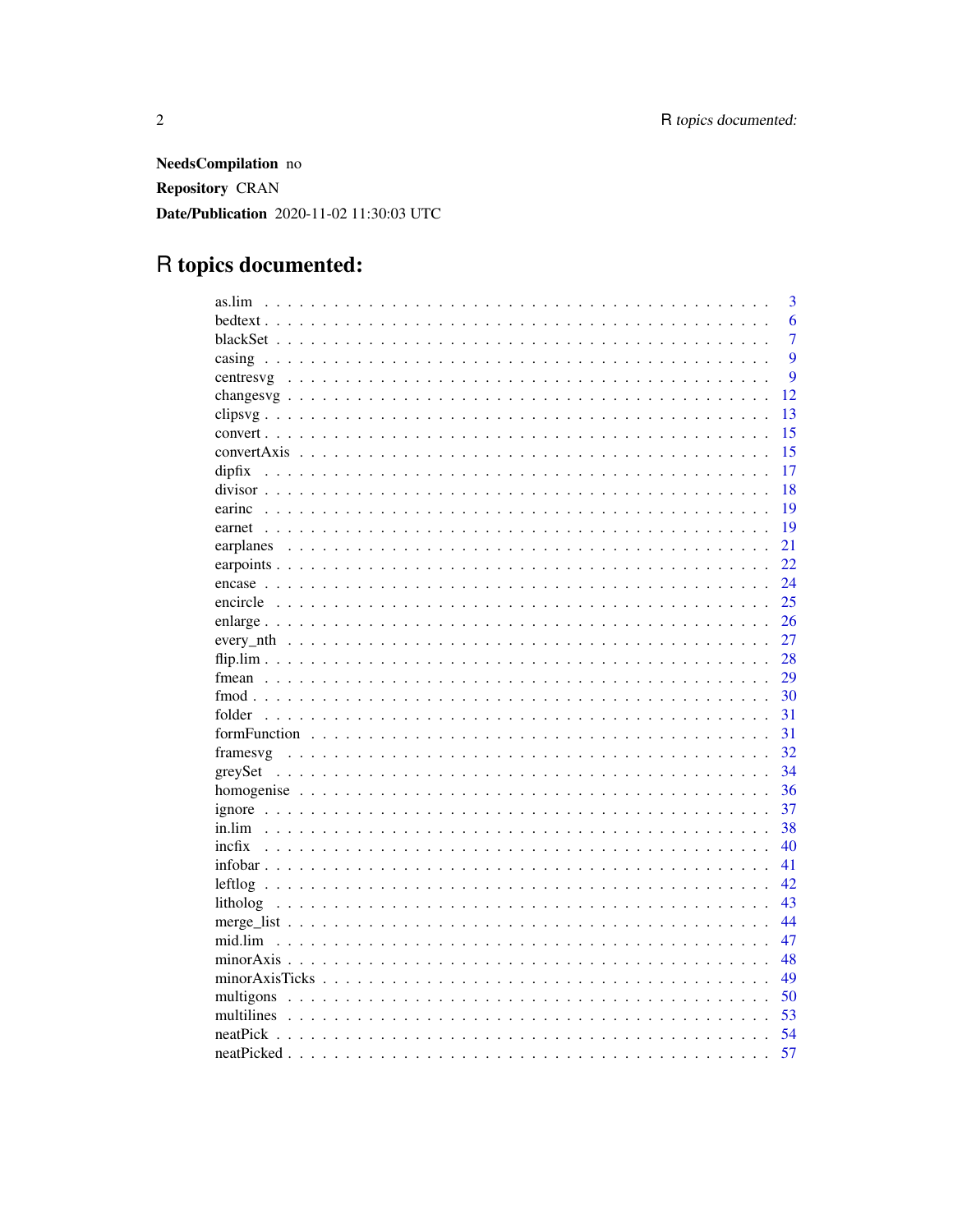<span id="page-2-0"></span>

|                                                                                                                                                                                                                                                                                                                                                                                                                    | 59  |
|--------------------------------------------------------------------------------------------------------------------------------------------------------------------------------------------------------------------------------------------------------------------------------------------------------------------------------------------------------------------------------------------------------------------|-----|
| nset                                                                                                                                                                                                                                                                                                                                                                                                               | 60  |
|                                                                                                                                                                                                                                                                                                                                                                                                                    | 61  |
|                                                                                                                                                                                                                                                                                                                                                                                                                    | 62  |
| places $y_1, \ldots, y_n, \ldots, y_n, \ldots, y_n, \ldots, y_n, \ldots, y_n, \ldots, y_n, \ldots, y_n, \ldots, y_n, \ldots, y_n, \ldots, y_n, \ldots, y_n, \ldots, y_n, \ldots, y_n, \ldots, y_n, \ldots, y_n, \ldots, y_n, \ldots, y_n, \ldots, y_n, \ldots, y_n, \ldots, y_n, \ldots, y_n, \ldots, y_n, \ldots, y_n, \ldots, y_n, \ldots, y_n, \ldots, y_n, \ldots, y_n, \ldots, y_n, \ldots, y_n, \ldots, y_n$ | 63  |
|                                                                                                                                                                                                                                                                                                                                                                                                                    | 64  |
|                                                                                                                                                                                                                                                                                                                                                                                                                    | 65  |
|                                                                                                                                                                                                                                                                                                                                                                                                                    | 67  |
|                                                                                                                                                                                                                                                                                                                                                                                                                    | 68  |
|                                                                                                                                                                                                                                                                                                                                                                                                                    | 69  |
|                                                                                                                                                                                                                                                                                                                                                                                                                    | 70  |
|                                                                                                                                                                                                                                                                                                                                                                                                                    | 72  |
| rotate                                                                                                                                                                                                                                                                                                                                                                                                             | 73  |
|                                                                                                                                                                                                                                                                                                                                                                                                                    | 74  |
|                                                                                                                                                                                                                                                                                                                                                                                                                    | 75  |
|                                                                                                                                                                                                                                                                                                                                                                                                                    | 75  |
|                                                                                                                                                                                                                                                                                                                                                                                                                    | 76  |
|                                                                                                                                                                                                                                                                                                                                                                                                                    | 77  |
|                                                                                                                                                                                                                                                                                                                                                                                                                    | 78  |
|                                                                                                                                                                                                                                                                                                                                                                                                                    | 79  |
|                                                                                                                                                                                                                                                                                                                                                                                                                    | 80  |
|                                                                                                                                                                                                                                                                                                                                                                                                                    | 81  |
|                                                                                                                                                                                                                                                                                                                                                                                                                    | 92  |
|                                                                                                                                                                                                                                                                                                                                                                                                                    | 93  |
|                                                                                                                                                                                                                                                                                                                                                                                                                    | 94  |
|                                                                                                                                                                                                                                                                                                                                                                                                                    | 95  |
| weldlog                                                                                                                                                                                                                                                                                                                                                                                                            | 96  |
|                                                                                                                                                                                                                                                                                                                                                                                                                    | 98  |
|                                                                                                                                                                                                                                                                                                                                                                                                                    | 99  |
|                                                                                                                                                                                                                                                                                                                                                                                                                    |     |
|                                                                                                                                                                                                                                                                                                                                                                                                                    |     |
|                                                                                                                                                                                                                                                                                                                                                                                                                    | 103 |

### **Index**

<span id="page-2-1"></span>as.lim

Create / Check / Manipulate lim objects

### Description

Functions to create and check limits of intervals (what we define here as a 'lim' object), with control of specified properties. Basically we define an interval by its left and right boundaries, by an id and by a rule of boundary inclusion.

 $\overline{3}$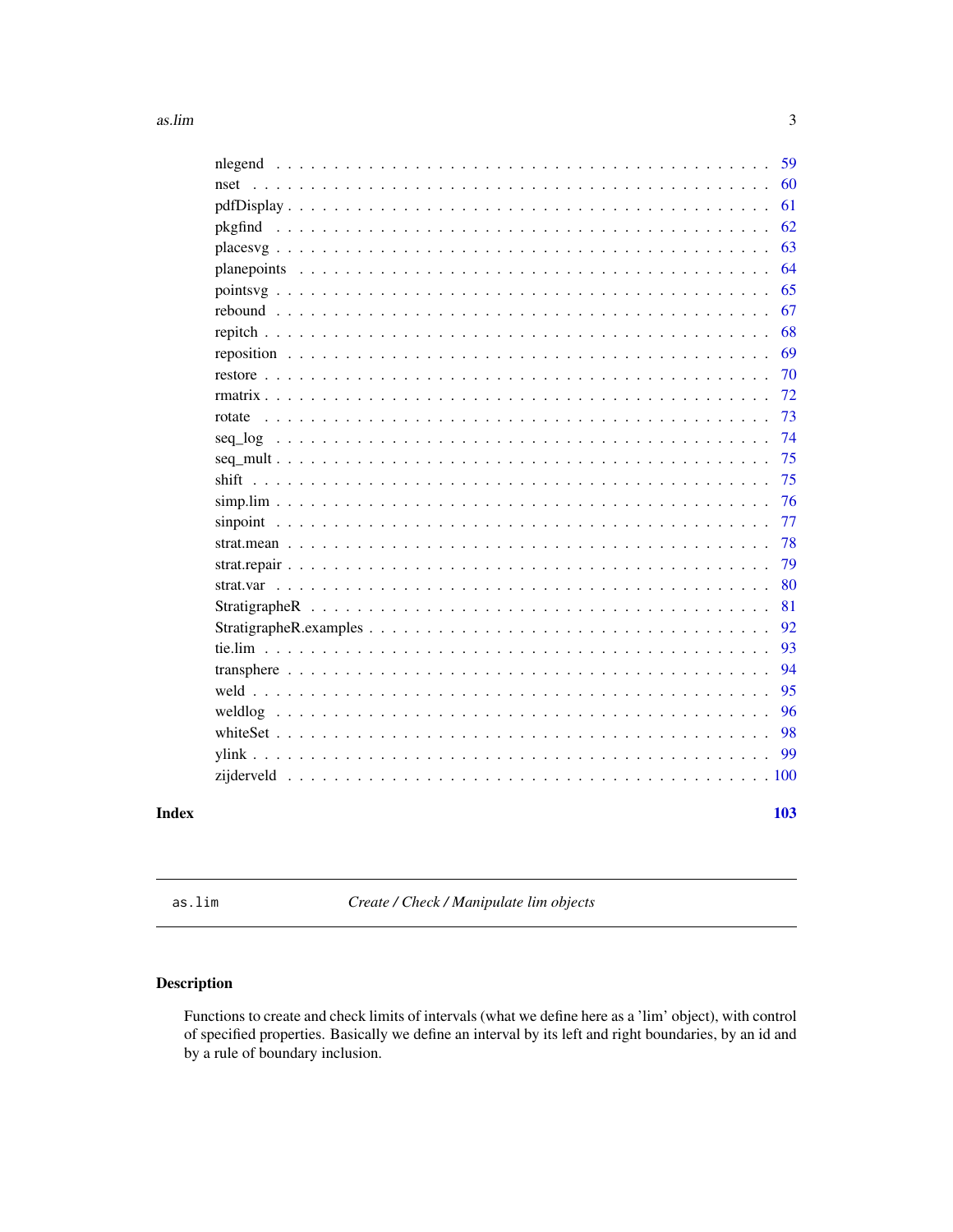### Usage

```
as.lim(lim = NULL, l = NULL, r = NULL, id = 1L, b = "[]")
is.lim(lim = NULL, l = NULL, r = NULL, id = 1L, b = "[]")
are.lim.nonunique(lim = NULL, l = NULL, r = NULL, check.lim = TRUE)
are.lim.nonadjacent(lim = NULL, l = NULL, r = NULL, b = "[]", check.lim = TRUE)
are.lim.distinct(lim = NULL, 1 = NULL, r = NULL, check.lim = TRUE)
are.lim.ordered(
 \lim = NULL,
 l = NULL,r = NULL,id = 1L,decreasingly = FALSE,
 dependently = FALSE,
 check.lim = TRUE
\lambdaorder.lim(
 lim = NULL,
 l = NULL,r = NULL,id = 1L,b = "[]",decreasingly = FALSE
)
```
### Arguments

| $\lim$       | a list of n left (1st element) and n right (2ndt element) interval limits, of n interval<br>IDs, and of n interval boundary rules $(e.g. "[]")$                                                                                                                                                                                                                                                               |
|--------------|---------------------------------------------------------------------------------------------------------------------------------------------------------------------------------------------------------------------------------------------------------------------------------------------------------------------------------------------------------------------------------------------------------------|
| 1            | the left interval limits (numerical vector of length n)                                                                                                                                                                                                                                                                                                                                                       |
| r            | the right interval limits (numerical vector of length n)                                                                                                                                                                                                                                                                                                                                                      |
| id           | the interval IDs (numerical or character vector of length n, the default is 1 for<br>each interval). They can be similar for different intervals.                                                                                                                                                                                                                                                             |
| b            | the interval boundaries rules: "[]" (or "closed") to include both boundaries points,<br>"][" (or "()" and "open") to exclude both boundary points, "[[" (or "[)", "right-<br>open" and"left-closed") to include only the left boundary point, and "]]" (or "(]",<br>"left-open", "right-closed") to include only the right boundary point. The nota-<br>tion is simplified to "[]", "[[", "]]" and "][" only. |
| check.lim    | whether to check if the object is a lim object                                                                                                                                                                                                                                                                                                                                                                |
| decreasingly | whether the order to check for or set for is decreasing                                                                                                                                                                                                                                                                                                                                                       |
| dependently  | whether the intervals themselves should be ordered relatively to the other                                                                                                                                                                                                                                                                                                                                    |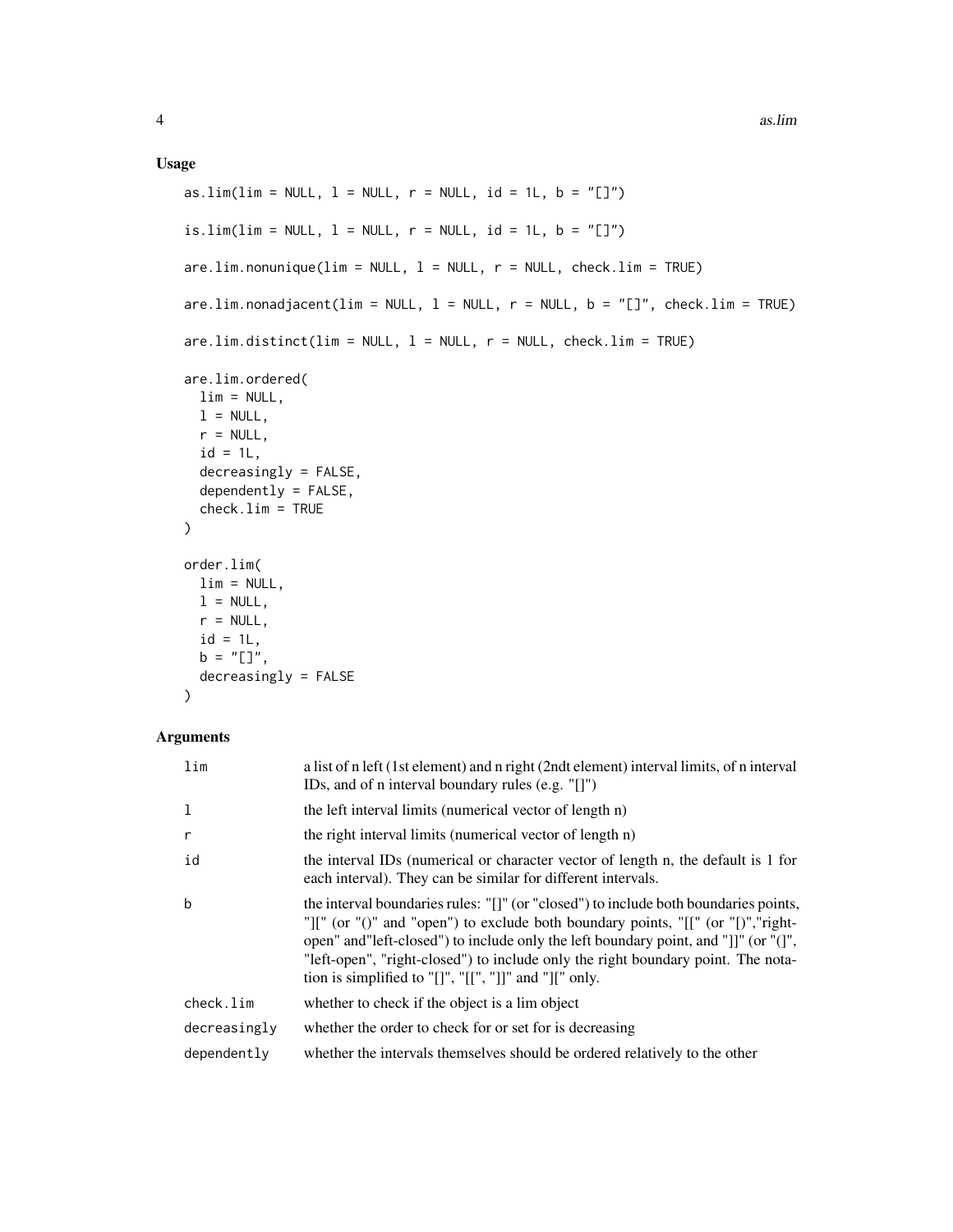#### as.lim 5

### Details

as.lim: creates a lim object

is.lim: checks if arguments qualify as a lim object

are.lim.nonunique: checks if there are no intervals of identical l and r

are.lim.nonadjacent: checks if there are no pairs of intervals having at least one similar boundary

are.lim.distinct: checks if the intervals are not overlapping

are.lim.ordered: checks if the intervals are ordered (in l and r, and if dependently is TRUE, relative to the other intervals of same id)

order.lim: orders l and r parts of the intervals (use simp.lim for more advanced ordering)

#### See Also

To find which values are in which interval: [in.lim](#page-37-1) To simplify intervals by merging overlapping parts: [simp.lim](#page-75-1) To extract the part outside of intervals: [flip.lim](#page-27-1) To make intervals with boundaries in between given values: [mid.lim](#page-46-1) To discretise intervals: [tie.lim](#page-92-1) To simplify boundary rules into "[]", "[[", "]]" and "][": [rebound](#page-66-1) To plot interval data as rectangles: [infobar](#page-40-1)

#### Examples

example  $\leq$  as.lim(1 = c(0,1,2), r = c(0.5,2.1,2.5), id = "I") is.lim(lim = example)  $are.lim. nonunique(1 = c(0,1,2), r = c(0.5,1.5,2.5))$  $are.lim.nonunique(1 = c(0,1,2), r = c(0.5,1.5,2))$  $are.lim.nonadjacent(1 = c(0,1,2), r = c(0.5,1.5,2.5))$  $are.lim.nonadjacent(1 = c(0,1,1.5), r = c(0.5,1.5,2))$  $are.lim. ordered(1 = c(0,1,2), r = c(0.5,1.5,2.5))$  $are.lim.ordered(1 = c(0,1,2.5), r = c(0.5,1.5,2))$  $are.lim. ordered(1 = c(0, 1, 2), r = c(0.5, 1.5, 2.5), dependently = TRUE)$  $are$ .lim.ordered( $l = c(0, 2, 1)$ ,  $r = c(0.5, 2.5, 1.5)$ , dependently = TRUE)  $are.lim.distinct(l = c(0,1,2), r = c(0.5,1.5,2.5))$  $are.lim.distinct(1 = c(0,1,2), r = c(0.5,3.5,2.5))$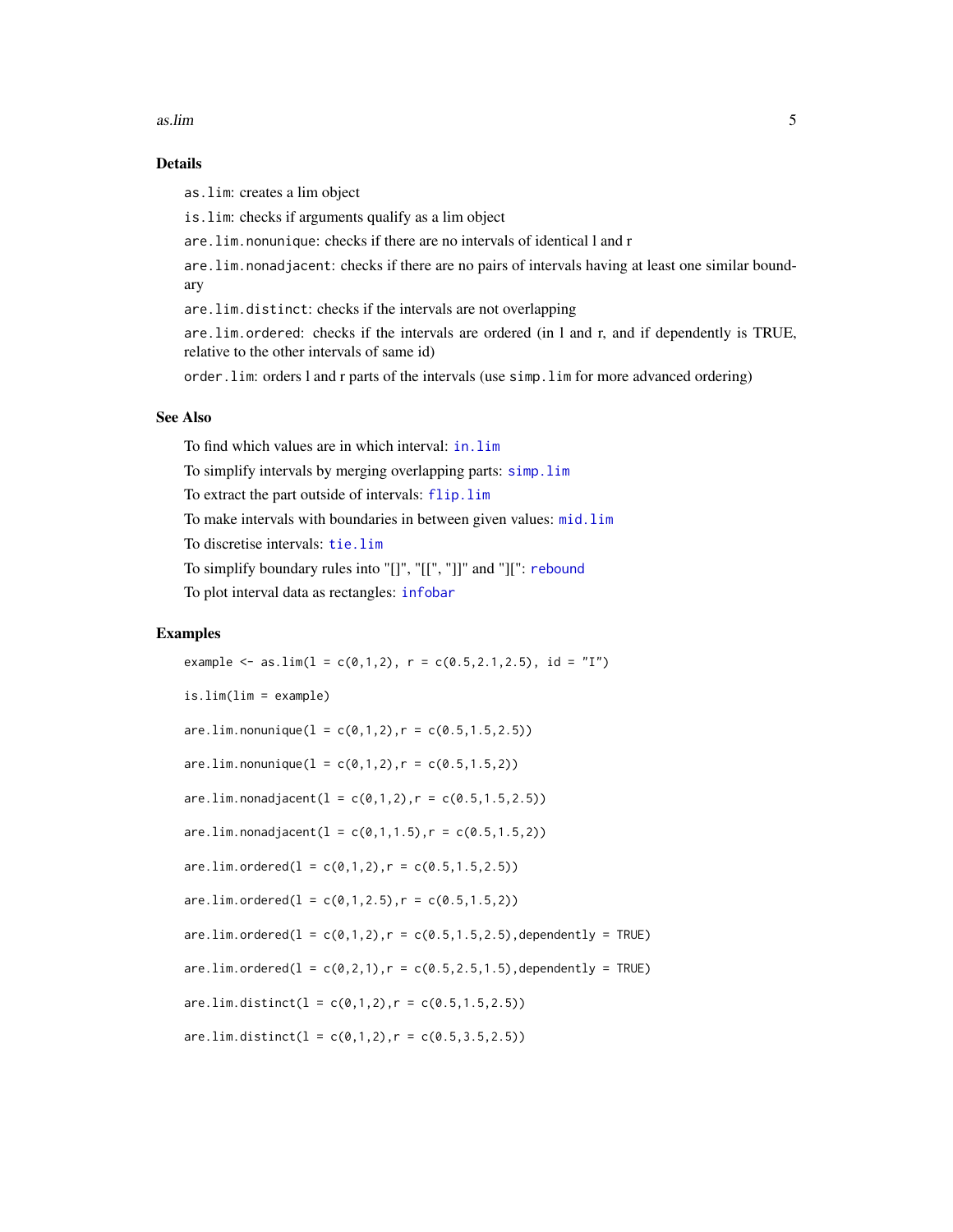<span id="page-5-0"></span>6 bedtext by the control of the control of the control of the control of the control of the control of the control of the control of the control of the control of the control of the control of the control of the control of

```
order.lim(l = c(0, 6, 4, 6, 50), r = c(1, 5, 6, 9, 8),
          b = c("[[", "]]", "[['", "]]", "[[''])
```
### bedtext *Writes the names of the beds in a litholog*

### Description

Writes the names of the beds in a litholog. You can either place them at the centre of the beds or in their upper and lower part. You can also define a thickness below which the name won't be written, to avoid excessive text crowding the plot.

### Usage

```
bedtext(
  labels,
  l,
  r,
  x = 0.2,
  arg = list(cex = 1),
  adj = c(0.5, 0.5),ymin = NA,
  edge = FALSE
\mathcal{L}
```
### Arguments

| labels | the name of each bed                                                                                                                  |
|--------|---------------------------------------------------------------------------------------------------------------------------------------|
|        | a vector of n left y (or dt, i.e. depth or time) interval limits for each bed                                                         |
|        | a vector of n right y (or dt, i.e. depth or time) interval limits for each bed                                                        |
| X      | the position where to write the text $(0.2$ by default)                                                                               |
| arg    | a list of arguments to feed text(). Go see ?text to know which arguments can be<br>provided. See ?merge.list for further information. |
| adj    | one or two values in [0, 1] which specify the x (and optionally y) adjustment of<br>the labels. $c(0.5, 0.5)$ is the default.         |
| ymin   | minimum thickness of the bed to write its name (if NA, a default value is calcu-<br>lated, but user input is best)                    |
| edge   | whether to put the bed name at the edge of the beds $(T)$ or in the center of the<br>beds (F, is the default)                         |

### See Also

[litholog](#page-42-1) obvisously

if your boundaries have to be recalculated: [leftlog](#page-41-1)

other functions complementing litholog: [infobar](#page-40-1) and [ylink](#page-98-1)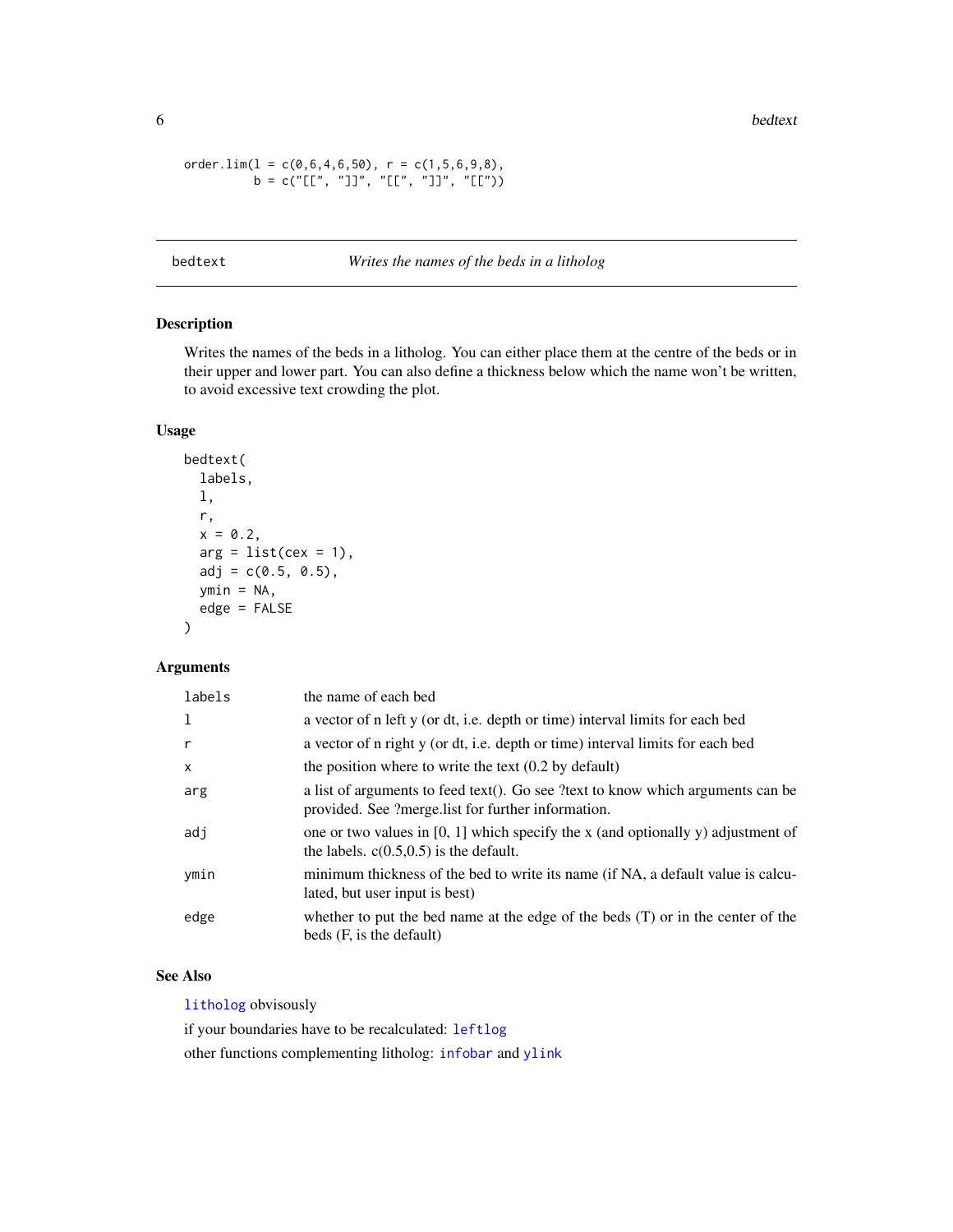#### <span id="page-6-0"></span>blackSet 7

#### Examples

```
l < -c(0, 4, 5, 8)r < -c(4,5,8,16)x \leq -c(4,5,3,4)i <- c("B1","B2","B3","B4")
test <- litholog(l, r, x, i)
whiteset(xlim = c(0,6), ylim = c(-10,30))multigons(test$i, test$xy, test$dt, col = c(NA, "black", "grey","NA"))
bedtext(labels = i, r = r, l = l, edge = TRUE, x = 0.5,
        arg = list(col = c("black", "white", "white", "red")))
```
blackSet *Sets the plot environment to draw a long vertical data set*

#### Description

Sets the plot environment to draw a long dataset. It provides lines as supplementary scale, and axes with major and minor ticks.

#### Usage

```
blackSet(
  xlim,
  ylim,
  xtick = NA,
  ytick = NA,
  nx = 1,
  ny = 1,xaxs = "i",yaxs = "i",xarg = list(tick.ratio = 0.5),
  yarg = list(tick.ratio = 0.5, las = 1),v = T,
  abbr = ",
  skip = 0,\text{targ} = \text{list}(\text{col} = \text{"black", lwd} = 2),sarg = list(lty = 2, col = "black"))
```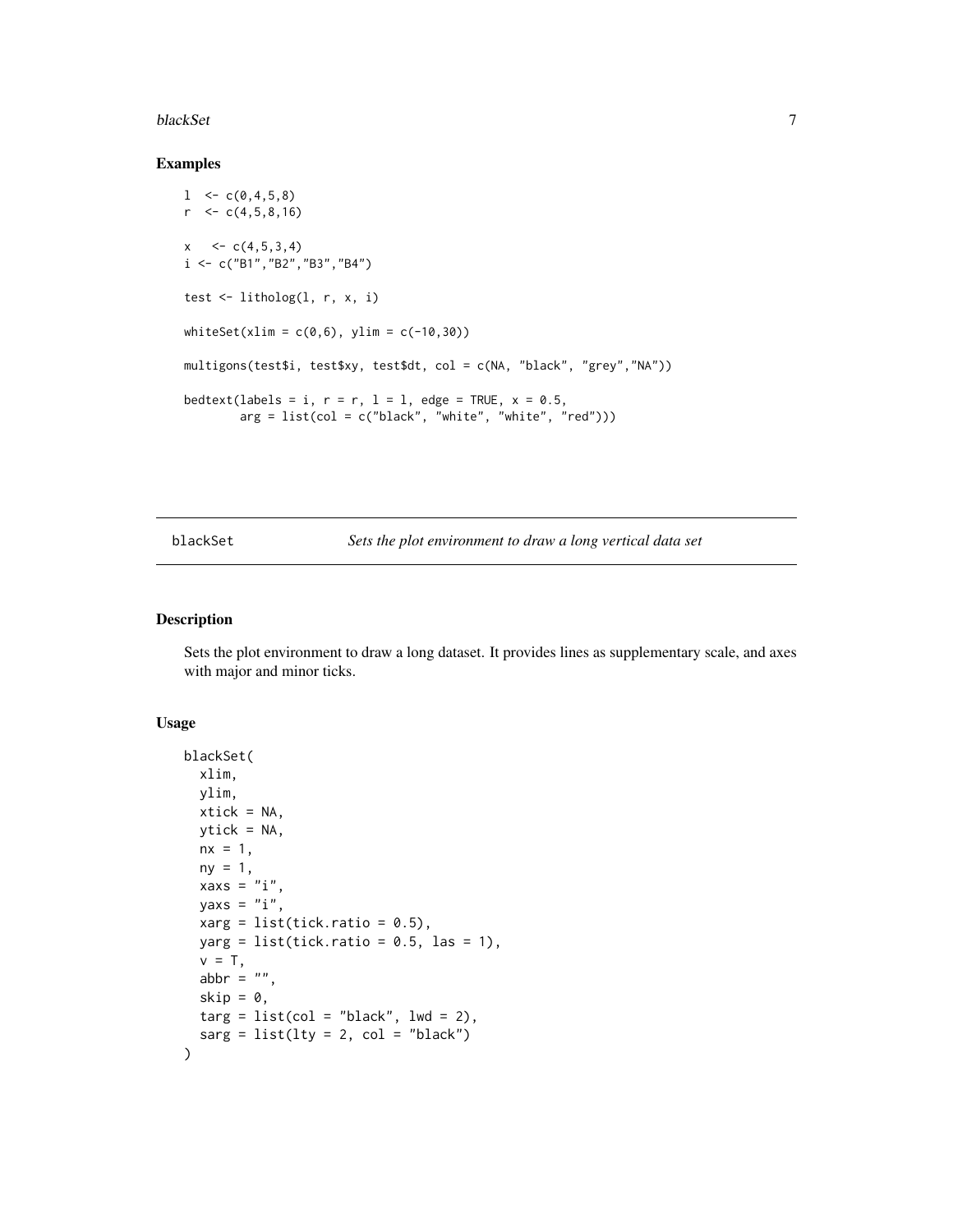### Arguments

| xlim, ylim   | the x and y limits (e.g. xlim = $c(-1,1)$ )                                                                                                                                                                                                                                                                                                                                                                            |
|--------------|------------------------------------------------------------------------------------------------------------------------------------------------------------------------------------------------------------------------------------------------------------------------------------------------------------------------------------------------------------------------------------------------------------------------|
| xtick, ytick | the interval between each major ticks for x and y                                                                                                                                                                                                                                                                                                                                                                      |
| nx, ny       | the number of intervals between major ticks to be divided by minor ticks in the<br>x and y axes                                                                                                                                                                                                                                                                                                                        |
| xaxs, yaxs   | The style of axis interval calculation to be used for the x and y axes. By default it<br>is "i" (internal): it just finds an axis with pretty labels that fits within the original<br>data range. You can also set it to "r" (regular): it first extends the data range by<br>4 percent at each end and then finds an axis with pretty labels that fits within the<br>extended range. See ?par for further explanation |
| xarg, yarg   | a list of arguments to feed to minor Axis() for the x and y axes. See the ?mino-<br>rAxis help page for the possible arguments. See ?merge_list for further infor-<br>mation.                                                                                                                                                                                                                                          |
| $\mathsf{V}$ | whether the lines are vertical                                                                                                                                                                                                                                                                                                                                                                                         |
| abbr         | text to be repeated on the lines at each major tick                                                                                                                                                                                                                                                                                                                                                                    |
| skip         | number of text redundancies to be skipped                                                                                                                                                                                                                                                                                                                                                                              |
| targ, sarg   | a list of arguments to feed to text() and segments() respectively. If set to NULL,<br>does not add the corresponding element.                                                                                                                                                                                                                                                                                          |

### Value

A plotting environment to draw a long data set

### See Also

Similar functions: [whiteSet](#page-97-1) and [greySet](#page-33-1)

To create axes with major and minor ticks: [minorAxis](#page-47-1)

To print a plot in pdf: [pdfDisplay](#page-60-1)

To automatically determine pretty interval limits: [encase](#page-23-1)

```
y \leftarrow c(0, 11, 19, 33)x \leftarrow c(1, 2, 2.5, 4)a \leftarrow min(y)b \leq -\max(y)f <- encase(a-1,b,5)blackSet(c(0,4), f, ytick = 10, ny = 10, skip = 1)points(x, y, pch=19)
```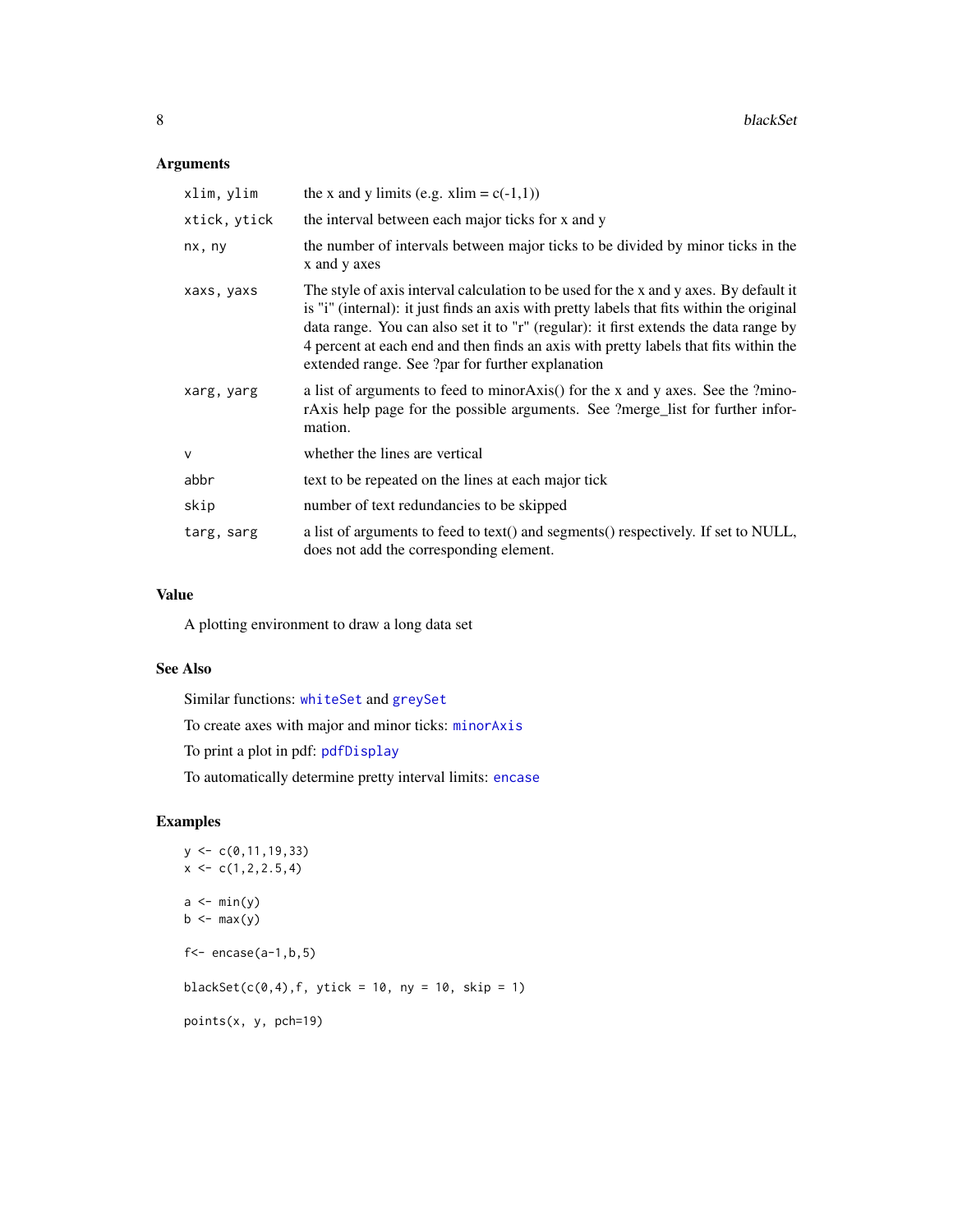<span id="page-8-2"></span><span id="page-8-0"></span>

### Description

Finds values in a vector directly above and below a number

### Usage

```
casing(x, into)
```
### Arguments

|      | a number                                                     |
|------|--------------------------------------------------------------|
| into | a vector where to find the values directly above and below x |

### Value

a vector of the values of "into" vector directly above and below x respectively

### See Also

Similar function : [encase](#page-23-1)

## Examples

casing(0.21,c(0.3,0.4,0.1,0.2))

<span id="page-8-1"></span>centresvg *Draws a pointsvg object around a given point*

### Description

Draws a svg object imported as data frame using [pointsvg](#page-64-1) around a given point.

### Usage

```
centresvg(
  object,
  x,
  y,
  xfac = 1,
  yfac = 1,
  xadj = 0,yadj = \theta,
```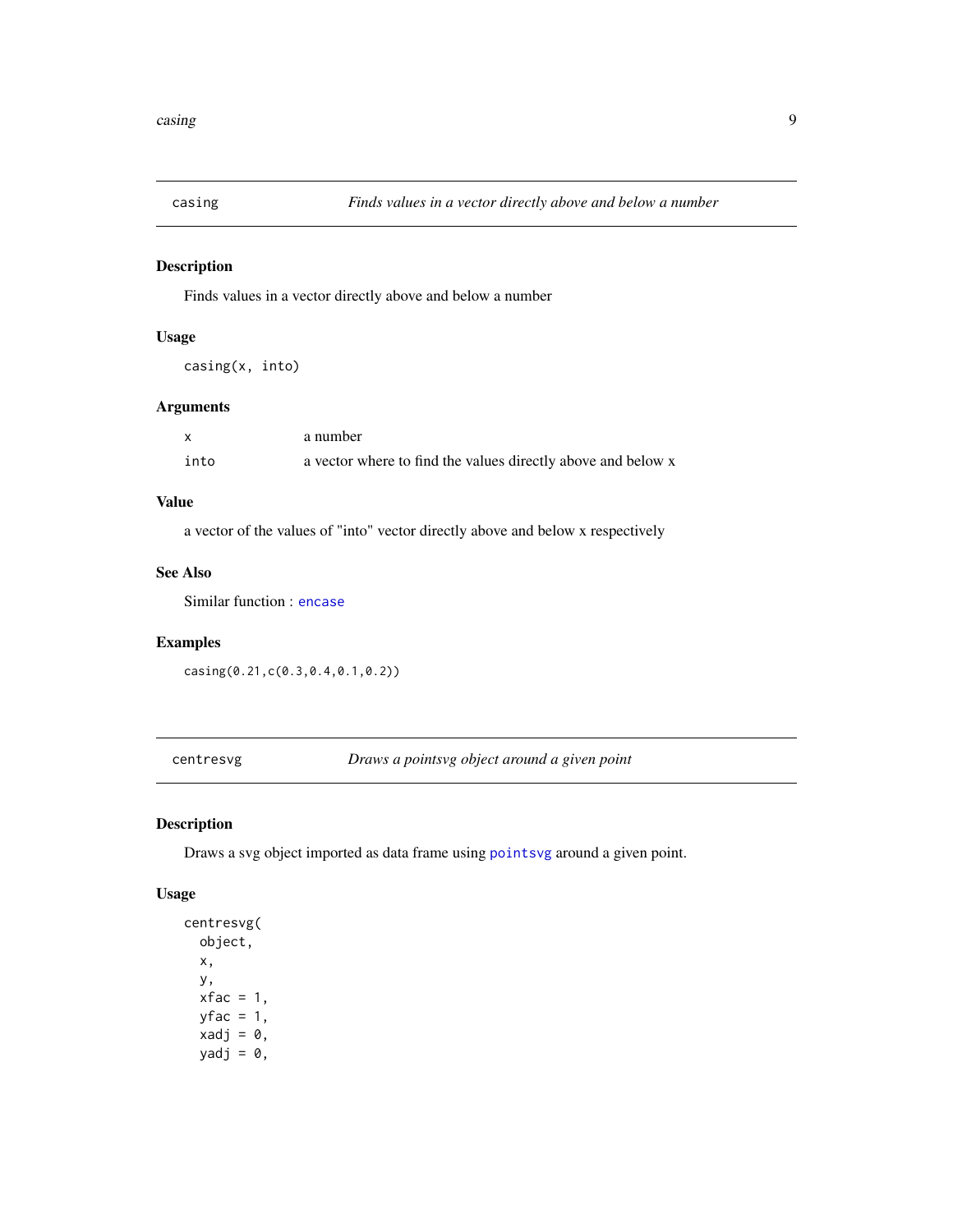10 centresvg

```
forget = NULL,
  front = NULL,
  back = NULL,standard = FALSE,
  keep.ratio = FALSE,
  col = NA,
  border = "black",
  density = NA,
  angle = 45,
  lty = par("lty"),
  lwd = par("lwd"),
  scol = border,
  slty = lty,
  slwd = lwd,
 plot = TRUE,
  output = FALSE
\mathcal{L}centersvg(
  object,
 x,
 y,
 xfac = 1,yfac = 1,
 xadj = 0,yadj = \theta,
  forget = NULL,front = NULL,
 back = NULL,standard = FALSE,
  keep.ratio = FALSE,
  col = NA,
  border = "black",
  density = NA,
  angle = 45,
  lty = par("lty"),
  lwd = par("lwd"),
  scol = border,
  slty = lty,
  slwd = lwd,
 plot = TRUE,
 output = FALSE
\mathcal{L}
```
### Arguments

| object | a points vg object (svg object imported as data frame using points vg). |
|--------|-------------------------------------------------------------------------|
| x, y   | numeric vectors of coordinates where the object should be drawn.        |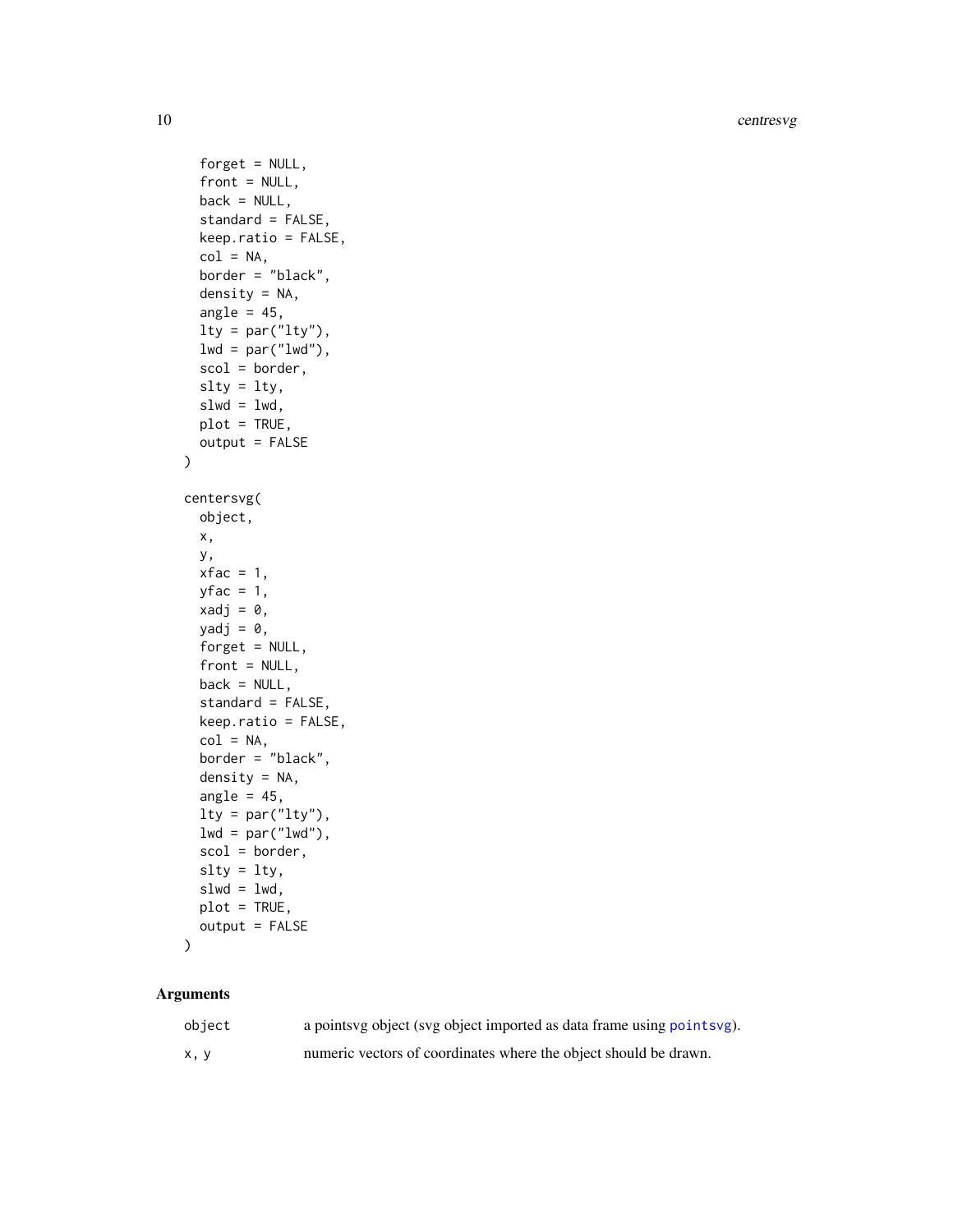#### centresvg and the control of the control of the control of the control of the control of the control of the control of the control of the control of the control of the control of the control of the control of the control o

| xfac             | the x size factor.                                                                                                                                                            |
|------------------|-------------------------------------------------------------------------------------------------------------------------------------------------------------------------------|
| yfac             | the y size factor.                                                                                                                                                            |
| xadj             | value specifying the x adjustment of the drawing.                                                                                                                             |
| yadj             | value specifying the y adjustment of the drawing.                                                                                                                             |
| forget           | the elements that should be discarded, by their id or index (i.e. name or number<br>of appearance).                                                                           |
| front, back      | the elements to be put in front and back position, by their id or index (i.e. name<br>or number of appearance). By default the order is the one of the original .svg<br>file. |
| standard         | whether to standardise (centre to $(0,0)$ , rescale so that extreme points are at -1<br>and 1) or not $(T \text{ or } F)$                                                     |
| keep.ratio       | if the object is to be standardised, whether to keep the $x/y$ ratio (T or F)                                                                                                 |
| col              | the polygones background color. If density is specified with a positive value this<br>gives the color of the shading lines.                                                   |
| border           | the lines color.                                                                                                                                                              |
| density          | the density of shading lines, in lines per inch. The default value of NULL means<br>that no shading lines are drawn.                                                          |
| angle            | the slope of shading lines, given as an angle in degrees (counter-clockwise)                                                                                                  |
| lty, lwd         | the border line type and width, see ?par for details.                                                                                                                         |
| scol, slty, slwd |                                                                                                                                                                               |
|                  | the colour, type and width of the shading lines.                                                                                                                              |
| plot             | whether to add to a plot                                                                                                                                                      |
| output           | whether to output the new object coordinates                                                                                                                                  |

### Details

The [centresvg](#page-8-1) and [framesvg](#page-31-1) have a lot of similarities with the [multigons](#page-49-1) function: the graphical parameters are mostly identical. However there is a strong distinction between the -svg functions and multigons: when providing several graphical arguments, multigons will attribute them to each polygon, whereas the .svg functions will use them for each repetition of the .svg object. Using the latter, the graphical parameters will be applied to all the elements of a drawing. If you want a finer personalisation you have to use multigons and multilines (or an hybrid of the two, yet to be coded).

#### See Also

Similar functions: [framesvg](#page-31-1) and [placesvg](#page-62-1)

Change the drawing: [changesvg](#page-11-1) and [clipsvg](#page-12-1)

Uses [ignore](#page-36-1) to avoid drawing unnecessary objects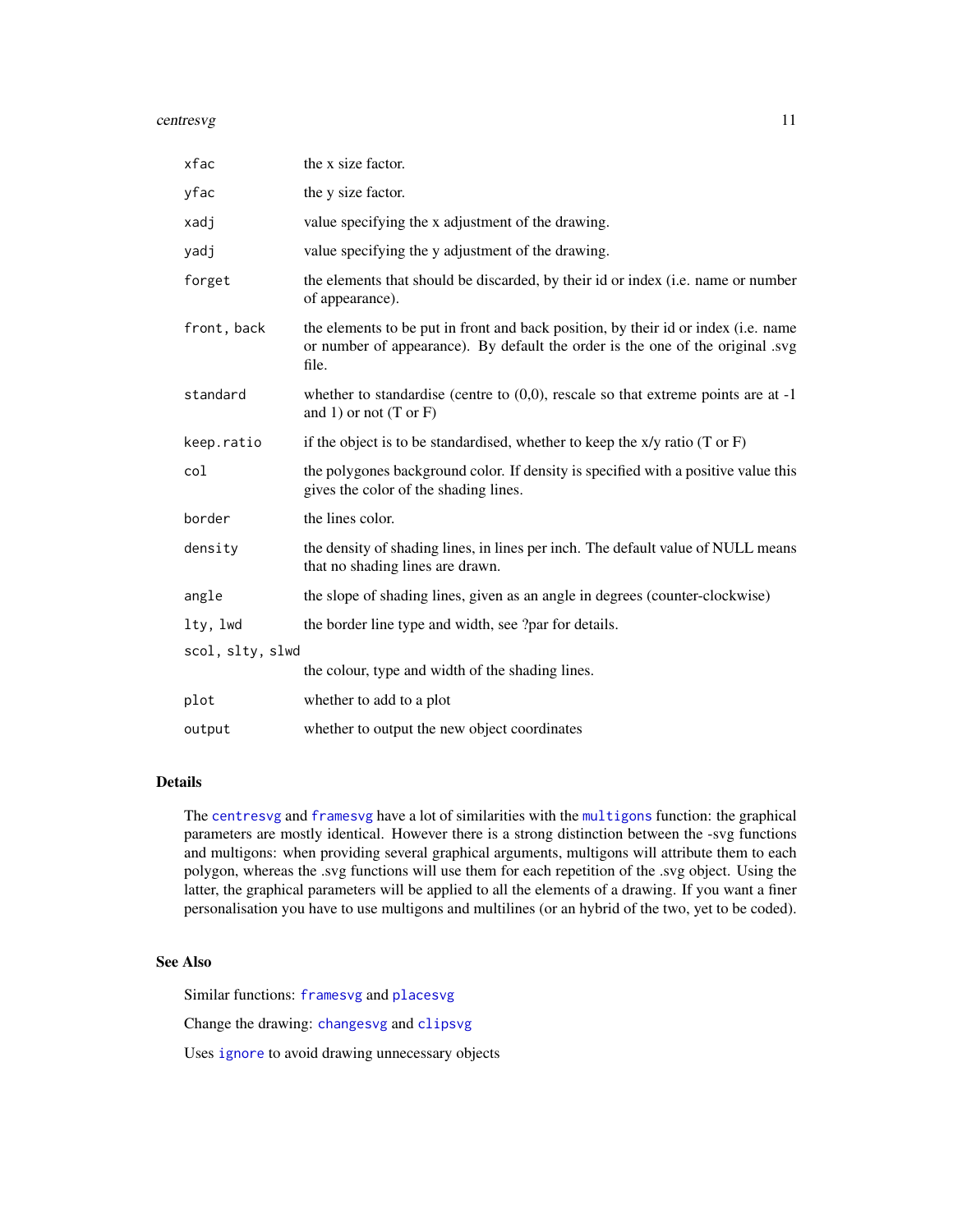### Examples

```
object <- example.ammonite
plot(c(-10,10), c(-10,10), type = "n")
centresvg(object, 5, 5, xfac = 2, yfac = 2, lty = 1, density = 20, angle = 45)
points(5,5,pch = 19, col = "blue")
```
<span id="page-11-1"></span>

### changesvg *Changes a pointsvg object*

### Description

Changes a svg object imported as data frame using [pointsvg](#page-64-1).

### Usage

```
changesvg(
 object,
 forget = NULL,front = NULL,
 back = NULL,standard = FALSE,
 keep.ratio = F,
 round = FALSE,
 xdigits = 4,
 ydigits = 4,
 xinverse = FALSE,
 yinverse = FALSE
)
```
### Arguments

| object      | a points vg object (svg object imported as data frame using points vg).                                                                                                      |
|-------------|------------------------------------------------------------------------------------------------------------------------------------------------------------------------------|
| forget      | the elements that should be discarded, by their id or index (i.e. name or number<br>of appearance).                                                                          |
| front, back | the elements to be put in front and back position, by their id or index (i.e. name<br>or number of appearance). By default the order is the one of the original syg<br>file. |
| standard    | whether to standardise (centre to $(0,0)$ , rescale so that extreme points are at -1<br>and 1) or not $(T \text{ or } F)$                                                    |
| keep.ratio  | if the object is to be standardised, whether to keep the $x/y$ ratio (T or F)                                                                                                |
| round       | whether to round the coordinates or not $(T \text{ or } F)$                                                                                                                  |

<span id="page-11-0"></span>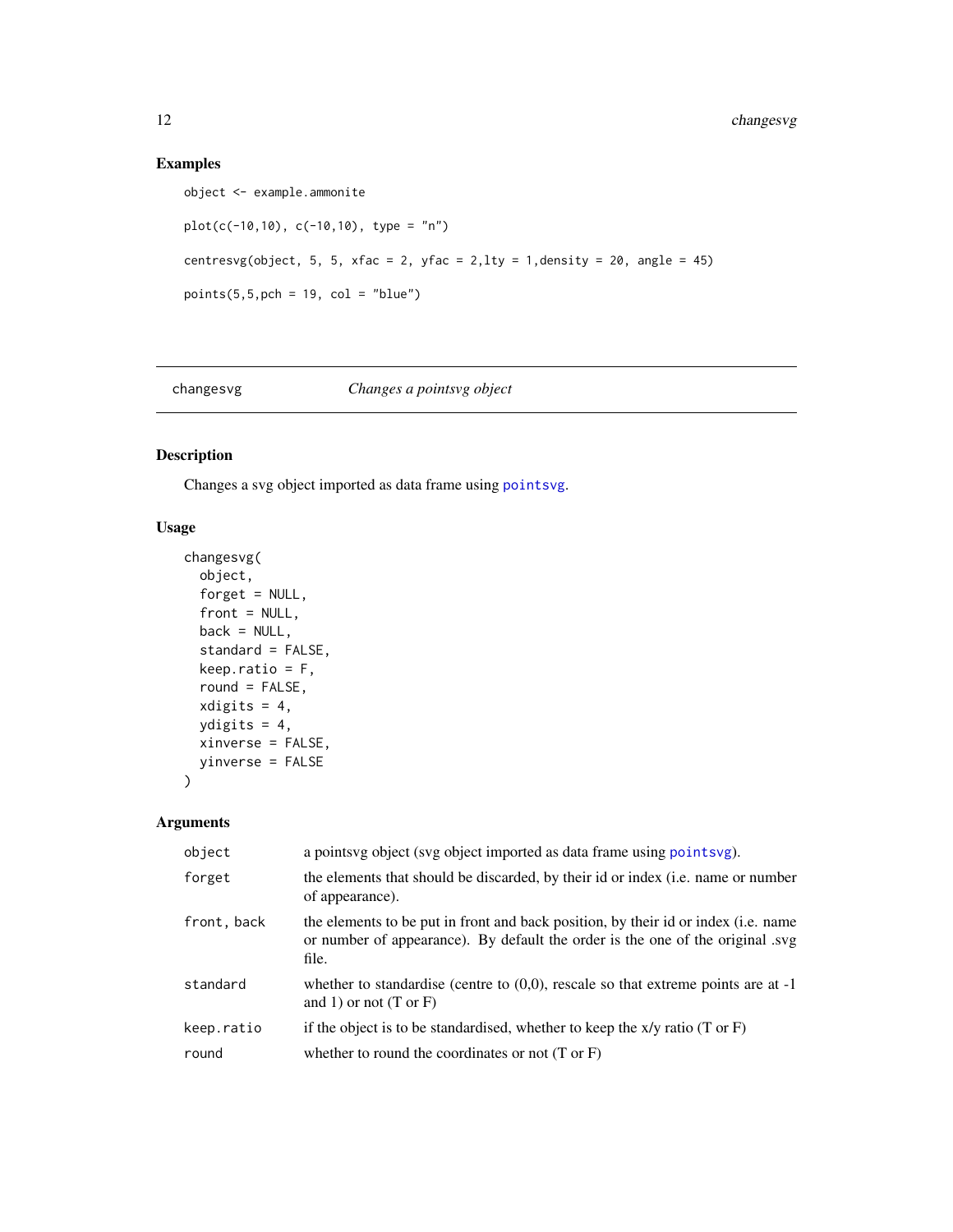#### <span id="page-12-0"></span>clipsvg the clipsical contract of the clipsical contract of the clipsical contract of the clipsical contract of the contract of the contract of the contract of the contract of the contract of the contract of the contract o

| xdigits  | the number of digits after the decimal to round to for x values  |
|----------|------------------------------------------------------------------|
| ydigits  | the number of digits after the decimal to round to for y values  |
| xinverse | whether to inverse the plotting for x values $(T \text{ or } F)$ |
| vinverse | whether to inverse the plotting for y values $(T \text{ or } F)$ |

#### Value

A data.frame with x and y coordinates, ids for each object, and a type, either line (L) or polygon (P)

### See Also

Importing .svg objects: [pointsvg](#page-64-1)

Plot the drawing and change the coordinates :[placesvg](#page-62-1), [centresvg](#page-8-1) and [framesvg](#page-31-1)

Clip the drawing: [clipsvg](#page-12-1)

### Examples

```
object1 <- example.lense
opar <- par("mfrow")
par(mfrow = c(1,3))plot(c(-1,1), c(-1,1), type = "n")placesvg(object1)
plot(c(-1,1), c(-1,1), type = "n")object2 <- changesvg(object1, forget = 1)
placesvg(object2)
plot(c(-1,1), c(-1,1), type = "n")object3 <- changesvg(object1, forget = "P1", standard = TRUE)
placesvg(object3)
par(mfrow = opar)
```
<span id="page-12-1"></span>clipsvg *Clips a standardised pointsvg object into a given frame*

### Description

Clips a svg object imported as data frame using [pointsvg](#page-64-1) if outside of a given frame. In other words it removes the elements of the svg that are entirely outside a given area.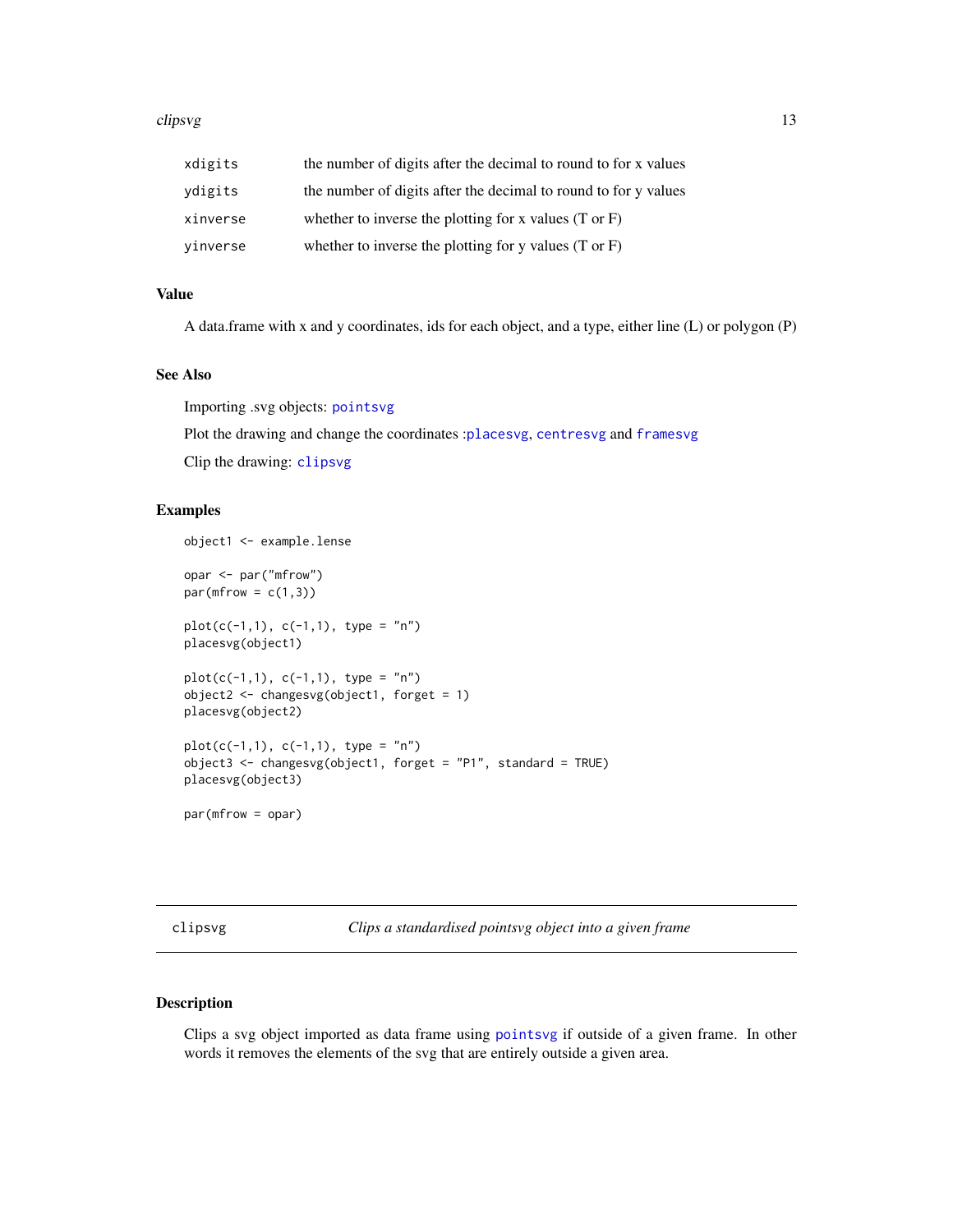### Usage

```
clipsvg(
  object,
  xmin = -Inf,xmax = +Inf,
  ymin = -Inf,ymax = +Inf,
  by.entity = TRUE\mathcal{L}
```
#### Arguments

| object                 | a points vg object (svg object imported as data frame using points vg).                                                                                                        |  |
|------------------------|--------------------------------------------------------------------------------------------------------------------------------------------------------------------------------|--|
| xmin, xmax, ymin, ymax |                                                                                                                                                                                |  |
|                        | clipping coordinates, default to $+$ -Inf (no clipping)                                                                                                                        |  |
| by.entity              | whether to remove all entities having points out of the clipping zone (TRUE;<br>default) or to only remove the points out it (FALSE, and to use on lines for<br>better result) |  |

### See Also

[centresvg](#page-8-1), [changesvg](#page-11-1), [framesvg](#page-31-1) and [pointsvg](#page-64-1)

If you want to also keep the elements that are only partly inside the clipping region: [ignore](#page-36-1)

```
# Simple use
object <- example.ammonite
plot(c(-1,1), c(-1,1), type = "n", ylab = "y", xlab = "x")
res.object <- clipsvg(object, xmax = 0.5)
abline(v = 0.5)centresvg(object, 0, 0, 1ty = 2)
centresvg(res.object, 0, 0, col = "red", lwd = 2)# Advanced used
object2 <- example.breccia
plot(c(-1,3), c(-1,11), type = "n", ylab = "y", xlab = "x")object2replicated <- framesvg(object2, 0,2,c(0,4,8), c(2,6,10),
                             output = TRUE)
object2clipped <- clipsvg(object2replicated, 0, 1.7, 1, 9)
```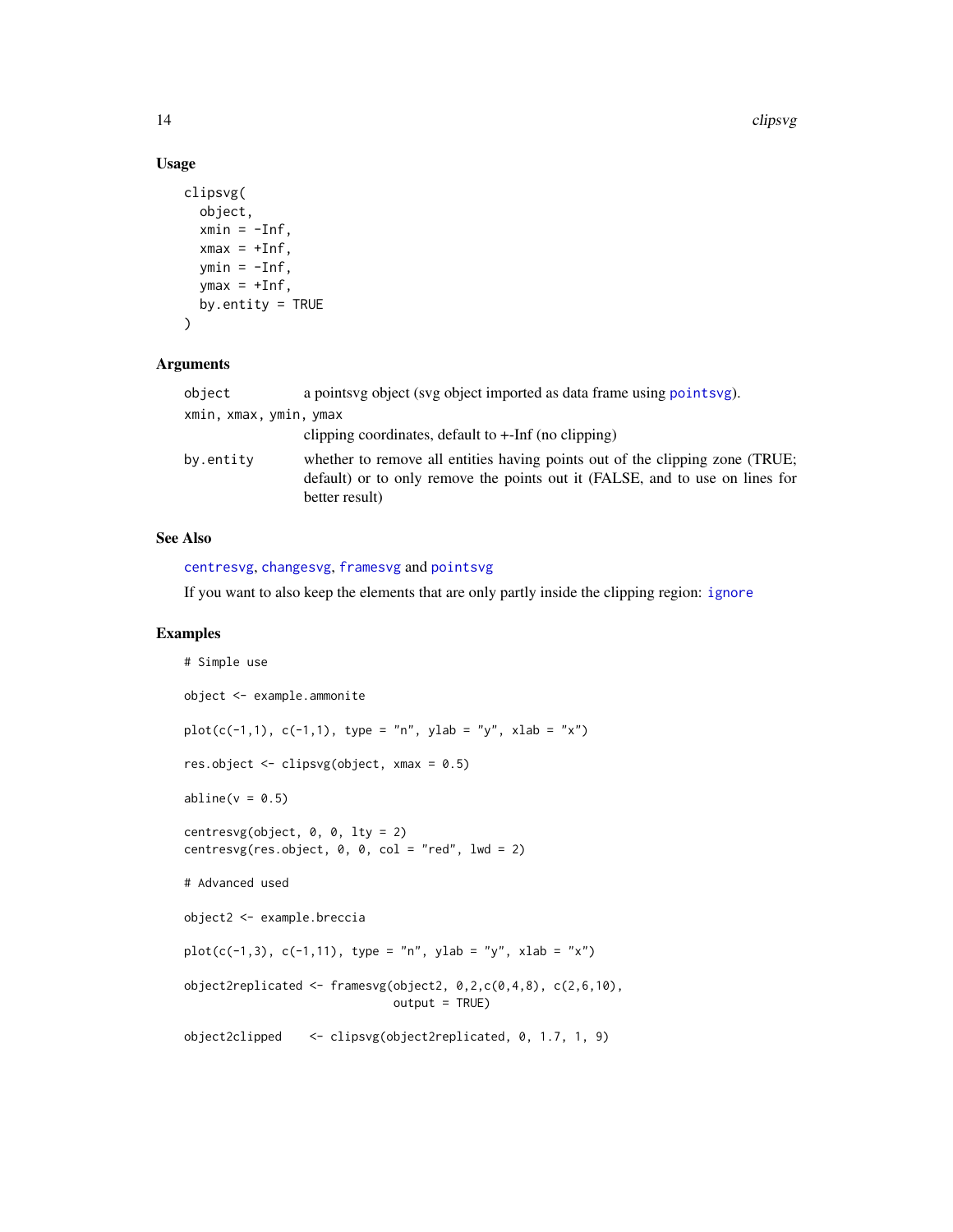#### <span id="page-14-0"></span>convert that the convert convert of the convertible convert of the convert of the convert of the convertible convertible converted of the convertible convertible convertible convertible convertible convertible convertible

```
rect(0, 1, 1.7, 9, border = "red")
```

```
placesvg(object2clipped, border = "red", lwd = 2)
```

| convert | Converts $x$ values having an index into $n$ values defined by the same $y$ |
|---------|-----------------------------------------------------------------------------|
|         | index                                                                       |

### Description

Converts x values having an index (of y values for instance) into n values defined by the same index (but having possibly more values)

#### Usage

convert(x, xindex, n, nindex)

### Arguments

| X.     | a vector                                                  |
|--------|-----------------------------------------------------------|
| xindex | the index for each x value (vector of same length than x) |
| n      | a vector of the values into which to convert the x values |
| nindex | the index for each n value (vector of same length than n) |

### Examples

 $x \leftarrow c(10, 20)$  $xindex \leftarrow c(1,2)$  $n \leq - \text{seq}(0.1, 1, \text{by} = 0.1)$ nindex <- 1:length(n) convert(x,xindex,n,nindex)

convertAxis *Converts the axis following a given formula*

### Description

Converts the axis following a given formula, and places ticks in the new axis value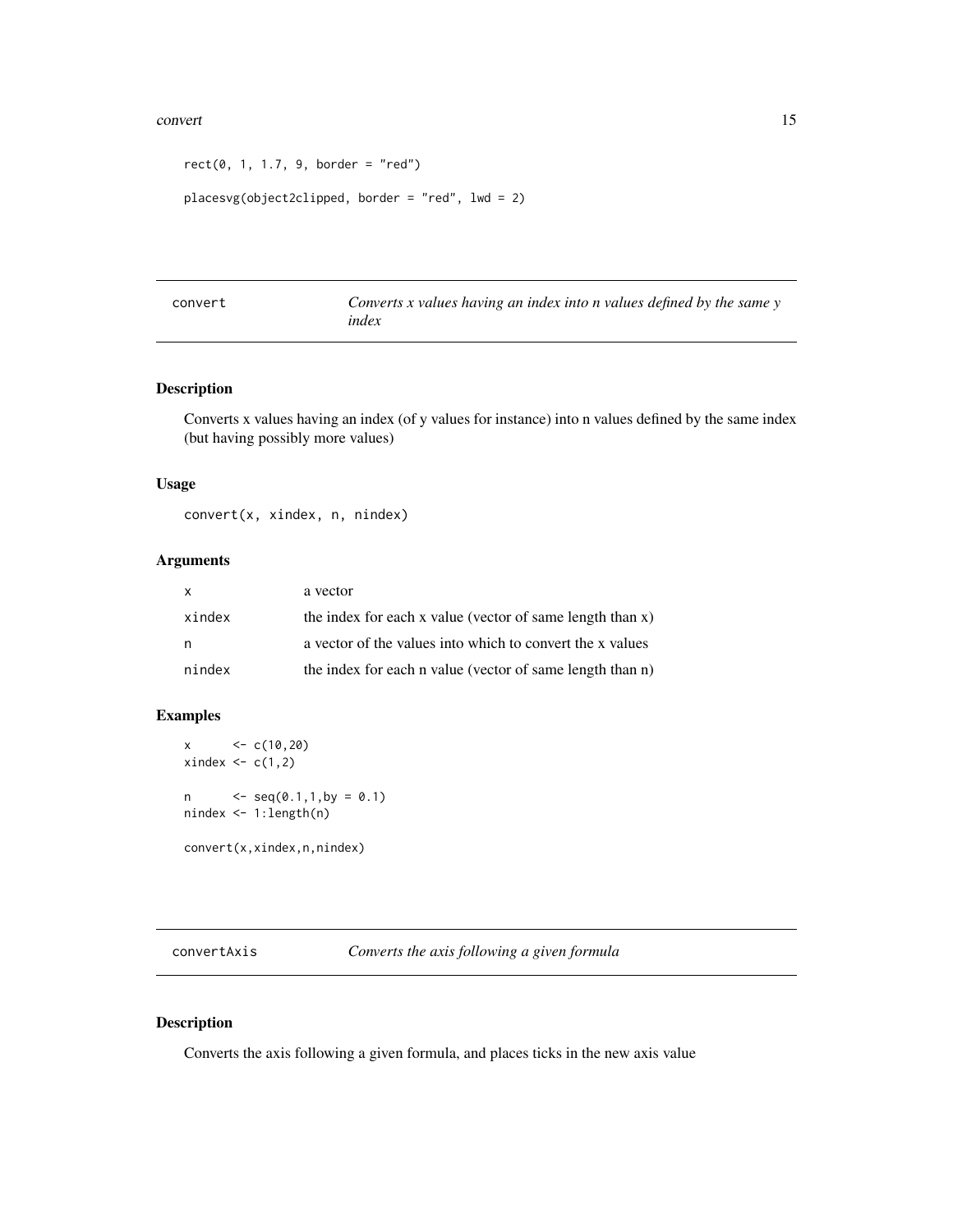### Usage

```
convertAxis(
  side,
 formula,
 at.maj,
 at.min = NULL,
 labels = at.maj,tick.ratio = 0.75,
 line = NA,
 pos = NA,
  font = NA,
 lty = "solid",
  1wd = 1,
 lwd.ticks = lwd,col = NULL,col.ticks = NULL,
 hadj = NA,
 padj = NA,
  tcl = NA,
  ...
)
```
### Arguments

| an integer specifying which side of the plot the axis is to be drawn on. The axis<br>is placed as follows: $1 = \text{below}$ , $2 = \text{left}$ , $3 = \text{above}$ and $4 = \text{right}$ .               |
|---------------------------------------------------------------------------------------------------------------------------------------------------------------------------------------------------------------|
| the formula to be converted. Should be of the form $y \sim f(x)$                                                                                                                                              |
| a vector of the position and labels of the major ticks                                                                                                                                                        |
| a vector of the position of minor ticks                                                                                                                                                                       |
| his can either be a logical value specifying whether (numerical) annotations are<br>to be made at the major tickmarks, or a character or expression vector of labels<br>to be placed at the major tickpoints. |
| the ratio of minor to major tick size                                                                                                                                                                         |
| line, pos, font, lty, lwd, lwd.ticks, col, col.ticks, hadj, padj, tcl,<br>see ?axis function help page for these parameters                                                                                   |
|                                                                                                                                                                                                               |

### See Also

[minorAxis](#page-47-1)

### Examples

 $plot(1,1,type = "n", xlim = c(0,12), axes = FALSE , xlab = "", ylab = "")$ 

axis(3)

 $1 < -$  seq\_log(10^0,10^12,divide = TRUE)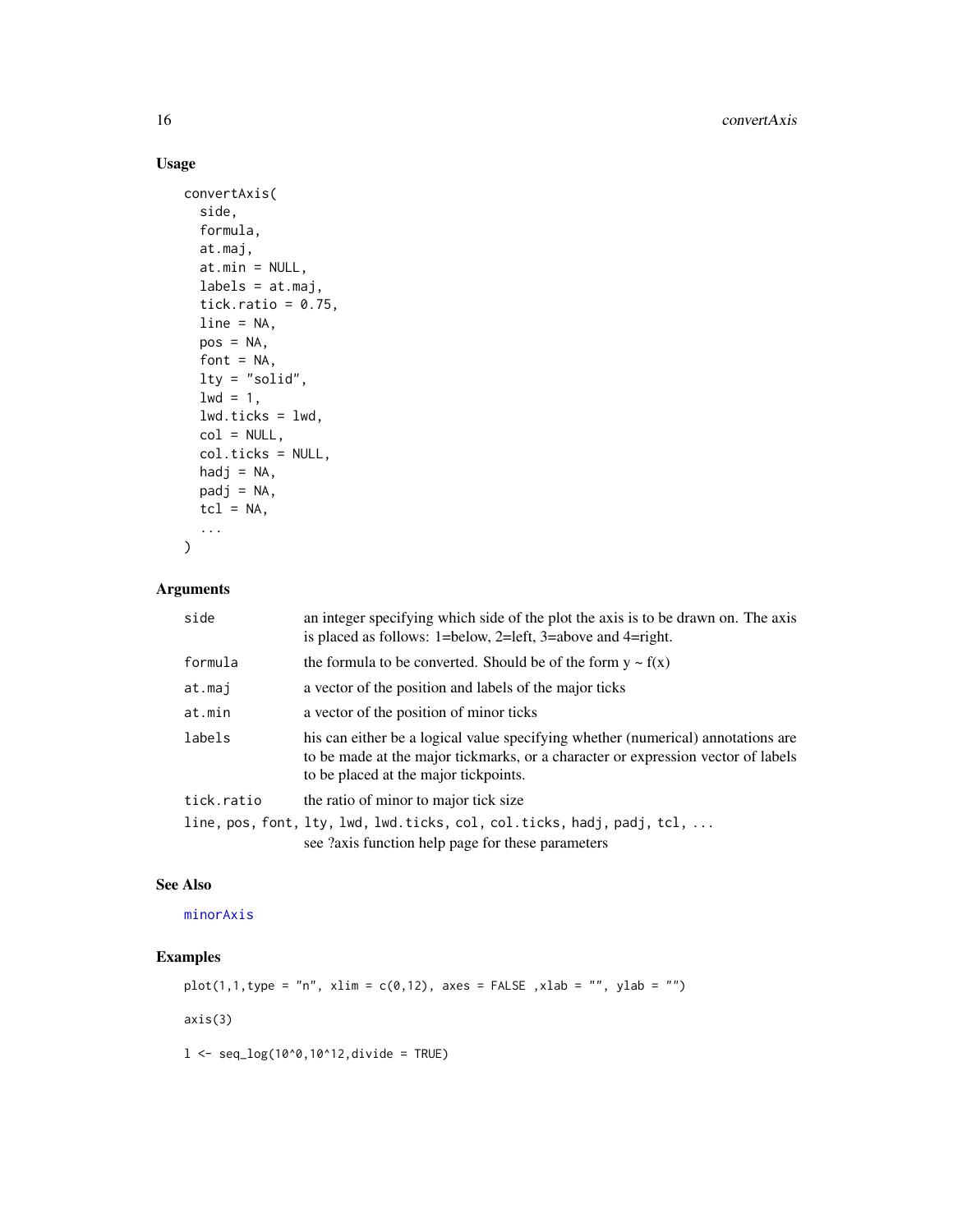#### <span id="page-16-0"></span>dipfix and the contract of the contract of the contract of the contract of the contract of the contract of the contract of the contract of the contract of the contract of the contract of the contract of the contract of the

#### convertAxis(1,y ~ log10(x),l[[1]],l[[2]])

<span id="page-16-1"></span>dipfix *Fix Dip*

### Description

Fix dip and strike of planes so that they fall in the correct quadrant. The provided quadrant is the determining factor. If unavailable or not helpful, the sign of the dip is used as determining factor.

#### Usage

 $dipfix(strike, dip, quadrant = NA, inverted = NA)$ 

#### Arguments

| strike   | strike of the data; it is the angle from the north of the horizontal line of the plane.<br>Corrected, its range goes from $0^{\circ}$ to 360°.                                                                                                                                                                                                                                                               |
|----------|--------------------------------------------------------------------------------------------------------------------------------------------------------------------------------------------------------------------------------------------------------------------------------------------------------------------------------------------------------------------------------------------------------------|
| dip      | dip of the data; it is the angle from the horizontal taken on the line of the plane<br>perpendicular to the one of the strike. In other words it is the plane's maximum<br>angular deviation from the horizontal. It is positive downward, and ranges from<br>+90 $\degree$ for straight down to -90 $\degree$ for straight up. Dip values in [-180,-90] or/and<br>[90,180] indicate inversion of the plane. |
| quadrant | the quadrant where the plane dips downward. Accepted values are NA, 'N', 'S',<br>'W' or 'E' (lower- or uppercase alike). Is independant of inversion                                                                                                                                                                                                                                                         |
| inverted | whether the plane is upside down.                                                                                                                                                                                                                                                                                                                                                                            |

### Details

the strike will be corrected as the orientation of the dip (i.e. downward) minus 90°; it ranges from 0 to 360°. It is determined firstly from the quadrant. If the quadrant is missing or not helpful (e.g. 'N' or 'S' for a strike of 0° or 180°, 'E' or 'W' for a strike of 90° or 270°), it is determined using the sign of the dip. Inversion will be indicated if the dip values are in [-180,-90] or/and ]90,180], or simply if inverted = T. The inversion does not influence the calculation of the strike, dip and quadrant: whether the plane is upside down does not change these parameters output.

### Value

a list of the corrected strike, dip and quadrant

#### See Also

[fmod](#page-29-1), [incfix](#page-39-1) and [transphere](#page-93-1)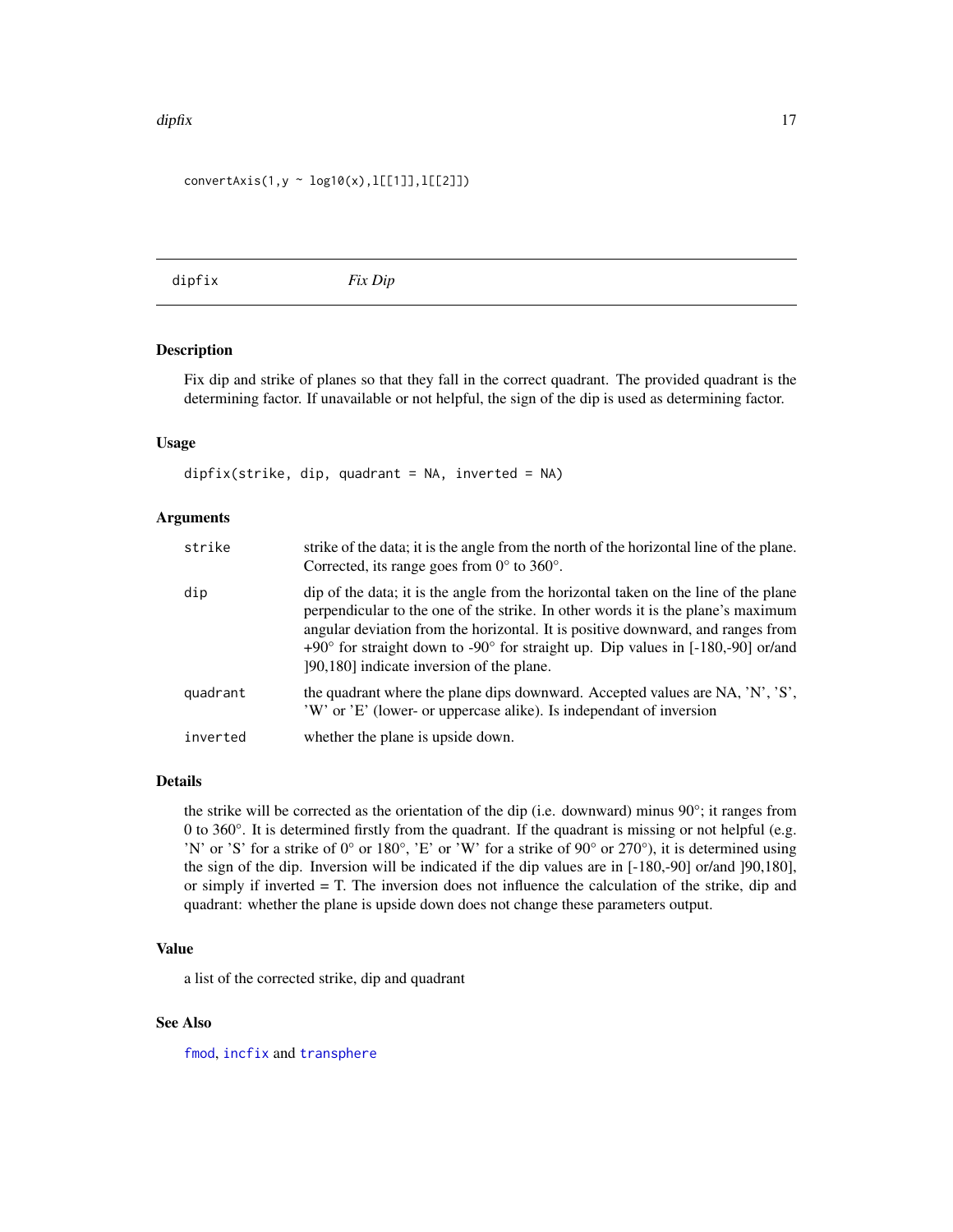### Examples

```
strike <- c(-60, 180,20,0,20)
dip \langle -c(-60, 20, -45, 110, -90) \ranglequadrant \leq c("N", NA, NA, NA, "E")
inverted <- c(FALSE,TRUE,FALSE,TRUE,FALSE)
dipfix(strike,dip,quadrant,inverted)
dipfix(strike,dip,quadrant)
```
#### divisor *Greatest Common Rational Divisor*

### Description

Compute the Greatest Common Rational Divisor or test whether a value is a common rational divisor of a suite of number

#### Usage

```
divisor(x, tolerance = 8, relative = T, tries = 4, speak = T)
is.divisor(x, y, tolerance = 8, relative = T, use.names = T)
```
### Arguments

| $\mathsf{x}$ | a numeric or integer vector                                                                                                                                                                                                                           |
|--------------|-------------------------------------------------------------------------------------------------------------------------------------------------------------------------------------------------------------------------------------------------------|
| tolerance    | the order of tolerance for errors, <i>i.e.</i> the number of decimals considered as being<br>significative                                                                                                                                            |
| relative     | whether to apply the tolerance to the x values divided by the smallest x value<br>(TRUE, is the default), or to the x values themselves                                                                                                               |
| tries        | the amount of iterations: each iteration tests $102 n+1$ more possibilities than the<br>previous one. This is to optimise computation while allowing all possibilities to<br>be explored. Each try takes exponentialy more time than the previous one |
| speak        | whether to print a sentence at each try                                                                                                                                                                                                               |
| y            | a numeric or integer vector of vales to be tested as divisors of x                                                                                                                                                                                    |
| use.names    | whether to use y values as names for the output                                                                                                                                                                                                       |

### Examples

divisor(x = c(0.03,0.75,0.3,2,100, 0.03, 100, 0), speak = FALSE) divisor( $x = c(0.02, 0.75, 0.3, 2, 100.000002, 0.03, 100, 0)$ , speak = FALSE) divisor(x =  $c(0.02, 0.75, 0.3, 2, 100.000002, 0.03, 100, 0) * 10^2-10$ ,

<span id="page-17-0"></span>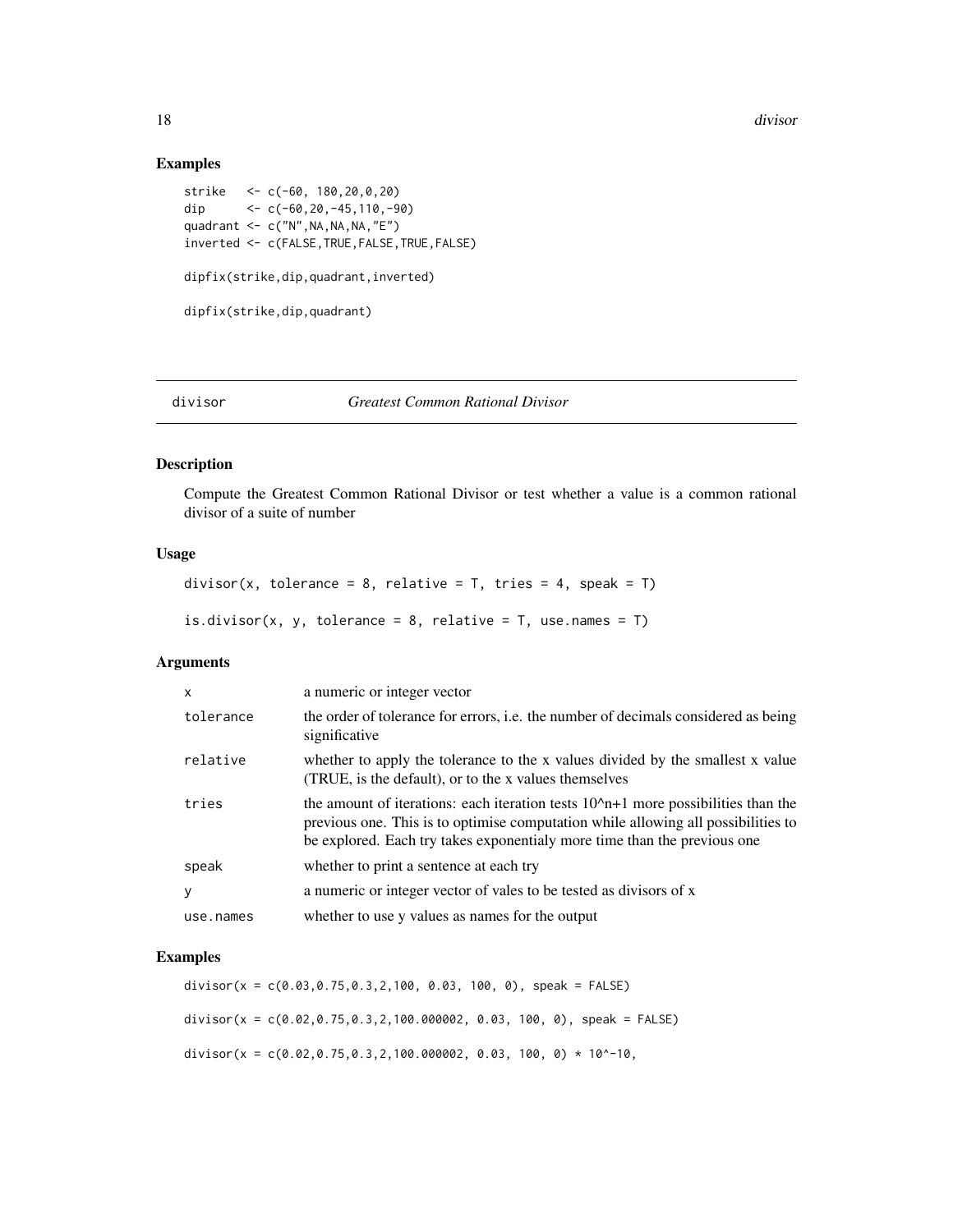<span id="page-18-0"></span>earinc 19

```
speak = FALSE)
a \leq c(0.02, 0.75, 0.3, 2, 100.000000002, 0.03, 100, 0)divisor(x = a)is.divisor(x = a, y = c(1, 0.01, 2*10^{\circ}-9))
divisor(x = a, tolerance = 7, speak = FALSE)divisor(x = a, relative = FALSE, speak = FALSE)
```
### <span id="page-18-1"></span>earinc *Recalculates inclination in equal area projection*

### Description

Recalculates the inclination in equal area projection

#### Usage

earinc(inc)

### Arguments

| 1nc | inclination of the data; it is the angle from the horizontal, is positive downward,             |
|-----|-------------------------------------------------------------------------------------------------|
|     | and ranges from $+90^{\circ}$ for straight down to $-90^{\circ}$ for straight up (Tauxe, 2010). |

### Examples

earinc(20)

<span id="page-18-2"></span>earnet *Draws an equal area stereonet*

### Description

Draws Equal Area Stereo-Net. Lambert azimuthal Equal-Area (Schmidt) from Snyder p. 185-186 (modified from RFOC package)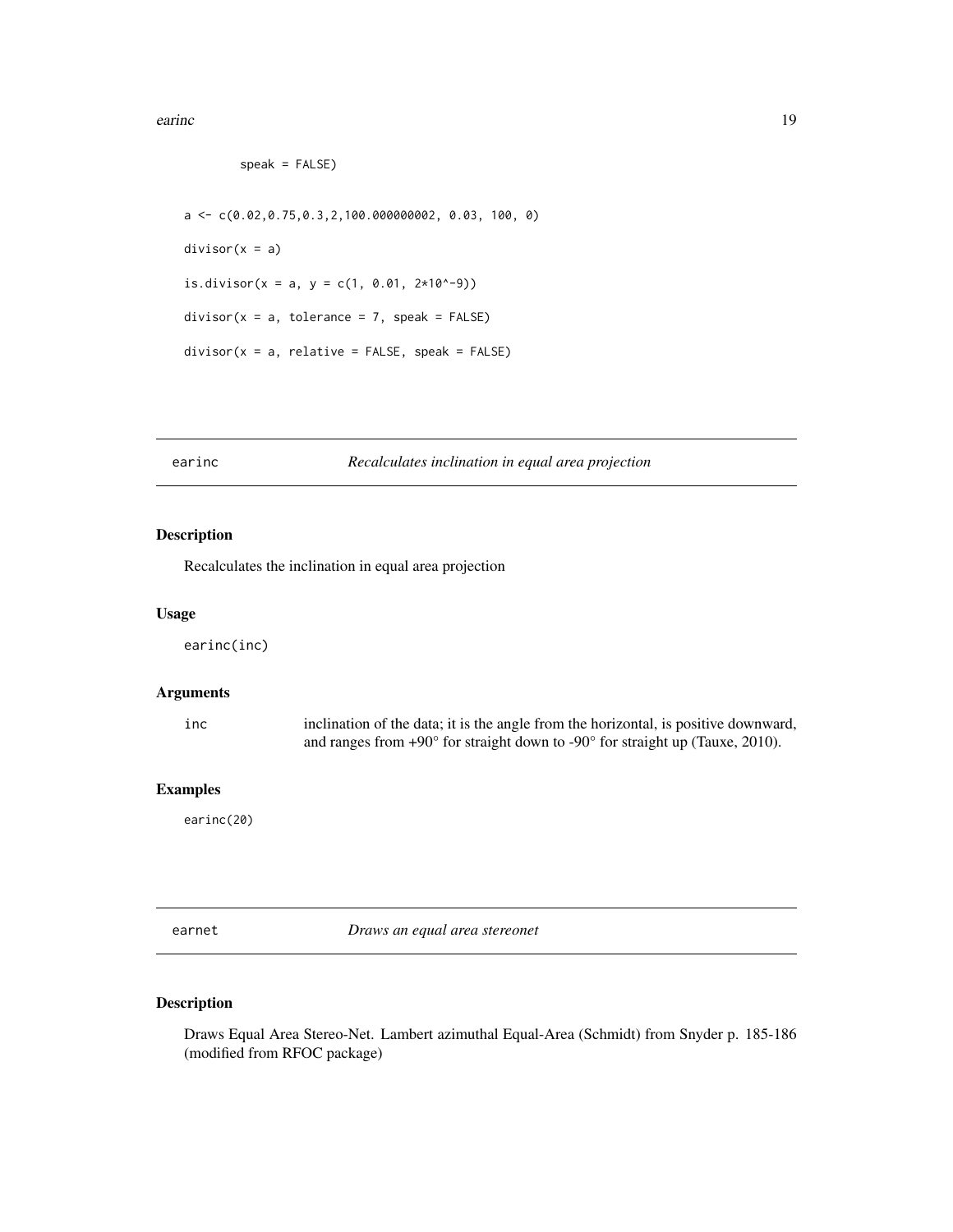## Usage

```
earnet(
 xlim = c(-1.1, 1.1),ylim = c(-1.1, 1.1),
 ndiv = 10,
 col = gray(0.7),
 border = "black",
 1wd = 1,orientation = TRUE,
 xh = "WE",add = FALSE)
```
### Arguments

| xlim, ylim  | the x and y minimal limits. The actual limits can change to keep a x/y ratio of 1                |
|-------------|--------------------------------------------------------------------------------------------------|
| ndiv        | the number of intervals between each line crossing                                               |
| col         | the colour of the net                                                                            |
| border      | the colour of the border and crosshair                                                           |
| $1$ wd      | the line width                                                                                   |
| orientation | logical, whether to add captions indicating the orientation of the plot.                         |
| xh          | orientation of the x axis: can be 'WE' or 'SN'. Has to be provided to earplanes<br>and earpoints |
| add         | logical, whether to add the circle to an existing plot                                           |

### References

Snyder, John P., 1987, Map Projections-a working manual, USGS-Professional Paper, 383p. pages 185-186, RFOC package

### See Also

[earinc](#page-18-1), [earplanes](#page-20-1), [earpoints](#page-21-1) and [zijderveld](#page-99-1)

```
par(mfrow = c(1,2))earnet()
\text{earth} = "SN")par(mfrow = c(1,1))
```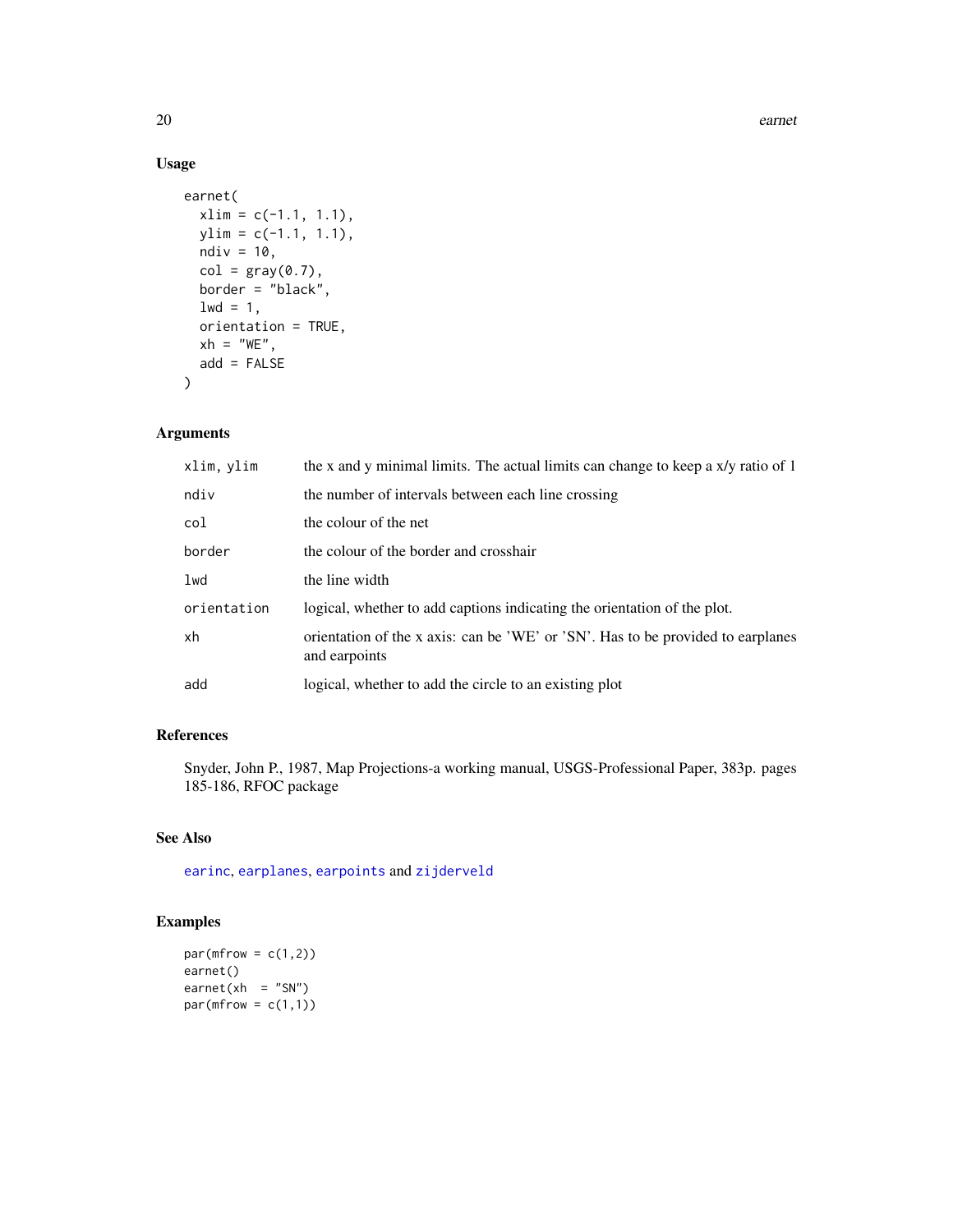<span id="page-20-1"></span><span id="page-20-0"></span>

### Description

Draws planes on an equal area stereonet (modified from RFOC package)

### Usage

```
earplanes(
  strike,
  dip,
  quadrant = NA,
 hsphere = "1",ndiv = 10,
 a = list(col = "black", lwd = 1),l = list(lty = 1),u = list(lty = 3),output = FALSE,
 plot = TRUE,
 xh = "WE",unique = TRUE\mathcal{L}
```
### Arguments

| strike   | strike of the data; it is the angle from the north of the horizontal line of the plane.<br>It is corrected by the dipfix function.                                                                                                                      |
|----------|---------------------------------------------------------------------------------------------------------------------------------------------------------------------------------------------------------------------------------------------------------|
| dip      | dip of the data; it is the angle from the horizontal taken on the line of the plane<br>perpendicular to the one of the strike. It is corrected by the dipfix function.                                                                                  |
| quadrant | the quadrant were the plane dips downward. Accepted values are NA, 'N', 'S',<br>'W' or 'E' (lower- or uppercase alike) for correction by the dipfix function.                                                                                           |
| hsphere  | the hemisphere onto which to project the data. Either "b" for both, "l" for lower,<br>and u" for upper.                                                                                                                                                 |
| ndiv     | the number of intervals between each $10^{\circ}$ (in declination)                                                                                                                                                                                      |
| a, 1, u  | list of graphical parameters to feed lines() for the all lines, or for the lines of the<br>upper (u) and lower (l) hemisphere (the two latter override a). See ?lines help<br>page for the possible arguments. See ?merge_list for further information. |
| output   | whether to return an output (position of the points making the lines in the stere-<br>ographic projection)                                                                                                                                              |
| plot     | whether to plot                                                                                                                                                                                                                                         |
| xh       | orientation of the x axis: can be 'WE' or 'SN'.                                                                                                                                                                                                         |
| unique   | whether to only plot each similar plan once.                                                                                                                                                                                                            |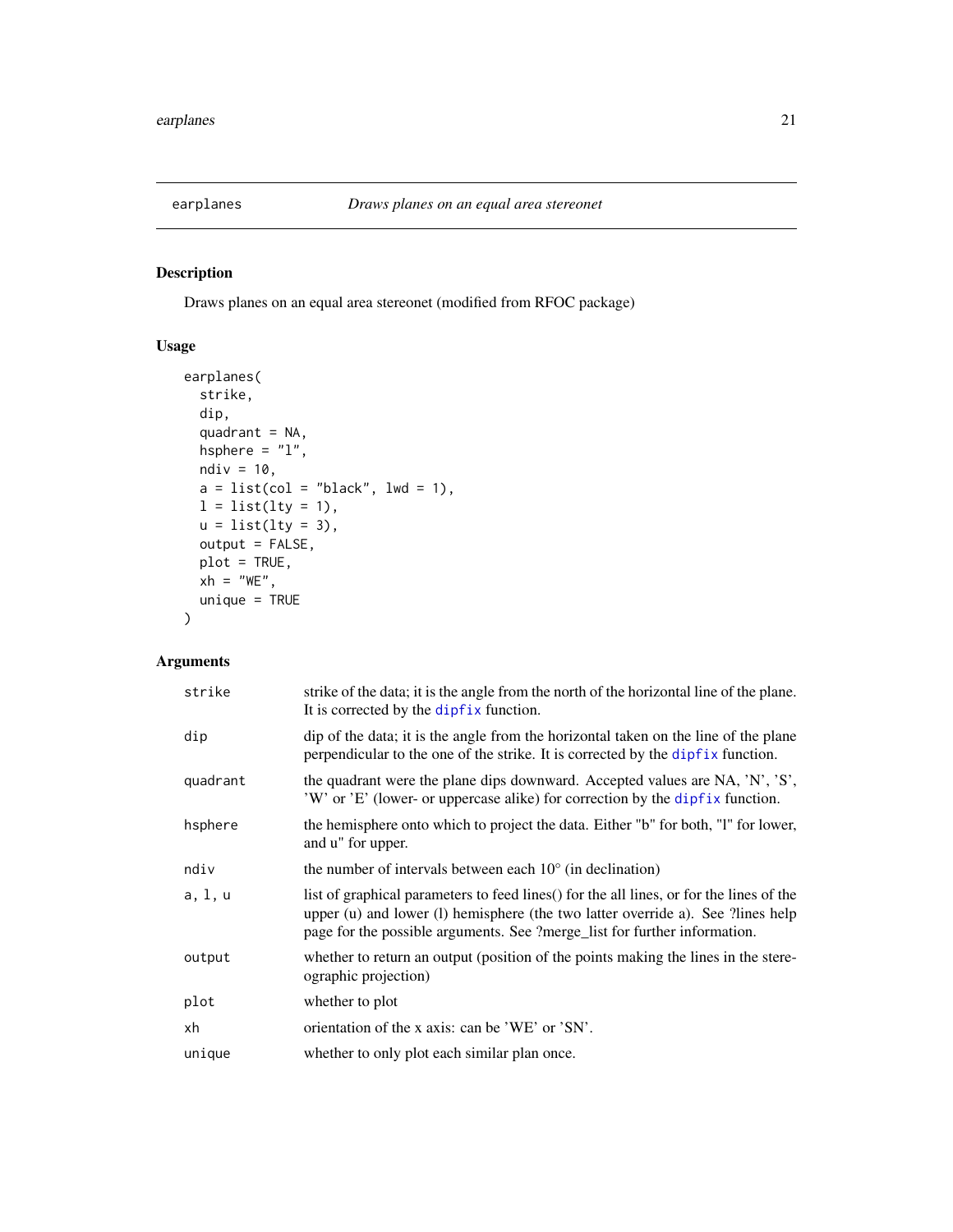### Value

the x,y coordinates of each projected plane

#### References

RFOC package

#### See Also

[earnet](#page-18-2), [earpoints](#page-21-1) and [dipfix](#page-16-1)

#### Examples

```
strike <- c(45, 0)
dip <- c(20, 65)earnet()
earplanes(strike,dip,hsphere = "b")
```
encircle(earinc(dip))

#### <span id="page-21-1"></span>earpoints *Draws points on an equal area stereonet*

#### Description

Draws points on an equal area stereonet (modified from RFOC package)

### Usage

```
earpoints(
  dec,
  inc,
 hsphere = "b",
 double = FALSE,a = list(pch = 21, col = "black"),
 l = list(bg = "black"),
 h = list(bg = "grey"),u = list(bg = "white"),
 labels = NA,
 pos = 4,
 output = FALSE,
 plot = TRUE,
 xh = "WE")
```
<span id="page-21-0"></span>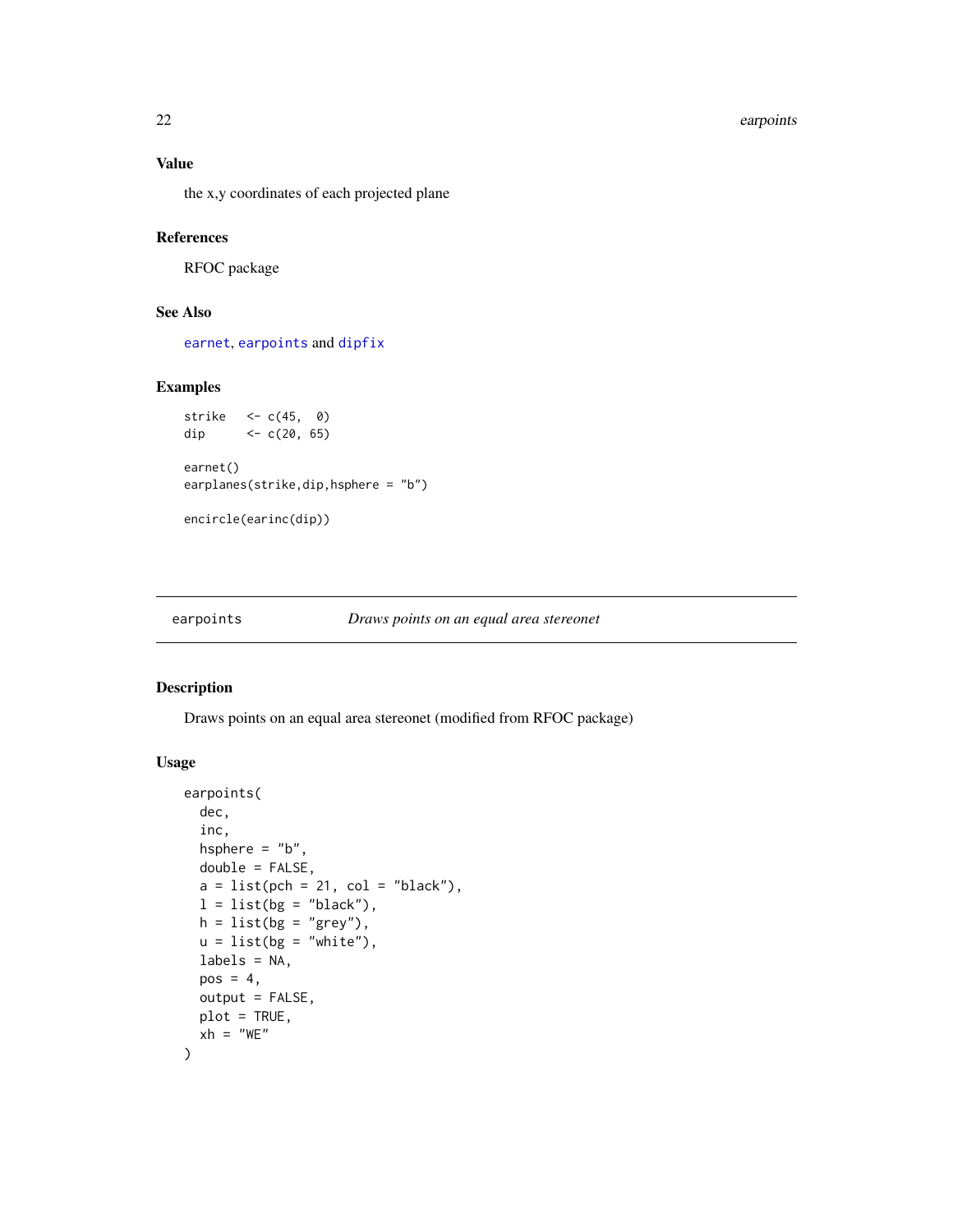#### earpoints 23

### Arguments

| dec        | declination of the data; it is the angle from the north taken on an horizontal<br>plane. It is measured clockwise from North and ranges from 0 to $360^{\circ}$ (Tauxe<br>$2010$ ). Values outside this range are corrected by the $\inf_{x}$ function.                                                                                                       |
|------------|---------------------------------------------------------------------------------------------------------------------------------------------------------------------------------------------------------------------------------------------------------------------------------------------------------------------------------------------------------------|
| inc        | inclination of the data; it is the angle from the horizontal, is positive downward,<br>and ranges from $+90^{\circ}$ for straight down to $-90^{\circ}$ for straight up (Tauxe, 2010).<br>Values outside this range are corrected by the incfix function.                                                                                                     |
| hsphere    | the hemisphere onto which to project the data. The default is "b" for both: this<br>useful in the case of oriented vectors rather than lines like for paleomagnetism.<br>Other choices are "1" and "u" for lower and upper hemisphere.                                                                                                                        |
| double     | whether to plot the equivalent point to one having an inclination of $0^{\circ}$ (with dec<br>$=$ dec +180)                                                                                                                                                                                                                                                   |
| a, 1, h, u | list of graphical parameters to feed points() for all points, or for the points of the<br>upper (u) and lower (l) hemisphere, and of the samples having an inclination of<br>$0^{\circ}$ (h) (the three latter override a). See ?points help page for the possible argu-<br>ments. See the example for illustration, and ?merge_list for further information. |
| labels     | labels to each point                                                                                                                                                                                                                                                                                                                                          |
| pos        | position of each label (see text() help page)                                                                                                                                                                                                                                                                                                                 |
| output     | whether to return an output (position of the points in the stereographic projec-<br>tion)                                                                                                                                                                                                                                                                     |
| plot       | whether to plot                                                                                                                                                                                                                                                                                                                                               |
| xh         | orientation of the x axis: can be 'WE' or 'SN'.                                                                                                                                                                                                                                                                                                               |

### Value

the x,y coordinates of each point in the projection

## References

Snyder, John P., 1987, Map Projections-a working manual, USGS-Professional Paper, 383p. pages 185-186, RFOC package

### See Also

[earnet](#page-18-2), [earplanes](#page-20-1) and [incfix](#page-39-1)

```
earnet()
h <- 17
m <- 11
if(m < 10) a <- "0" else a <- ""
title(paste("Il est ", h, "h",a,m, sep = ""))
```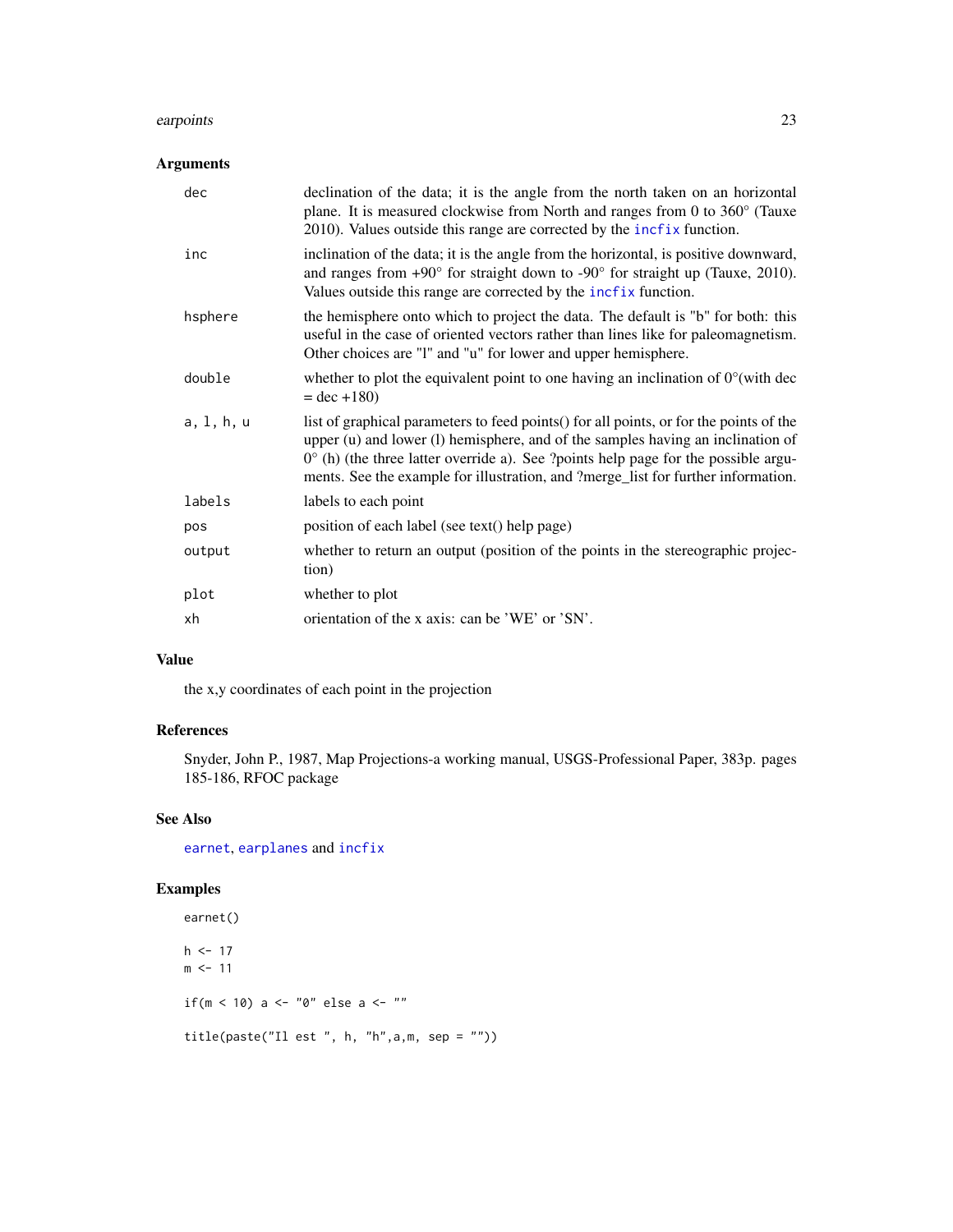```
i1 <- seq(40, 100, by = 10)
i2 \leq -seq(0, -100, by = -10)d1 <- rep(h * 30 + m * 0.5, length(i1))d2 \leq -\operatorname{rep}(\mathfrak{m} \star 6, \operatorname{length}(i2))inc \leftarrow c(i1,i2)
dec \leftarrow c(d1,d2)
earpoints(dec,inc)
```
### <span id="page-23-1"></span>encase *Encases two numbers between multiples of a given number*

### Description

Encases two numbers between multiples of a given number

#### Usage

encase(x1, x2, n)

### Arguments

| x1 | the first value of the interval                                                     |
|----|-------------------------------------------------------------------------------------|
| x2 | the second value of the interval (can be higher or lower, but never equal to $x1$ ) |
|    | the number to find the multiples from                                               |

### Value

the multiples of n directly encompassing x1 and x2

### See Also

Similar function : [casing](#page-8-2)

### Examples

encase(5,1,5)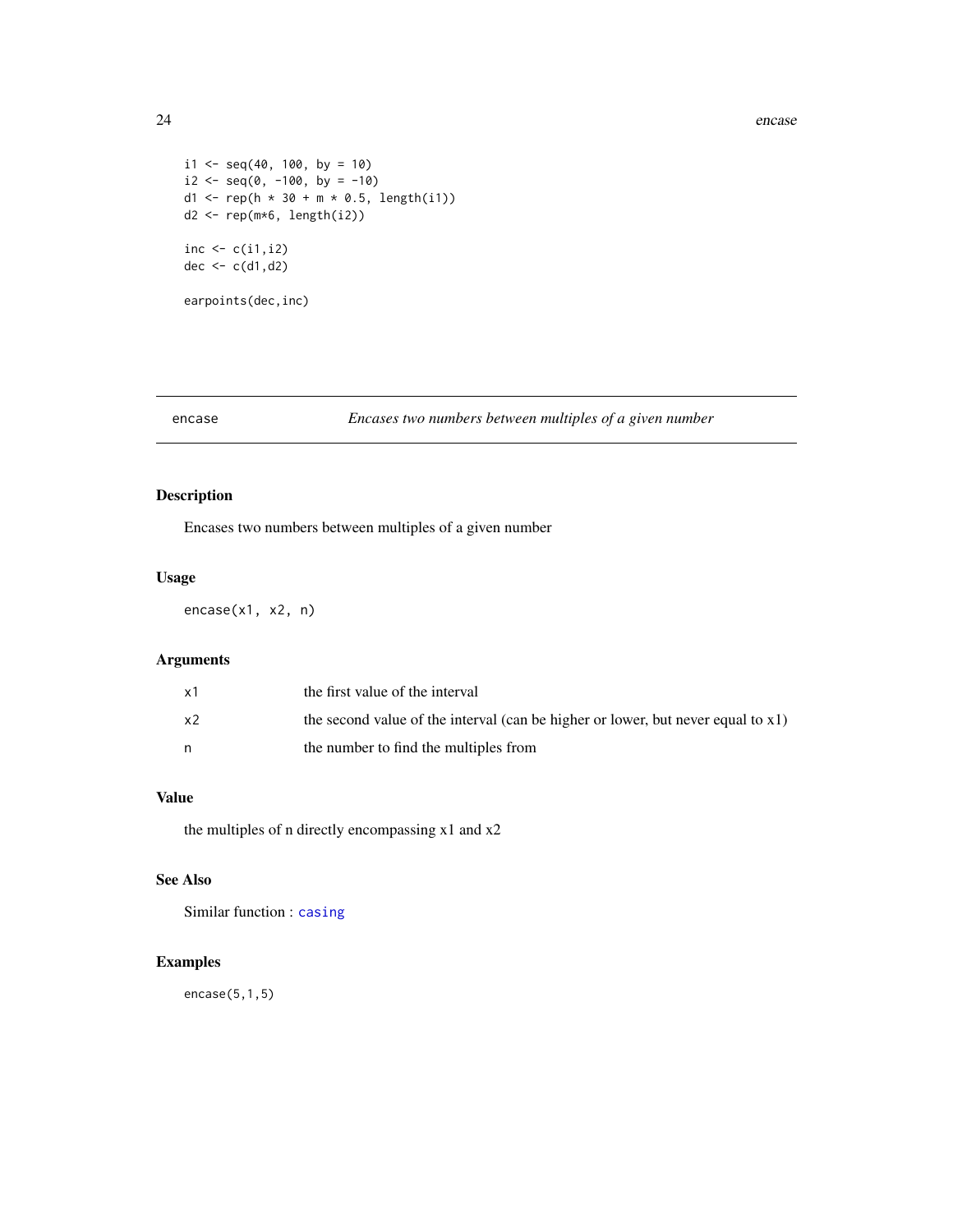<span id="page-24-0"></span>encircle *Draws circles*

### Description

Draws circles

### Usage

```
encircle(
 r = 1,
 x = 0,
 y = 0,
 ndiv = 360,plot = TRUE,
 add = TRUE,output = FALSE,
  ...
)
```
### Arguments

|        | the radius of the circles (of length 1 or n)                |
|--------|-------------------------------------------------------------|
| x      | the x value of the centre of the circles (of length 1 or n) |
| У      | the y value of the centre of the circles (of length 1 or n) |
| ndiv   | the number of segments making the circles                   |
| plot   | whether to plot the circles                                 |
| add    | whether to add to an existing plot                          |
| output | whether to return an output                                 |
|        | graphical parameters to feed to lines                       |
|        |                                                             |

### Value

a list of x and y matrices having n rows, one for each circle

```
plot(0, 0, xlim = c(-1,1), ylim = c(-1,1), asp = 1)encircle(lwd = 2)
encircle(r = seq(0.1,0.9,0.1))
```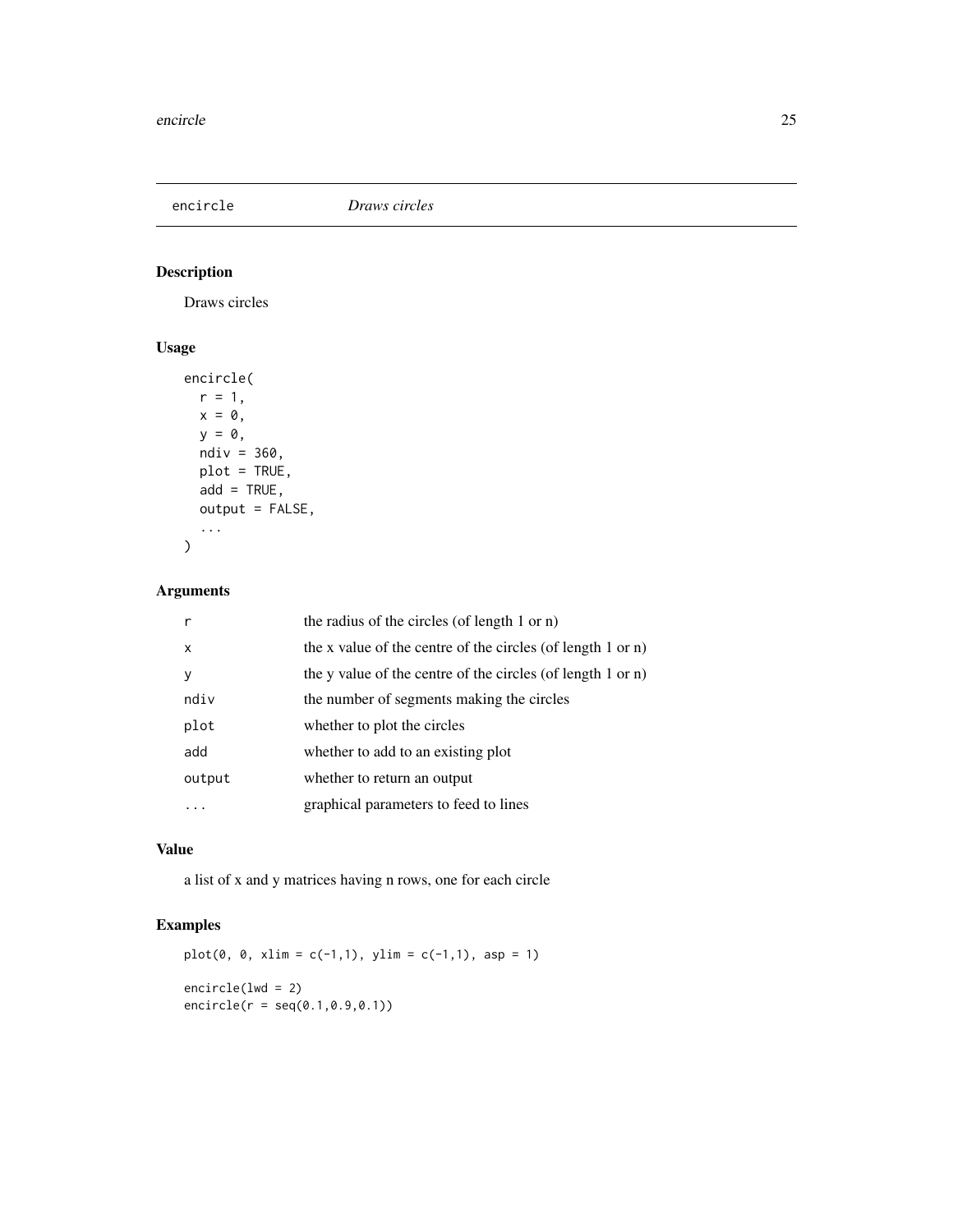<span id="page-25-0"></span>

### Description

Expands the TRUE values of a T/F vector to their nth neighbours

#### Usage

enlarge(x, n)

#### Arguments

| x. | a TRUE/FALSE vector (e.g. $c(T, T, F, F, T, T)$ )                                                                                                                                                                                                                                                           |
|----|-------------------------------------------------------------------------------------------------------------------------------------------------------------------------------------------------------------------------------------------------------------------------------------------------------------|
| n  | the proximity order of the FALSE values neighbouring the TRUE values to be<br>converted into TRUE (can be negative, should be convertible into an integer).<br>For instance 1 means that the F values directly next to a T will be converted into<br>T. 2 will apply that to the neighbours neigbhours, etc |
|    |                                                                                                                                                                                                                                                                                                             |

#### Value

a vector of T/F values, with the TRUE values expanded to their nth neighbours

```
# Creating a test dataset ----
y \leftarrow c(rep(c(0,1,0,-1),8),rep(-1,3),-1.5,rep(-1,2),rep(c(0,1,0,-1),8))
x \leftarrow 1: length(y)
df <- data.frame(x,y)
xclip <- c(20,48.5)
yclip <- c(-0.5,1.5)
conditions <- df$y > yclip[1] & df$y < yclip[2] &
              df$x > xclip[1] & df$x < xclip[2]
normt <- df[conditions,]
# Plotting supporting data ----
plot(df$x, df$y, type = "l", lty = 2, ylim = c(-2,2))rect(xclip[1], yclip[1], xclip[2], yclip[2])
# See how the function reacts ----
```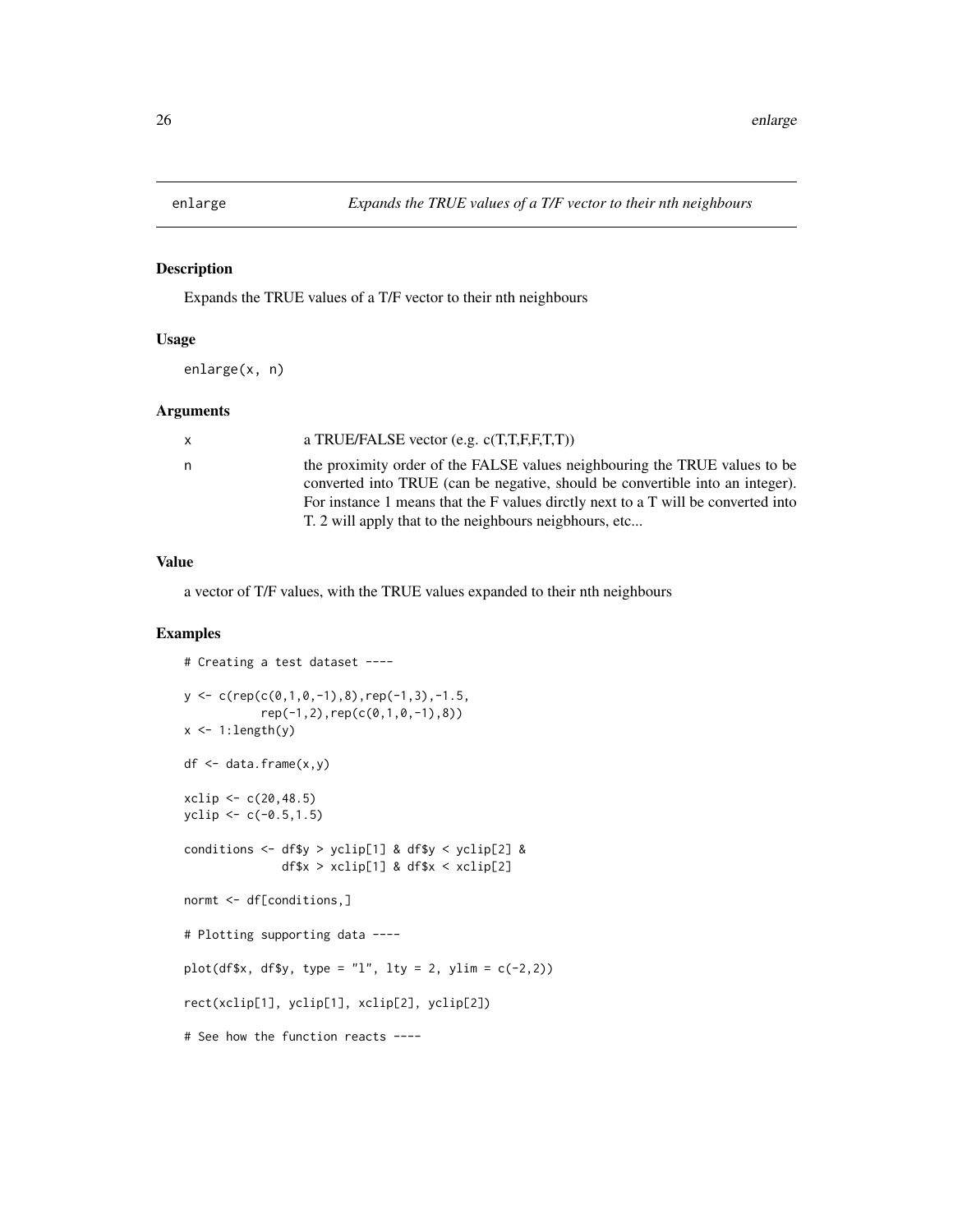#### <span id="page-26-0"></span>every\_nth 27

```
embiggened <- enlarge(conditions,1)
test <- df[embiggened,]
lines(test$x,test$y, lwd = 2, col = "blue")
points(normt$x,normt$y, type = "o", pch = 19,
       lty = 2, lwd = 2, col = "red")legend(10, -1.6,
       legend = c(paste("Points initally isolated: they were chosen",
                        "to be the ones inside the rectangle"),
                  paste("Extension of the points: the first neighbours",
                        "of the points were added")),
       col = c("red", "blue"), pch = 19, lty = c(2,1), lwd = 2)
```
every\_nth *Suppresses every n th element of a vector*

### Description

Suppresses every n th element of a vector

#### Usage

every\_nth(x, nth, empty = TRUE, inverse = FALSE)

### Arguments

| X       | a vector (numbers, integers, characters, you name it)                                                             |
|---------|-------------------------------------------------------------------------------------------------------------------|
| nth     | the multiple of position where the elements will be suppressed $(nt + 1$ actually)<br>or kept (if inverse $= T$ ) |
| empty   | whether the suppressed element should be replaced by ""                                                           |
| inverse | opposite reaction: n th elements only will be kept                                                                |

### Value

a vector with the remaining values

#### Author(s)

Adam D. Smith

### See Also

practical usage of this function for axes: [minorAxis](#page-47-1)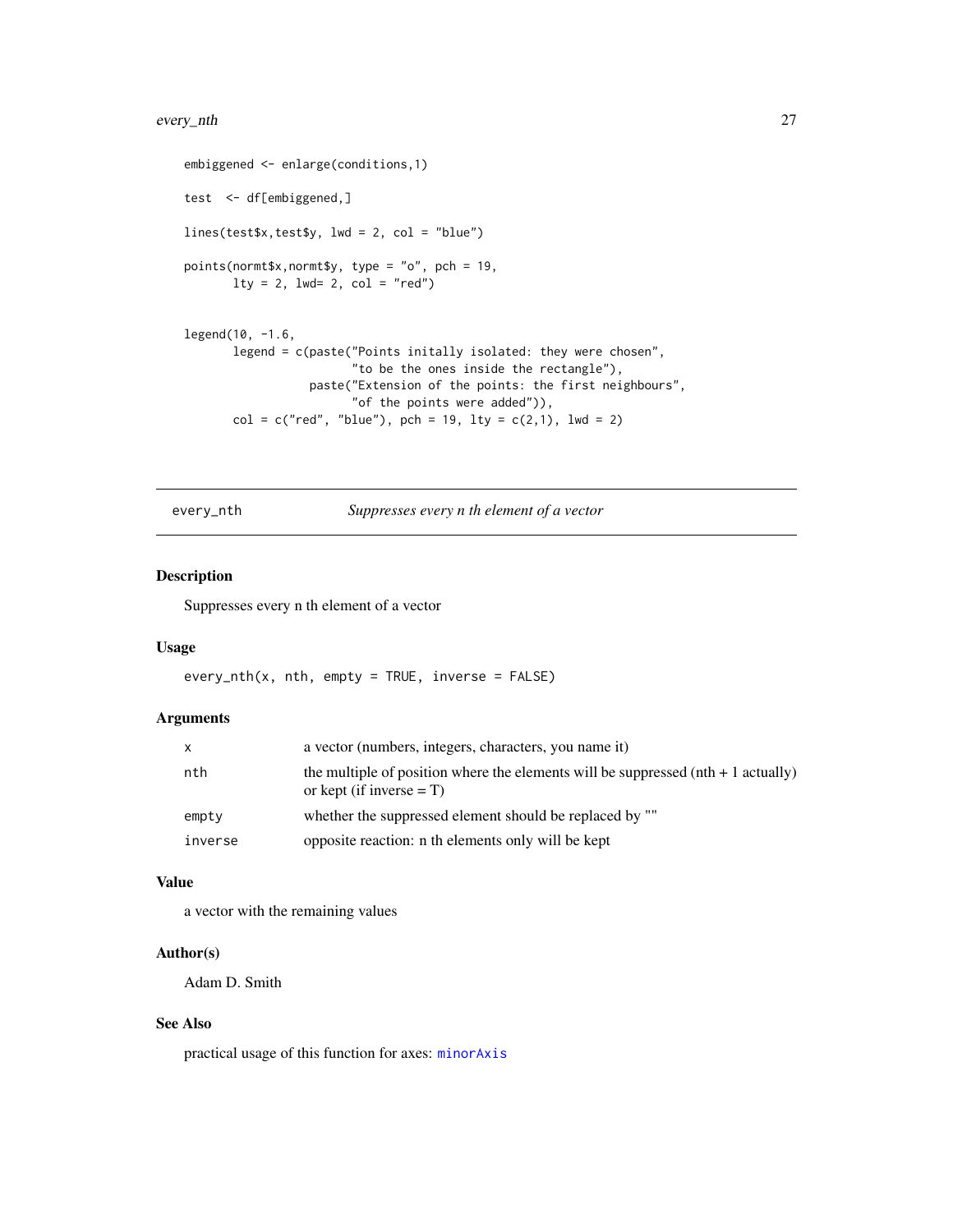### Examples

```
numvec <- 0:20
every_nth(numvec, 3)
every_nth(numvec, 3, empty = FALSE)
every_nth(numvec, 3, inverse = TRUE)
every_nth(numvec, 3, empty = FALSE, inverse = TRUE)
```
<span id="page-27-1"></span>

| flip.lim | Inverts the intervals |  |
|----------|-----------------------|--|
|----------|-----------------------|--|

### Description

Gives a negative of the intervals of a lim object

### Usage

### flip.lim(lim = NULL,  $l$  = NULL,  $r$  = NULL,  $b$  = "[]", xlim = NA)

### Arguments

| lim          | an object convertible into a lim object: either a vector of length 2 or a list of n<br>left (1st element) and n right (2ndt element) interval limits                                                                                                                                                                                                                                                                                                                                                            |
|--------------|-----------------------------------------------------------------------------------------------------------------------------------------------------------------------------------------------------------------------------------------------------------------------------------------------------------------------------------------------------------------------------------------------------------------------------------------------------------------------------------------------------------------|
| -1           | a vector of n left interval limits                                                                                                                                                                                                                                                                                                                                                                                                                                                                              |
| $\mathsf{r}$ | a vector of n right interval limits                                                                                                                                                                                                                                                                                                                                                                                                                                                                             |
| $\mathbf b$  | a character vector for the interval boundaries rules: "[]" (or "closed") to in-<br>clude both boundaries points, " $\vert\vert\vert$ " (or " $\vert\vert$ " and "open") to exclude both boundary<br>points, "[[" (or "[)", "right-open" and "left-closed") to include only the left bound-<br>ary point, and " $\vert \vert \vert$ " (or " $\vert \vert \vert \vert$ ", "left-open", "right-closed") to include only the right<br>boundary point. The notation is simplified to "[]", "[[", "]]" and "][" only. |
| xlim         | the minimum and maximum of the new lim object (minimum and maximum of<br>the old one if NA; is the default)                                                                                                                                                                                                                                                                                                                                                                                                     |

### Value

a lim object of intervals in between the provided intervals

### See Also

[as.lim](#page-2-1)

<span id="page-27-0"></span>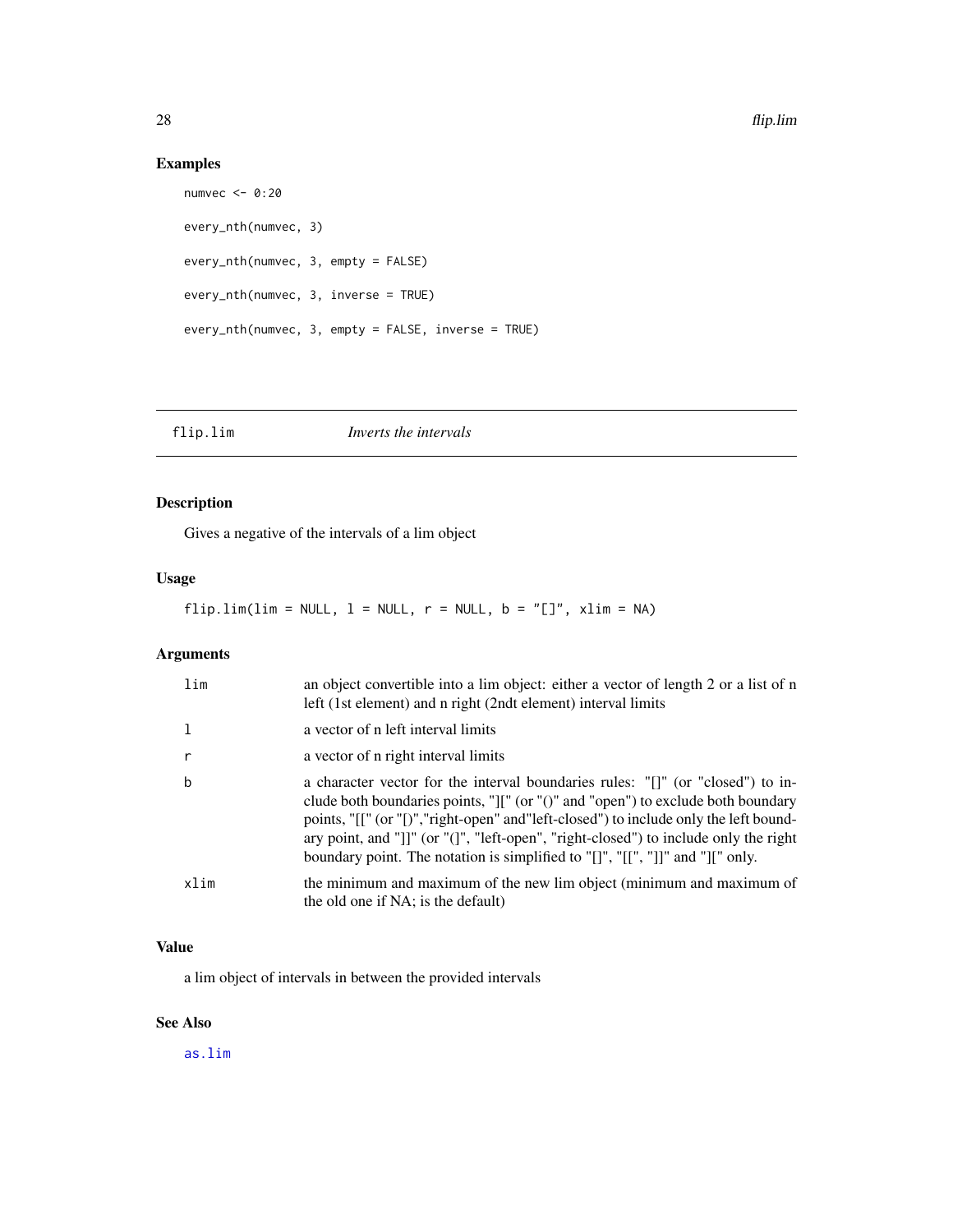#### <span id="page-28-0"></span>fmean 29

### Examples

```
1 \leq C(1,3,5,7,9,10)r \leq -c(3,4,7,8,9,11)b \leftarrow "]["
xlim < -c(-1,15)res \le flip.lim(l = l, r = r, b = b, xlim = xlim)
plot(1,1,type = "n", xlim = c(-4, 20), ylim = c(0.3, 1.8))rect(1, 1.1, r, 1.4, col = "green", border = "darkgreen", lwd = 3)rect(res$l, 1, res$r, 0.7, col = "red", border = "darkred", lwd = 3)
abline(v = xlim)
```
fmean *Fischer mean*

### Description

Fischer mean

### Usage

fmean(dec = NA, inc = NA, int = 1,  $x = NA$ ,  $y = NA$ ,  $z = NA$ , id = NULL, cart = F)

#### Arguments

| dec     | declination of the data; it is the angle from the north taken on an horizontal<br>plane. It is measured clockwise from North and ranges from 0 to 360° (Tauxe<br>$2010$ ). Values outside this range are corrected by incfix().                |
|---------|------------------------------------------------------------------------------------------------------------------------------------------------------------------------------------------------------------------------------------------------|
| inc     | inclination of the data; it is the angle from the horizontal, is positive downward,<br>and ranges from $+90^{\circ}$ for straight down to $-90^{\circ}$ for straight up (Tauxe, 2010).<br>Values outside this range are corrected by incfix(). |
| int     | intensity of the data. Defaults to one (unit sphere).                                                                                                                                                                                          |
| x, y, z | cartesian coordinates. x is the North, y the East, and z straight down. If dec and<br>inc are not provided they are used to be converted back in dec, inc and int data.<br>Output is corrected by $\text{incfix}()$ .                          |
| id      | a name for each point, identifying each group of points you would like to treat<br>separately                                                                                                                                                  |
| cart    | whether to output as cartesian coordinates, defaults to F                                                                                                                                                                                      |

#### Value

a list of coordinates for the fischer mean, in cartesian form or dec, inc, int form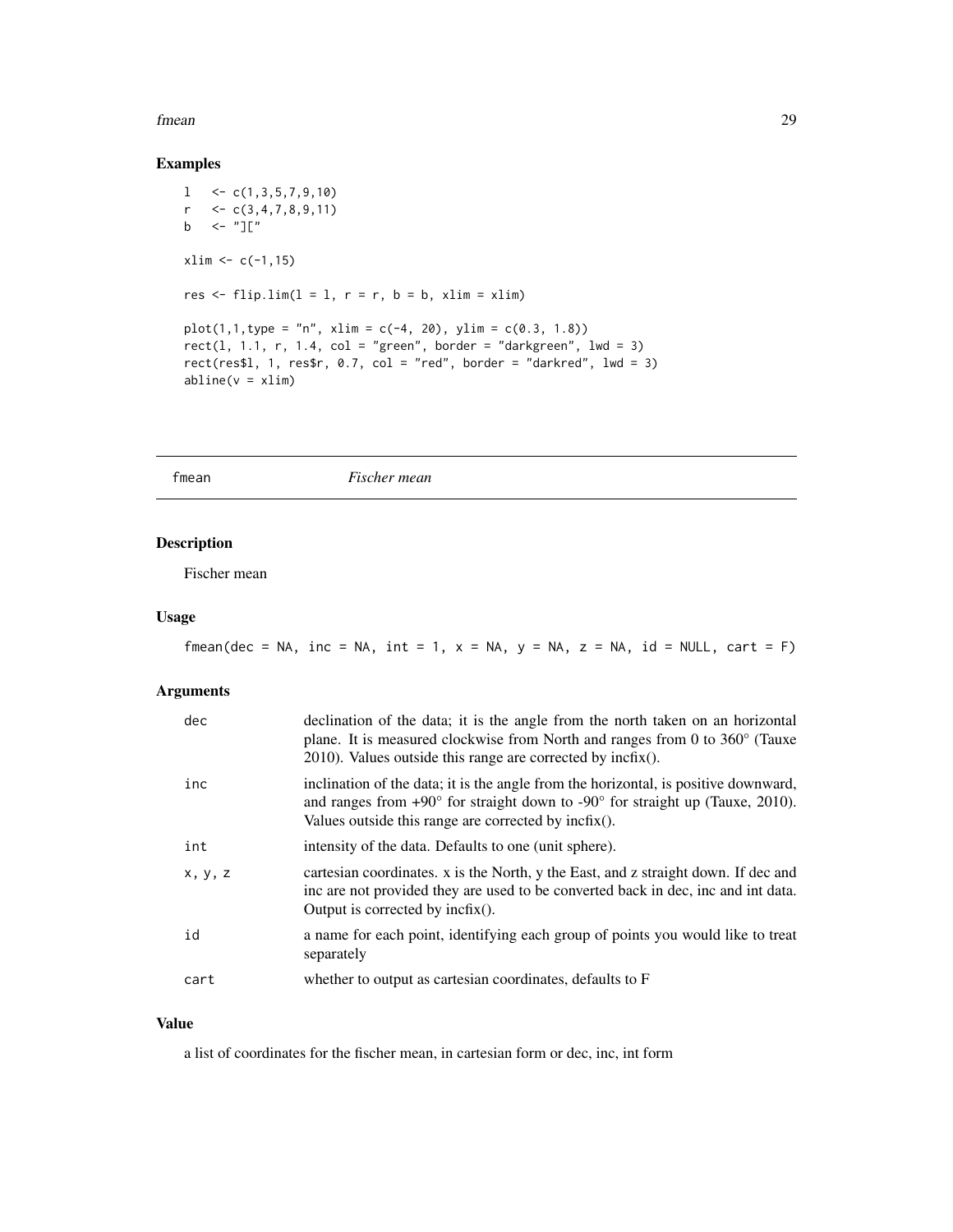### See Also

[fmod](#page-29-1), [dipfix](#page-16-1) and [incfix](#page-39-1)

#### Examples

```
dec <- c(rnorm(10, mean = 45, sd = 5), rnorm(10, mean = 20, sd = 5))
inc <- c(rnorm(10, mean = 45, sd = 5), rnorm(10, mean = 20, sd = 5))
id <- c(rep(1, 10), rep(2, 10))
earnet()
earpoints(dec, inc)
fm \leq -\text{fmean}(dec, inc, id = id)earpoints(fm $dec, fm$inc, l = list(bg = "red"))
```
<span id="page-29-1"></span>fmod *Universal remainder function*

#### Description

Given a [xmin,xmax] or ]xmin,xmax] interval, this function determines the remainder of each numeric relative to this interval. In other words if the interval was repeated over the whole numeric domain, this function determines where each value would be positioned in a given repetition.

#### Usage

fmod(x, xmax, xmin =  $0$ , bounds = " $[[]$ ")

#### Arguments

| x          | vector of floating point numbers                                |
|------------|-----------------------------------------------------------------|
| xmax, xmin | the limits of the interval                                      |
| bounds     | how to deal with boundaries (right- or left-open; '[[' or ']]') |

### See Also

[incfix](#page-39-1), [dipfix](#page-16-1) and [transphere](#page-93-1)

#### Examples

fmod(c(1260.23,360),360)

fmod(c(1260.23,360),360,bounds = "]]")

fmod(c(1260.23,360),360 + 180, 180)

<span id="page-29-0"></span>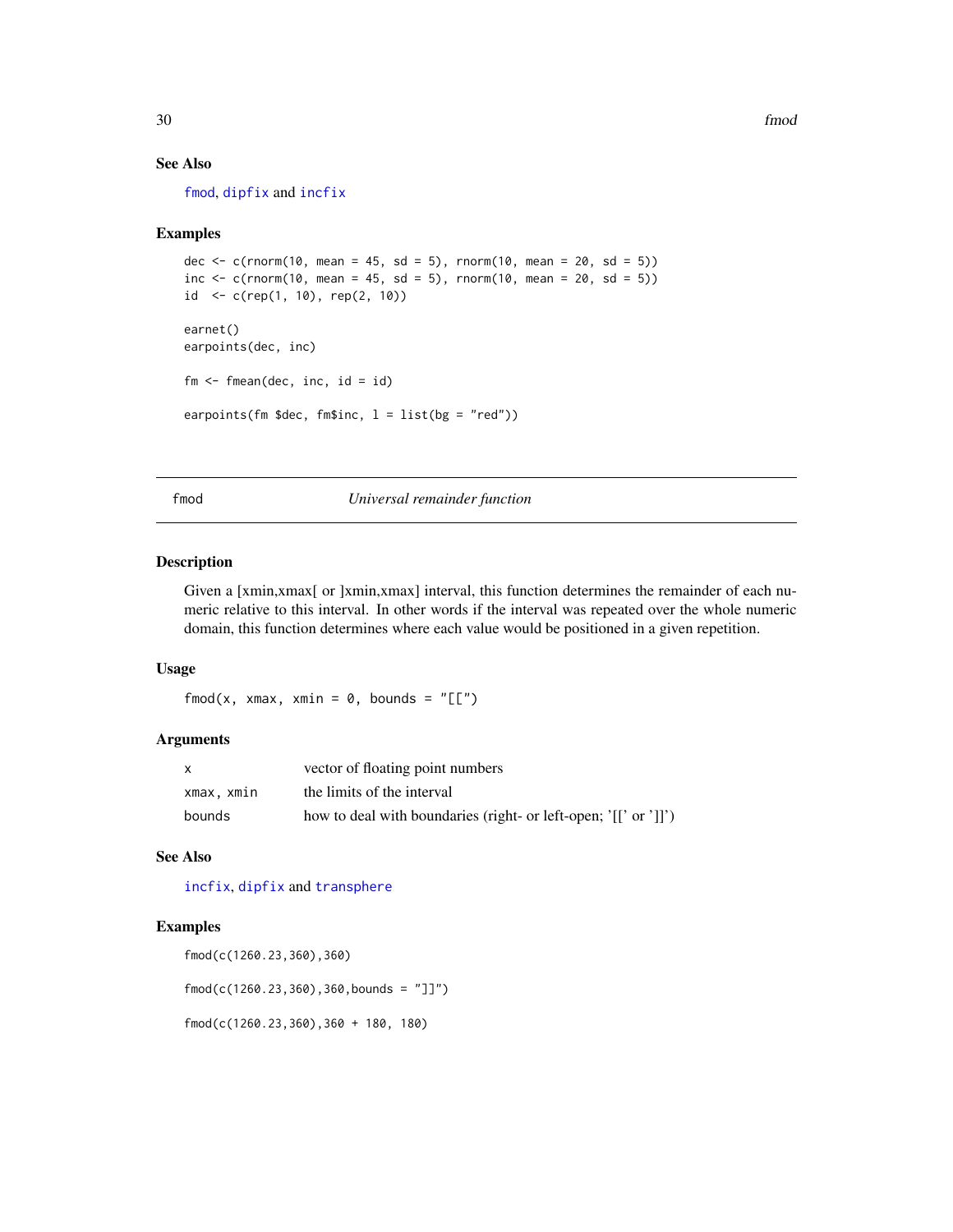<span id="page-30-0"></span>

### Description

Creates a new folder where wanted if it does not exist yet

### Usage

```
folder(dir, name)
```
### Arguments

| dir  | directory containing the folder |
|------|---------------------------------|
| name | name of the folder              |

### Value

the directory of the folder itself

### Examples

folder(tempdir(),"test")

formFunction *Converts a formula into a function*

### Description

Converts a formula into a function

### Usage

formFunction(formula)

### Arguments

formula the formula to be converted. Should be of the form  $y \sim f(x)$ 

## Examples

f  $\le$  formFunction(y  $\sim$  log10(x))

f(x=1:10)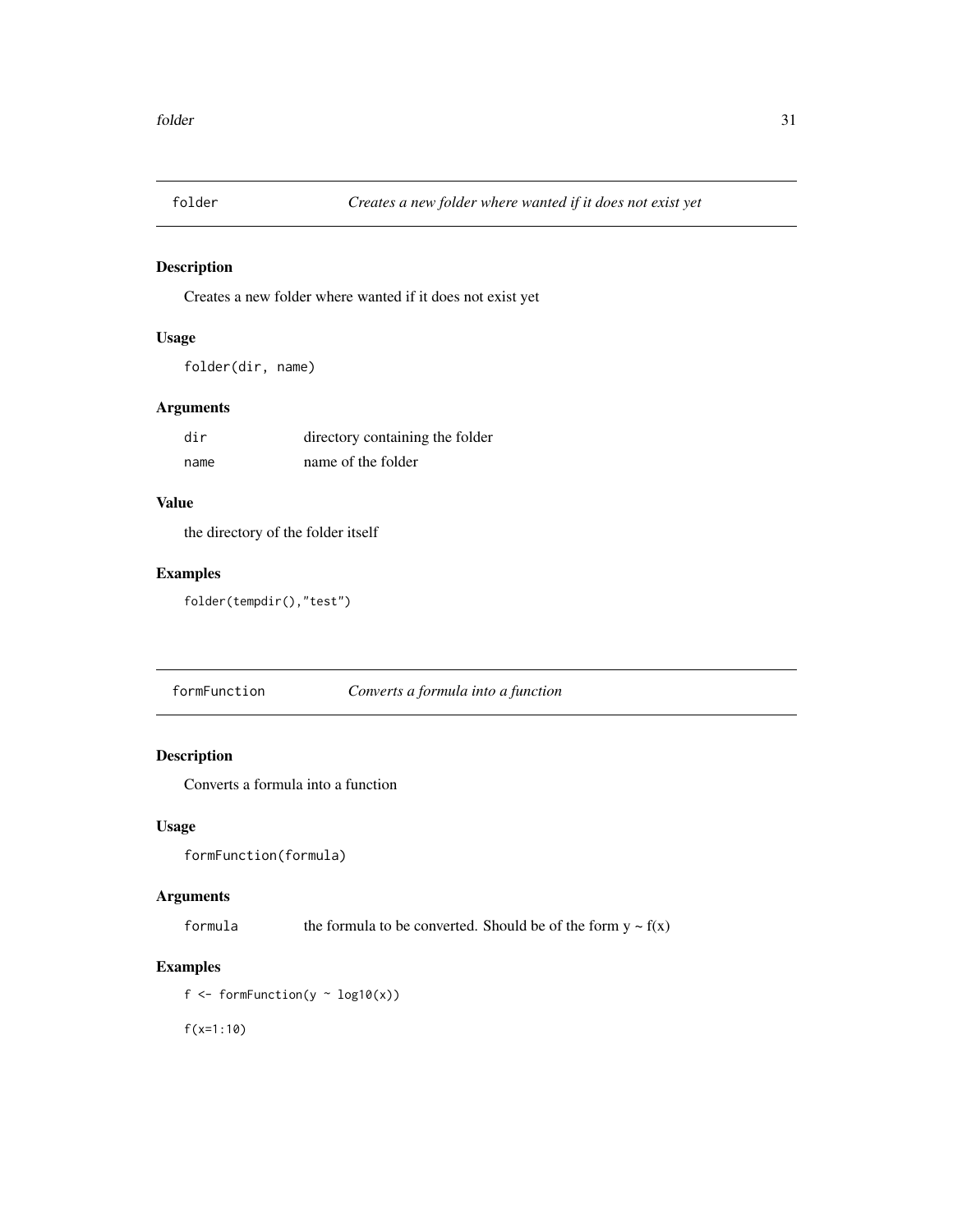### <span id="page-31-1"></span><span id="page-31-0"></span>Description

Draws a svg object imported as data frame using [pointsvg](#page-64-1) into a given frame.

### Usage

```
framesvg(
 object,
  xmin,
  xmax,
 ymin,
 ymax,
  forget = NULL,front = NULL,
 back = NULL,standard = FALSE,
  keep.ratio = FALSE,
  col = NA,
 border = "black",
  density = NA,
  angle = 45,
  lwd = par("lwd"),
  lty = par("lty"),
  scol = border,
  slty = lty,
  slwd = 1wd,plot = TRUE,
 output = FALSE\mathcal{L}
```
### Arguments

| object      | a points vg object (svg object imported as data frame using points vg).                                                                                                       |
|-------------|-------------------------------------------------------------------------------------------------------------------------------------------------------------------------------|
| xmin, xmax  | the x value for the left and right side of the symbol                                                                                                                         |
| ymin, ymax  | the y value for the low and high side of the symbol?                                                                                                                          |
| forget      | the elements that should be discarded, by their id or index (i.e. name or number<br>of appearance).                                                                           |
| front, back | the elements to be put in front and back position, by their id or index (i.e. name<br>or number of appearance). By default the order is the one of the original .svg<br>file. |
| standard    | whether to standardise (centre to $(0,0)$ , rescale so that extreme points are at -1<br>and 1) or not $(T \text{ or } F)$                                                     |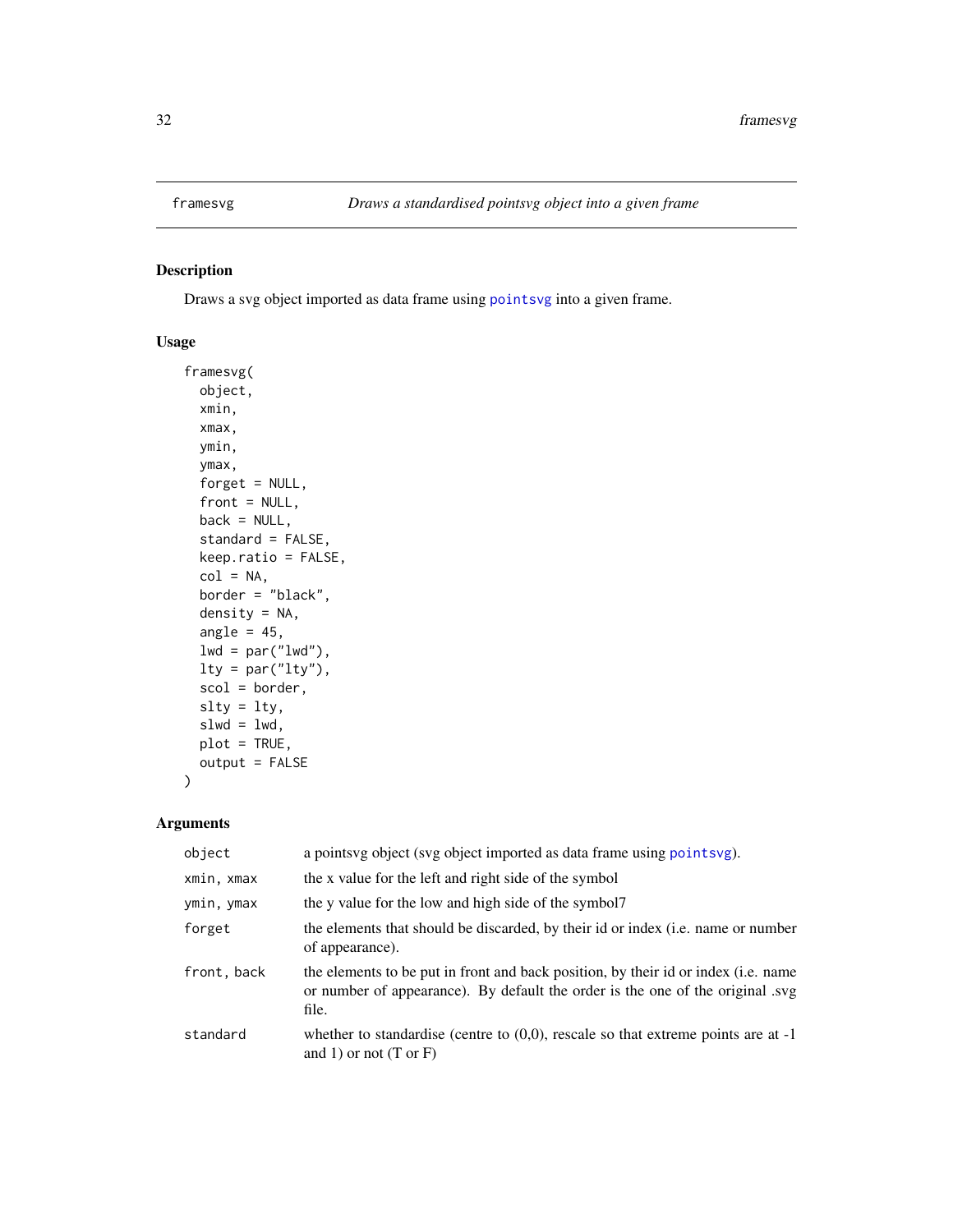#### framesvg 33

| keep.ratio       | if the object is to be standardised, whether to keep the $x/y$ ratio (T or F)                                               |
|------------------|-----------------------------------------------------------------------------------------------------------------------------|
| col              | the polygones background color. If density is specified with a positive value this<br>gives the color of the shading lines. |
| border           | the lines color.                                                                                                            |
| density          | the density of shading lines, in lines per inch. The default value of NULL means<br>that no shading lines are drawn.        |
| angle            | the slope of shading lines, given as an angle in degrees (counter-clockwise)                                                |
| ltv. lwd         | the border line type and width, see ?par for details.                                                                       |
| scol, slty, slwd |                                                                                                                             |
|                  | the colour, type and width of the shading lines.                                                                            |
| plot             | whether to add to a plot                                                                                                    |
| output           | whether to output the new object coordinates                                                                                |

#### Details

The [centresvg](#page-8-1) and [framesvg](#page-31-1) have a lot of similarities with the [multigons](#page-49-1) function: the graphical parameters are mostly identical. However there is a strong distinction between the -svg functions and multigons: when providing several graphical arguments, multigons will attribute them to each polygon, whereas the .svg functions will use them for each repetition of the .svg object. Using the latter, the graphical parameters will be applied to all the elements of a drawing. If you want a finer personalisation you have to use multigons and multilines (or an hybrid of the two, yet to be coded).

#### See Also

Similar functions: [centresvg](#page-8-1) and [placesvg](#page-62-1) Change the drawing: [changesvg](#page-11-1) and [clipsvg](#page-12-1) Uses [ignore](#page-36-1) to avoid drawing unnecessary objects

```
# Simple use
object <- example.ammonite
xmin \leq c(8,7)xmax < -c(10, 9)ymin < -c(7, 6)ymax < -c(9,8)plot(c(-10,10), c(-10,10), type = "n")abline(v = unique(c(xmax, xmin)))abline(h = unique(c(ymax, ymin)))framesvg(object, xmin, xmax, ymin, ymax, col = c("white", "grey80"))
# Precision positioning
```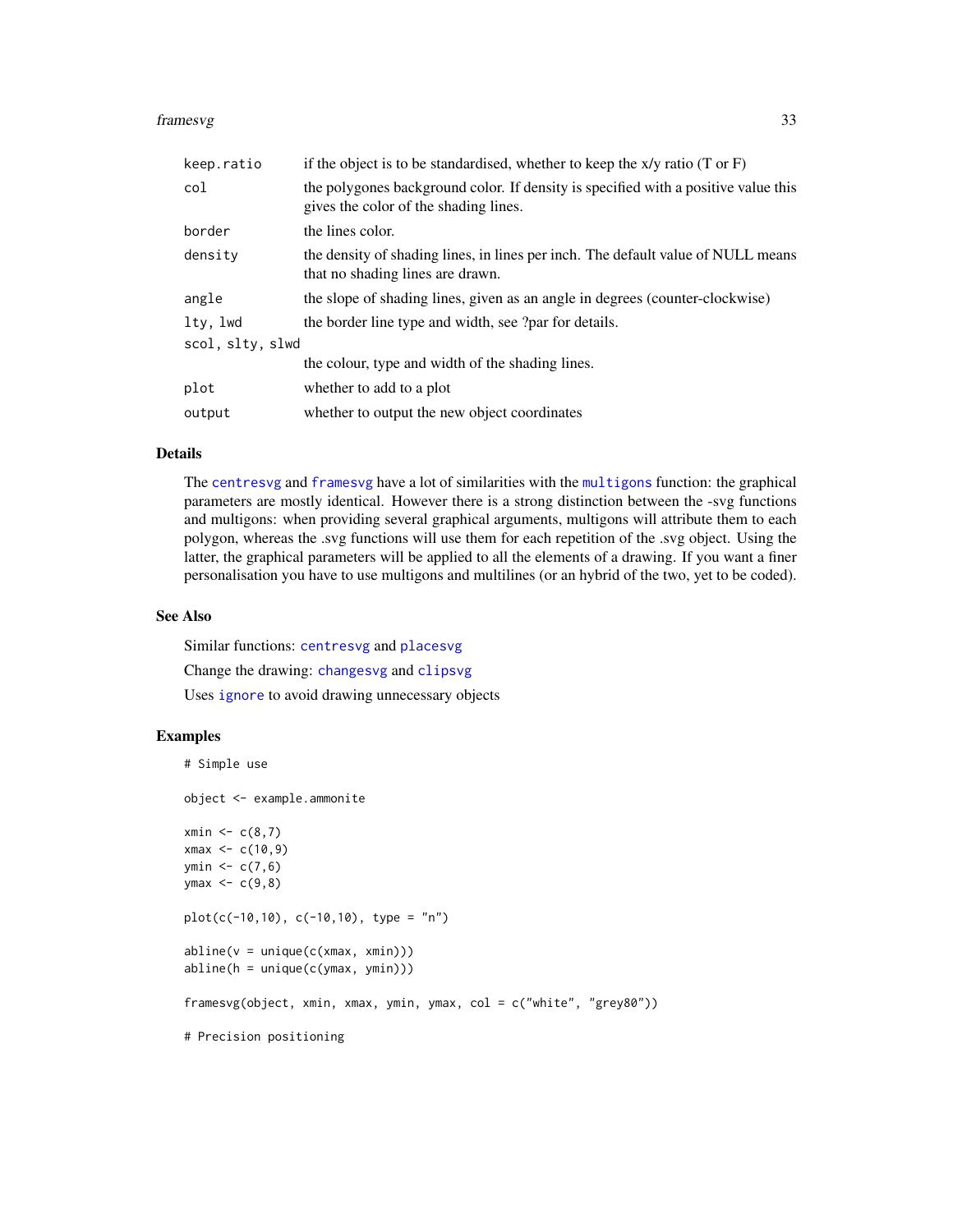```
1 \leftarrow c(1,2,3)r < -c(0,1,2)h \leq c(4,3,4)i \leftarrow c("B1", "B2", "B3")basic.litholog <- litholog(l,r,h,i)
whiteSet(xlim = c(\emptyset, 4), ylim = c(\emptyset, 3), ytick = 1, ny = 10)
framesvg(example.lense, 0,3,1,2, forget = "P1", border = "red", lwd = 3)
multigons(basic.litholog$i, basic.litholog$xy, basic.litholog$dt)
```
<span id="page-33-1"></span>greySet *Sets the plot environment to draw a long vertical data set*

### Description

Sets the plot environment to draw a long dataset. It provides grey bands as supplementary scale, and axes with major and minor ticks.

### Usage

```
greySet(
  xlim,
  ylim,
  xtick = NA,
  ytick = NA,
  nx = 1,
  ny = 1,xaxs = "i",yaxs = "i",xarg = list(tick.ratio = 0.5),
  yarg = list(tick.ratio = 0.5, las = 1),v = T,
  inverse = F,
  abbr = ",
  skip = 0,\text{targ} = \text{list}(\text{col} = \text{"white",} \text{ lwd} = 2),rarg = list(border = NA, col = "grey85"))
```
#### Arguments

| xlim, ylim   | the x and y limits (e.g. xlim = $c(-1,1)$ )       |
|--------------|---------------------------------------------------|
| xtick, ytick | the interval between each major ticks for x and y |

<span id="page-33-0"></span>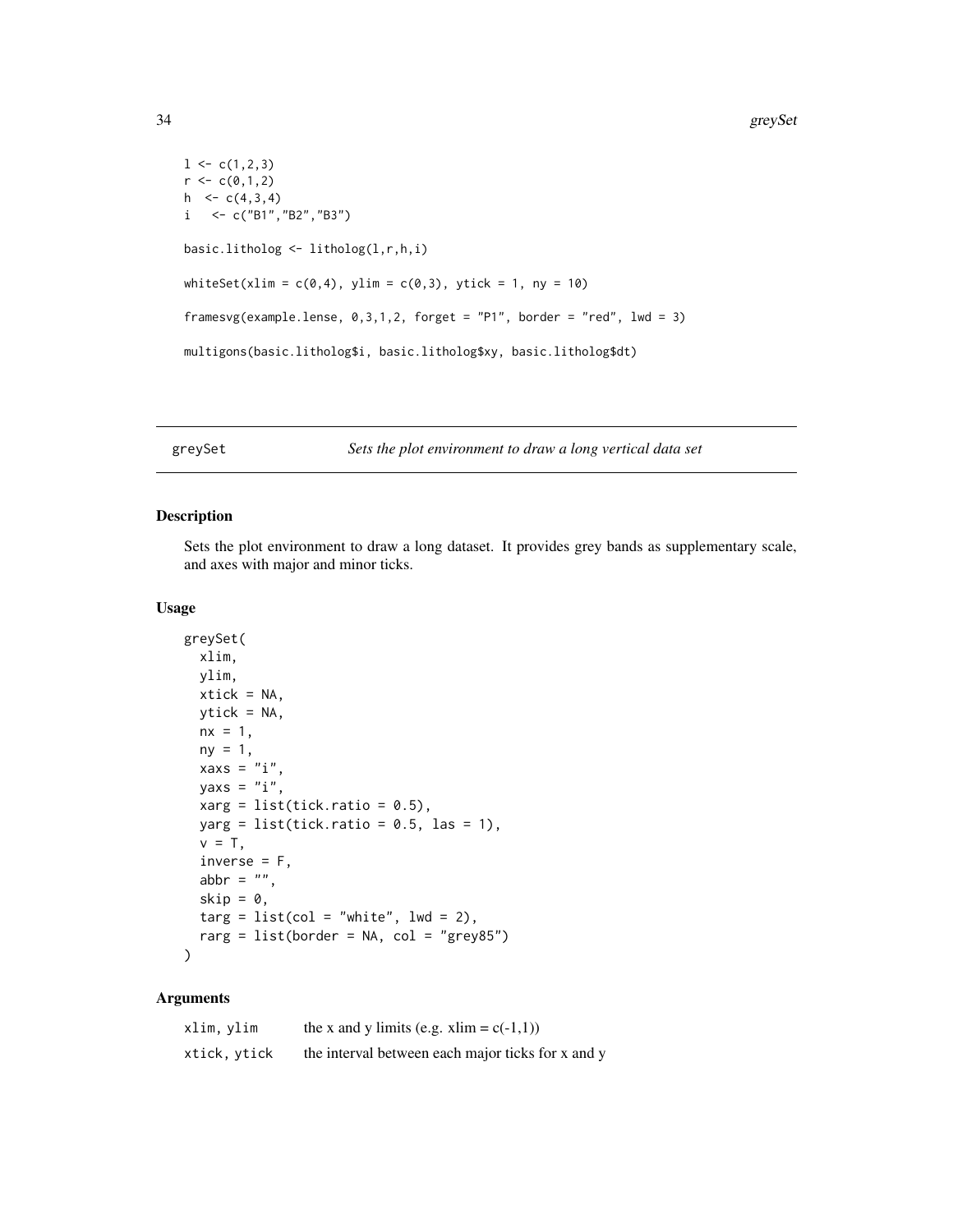#### greySet 35

| nx, ny     | the number of intervals between major ticks to be divided by minor ticks in the<br>x and y axes                                                                                                                                                                                                                                                                                                                        |
|------------|------------------------------------------------------------------------------------------------------------------------------------------------------------------------------------------------------------------------------------------------------------------------------------------------------------------------------------------------------------------------------------------------------------------------|
| xaxs, yaxs | The style of axis interval calculation to be used for the x and y axes. By default it<br>is "i" (internal): it just finds an axis with pretty labels that fits within the original<br>data range. You can also set it to "r" (regular): it first extends the data range by<br>4 percent at each end and then finds an axis with pretty labels that fits within the<br>extended range. See ?par for further explanation |
| xarg, yarg | a list of arguments to feed to minor Axis() for the x and y axes. See the ?mino-<br>rAxis help page for the possible arguments. See ?merge_list for further infor-<br>mation.                                                                                                                                                                                                                                          |
| $\vee$     | whether the grey bands are vertical                                                                                                                                                                                                                                                                                                                                                                                    |
| inverse    | inverse the bands position                                                                                                                                                                                                                                                                                                                                                                                             |
| abbr       | text to be repeated in the grey bands each major tick                                                                                                                                                                                                                                                                                                                                                                  |
| skip       | number of text redundancies to be skipped                                                                                                                                                                                                                                                                                                                                                                              |
| targ, rarg | a list of arguments to feed to text() and rect() respectively. If set to NULL, does<br>not add the corresponding element.                                                                                                                                                                                                                                                                                              |

### Value

A plotting environment to draw a long data set

### See Also

Similar functions: [whiteSet](#page-97-1) and [greySet](#page-33-1)

To create axes with major and minor ticks: [minorAxis](#page-47-1)

To print a plot in pdf: [pdfDisplay](#page-60-1)

To automatically determine pretty interval limits: [encase](#page-23-1)

```
y \leftarrow c(0, 11, 19, 33)x \leftarrow c(1, 2, 2.5, 4)a \leftarrow min(y)b \leftarrow max(y)f <- encase(a-1,b,5)greySet(c(0,4), f, abbr="abbr", ytick = 10, ny = 10)points(x, y, pch=19)
```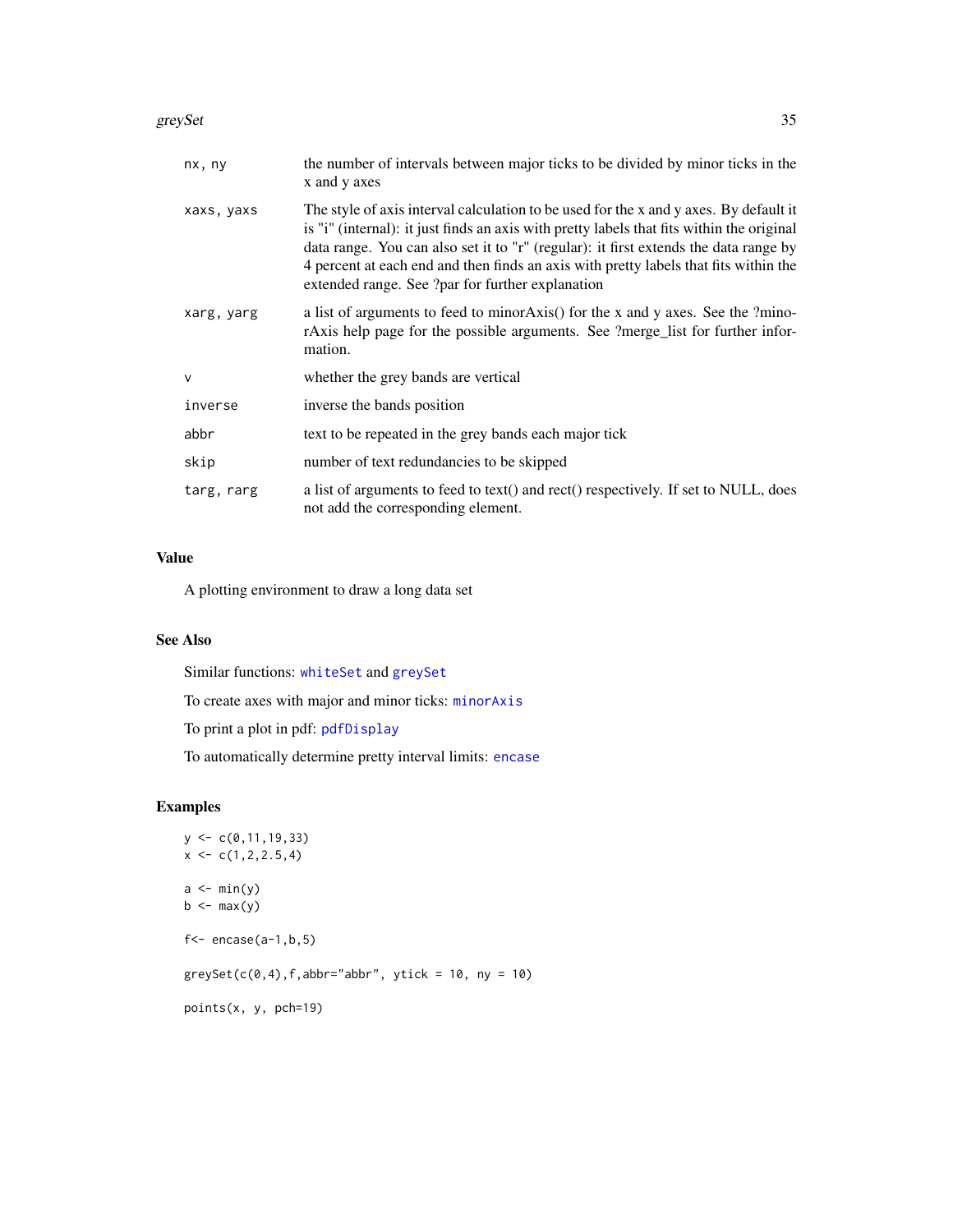<span id="page-35-0"></span>

### Description

Takes each element of a list and repeats each one so they have the same length. This function is designed to be integrated in another function and clean its arguments. IF YOU RECEIVED A WARNING FROM THIS FUNCTION IN ANOTHER FUNCTION: Check that the length of the arguments indicated by the warning are correct.

### Usage

homogenise( $i = NULL$ ,  $n = NULL$ ,  $l = list()$ , cycle = TRUE) homogenize( $i = NULL$ ,  $n = NULL$ ,  $l = list()$ , cycle = TRUE)

### Arguments

|         | reference object of length n                                                                                            |
|---------|-------------------------------------------------------------------------------------------------------------------------|
| n       | length to reach (is overriden by i)                                                                                     |
| $\perp$ | list for each element to be repeated to have a length n. These elements have to<br>be integers, numerics or characters. |
| cycle   | whether to recycle the elements or to only allow elements of length 1 or n                                              |

#### Value

A list identical to the one initially provided, with elements length homogenized to i

#### See Also

[merge\\_list](#page-43-1)

#### Examples

```
i \langle - \text{rep}(1:4, 2) \rangle1 \leftarrow list(a = c(1, 2, 3),b = "R",d = 1:100,e = c("a", "b"),
           f = FALSE)
homogenise(i = i, l = 1)
```
homogenise( $n = 10$ ,  $1 = 1$ )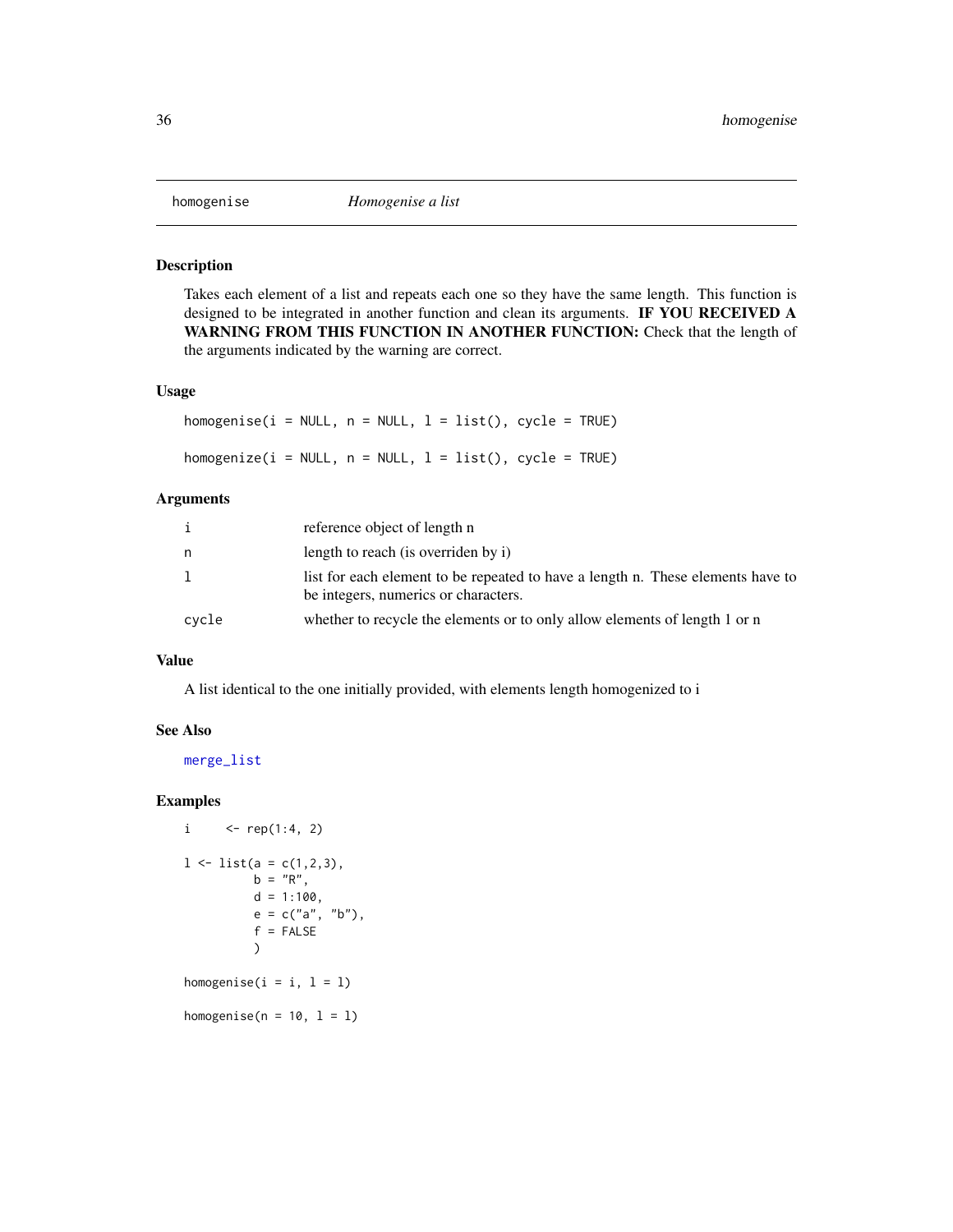<span id="page-36-0"></span>

# Description

Ignores useless objects: this function will discard the polygons or polylines outside a certain range. This allows to avoid unnecessary work for multigons(), multilines(), centresvg() and framesvg().

#### Usage

```
ignore(
 i,
 x,
 y = NA,
 d = list(),
  j = unique(i),
 arg = list(),
 xlim = par("usr")[c(1, 2)],ylim = par("usr")[c(3, 4)],xlog = par("xlog"),
 ylog = par("ylog")
```
#### Arguments

)

| $\mathbf{i}$ | a polygon id for each x and y coordinate. If n objects are provided there should<br>be n unique ids describing them, and the graphical parameters should be of<br>length 1 or n. |
|--------------|----------------------------------------------------------------------------------------------------------------------------------------------------------------------------------|
| x, y         | numeric vectors of coordinates.                                                                                                                                                  |
| d            | a list of named vectors going with i, x and y                                                                                                                                    |
| j            | a list of the ids in the order used for the arg arguments. By default they are in<br>their order of appearance in i                                                              |
| arg          | a list of arguments f length 1 or n.                                                                                                                                             |
| xlim, ylim   | the limits in x and y; if any object has all his points past one of these limits, it<br>will be removed.                                                                         |
| xlog, ylog   | whether the axes have logarithmic scale                                                                                                                                          |

## Value

a list of i, x, y, d, j and arguments.

### See Also

Tributary functions: [multigons](#page-49-0), [multilines](#page-52-0), [centresvg](#page-8-0) and [framesvg](#page-31-0)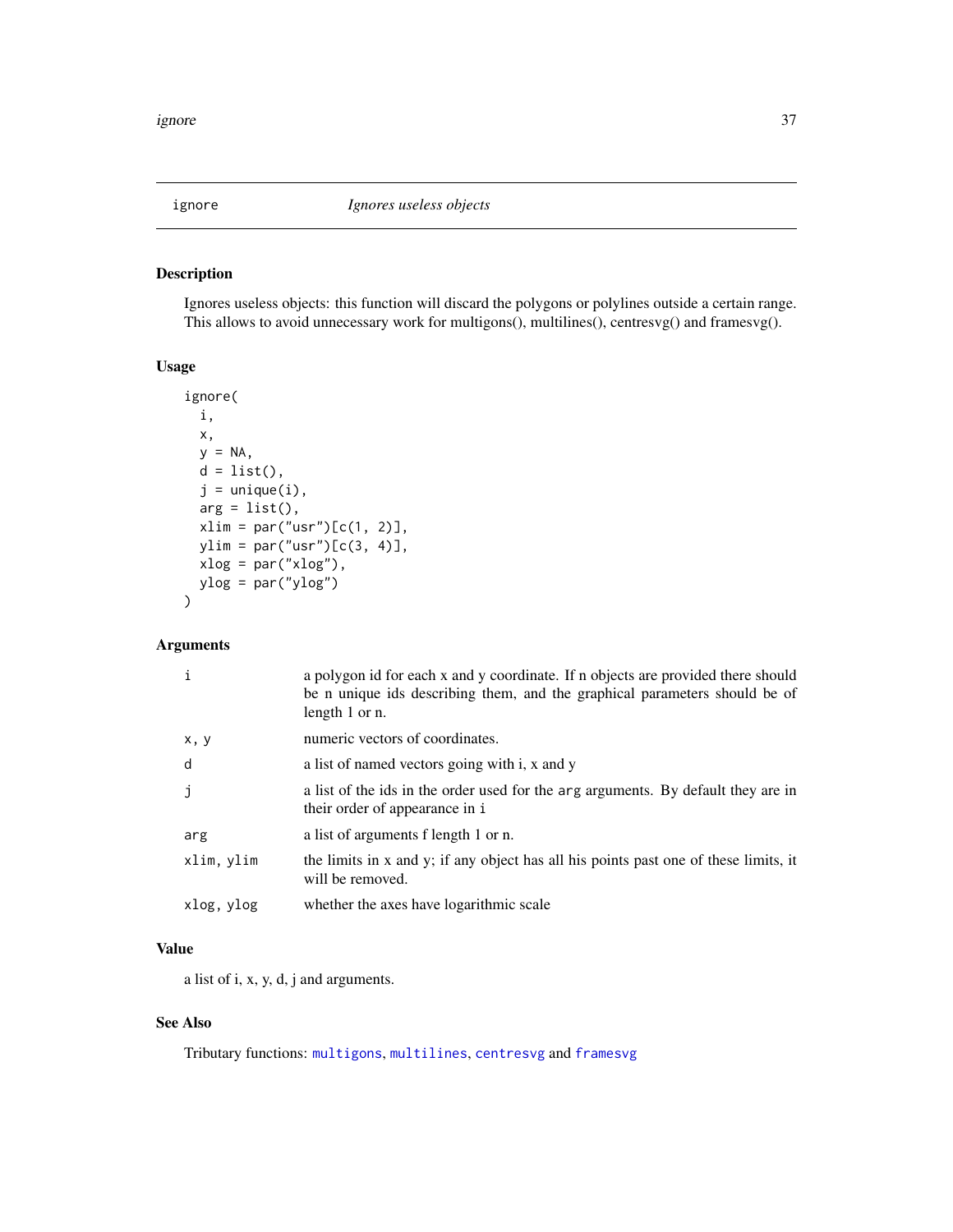#### Examples

```
i \leq c(rep("A1",6), rep("A2",6), rep("A3",6))
x \leftarrow c(1, 2, 3, 3, 2, 1, 4, 5, 6, 6, 5, 4, 7, 8, 9, 9, 8, 7)y <- c(1,2,3,4,5,6,1,2,3,4,5,6,1,2,3,4,5,6)
xlim < -c(2,5)ylim < -c(0,1.5)plot(c(0,10),c(0,10),type = "n")rect(xlim[1], ylim[1], xlim[2], ylim[2])
multilines(i, x, y, lty = 3, col = "grey80")
res \le ignore(i, x, y, arg = list(lty = 1, lwd = 3,
              col = c("orange", "green", "red"),xlim = xlim, ylim = ylim)
do.call(multilines, res)
```
in.lim *Finds the intervals encompassing values*

### Description

This function returns the intervals encompassing x values. This works only if the intervals (as lim objects) are non overlapping and non-adjacent (if certain boundaries are neighbouring, the boundary rule should exclude all, or all but one)

#### Usage

in.lim(x, lim = NULL,  $l$  = NULL,  $r$  = NULL,  $id$  = 1L,  $b$  = "][", index = FALSE)

| $\mathsf{x}$ | a vector values                                                                                                                                                                                                                                                                                                                                                                                       |
|--------------|-------------------------------------------------------------------------------------------------------------------------------------------------------------------------------------------------------------------------------------------------------------------------------------------------------------------------------------------------------------------------------------------------------|
| lim          | an object convertible into a lim object: either a vector of length 2 or a list of n<br>left (1st element) and n right (2ndt element) interval limits. The intervals should<br>be non-overlapping and non-adjacent.                                                                                                                                                                                    |
| 1            | a vector of n left interval limits                                                                                                                                                                                                                                                                                                                                                                    |
| $\mathsf{r}$ | a vector of n right interval limits                                                                                                                                                                                                                                                                                                                                                                   |
| id           | a vector of n interval IDs (default is 1 for each interval)                                                                                                                                                                                                                                                                                                                                           |
| b            | a character vector for the interval boundaries rules: "[]" (or "closed") to in-<br>clude both boundaries points, " $\vert\vert\vert$ " (or " $\vert\vert$ " and "open") to exclude both boundary<br>points, "[[" (or "[)", "right-open" and "left-closed") to include only the left bound-<br>ary point, and "]]" (or "(]", "left-open", "right-closed") to include only the right<br>boundary point. |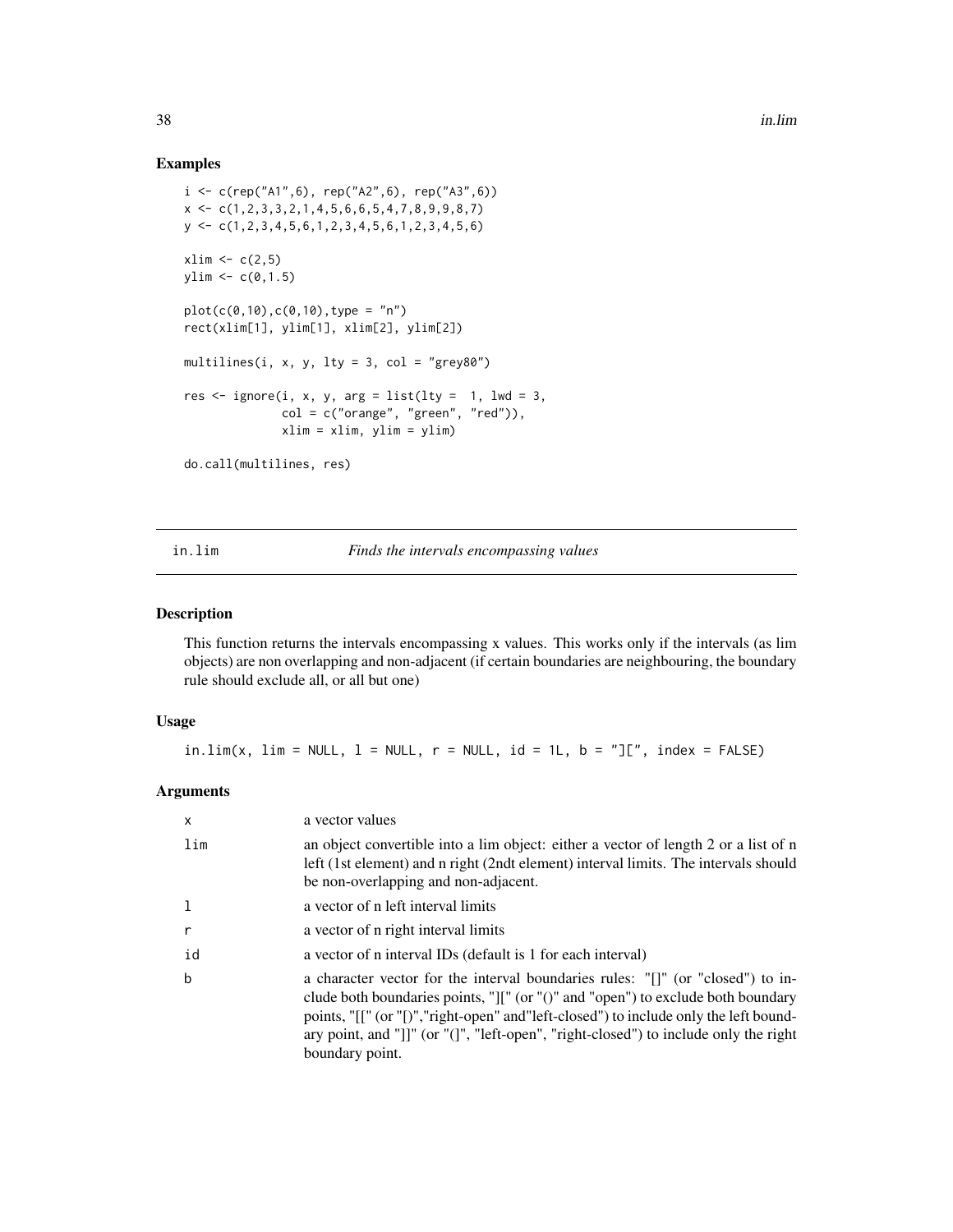#### in.lim 39

| index | whether the output should be a list of the initial vector and of the corresponding |
|-------|------------------------------------------------------------------------------------|
|       | intervals in which they lay (index $=$ FALSE, is the default), or simply the index |
|       | of the intervals in the initial $\lim_{x \to a}$ object (index = TRUE)             |

## Value

a list of the intervals where the x values lay or a vector of their index

#### See Also

[as.lim](#page-2-0)

```
x \leq C(99, 1, 3, 5, 2, 4, 5, 6, 9, 4, 8, 20, 26, 52, 42, 24, 25, 12, 40, 10, 16, 17)\lim <- as.\lim(1 = c(100, 10, 20, 27), r = c(99, 12, 27, 42), b = "]]")in.lim(x, lin = lim)in.lim(x, lin = lim, index = TRUE)# Applications to Stratigraphy
proxy <- proxy.example # This is a data.frame with (fake) magnetic
                       # susceptibility (ms) and depth (dt)
# Each sample was taken in a specific bed (not at the boundary between two,
# to make things easier). We will invoke the data of the beds (bed.example)
# and identify the lithology of each sample
res <- in.lim(proxy.example$dt, # Position of each sample
              l = bed.example$l, # Left boundary of the bedsr = bed.example; # Right boundary of the beds
              id = bed.example$litho) # Lithology of each bed (if you wanted
                                      # to know the name of the bed each
                                      # sample is in you would have put
                                      # bed.example$id)
proxy$litho <- res$id # The result provides the id (here the lithology) of
                      # each interval encompassing the measurement (x, here
                      # proxy.example$dt)
plot(prowsms, proxy$dt, type = "l", xlim = c(-2*10*-8, 8*10*-8))shale <- subset(proxy, proxy$litho == "S")
points(shale$ms, shale$dt, pch = 4)
limestone <- subset(proxy, proxy$litho == "L")
points(limestone$ms, limestone$dt, pch = 19)
chert <- subset(proxy, proxy$litho == "C")
```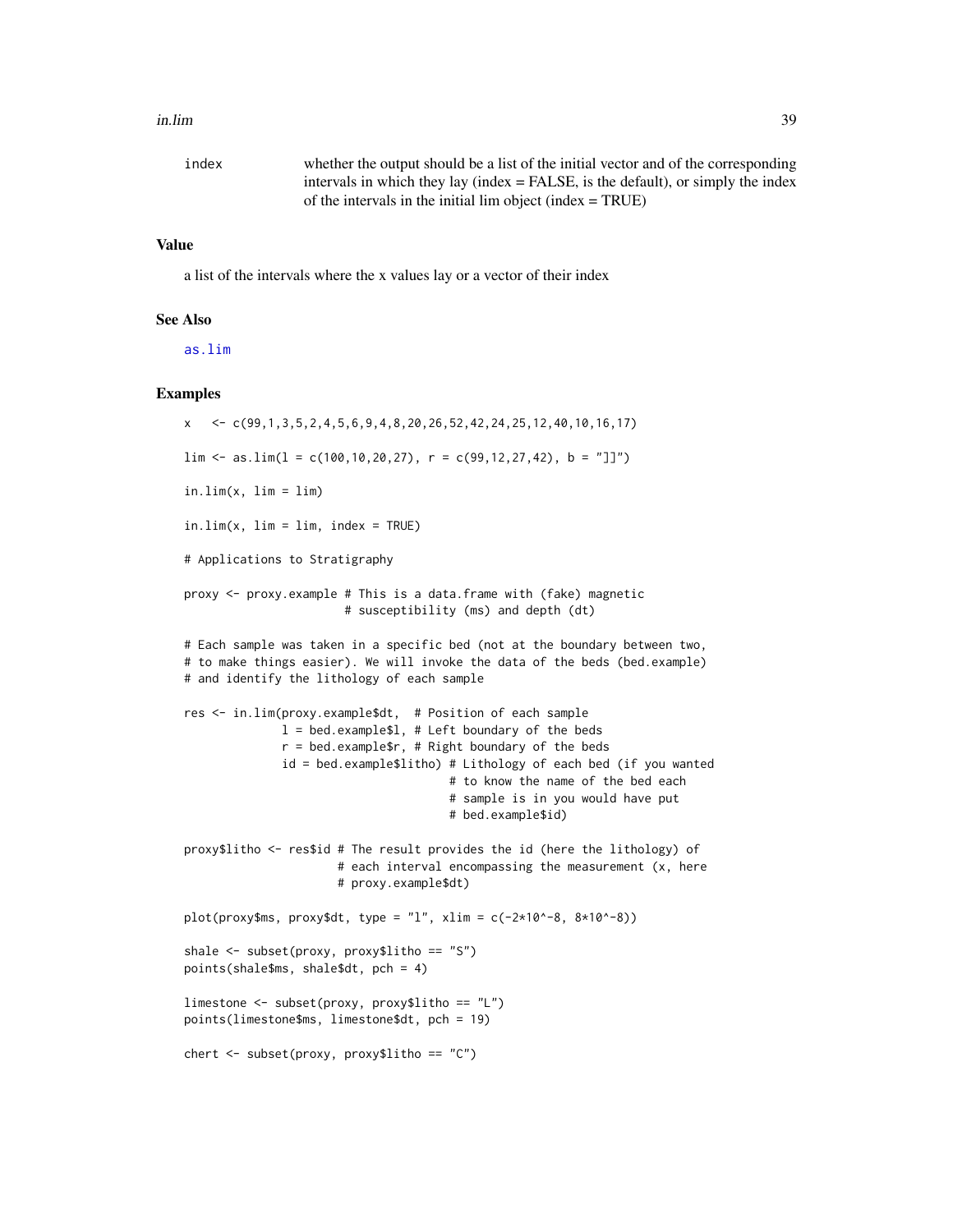40 inch x and the state of the state of the state of the state of the state of the state of the state of the state of the state of the state of the state of the state of the state of the state of the state of the state of

```
points(chert$ms, chert$dt, pch = 21, bg = "white")
legend(6.2*10^-8, 25, legend = c("Shale", "Limestone", "Chert"),
       pch = c(4, 19, 21), bg = c(NA, NA, "white")
```
#### <span id="page-39-0"></span>incfix *Fix Inclination*

## Description

Fix inclination and declination so that they fall in the correct quadrant and hemisphere (modified from RFOC package)

#### Usage

incfix(dec, inc, hsphere = "b")

#### Arguments

| dec     | declination of the data; it is the angle from the north taken on an horizontal<br>plane. It is measured clockwise from North and ranges from 0 to $360^{\circ}$ (Tauxe<br>2010). Values outside this range are corrected by this function.                                                       |
|---------|--------------------------------------------------------------------------------------------------------------------------------------------------------------------------------------------------------------------------------------------------------------------------------------------------|
| inc     | inclination of the data; it is the angle from the horizontal, is positive downward,<br>and ranges from $+90^{\circ}$ for straight down to $-90^{\circ}$ for straight up (Tauxe, 2010).<br>Values outside this range are corrected by this function.                                              |
| hsphere | the hemisphere onto which to project the data. Either "b" for both. This is the<br>default and useful for paleomagnetism. In this case positive and negative values<br>of inc are permitted. Or "I" for lower, and "u" for upper, allowing only negative<br>or positive inc values respectively. |

## Details

Quadrants are determined by the sine and cosine of the dip angle:  $\cos = \cos(\text{dip})$ ,  $\sin = \sin(\text{dip})$ , quad[co>=0 & si>=0] = 1, quad[co<0 & si>=0] = 2, quad[co<0 & si<0] = 3 and quad[co>=0 &  $s$ i<0] = 4. Samples at inc == 0° and inc == 90° are taken as exceptions (cf. code). Be cautions with the floating point error however, round if needed.

#### See Also

[fmod](#page-29-0), [dipfix](#page-16-0) and [transphere](#page-93-0)

```
incfix(591,-425,"b")
incfix(591,-425,"u")
incfix(591,-425,"l")
```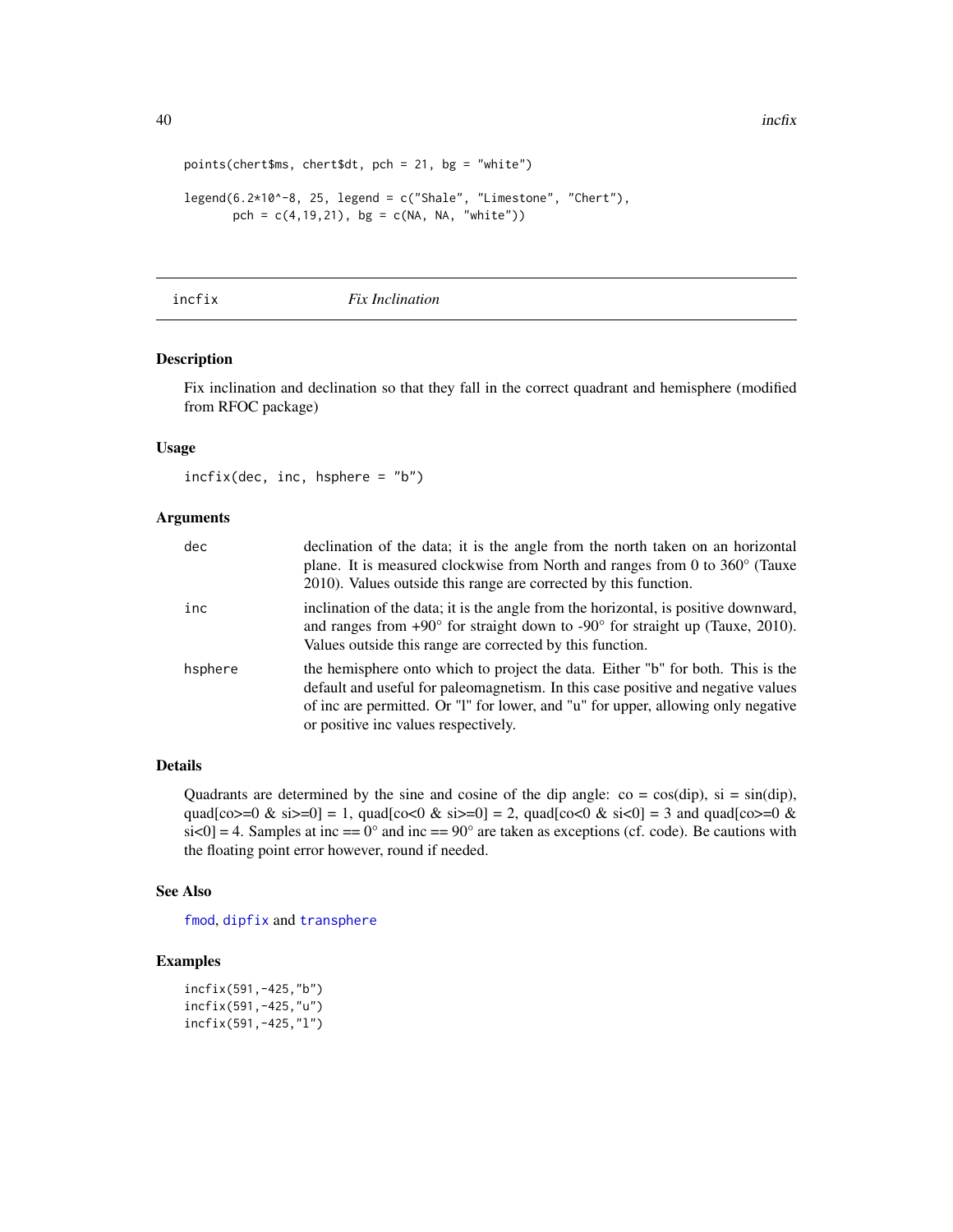<span id="page-40-0"></span>

## Description

Draws rectangles with text in them, typically to delimit (stratigraphical) intervals (e.g. magnotochrons, but also lithostratigraphy,...)

#### Usage

```
infobar(
  xmin,
 xmax,
 ymax,
 ymin,
 labels = NA,
 m = list(),
 t = list(),srt = 90,
 family = par("family"),
 xpd = par("xpd"))
```
### Arguments

| xmin, xmax, ymin, ymax |                                                                                                                                                                                                                                                             |
|------------------------|-------------------------------------------------------------------------------------------------------------------------------------------------------------------------------------------------------------------------------------------------------------|
|                        | x and y limits for the rectangles. You can either provide 1 or n of each (if you<br>want to have always the same x limits but multiple and different y ones it is<br>possible)                                                                              |
| labels                 | a 1 or n character vector (i.e. text) specifying the text to be written in the rectan-<br>gle. You can write "" for no text.                                                                                                                                |
| m, t                   | a list graphical parameters (of length 1 or n) to feed multigons() for m and to<br>text() for t. See respective help pages ?multigons and ?text for the possible argu-<br>ments. See the example for illustration, and ?merge_list for further information. |
| srt, family, xpd       |                                                                                                                                                                                                                                                             |

further graphical parameters, see ?par for information

## See Also

Similar functions: [multigons](#page-49-0), [bedtext](#page-5-0), [nlegend](#page-58-0) and [ylink](#page-98-0)

To deal with intervals: [as.lim](#page-2-0) and related functions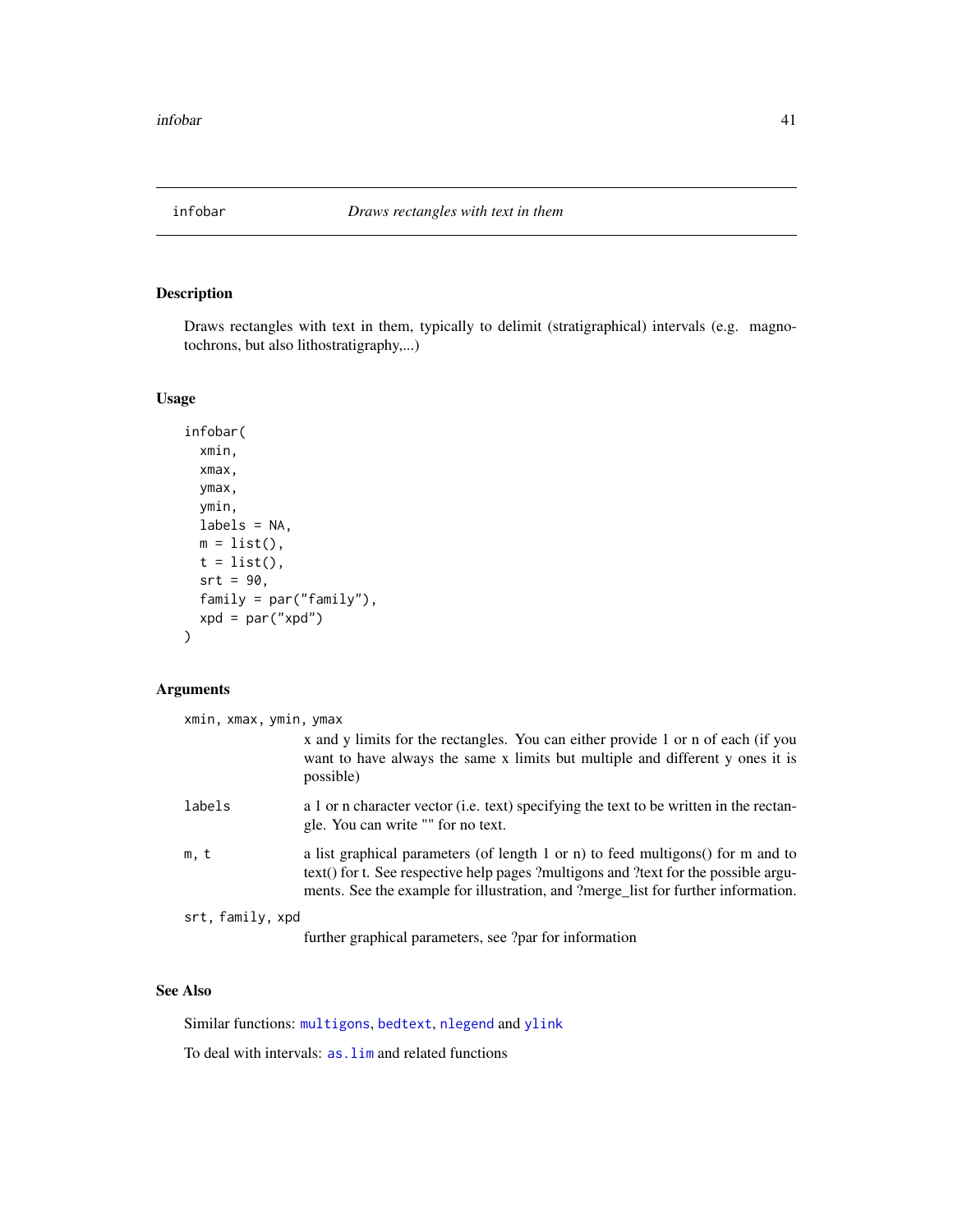#### Examples

```
labels <- c("High 5", "Low 5", "5")
ymin <- c(10,-10,2.5)
ymax <- c(20,0, 7.5)
plot(c(0,6),c(-20,20), type = "n")
infobar(xmin = 0, xmax = 1, ymin = ymin, ymax = ymax, labels,m = list(col = c("grey", "grey", "red"),border = "black", density = 10),
        t = list(cex = 1.5, col = "white")
```
leftlog *Finds bed intervals in a "litholog()"-like data frame*

## Description

Determines the interval of bed boundaries at the far left of a litholog. This is used when the welding of varying bed boundaries changes these intervals, and that you want to use bedtext() to print the name of the beds on the log.

#### Usage

 $leftlog(i, dt, xy, warn = TRUE)$ 

#### Arguments

|      | the id of the polygons in the "litholog()"-like data frame                       |
|------|----------------------------------------------------------------------------------|
| dt   | the depth of the polygons in the "litholog()"-like data frame                    |
| XV   | the x values (i.e. hardness) of the polygons in the "litholog()"-like data frame |
| warn | whether you want to be annoyed                                                   |

### Value

a list of minima (l) and maxima (r) of boundaries corresponding to each bed (id)

## See Also

[litholog](#page-42-0), [weldlog](#page-95-0) and [bedtext](#page-5-0)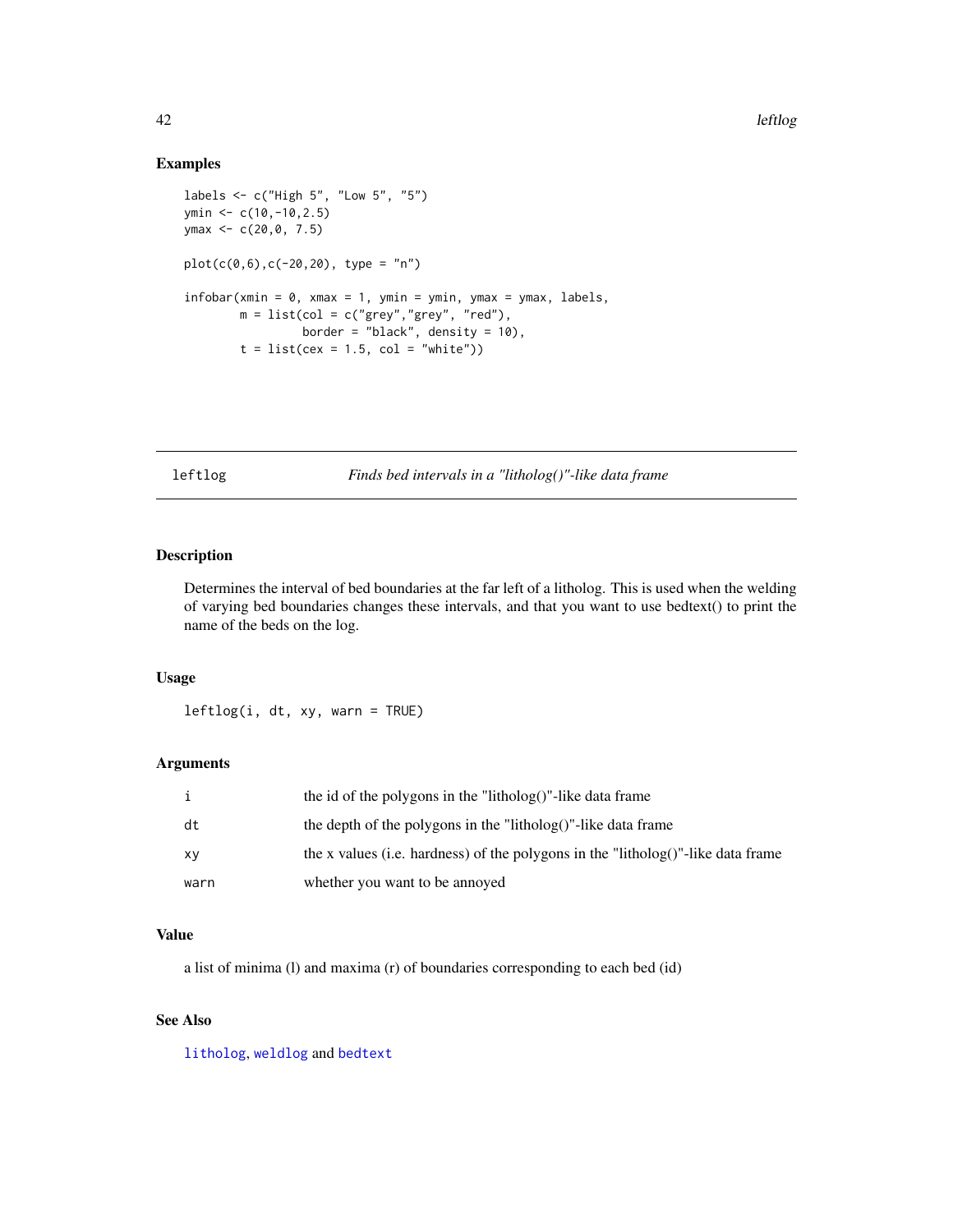#### litholog and the state of the state of the state of the state of the state of the state of the state of the state of the state of the state of the state of the state of the state of the state of the state of the state of t

#### Examples

```
1 \leftarrow c(0,1,2,3,4)r \leftarrow c(1, 2, 3, 4, 5)h \leftarrow c(4,3,4,3,4)
i <- c("B1","B2","B3","B4","B5")
log < -1itholog(1, r, h, i)whiteSet(xlim = c(-1,5), ylim = c(-1,6))
title("leftlog() gets the bed names in the right position")
multigons(log$i, log$xy, log$dt, lty = 3)
seg1 \leq s inpoint(4, 0, 0.25, pos = 1, phase=0)
seg2 \leq s inpoint(4, 0, 0.25, pos = 1, phase=1)
welded \le weldlog(log, dt = c(2,3), seg = list(seg1, seg2), add.dt = 0.5)
multigons(welded$i, welded$xy, welded$dt, lwd = 3, lty = 2, border = "red")
old.log.interval <- leftlog(log$i, log$dt, log$xy)
new.log.interval <- leftlog(welded$i, welded$dt, welded$xy)
bedtext(labels = new.log.interval$id,
        l= new.log.interval$l,
        r= new.log.interval$r,
        arg = list(col = "red")
```
<span id="page-42-0"></span>

litholog *Creates a litholog*

## Description

Creates basic coordinates of polygons to draw a simple litholog with rectangles

#### Usage

litholog(l, r, h, i)

| l.r | the height of each delimitation (upper and lower; 1 and r stand for left and right<br>boundaries of the interval, their order does not matter) |
|-----|------------------------------------------------------------------------------------------------------------------------------------------------|
| h   | the hardness of each bed                                                                                                                       |
|     | the id of each bed                                                                                                                             |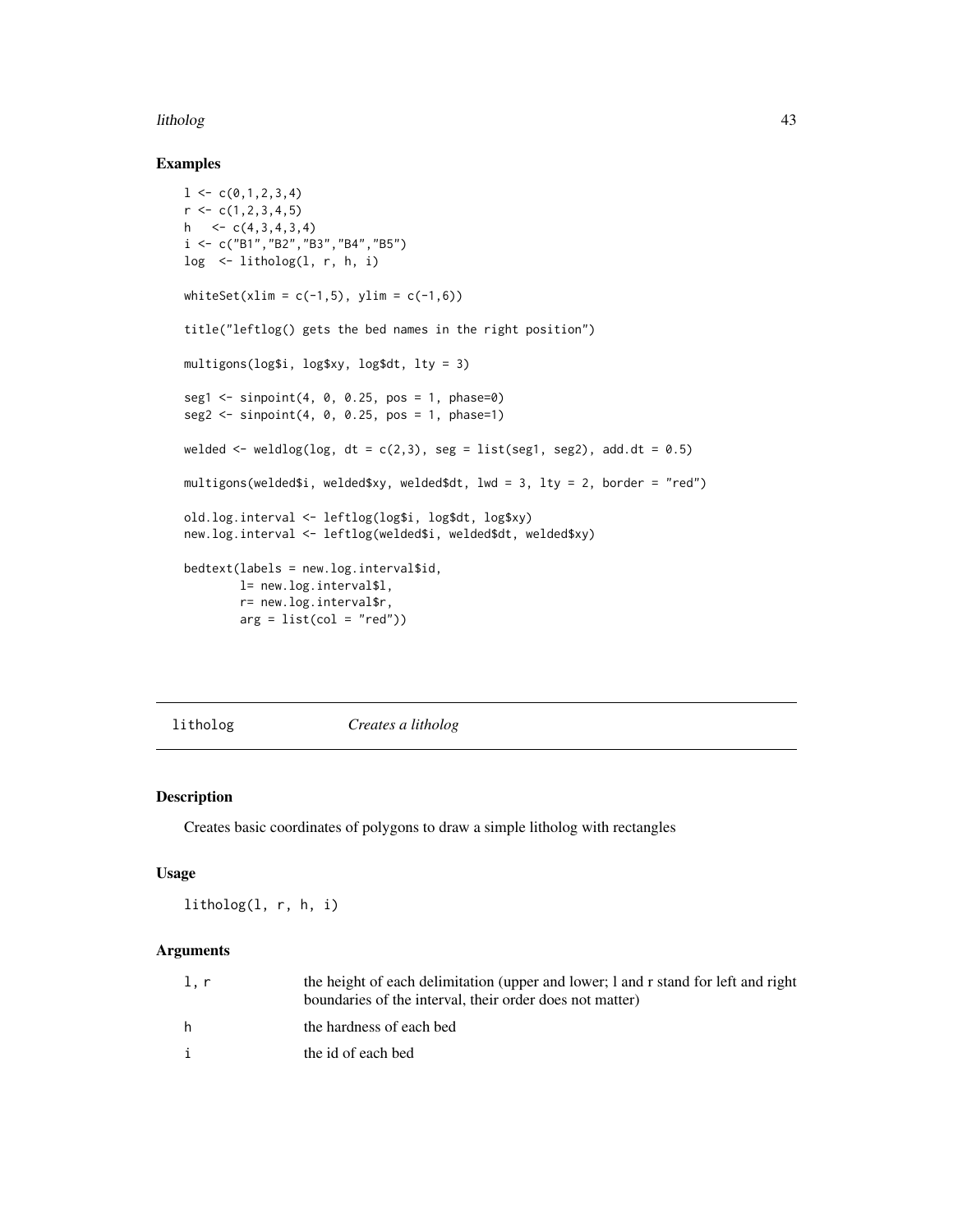#### Value

A table of depth (dt) and xy value (i.e. hardness, or simply the x position if your litholog is vertical) of rectangles for each bed. Each bed is defined by an id (or name), which is the variable i in the table.

#### See Also

For a more detailed explanation of how to make a litholog: [StratigrapheR](#page-80-0)

How to prepare the plot background for the litholog: [whiteSet](#page-97-0)

How to draw the litholog: [multigons](#page-49-0)

How to add the names of the beds in the litholog: [bedtext](#page-5-0)

How to plot in pdf: [pdfDisplay](#page-60-0)

To add personalised boundaries between beds: [weldlog](#page-95-0)

To have open beds at the extremities of the log. More generaly to transform a polygon into a polyline and control the part that is not drawn: [multilines](#page-52-0) and [shift](#page-74-0)

To add details and drawings: [centresvg](#page-8-0) and [framesvg](#page-31-0)

Go further with interval data (between two boundaries, as there often is in stratigraphy): [as.lim](#page-2-0) and related functions.

Complementary functions: [infobar](#page-40-0) and [ylink](#page-98-0)

# Examples

```
1 \leq c(1,2,3) # left boundary of the bed interval (upper or lower)
r \leq c(\emptyset,1,2) # right boundary of the bed interval (upper or lower)
h \leq c(4,3,4) # hardness (arbitrary)
i <- c("B1","B2","B3") # Bed name
basic.litholog \leq litholog(1,r,h,i) # Generate data frame of the polygons
                                     # making the litholog
whiteSet(xlim = c(0,4), ylim = c(0,3), ytick = 1, ny = 10) # Plot background
multigons(basic.litholog$i, basic.litholog$xy, basic.litholog$dt) # Draw log
```
merge\_list *Method for merging lists by name*

#### **Description**

This is a method that merges the contents of lists based on the name of the elements. In the case of identical names, the order of the lists determines which element is kept.

#### Usage

merge\_list(l1, l2, ...)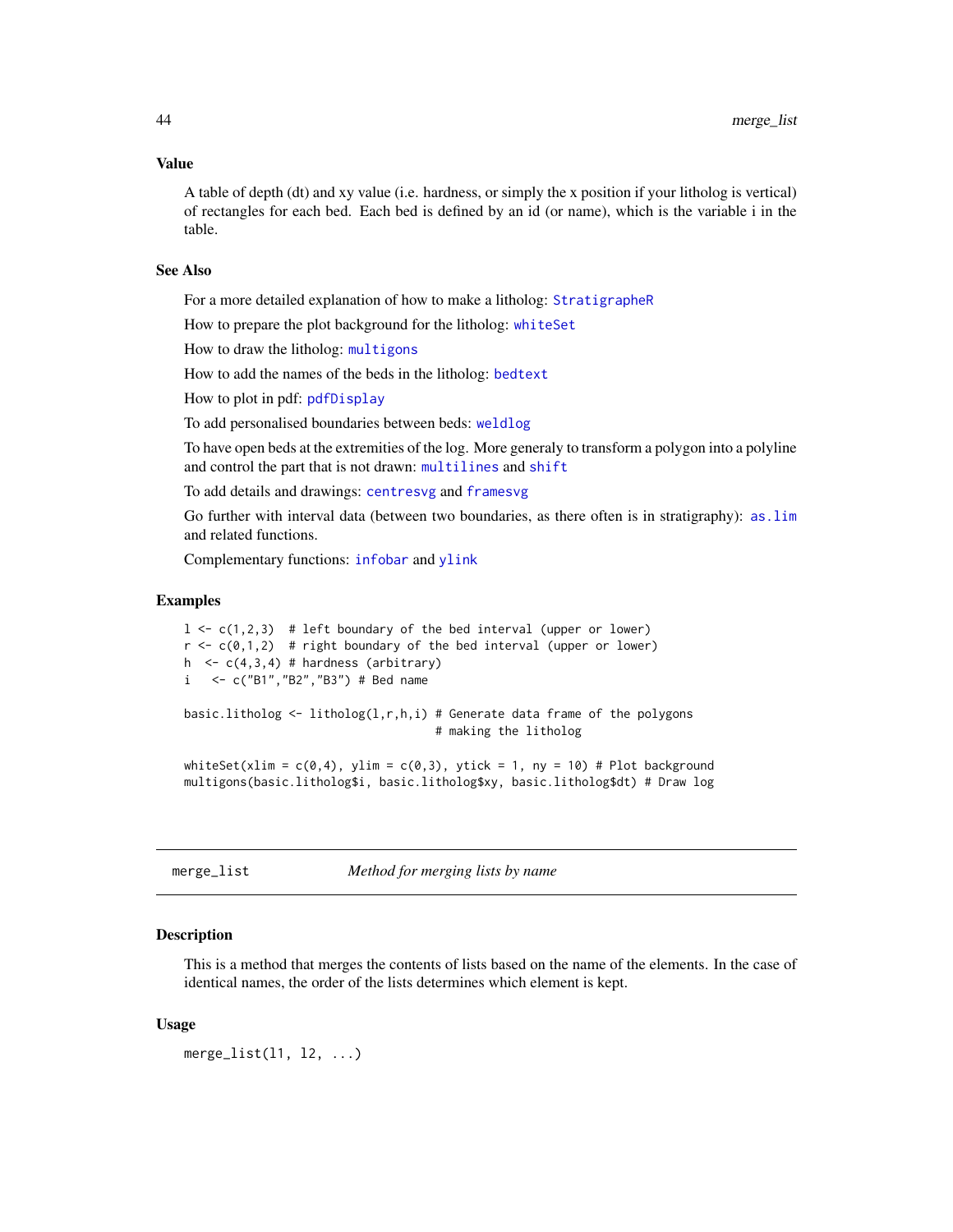## merge\_list 45

#### Arguments

| <b>11</b> | the first list.                                                                                |
|-----------|------------------------------------------------------------------------------------------------|
| 12        | the list which will supply additional elements to 11 that are not already there by<br>name.    |
| $\cdot$   | additionnal lists, that bring elements if they are not existing by name in the ones<br>before. |

#### Details

if a name appears more than once in a list, only the first one will be kept. This is particularly useful if you want to still be able to provide whichever argument you want to a function inside another function. See the advanced use in the examples to see how to do it.

#### Value

A merged list of all lists provided, each element (determined by its name) appearing only once.

#### See Also

[homogenise](#page-35-0) provides a general way of dealing with function arguments.

To get a better understanding of how to deal with function arguements, go see ?do.call and ?list

```
# Simple use
a \leftarrow list(lty = c(2,4), mar = 4, plot = TRUE)
b \leq 1ist(mar = "hype", lty = "hyper", pink = TRUE)
d <- list(lty = FALSE, pink = "Yikes", mar = "ldkfj", test = "Successful")
merge_list(a,b,d)
# Advanced use
# We will plot points with different parameters for each lithology (see also
# the example in ?in.lim)
advanced.ex \leq function(line.args = list(lty = 3, col = "grey"),
                         all = list(pch = 21, cex = 2),
                         chert = list(bg = "white"),
                         limestone = list(bg = "black"),
                         shale = list(bg = "red"),
                         main = ""){
 # Preparation of plot and necessary data frames
 plot(proxy.example.litho$ms, proxy.example.litho$dt, type = "n",
       xlim = c(-2*10^{\circ}-8, 8*10^{\circ}-8), main = main)
```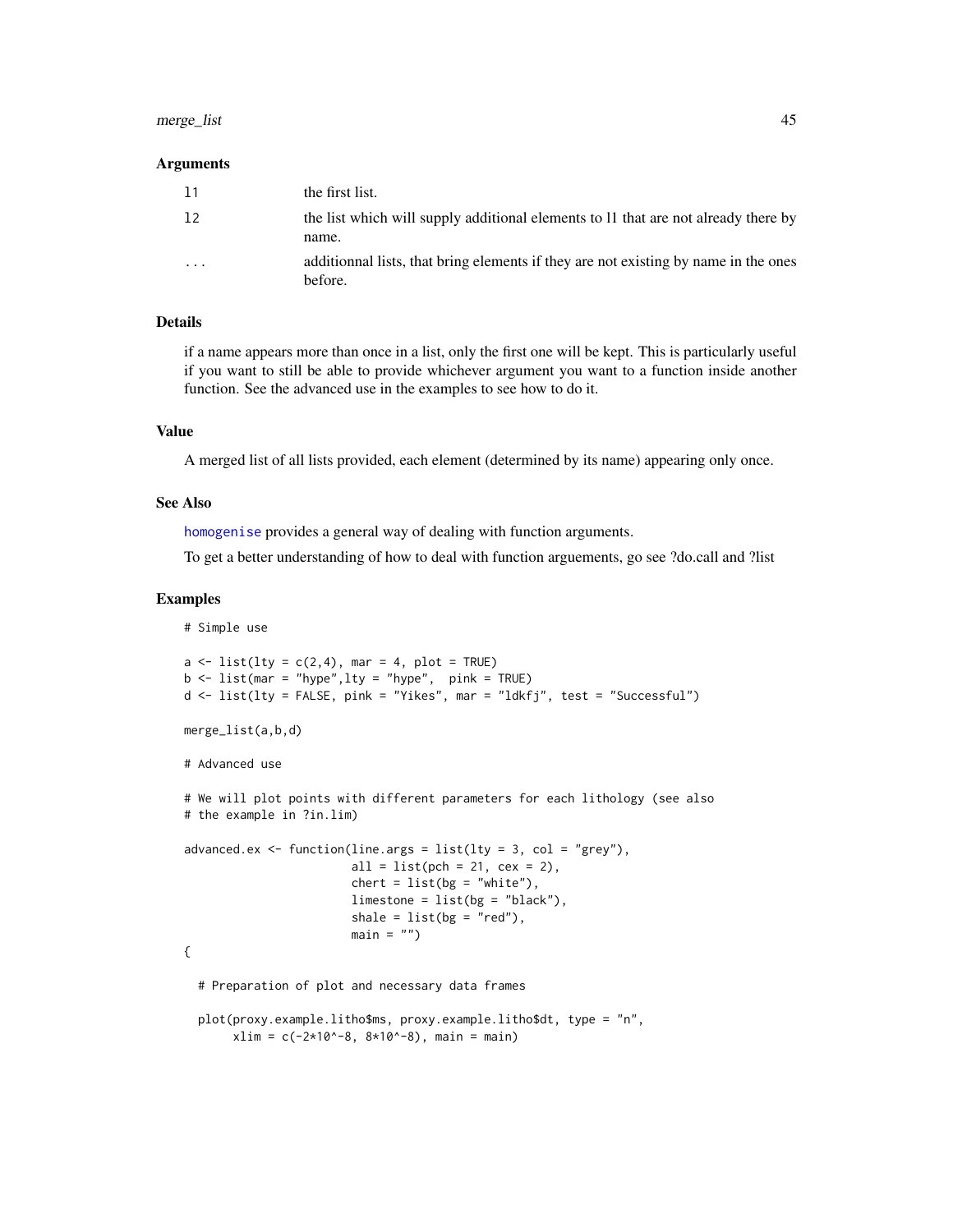```
shale.df <- subset(proxy.example.litho, proxy.example.litho$litho == "S")
 limestone.df <- subset(proxy.example.litho, proxy.example.litho$litho == "L")
 chert.df <- subset(proxy.example.litho, proxy.example.litho$litho == "C")
 # Important part:
 # We use the do.call function, which calls a given function and provides
 # its arguments via a list. It is that list that is created by merge list.
 # for the lines function, we provide x and y coordinates, a personalised
 # list of arguments (line), and the default parameters. In this order the
 # personalised arguments override the default ones, but the latter are used
 # in the absence of personalised arguments
 line.args <- merge_list(list(x = proxy.example.litho$ms,
                               y = proxy.example.litho$dt),
                          line.args, # personalised list of arguments
                          list(lty = 3, col = "grey") # default parameters
 )
 do.call(lines, args = line.args)
 # Same procedure for the points of each lithology, but we add an 'all'
 # argument that applies for each point
 chert.args <- merge_list(list(x = chert.df$ms,
                               y = chert.df$dt), # Coordinates
                           chert, # Personalised arguments for cherts
                           all, # Personalised arguments for all points
                           list(bg = "red"), # Default arguments
                          list(pch = 21, cex = 2) # Default arguments
 )
 limestone.args <- merge_list(list(x = limestone.df$ms,
                                   y = limestone.df$dt),
                               limestone, all,
                               list(bg = "red"), list(pch = 21, cex = 2))shale.args \leq merge_list(list(x = shale.df$ms, y = shale.df$dt),
                           shale, all,
                           list(bg = "red"), list(pch = 21, cex = 2))do.call(points, args = chert.args)
 do.call(points, args = limestone.args)
 do.call(points, args = shale.args)
omfrow <- par()$mfrow
par(mfrow = c(1,3))advanced.ex(main = "Default")
```
}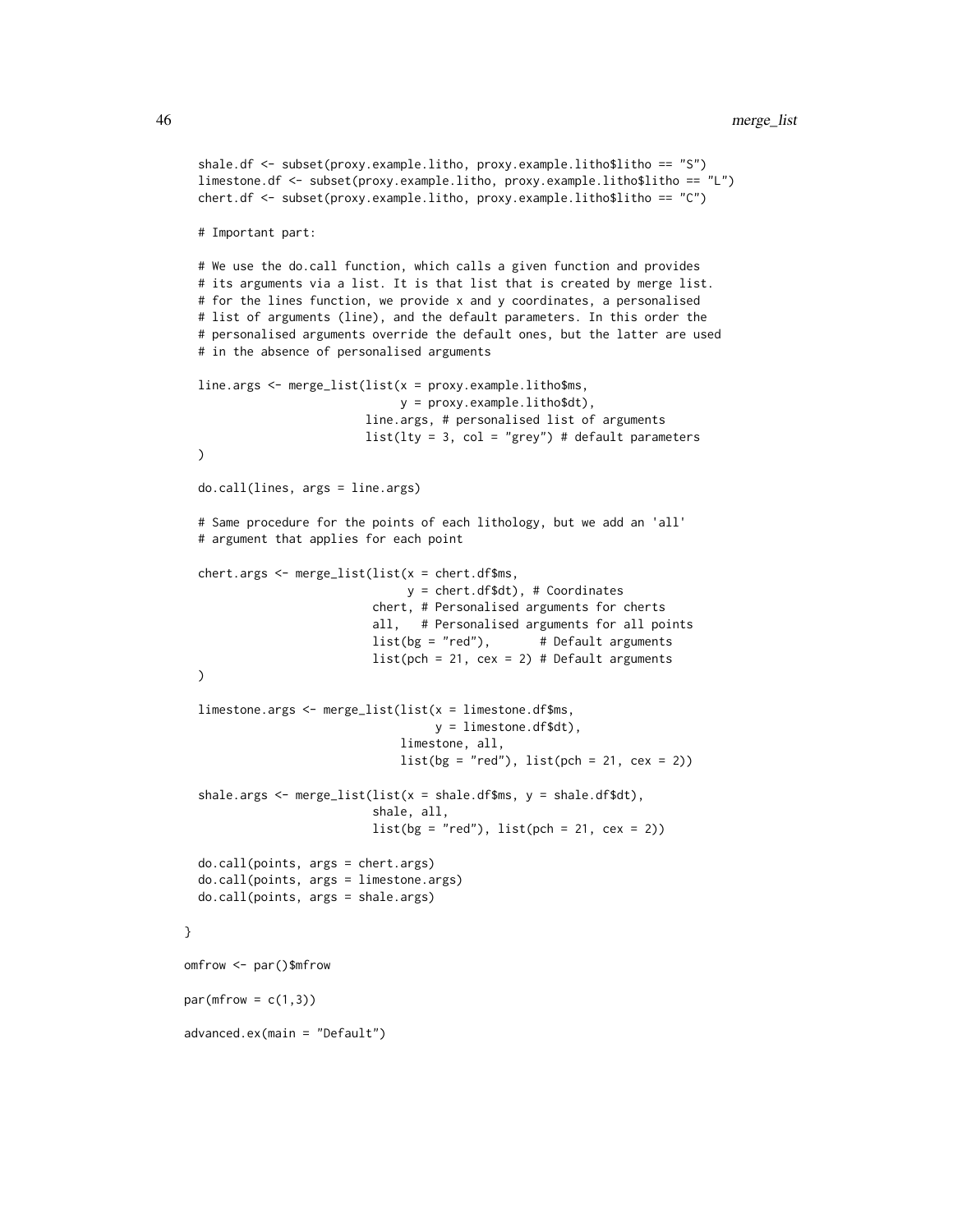#### mid.lim 47

```
advanced.ex(main = "Change line and all",
           line.args = list(lty = 1),
           all = list(pch = 22)advanced.ex(main = "Personalise more",
          line.args = list(lty = 1, col = "black"),all = list(pch = 22),
           shale = list(pch = 4)par(mfrow = omfrow)
```
## mid.lim *Provides mid-points intervals in an ordered vector*

## Description

Provides mid-points intervals in an ordered vector

## Usage

mid.lim(x, id = 1L,  $b = "[]")$ 

## Arguments

|    | an ordered vector                                                                         |
|----|-------------------------------------------------------------------------------------------|
| id | a vector of n interval IDs (default is 1 for each interval)                               |
| h. | a character vector for the interval boundaries rules, see as lim help page for<br>details |

### Value

a lim object of intervals with boundaries at midway between the x values

## See Also

[as.lim](#page-2-0)

## Examples

mid.lim(c(1,3,7,20,45,63))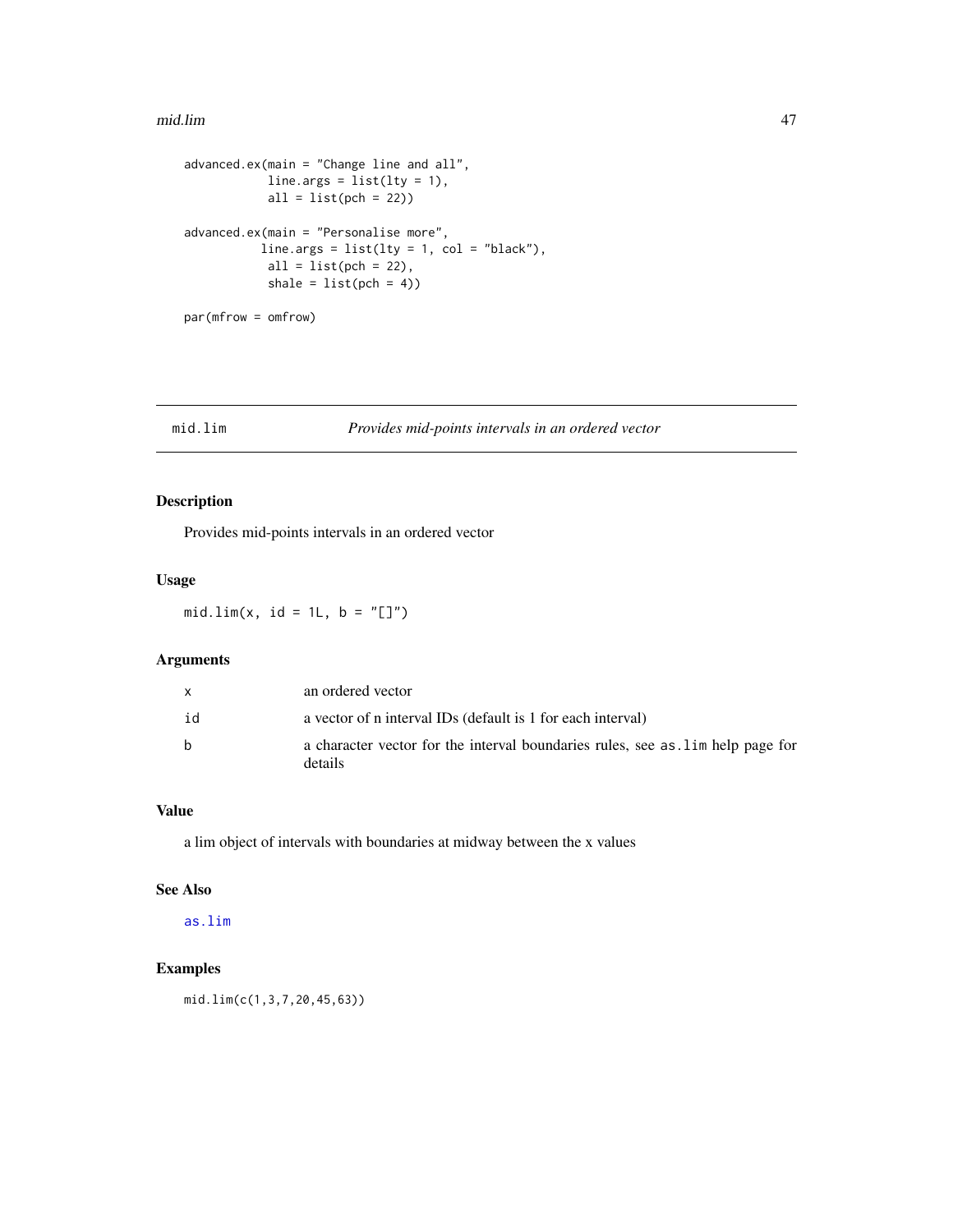<span id="page-47-0"></span>

### Description

Adds an axis with minor ticks to a plot, but with the possibility to have no superposition of minor ticks on major ticks, allowing to export a clean plot in vector format. It is based on the minor.tick function in the Hmisc package.

#### Usage

```
minorAxis(
  side,
  n = NULL,at.maj = NULL,at.min = NULL,
  range = NULL,
  tick.ratio = 0.5,
  labels.maj = TRUE,
  line = NA,
  pos = NA,
  outer = FALSE,
  font = NA,
  lty = "solid",
  1wd = 1,
  lwd.ticks = lwd,col = NULL,col.ticks = NULL,
  hadj = NA,
  padj = NA,
  extend = FALSE,tcl = NA,
  ...
)
```

| side   | an integer (here $1,2,3$ or 4) specifying which side of the plot the axis is to be<br>drawn on. The axis is placed as follows: $1 =$ below, $2 =$ left, $3 =$ above and, $4 =$ right. |
|--------|---------------------------------------------------------------------------------------------------------------------------------------------------------------------------------------|
| n      | the number of intervals defined by the minor ticks                                                                                                                                    |
| at.mai | the positions at which major tick-marks are to be drawn. By default (when<br>NULL) tickmark locations are computed, see the "Details" part in the ?axis help<br>page.                 |
| at.min | the positions at which minor tick-marks are to be drawn. This parameter over-<br>rides n.                                                                                             |
| range  | the range of the axis                                                                                                                                                                 |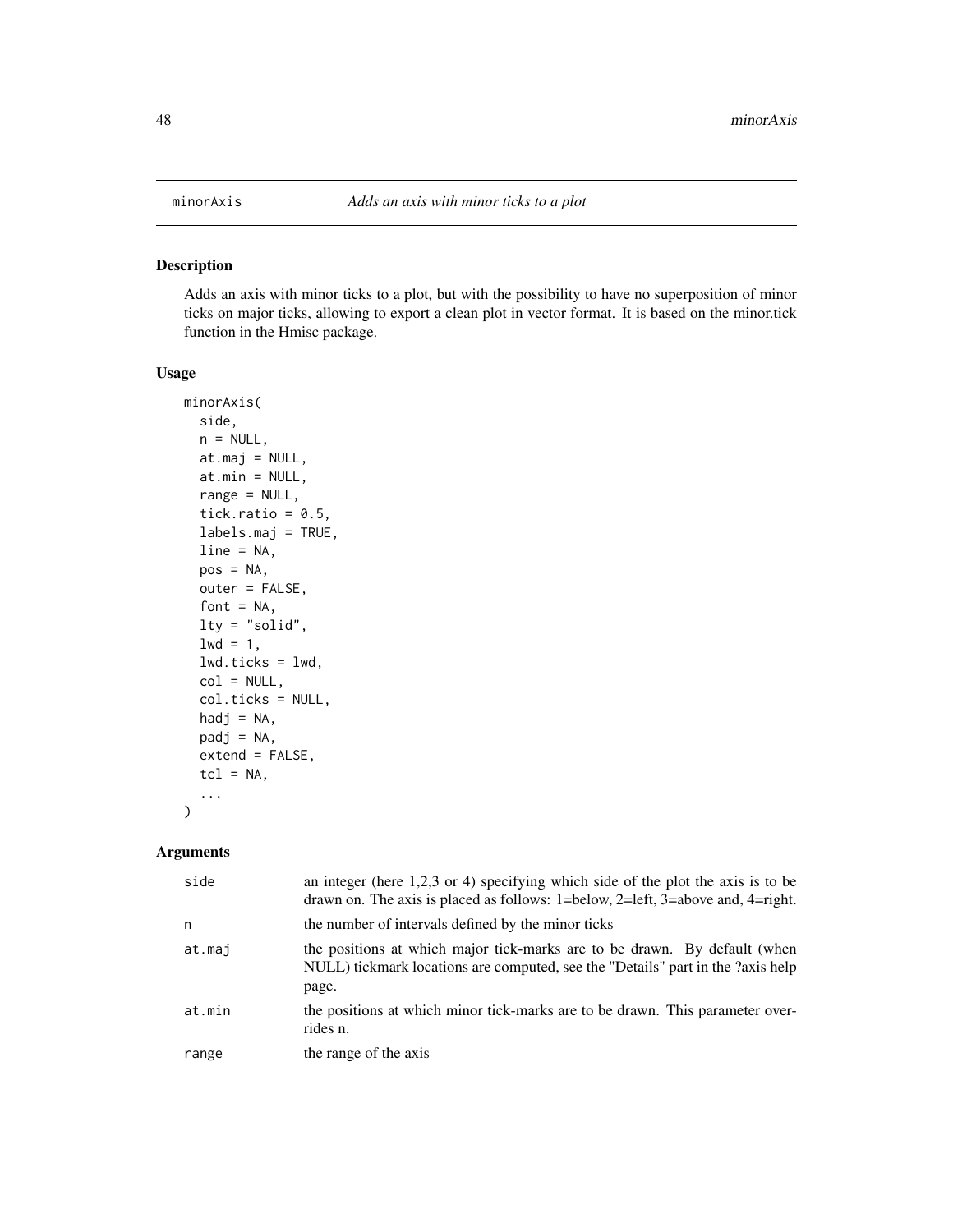### minorAxisTicks 49

| tick.ratio | ratio of lengths of minor tick marks to major tick marks. The length of major<br>tick marks is retrieved from par ("tcl") unless specified otherwise.                                                          |
|------------|----------------------------------------------------------------------------------------------------------------------------------------------------------------------------------------------------------------|
| labels.maj | this can either be a logical value specifying whether (numerical) annotations are<br>to be made at the major tickmarks, or a character or expression vector of labels<br>to be placed at the major tickpoints. |
|            | line, pos, outer, font, lty, lwd, lwd.ticks, col, col.ticks, hadj, padj, tcl,<br>see the ?axis function help page for the other parameters                                                                     |
| extend     | whether to add minor ticks even outside the major ticks $(T)$ or not $(F)$                                                                                                                                     |

### See Also

Set a plot environment with minorAxis: [whiteSet](#page-97-0), [blackSet](#page-6-0) and [greySet](#page-33-0)

The ticks repartition is computed using [minorAxisTicks](#page-48-0)

## Examples

```
plot.new()
plot.window(xlim = c(0,1), ylim = c(0,1))
minorAxis(1, n = 10, range = c(0.12, 0.61))
minorAxis(3, n = 10, extend=FALSE)
```
<span id="page-48-0"></span>minorAxisTicks *Compute Pretty Minor Axis Tick Scales*

### Description

Compute pretty mark locations for minor ticks, based on the way that traditional R graphics do it.

## Usage

minorAxisTicks(usr, n = NULL, at.maj = NULL, extend = T)

### Arguments

| usr    | the user coordinates of the minimum and maximum limits of the axis                                                                             |
|--------|------------------------------------------------------------------------------------------------------------------------------------------------|
| n.     | the number of intervals defined by the minor ticks                                                                                             |
| at.maj | the positions at which major tick-marks are to be drawn. By default (when<br>NULL) tickmark locations are computed buy the axis Ticks function |
| extend | whether to add minor ticks even outside the major ticks $(T)$ or not $(F)$                                                                     |

## See Also

# [minorAxis](#page-47-0), [seq\\_log](#page-73-0)

This function is based on [every\\_nth](#page-26-0), which suppresses values every multiple of a given number.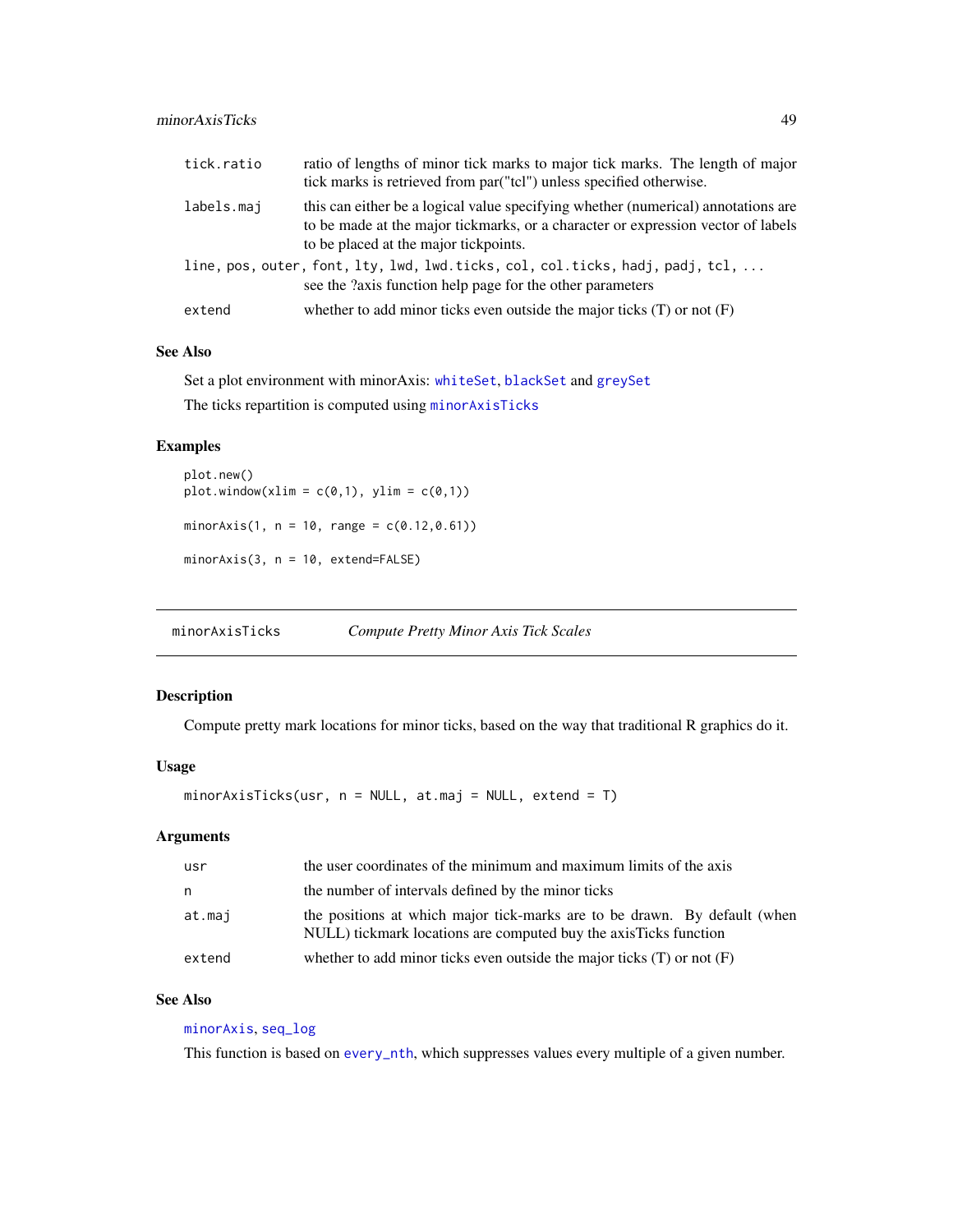## Examples

```
minorAxisTicks(usr = c(-20, 620), n = 10)
```
<span id="page-49-0"></span>multigons *Draws several polygons*

## Description

Draws several polygons. This function expands on the polygon() function from base R graphics. The difference is that several polygons can be drawn in one line by providing a polygon id: i. To each polygon you can provide different graphical parameters (i.e. colour, shading, etc). On the contrary of the polygon() function the graphical parameters of the shading lines can be independent of the border lines.

#### Usage

```
multigons(
  i,
 x,
 y,
  j = unique(i),
 forget = NULL,front = NULL,back = NULL,density = NA,angle = 45,
 border = "black",
  col = NA,
  lty = par("lty"),
  lwd = par("lwd"),
  scol = border,
  slty = lty,
  slwd = lwd,
 lend = 0,
  ljoin = 0,
  lmitre = 10)
```

| i    | a polygon id for each x and y coordinate, i.e. the name of each polygon. If<br>you want to give each polygon a different aspect you should provide a vector<br>of n elements (if you have three polygons "A1", "A2" and "A3" with "A2"<br>that should be blue you should provide the colours of all three: e.g. $col =$<br>c("white", "blue", "white") |
|------|--------------------------------------------------------------------------------------------------------------------------------------------------------------------------------------------------------------------------------------------------------------------------------------------------------------------------------------------------------|
| x, y | numeric vectors of x and y coordinates                                                                                                                                                                                                                                                                                                                 |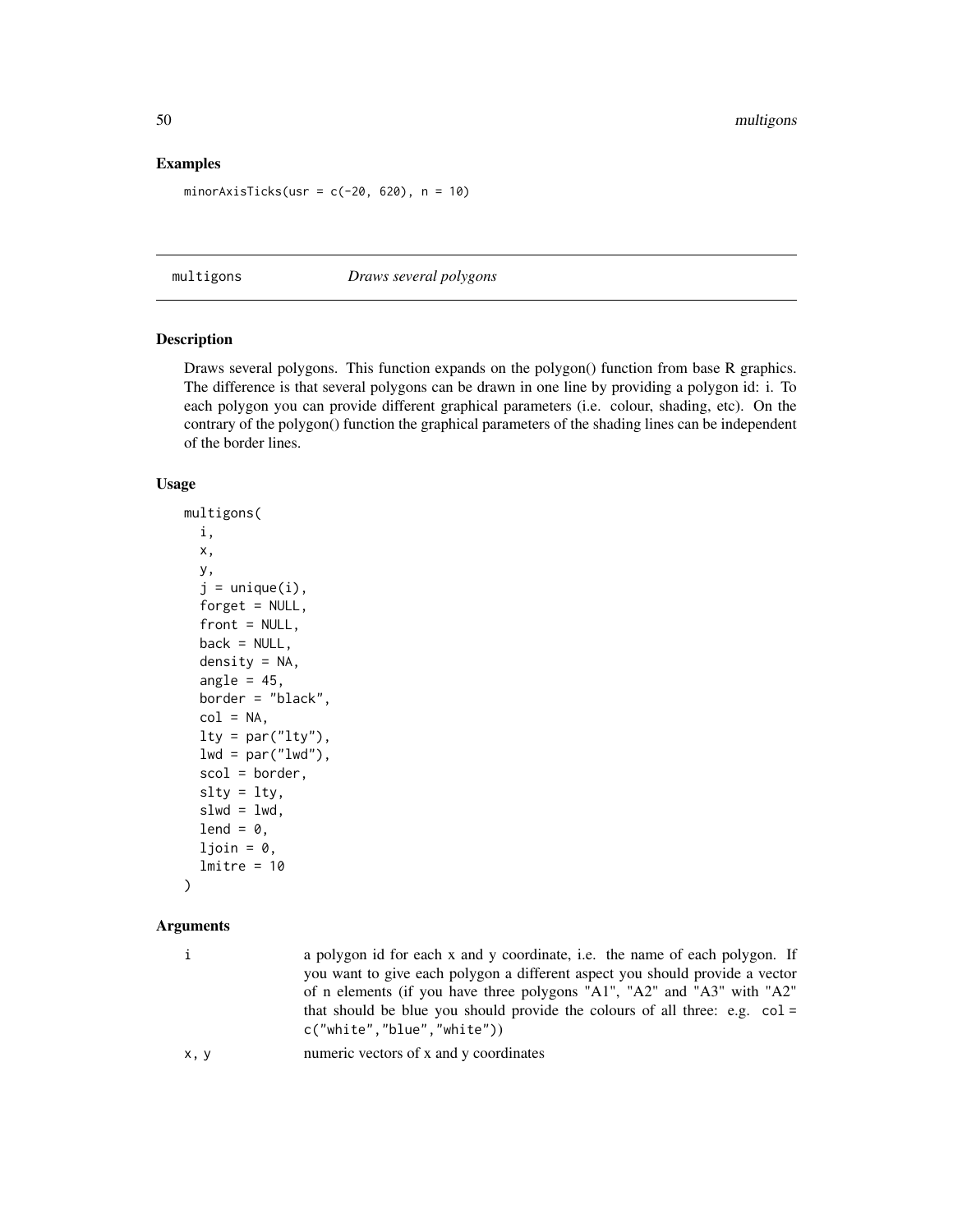multigons 51

| j                   | a list of the ids (names) in the order used for the graphical parameters (e.g.<br>colour, shading, etc). By default they are in their order of appearance in i                                                              |  |
|---------------------|-----------------------------------------------------------------------------------------------------------------------------------------------------------------------------------------------------------------------------|--|
| forget              | the polygons that should not be drawn, by their id or index ( <i>i.e.</i> name or number<br>of appearance).                                                                                                                 |  |
| front, back         | the polygons to be put in front and back position, by their id or index (i.e. name<br>or number of appearance). By default the order is the one defined by j, and if j<br>is absent by the order in i.                      |  |
| density             | the density of shading lines, in lines per inch. The default value of NA means<br>that no shading lines are drawn. A zero value of density means no shading nor<br>filling whereas negative values and NA suppress shading. |  |
| angle               | the slope of shading lines, given as an angle in degrees (counter-clockwise).                                                                                                                                               |  |
| border              | the colour to draw the border. The default is black. Use border $= NA$ to omit<br>borders.                                                                                                                                  |  |
| col                 | the colour for filling the polygon. The default, NA, is to leave polygons unfilled.                                                                                                                                         |  |
| lty, lwd            | the border line type and width, see ?par for details.                                                                                                                                                                       |  |
| scol, slty, slwd    |                                                                                                                                                                                                                             |  |
|                     | the colour, type and width of the shading lines.                                                                                                                                                                            |  |
| lend, ljoin, lmitre |                                                                                                                                                                                                                             |  |
|                     | additional graphical parameters, see ?par for details.                                                                                                                                                                      |  |

### Details

In the case you want shading this function will draw three overlapping polygons: one for the background, one for the shading lines and one for the border. multigons shares similarities with [centresvg](#page-8-0) and [framesvg](#page-31-0), but allows more advanced control of each element.

### See Also

Similar functions: [multilines](#page-52-0), [infobar](#page-40-0)

Complementary function: [shift](#page-74-0)

Uses [ignore](#page-36-0) to avoid drawing unnecessary objects

```
# Simple use:
i \leq c(rep("A1",6), rep("A2",6), rep("A3",6)) # Polygon ids
x \leftarrow c(1, 2, 3, 3, 2, 1, 2, 3, 4, 4, 3, 2, 3, 4, 5, 5, 4, 3) # x coordinates
y <- c(1,2,3,4,5,6,1,2,3,4,5,6,1,2,3,4,5,6) # y coordinates
plot(c(-1,7), c(-2,9), type = "n", xlab = "", ylab = "", main = "Simple use")
multigons(i, x, y,
          front = "A2", # This gets the polygon A2 in front of all others
          density = c(NA, 5, 10), # Different shading density
          scol = "darkred", # Same shading colour
          col = c("black", "grey", "white"), # Different background colour
```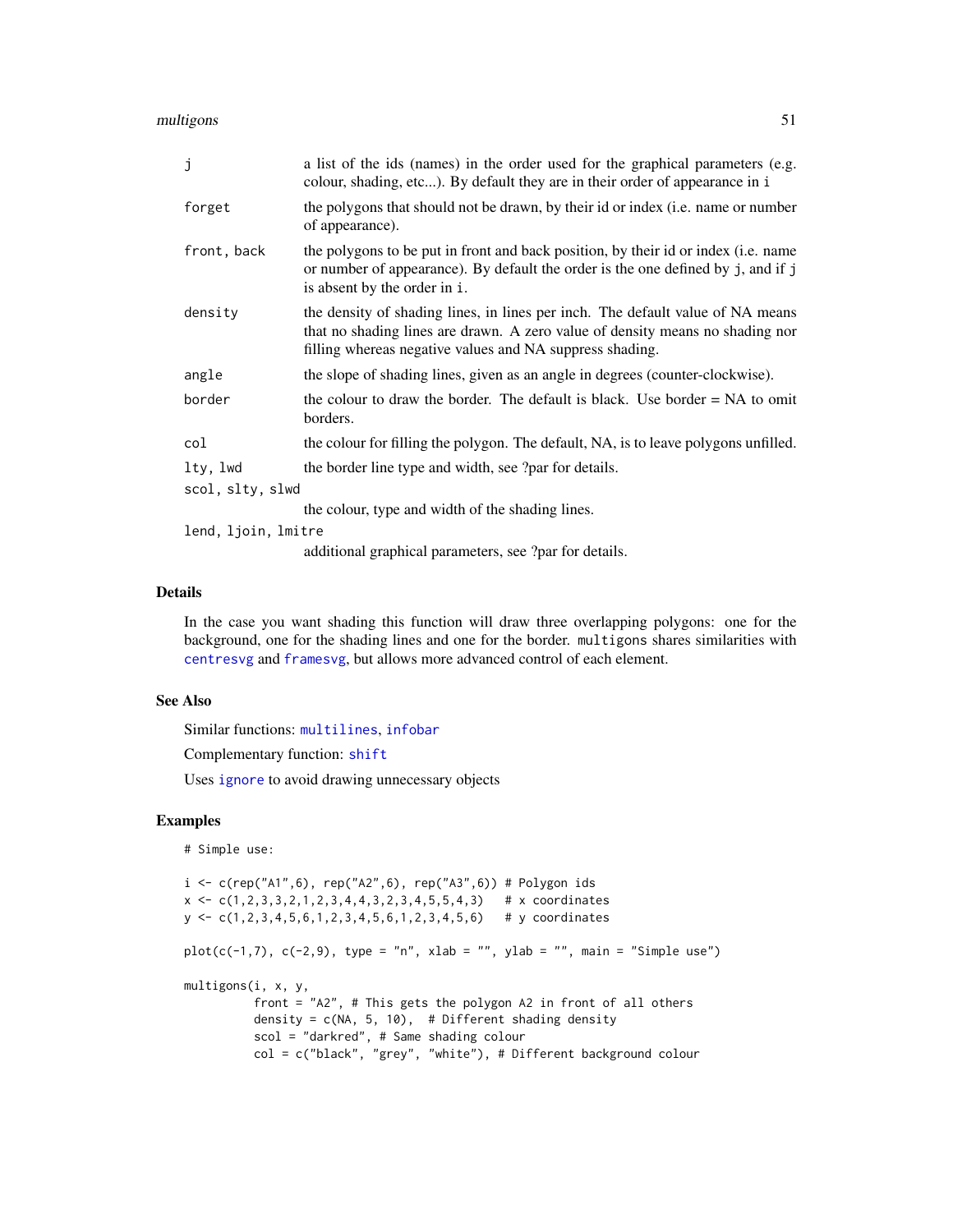```
lwd = 2, # Width of border lines for all polygons
          slty = 2, # Shading lines type, same for all polygons
          slwd = 1) # Shading lines width, same for all polygons
# Advanced use:
# Lets first create more polygons
i2 <- c(i, rep("A4",6), rep("A5",6), rep("A6",6))
x2 \leftarrow rep(x,2)y2 \leq -c(y, y - 4)# Then lets attribute a group to each of them: lets say blue and red polygons
groups <- data.frame(j = c("A1", "A2", "A3", "A4", "A5", "A6"),group = c("blue", "red", "blue", "red", "red", "blue"),
                      stringsAsFactors = FALSE)
# Then lets attribute different graphical parameters for each group
legend \leq data.frame(group = c("red", "blue"),
                     col = c("red", "blue"),density = c(10, 20),
                     scol = c("darkred", "darkblue"),
                      stringsAsFactors = FALSE)
 # Now that you have a data frame saying which polygon is in which group,
 # and one providing distinct graphical parameters for each group, you can
 # join the two with help of the dplyr package:
 library(dplyr)
 parameters <- left_join(groups, legend, by = "group")
 # Then simply apply them to multigons:
 plot(c(0, 12), c(-3, 7), type = "n", xlab = "", ylab = "",main = "Advanced use")
 multigons(i2,x2,y2,
           forget = c("A1"), # If you want to avoid drawing one polygon
           front = c("A2","A3"), # Puts A2 in front and A3 right behind
           col = parameters$col,
           density = parameters$density,
           scol = parameters$scol,
           1wd = 2)# Another way (more advanced, but with interesting programming applications)
# to code this:
all.parameters \leq merge_list(list(i = i2, x = x2 + 6, y = y2),
                             as.list(parameters),
```
 $list(lwd = 3, slwd = 2, slty = 2))$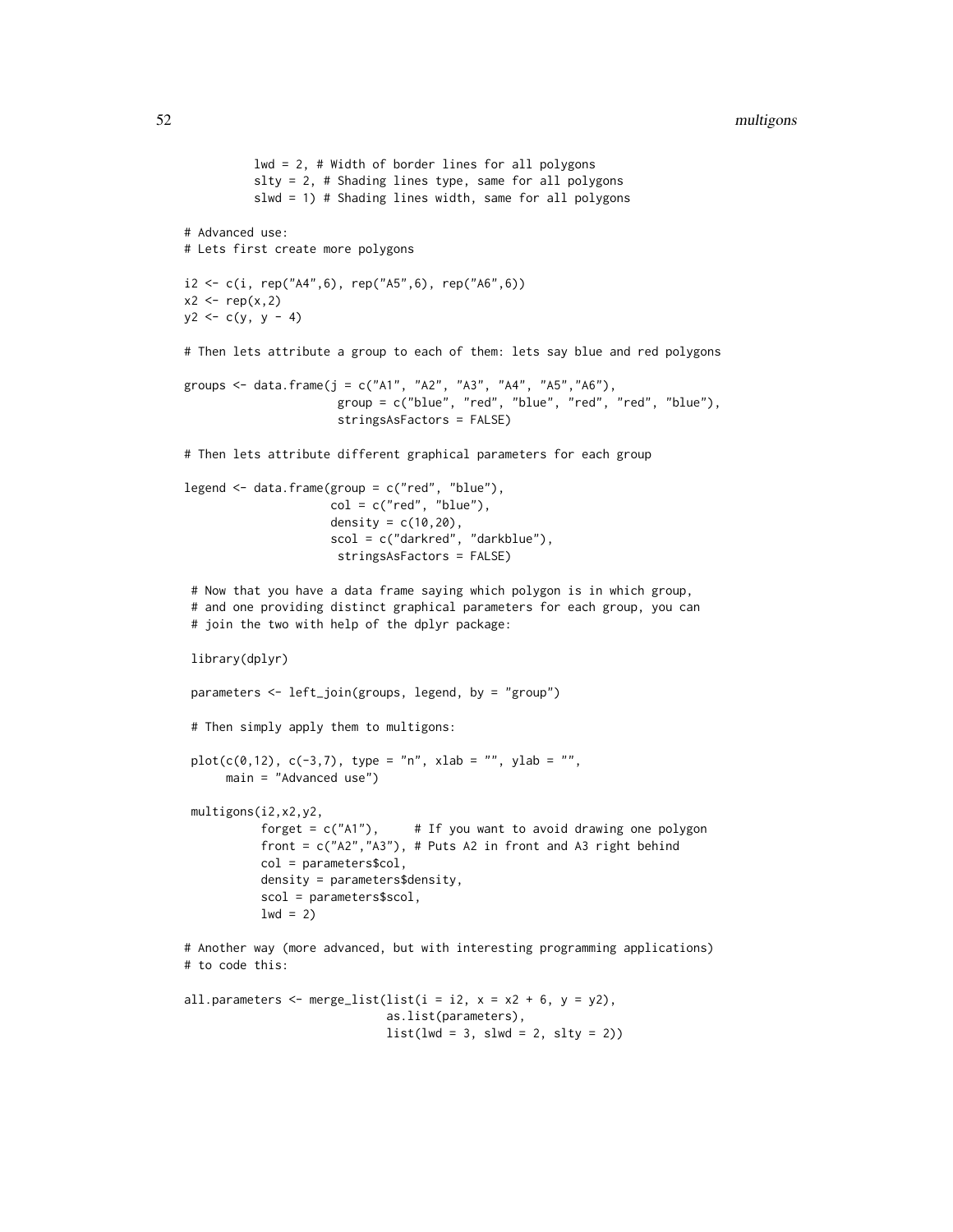#### multilines 53

```
all.parameters <- all.parameters[!names(all.parameters) == "group"]
do.call(multigons, all.parameters)
```
<span id="page-52-0"></span>multilines *Draws several lines*

## Description

Draws several polylines or group of points. This function expands on the lines() and points functions from base R graphics. The difference is that several lines and group of points can be drawn in one line by providing an id: i. To each line and group of point you can provide different graphical parameters (i.e. colour, type, etc).

## Usage

```
multilines(
  i,
  x,
 y,
  j = unique(i),
  forget = NULL,
  front = NULL,back = NULL,type = "1",col = "black",
  bg = NA,
  pch = 19,
  lty = par("lty"),
  lwd = par("lwd"),
  cex = par("cex"),lend = 0,
  ljoin = 0,lmitre = 10
```
# )

| i            | a line id for each x and y coordinate, i.e. the name of each polyline. If you want<br>to give each line a different aspect you should provide a vector of n elements<br>(if you have three lines "A1", "A2" and "A3" with "A2" that should be blue you<br>should provide the colours of all three: e.g. $col = c("white", "blue", "white")$ |
|--------------|---------------------------------------------------------------------------------------------------------------------------------------------------------------------------------------------------------------------------------------------------------------------------------------------------------------------------------------------|
| x, y         | numeric vectors of x and y coordinates                                                                                                                                                                                                                                                                                                      |
| $\mathbf{j}$ | a list of the ids (names) in the order used for the graphical parameters (e.g.<br>colour, shading, etc). By default they are in their order of appearance in i                                                                                                                                                                              |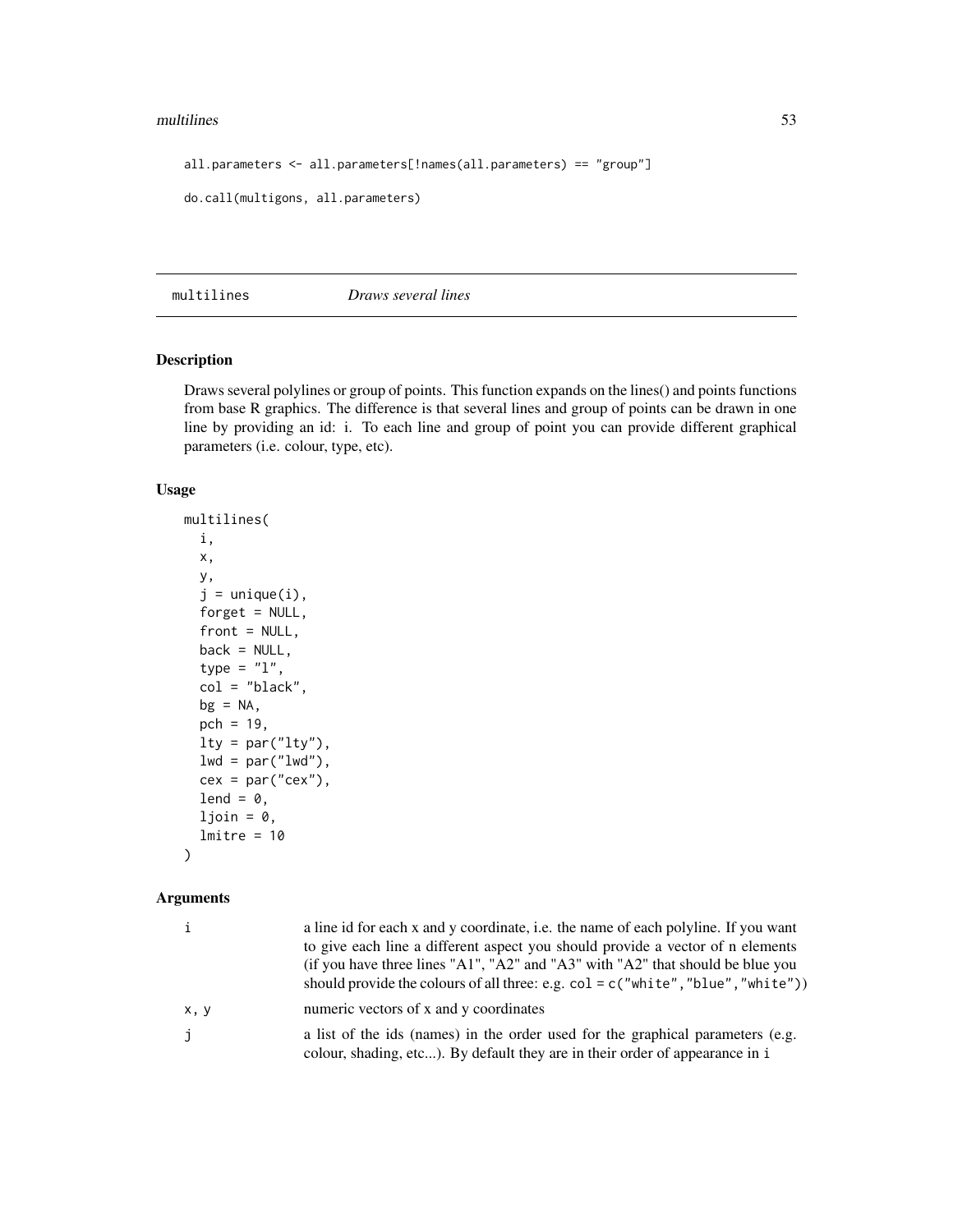| forget              | the lines that should not be drawn, by their id or index (i.e. name or number of<br>appearance).                                                                                                    |  |
|---------------------|-----------------------------------------------------------------------------------------------------------------------------------------------------------------------------------------------------|--|
| front, back         | the lines to be put in front and back position, by their id or index (i.e. name or<br>number of appearance). By default the order is the one defined by j, and if j is<br>absent by the order in i. |  |
| type                | character indicating the type of plotting. For this function it is limited to "l"<br>(lines, is the default), "p" (points) and "o" (points overplotting lines).                                     |  |
| col                 | the color to draw the line. The default is black.                                                                                                                                                   |  |
| bg                  | background (fill) color for the open plot symbols given by $pch = 21:25$ .                                                                                                                          |  |
| pch                 | plotting 'character', i.e., symbol to use. See ?points for further details                                                                                                                          |  |
| lty, lwd            | the line type and width, see ?par for details.                                                                                                                                                      |  |
| cex                 | haracter (or symbol) expansion: a numerical vector. This works as a multiple of<br>par("cex")                                                                                                       |  |
| lend, ljoin, lmitre |                                                                                                                                                                                                     |  |
|                     | additional graphical parameters, see ?par for details.                                                                                                                                              |  |

## See Also

#### [multigons](#page-49-0)

Complementary function: [shift](#page-74-0)

Uses [ignore](#page-36-0) to avoid drawing unnecessary objects

### Examples

i <- c(rep("A1",6), rep("A2",6), rep("A3",6))  $x \leftarrow c(1, 2, 3, 3, 2, 1, 4, 5, 6, 6, 5, 4, 7, 8, 9, 9, 8, 7)$ y <- c(1,2,3,4,5,6,1,2,3,4,5,6,1,2,3,4,5,6) plot(c(0,10),c(0,7),type = "n") multilines(i, x, y, j = c("A3", "A1", "A2"), lty = c(1,2,3), lwd = 2, type =  $c("1", "o", "o")$ , pch =  $c(NA, 21, 24)$ , cex = 2)

neatPick *Interactive user modification of the arguments of a repeated function*

## Description

This opens a shiny app that will allow to manipulate the arguments of a function interactively, with different conditions that the user can provide a priori and modify at will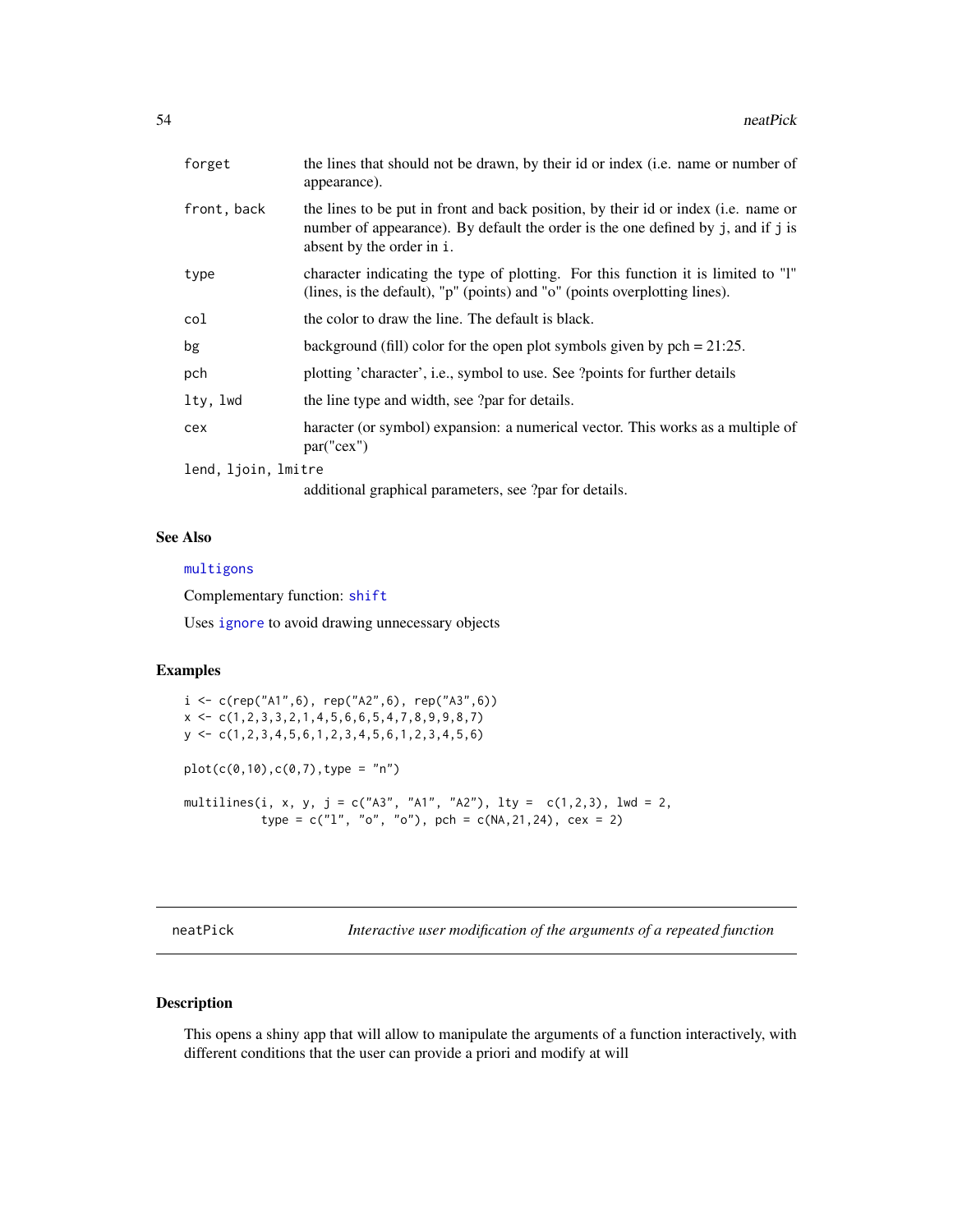#### neatPick 55

# Usage

```
neatPick(
 fun,
 n,
  args = list(),
 class.args = list(),
 pick = NA,
 fix = NA,
 buttonswidth = 2,
  text = "output",textwidth = 4,
 plotwidth = 800,
 plotheight = 600,
 args.only = F,
 width = 10,
 height = 10,
 name = "fig",dir = tempdir(),gfile = "onePDF",openfile = TRUE,
  folder = "Rfig",
  gfun = "jpeg",
  ext = ".jpg",gargs = list(units = "in", res = 300),pargs = list(ps = 12, cex = 1.5)\mathcal{L}
```

| fun          | the function to be applied n times.                                                                                                                                                                  |
|--------------|------------------------------------------------------------------------------------------------------------------------------------------------------------------------------------------------------|
| n            | number of runs.                                                                                                                                                                                      |
| args         | the arguments to be supplied to fun. Should be a list of each argument to be<br>supplied to fun, having n elements stored indiscriminately in list or in vector<br>form.                             |
| class.args   | the class of the arguments, in a list. This is useful when the starting arguments<br>are NA                                                                                                          |
| pick         | which arguments to be able to adapt interactively                                                                                                                                                    |
| fix          | which arguments that cannot be chosen interactively (if pick is NA)                                                                                                                                  |
| buttonswidth | the width of the buttons panel (integer from 1 to 12)                                                                                                                                                |
| text         | which information to send to the text panel. The default is the output of the<br>current element (ni); "output". Can be the whole dataset of arguments; "all".<br>Otherwise the panel does not show. |
| textwidth    | the width of the text panel (integer from 1 to 12)                                                                                                                                                   |
| plotwidth    | the width of the plot panel (arbitrary units)                                                                                                                                                        |
| plotheight   | the height of the plot panel (arbitrary units)                                                                                                                                                       |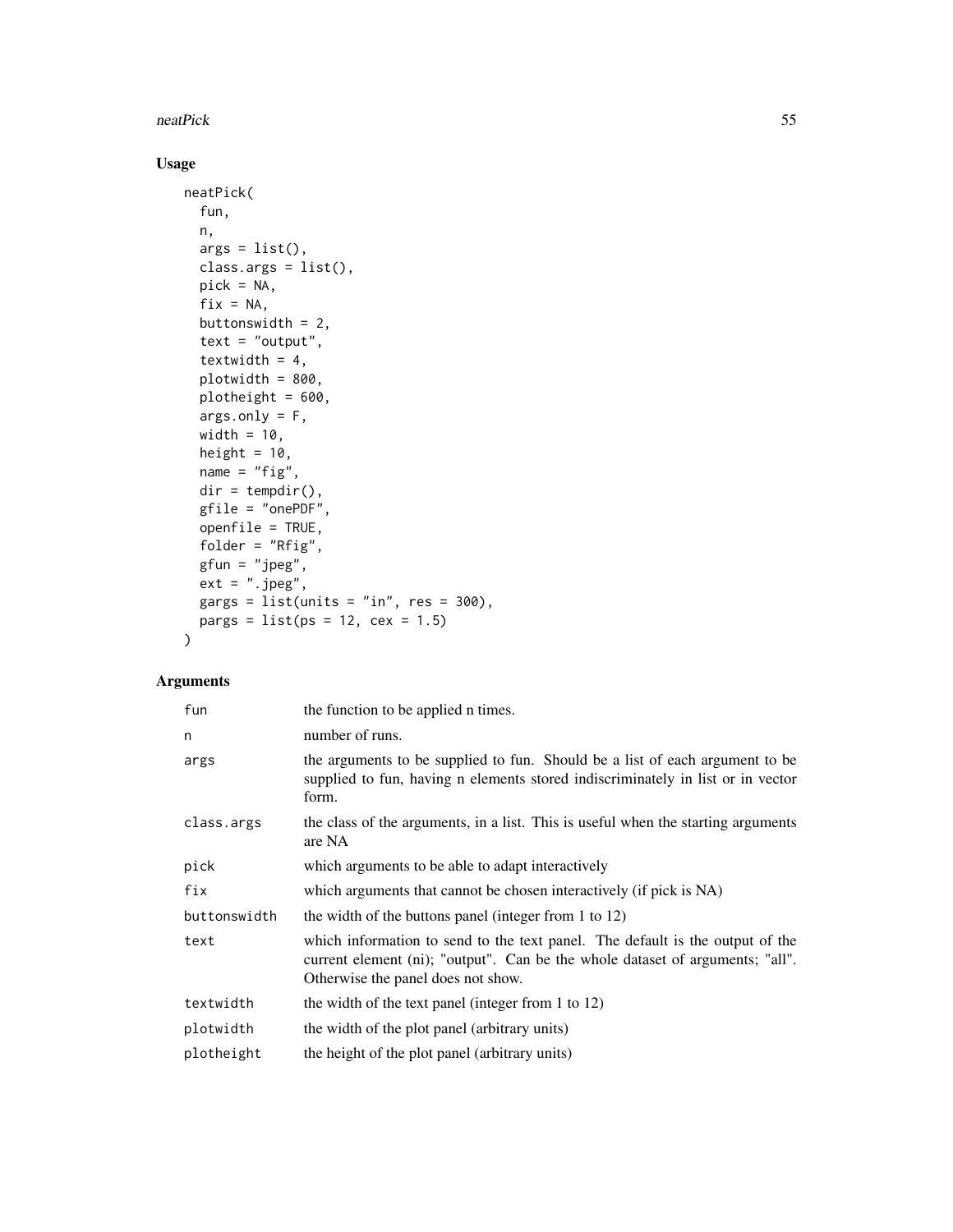| args.onlv | whether to be only allowed to download and return the arguments (this simplifies<br>things and makes the workflow more efficient)                                                                                                                                                                                      |
|-----------|------------------------------------------------------------------------------------------------------------------------------------------------------------------------------------------------------------------------------------------------------------------------------------------------------------------------|
|           | width, height, name, dir, gfile, openfile, folder, gfun, ext, gargs                                                                                                                                                                                                                                                    |
|           | arguments to be supplied to neat Picked, the equivalent of neat Pick without in-<br>teractivity: it runs the function for each ni and saves the output (normal and<br>graphical). In neat Pick this happens when the button 'Run and Download Out-<br>put' is clicked. See ?neatPicked function help page for details. |
| pargs     | the arguments to transmit to par(), in neatPick and neatPicked                                                                                                                                                                                                                                                         |

## Details

This is a complicated function. A few basics:

neatPick works using the formals() function. It evaluates the arguments and their default values of any function that you provide without parentheses, like this for instance: formals(multigons).

neatPick is capable of providing interaction with arguments of class integer or numeric (e.g. 10, or 13,58745), character (e.g. "BlipBlapBLoup") and logical (T or F), as long as for each iteration (n) the length of the argument is one (you cannot use arguments like  $xlim = c(0,1)$ , however you can use  $xmin = 0$  and  $xmax = 1$  for instance). But you can provide a different value for each iteration n  $(i$ f n = 3, you can provide col = c("red", "blue", "green") in the args list of arguments)

You can chose which arguments are interactive or not using the 'pick' and 'fix' arguments.

To return the arguments or the output, you have to click on 'End & Return Arguments' or 'End & Return Output', respectively.

You can also save the obtained output and arguments via the download buttons: you geta .RData file were the arguments are in the object saved.arguments and the output is in the saved.output object. The arguments can also be found at saved.output\$args. The arguments can be provided to the args argument of the same neatPick function to rework the changes you made.

```
## Not run:
# You create a simple function. The one below creates sinusoidal waves between
# x0 = 0 and x1 = 1. You want to personalise the amplitude (delta), the y
# offset (pos, see ?sinpoint for more details), the phase (phase, expressed
# in multiples of pi), the number of waves between x0 and x1, and the number
# of intervals between each discrete point (nint).
# So you set all these as arguments of the function. This function can also
# have a graphical output of one plot (which can be subdivided if necessary
# using par(mfrow)). And the function can return output.
fun \le function(delta = 1, pos = 1, phase = 1.5, nwave = 1, nint = 50)
{
 res <- sinpoint(1, 0, delta = delta, pos = pos, phase = phase,
                 nwave = nwave, nint = nint)plot(res$x,res$y)
 return(res)
```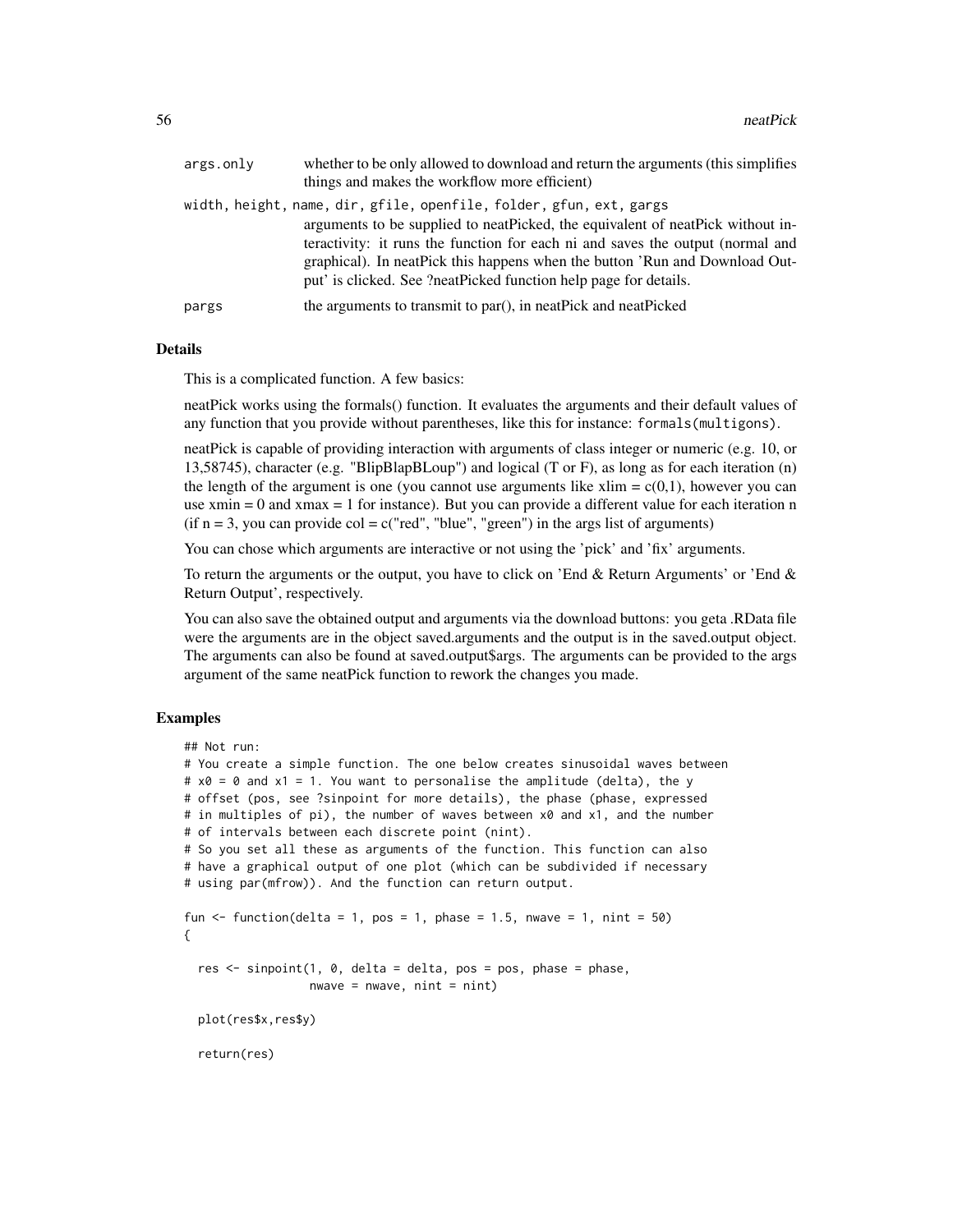```
}
# Once this simple function is coded, it can be integrated to neatPick(). The
# argument n defines to number of different realisations of the function.
# WHEN YOU ARE HAPPY WITH THE OUTPUTS, click on 'END & RETURN ARGUMENTS'
a \leq -\text{ neatPick}(\text{fun}, n = 10, \text{ args}.\text{only} = \text{TRUE})# If you have clicked right (on the 'END & RETURN ARGUMENTS' button), the
# arguments will be returned and stored in a;
a
# These arguments can then serve for a more efficient function:
seg <- sinpoint(1, 0, delta = a$delta, pos = a$pos, phase = a$phase,
                nwave = a$nwave, nint = a$nint)
# Basically neatPick applies a for loop to fun, but if you work on a large
# dataset, you can also create a function that can handle the arguments more
# efficiently. This is what sinpoint does here
# Now you can see the results imported in R and do whatever you want with:
plot(seg$x, seg$y, type = "n")
multilines(seg$i, seg$x, seg$y)
# You can even rework your initial changes:
b \le - neatPick(fun, n = 10, args.only = TRUE, args = a)
## End(Not run)
```
neatPicked *Runs neatPick without user input*

#### **Description**

Is the user input free version of neatPick. Runs a function n times, with its arguments n times different. The graphical output is stored into a n pages pdf or a n files folder. The output of the function is accumulated in a list.

#### Usage

neatPicked( fun, n,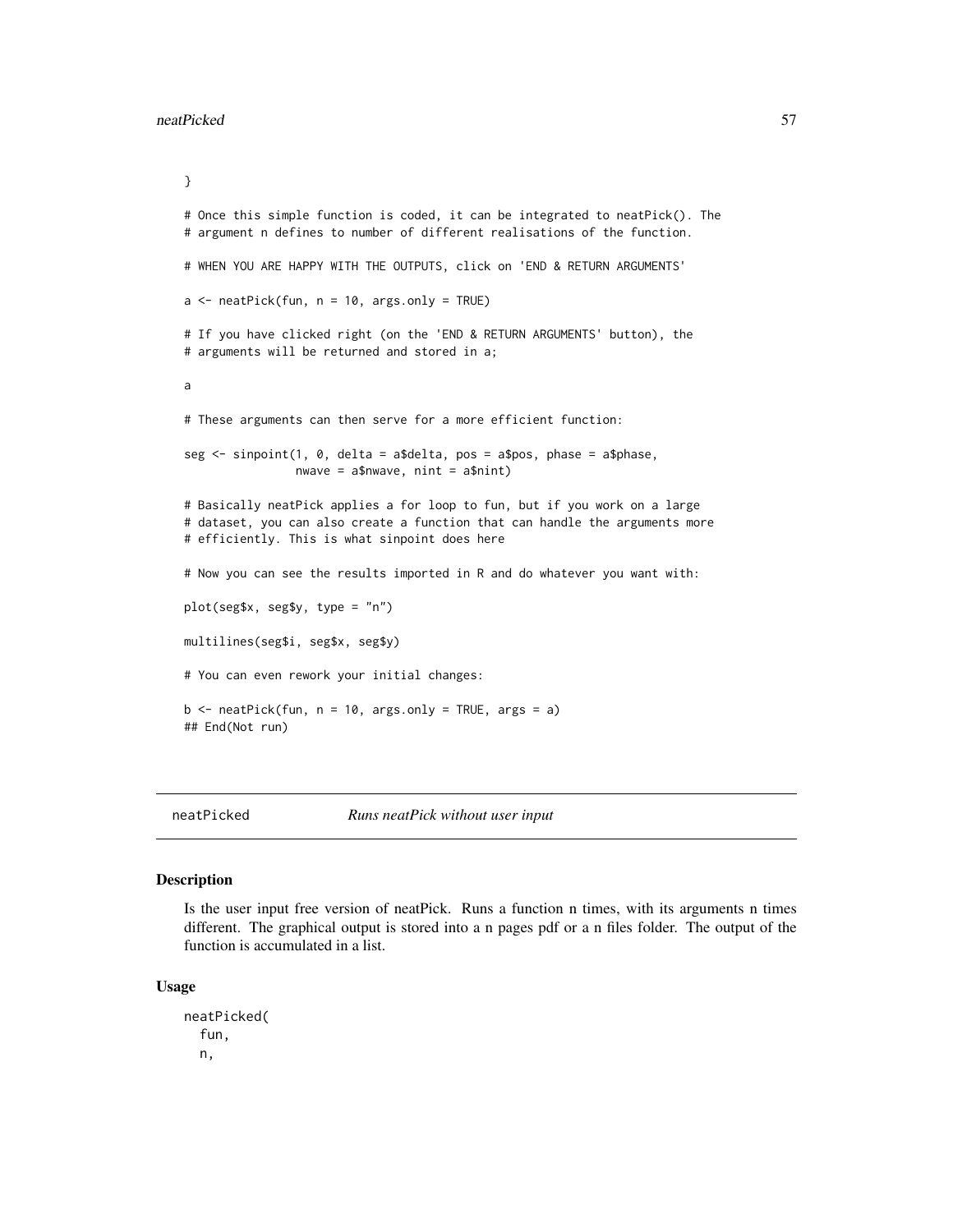```
args = NA,
 width = 10,
 height = 10,
 output = "all",name = "Fig",dir = tempdir(),
  gfile = "onePDF",
 openfile = TRUE,
  track = TRUE,folder = "My file",
  gfun = "jpeg",
  ext = ".jpg",gargs = list(units = "in", res = 300),pargs = list()
\mathcal{L}
```
## Arguments

| fun             | the function to be applied n times.                                                                                                                                                                                                                                                                                   |
|-----------------|-----------------------------------------------------------------------------------------------------------------------------------------------------------------------------------------------------------------------------------------------------------------------------------------------------------------------|
| n               | number of runs.                                                                                                                                                                                                                                                                                                       |
| args            | the arguments to be supplied to fun. Should be a list of each argument to be<br>supplied to fun, having n elements stored indiscriminately in list or in vector<br>form.                                                                                                                                              |
| width, height   | the width and height of the graphics region. In inches by default, can be adapted<br>if one PDFfile $=$ FALSE                                                                                                                                                                                                         |
| output          | the kind of output: "function" for the accumulated outputs of the function (list<br>of n elements), "all" to add args, and everything else to output nothing                                                                                                                                                          |
| name            | the names of the graphic file $(s)$                                                                                                                                                                                                                                                                                   |
| dir             | the directory of the file or of the folder of files, by default a temporary file                                                                                                                                                                                                                                      |
| gfile           | whether to create a single pdf with n pages ("onePDF"; default) or a folder of n<br>graphical files ("gfun"). If anything else is given ("none for instance"), it won't<br>produce graphical files. This reduces computation speed by a little more than 15<br>percents (one try of 1000 samples with simple graphs). |
| openfile, track |                                                                                                                                                                                                                                                                                                                       |
|                 | parameters for pdfDisplay()                                                                                                                                                                                                                                                                                           |
| folder          | the name of the folder containing the n graphical files                                                                                                                                                                                                                                                               |
| gfun            | a non-empty character string naming the graphical function to be called to create<br>the <i>n</i> graphical files                                                                                                                                                                                                     |
| ext             | the extension of the n graphical files                                                                                                                                                                                                                                                                                |
| gargs           | list of arguments transmitted to the graphical function                                                                                                                                                                                                                                                               |
| pargs           | list of arguments transmitted to the par() function                                                                                                                                                                                                                                                                   |
|                 |                                                                                                                                                                                                                                                                                                                       |

## Value

the accumulated outputs of fun (and arguments if asked) if asked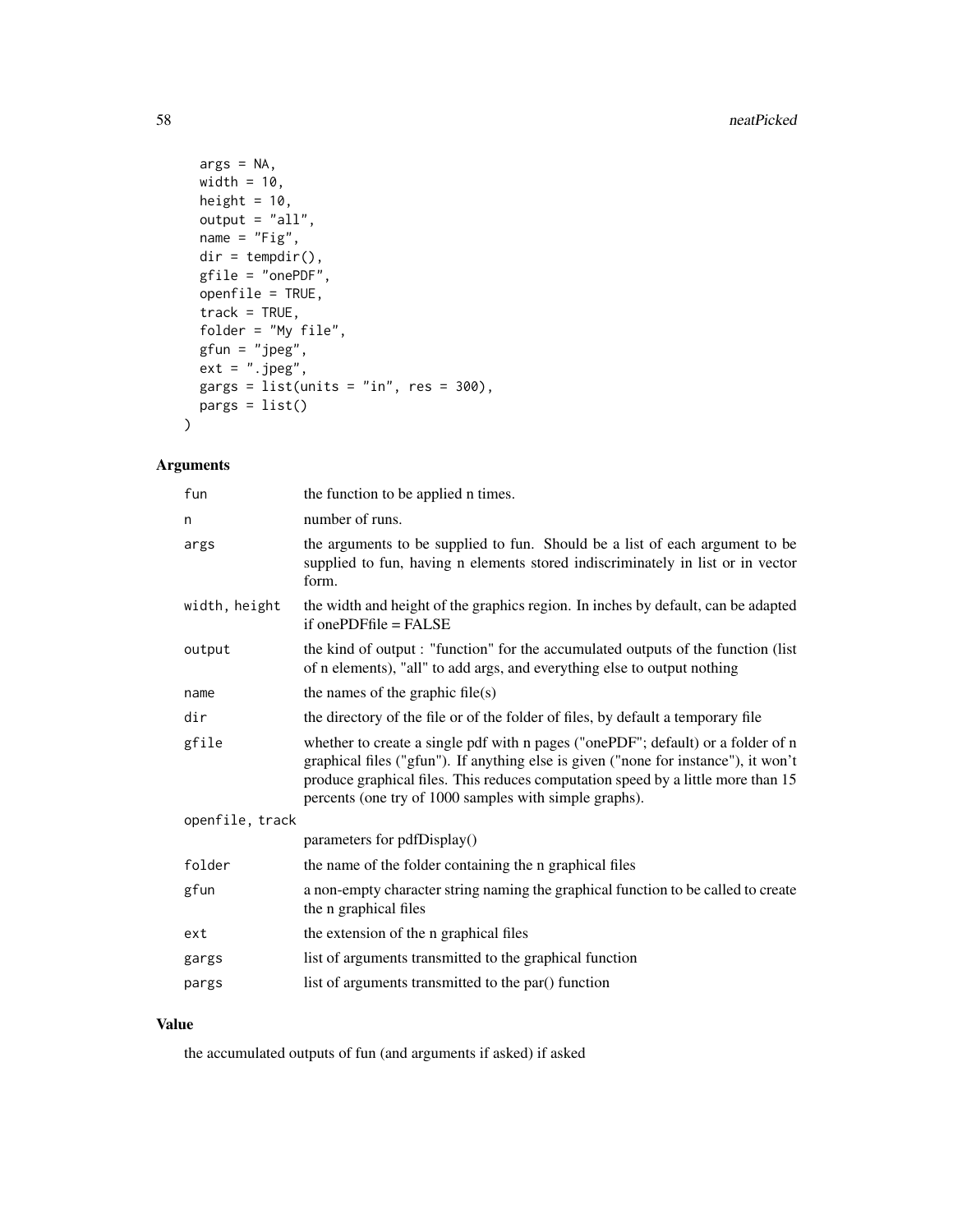#### nlegend 59 °C. Some states that the state of the state of the state of the state of the state of the state of the state of the state of the state of the state of the state of the state of the state of the state of the stat

## Examples

```
## Not run:
fun \le function(x, y, xlim = c(-1,1),...)
{
  plot(x, y, xlim = xlim, ...)return(paste(x, y, paste(xlim, collapse = "; "), sep = "; "))
}
args \le list(x = list(-0.5, 1), y = c(0.8, 0.8), pch = c(2,4),
             xlim = list(c(-1,1), c(-20,20)))temp <- tempfile()
dir.create(temp)
neatPicked(fun, 2, args = args, width = 5, height = 5, dir = temp)
## End(Not run)
```
#### <span id="page-58-0"></span>nlegend *New legend element*

### Description

Prepares a plotting environment for a new element of a multifigure legend

### Usage

```
nlegend(
  temp = FALSE,
  t = "Text",xt = 1.3,
  xmax = 5,
  xmin = -1.2,
  ymax = 1.5,
  ymin = -ymax\mathcal{E}
```

| temp                   | whether to plot a template for visualization |
|------------------------|----------------------------------------------|
| t                      | text to provide the legend                   |
| xt                     | the x position of the text                   |
| xmin, xmax, ymin, ymax |                                              |
|                        | the x and y limits for the plotting area     |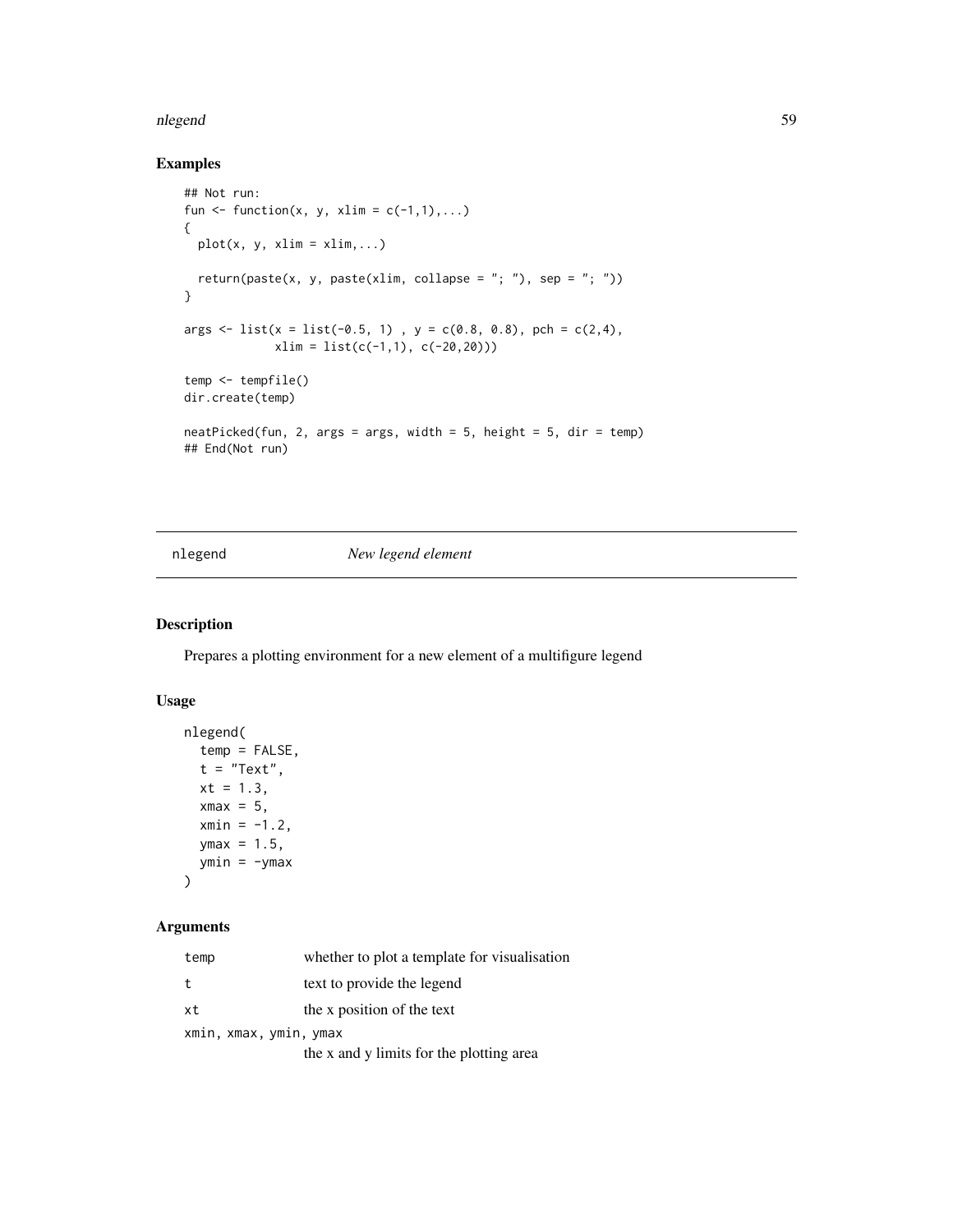### See Also

[multigons](#page-49-0), [bedtext](#page-5-0), [infobar](#page-40-0) and [ylink](#page-98-0)

#### Examples

```
opar <- par("mar")
par(max = c(0, 0, 0, 0))layout(matrix(1:6, 6, 1, byrow = TRUE))
nlegend(t = paste("Shaded stuff. By the way you can\nwrite",
                  "text in several lines if needed"))
rect(-1,-1,1,1, density = 10)
nlegend(TRUE, t = "Text: left side at x = 1.3 (default xt value)")par(mar = opar)
```
## nset *Find indexes for n identical elements*

#### Description

For a given vector, this function gives the indexes of identical sets for a given number of repetitions

#### Usage

 $nset(x, n, first = T, warn = T)$ 

## Arguments

| $\mathsf{x}$ | a vector, normally with repeated values                                                      |
|--------------|----------------------------------------------------------------------------------------------|
| n            | the amount of repetitions that needs to be identified                                        |
| first        | whether to take the first repetitions $(T;$ is the default), or the last ones $(F)$          |
| warn         | whether to warn if NA values are generated due to the lack of right amount of<br>repetitions |

```
ids <- c(rep("A", 4), rep("B", 6), rep("C", 2))
val <- paste(ids, c(1:4, 1:6, 1:2), sep = "")
nset(ids, 3, warn = FALSE)
```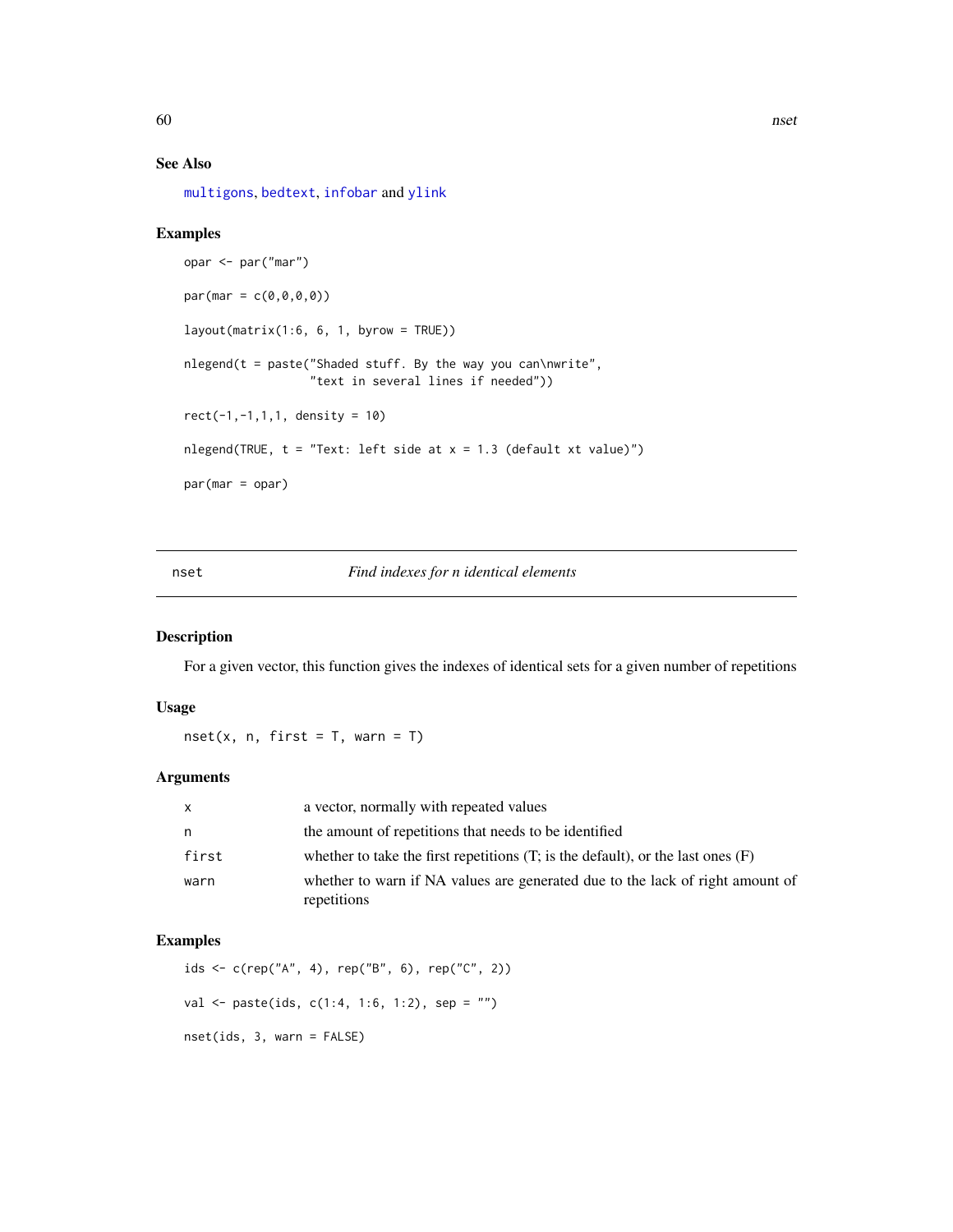## pdfDisplay 61

```
matrix(value, 3, warn = FALSE)], ncol = 3)matrix(val[nset(ids, 3, first = FALSE, warn = FALSE)], ncol = 3)
```
#### <span id="page-60-0"></span>pdfDisplay *Generates PDF and SVG figures*

## Description

Takes an ensemble of figures, represented by a function g(), and generates a PDF (or SVG if specified). The PDF can be visualised immediatly on the default PDF reader.

### Usage

```
pdfDisplay(
 g,
 name,
 ext = ".pdf",
 dir = tempdir(),width = 10,
 height = 10,
 parg = list(),
 track = T,
 openfile = T,
 output = F,warn = F
)
```

| g        | the plot function to be exported and looked at                                                                                                                                                                                                                                                                    |
|----------|-------------------------------------------------------------------------------------------------------------------------------------------------------------------------------------------------------------------------------------------------------------------------------------------------------------------|
| name     | the name of the document                                                                                                                                                                                                                                                                                          |
| ext      | the extension of the document: ".pdf" by default, but ".svg" works also.                                                                                                                                                                                                                                          |
| dir      | the file where the document will be saved (by default a temporary directory,<br>tempdir()                                                                                                                                                                                                                         |
| width    | the width of the drawing area (in inches)                                                                                                                                                                                                                                                                         |
| height   | the height of the drawing area (in inches)                                                                                                                                                                                                                                                                        |
| parg     | list of arguments transmitted to the par() function                                                                                                                                                                                                                                                               |
| track    | whether to generate different files for each rerun of pdfDisplay with identical<br>'name'. The name will be followed by $'(i)$ where i is the version number.<br>With this you avoid closing your pdf file at each rerun if your pdf reader is not<br>able to deal with (to my knowledge only SumatraPDF is able) |
| openfile | should the pdf file be opened (for the moment works only in Windows). Use<br>SumatraPDF as default pdf reader to be able to write over current file                                                                                                                                                               |
| output   | whether to output the output of $g()$ or not                                                                                                                                                                                                                                                                      |
| warn     | useless vestigial parameter, kept for compatibility with StratigrapheR 0.0.1                                                                                                                                                                                                                                      |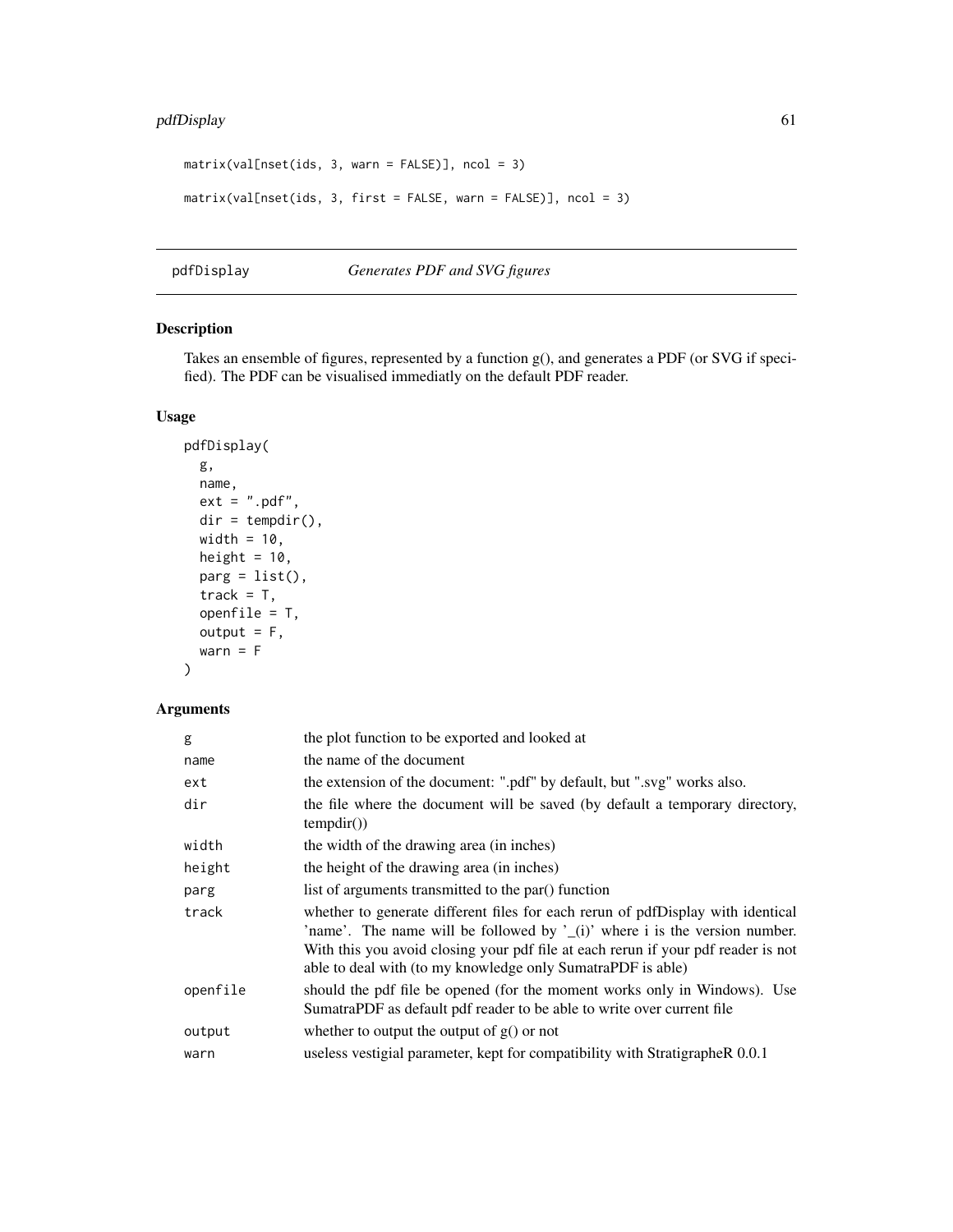### Details

The width and height you provide will not exactly be respected. I could not find a pdf printing function that respects dimensions scrupulously for R base graphics.

### Value

the output of the  $g()$  function if output = TRUE

### Examples

```
## Not run:
temp <- tempfile()
dir.create(temp)
g1 \leftarrow function() plot(1,1)pdfDisplay(g1(),"TestGraph", dir = temp,
           parg = list(max = c(6, 6, 6, 6), ps = 24, lwd = 4))
g1 \leq function() plot(1,1, col = "red")pdfDisplay(g1(), "TestGraph", dir = temp,
           parg = list(max = c(6, 6, 6, 6), ps = 24, lwd = 4)## End(Not run)
```
pkgfind *Find a specific pattern in the code of functions in a package*

## Description

This function names all the functions in a package that contain a specific character pattern, typically the name of a function.

### Usage

pkgfind(pkg, pattern)

### Arguments

| pkg     | a character string of the package to search in                     |
|---------|--------------------------------------------------------------------|
| pattern | the pattern to search in the codes of the functions in the package |

#### Value

a vector of the names of the functions in which the pattern is identified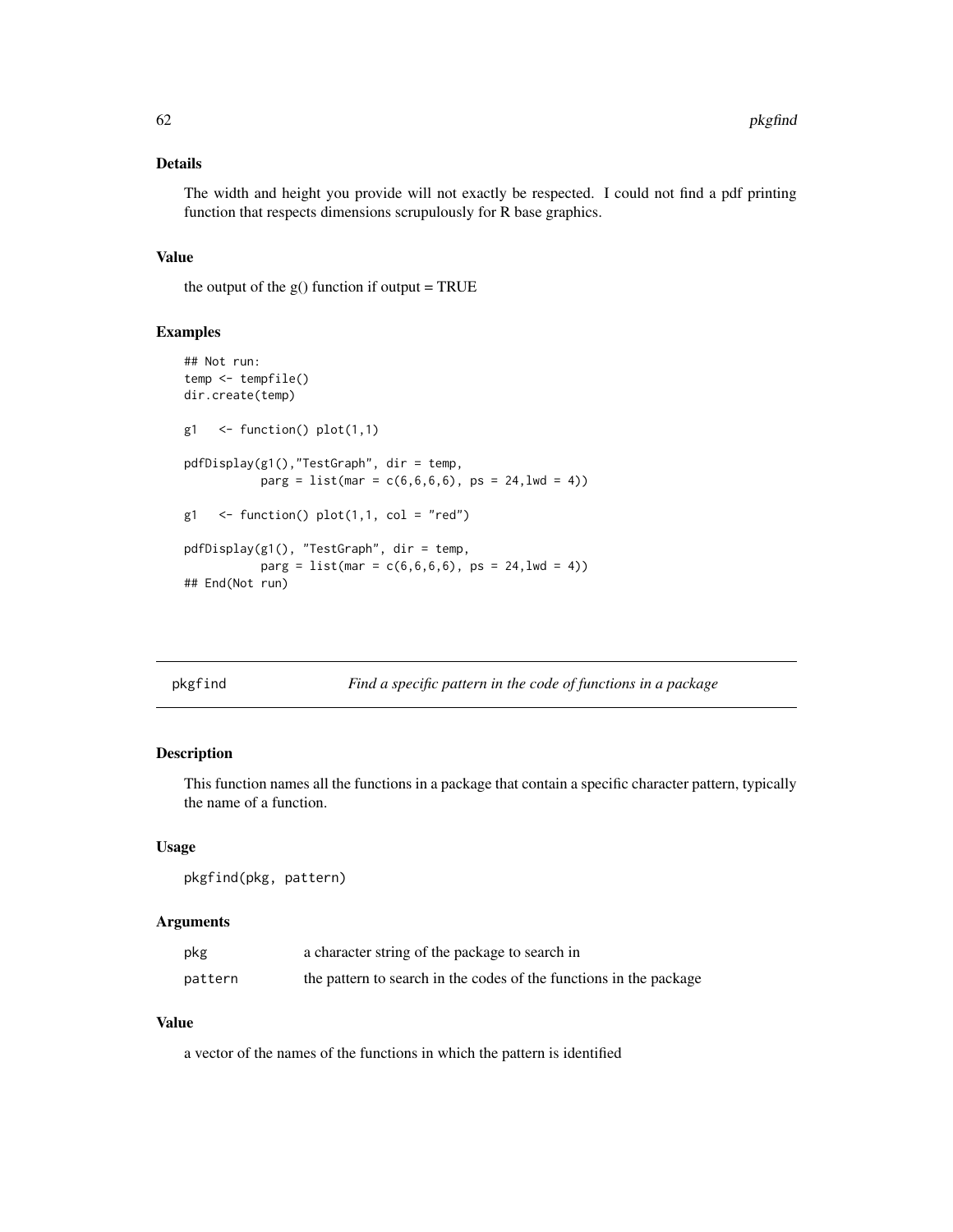#### placesvg 63

## Examples

```
pkgfind("StratigrapheR", "every_nth")
```
<span id="page-62-0"></span>placesvg *Draws a pointsvg object*

## Description

Draws a svg object imported as data frame using [pointsvg](#page-64-0), with its importation coordinates (or with standardisation).

## Usage

```
placesvg(
 object,
  forget = NULL,
  front = NULL,
 back = NULL,standard = FALSE,
  keep.ratio = FALSE,
  col = NA,
 border = "black",
  density = NULL,
  angle = 45,
  lwd = par("lwd"),
  lty = par("lty"),
  scol = border,
 slty = lty,
  slwd = lwd)
```

| object      | a points vg object (svg object imported as data frame using points vg).                                                                                                       |
|-------------|-------------------------------------------------------------------------------------------------------------------------------------------------------------------------------|
| forget      | the elements that should be discarded, by their id or index (i.e. name or number<br>of appearance).                                                                           |
| front, back | the elements to be put in front and back position, by their id or index (i.e. name<br>or number of appearance). By default the order is the one of the original .svg<br>file. |
| standard    | whether to standardise (centre to $(0,0)$ , rescale so that extreme points are at -1<br>and 1) or not $(T \text{ or } F)$                                                     |
| keep.ratio  | if the object is to be standardised, whether to keep the $x/y$ ratio (T or F)                                                                                                 |
| col         | the polygones background color. If density is specified with a positive value this<br>gives the color of the shading lines.                                                   |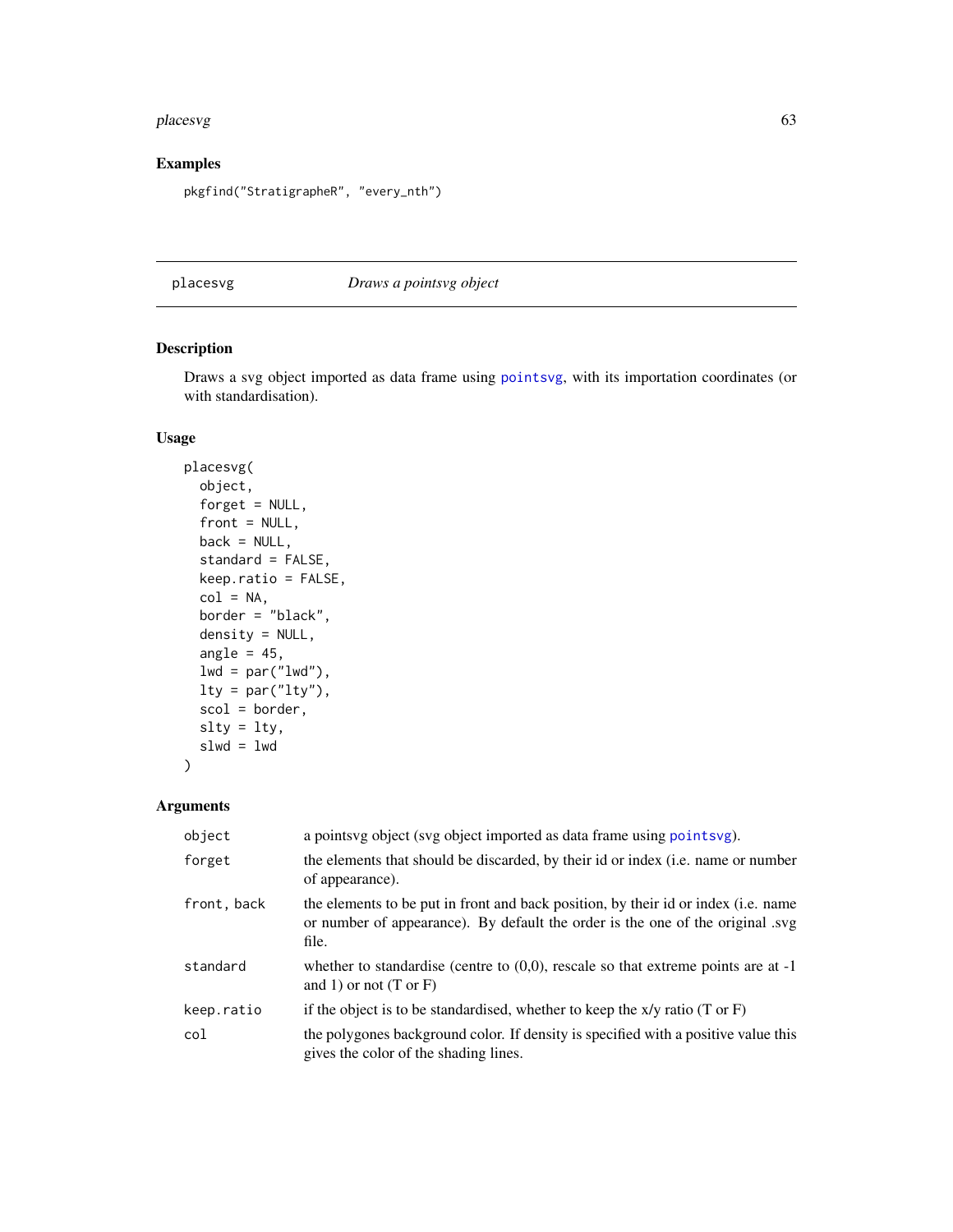| border           | the lines color.                                                                                                     |
|------------------|----------------------------------------------------------------------------------------------------------------------|
| densitv          | the density of shading lines, in lines per inch. The default value of NULL means<br>that no shading lines are drawn. |
| angle            | the slope of shading lines, given as an angle in degrees (counter-clockwise)                                         |
| lty, lwd         | the border line type and width, see ?par for details.                                                                |
| scol, sltv, slwd |                                                                                                                      |
|                  | the colour, type and width of the shading lines.                                                                     |

#### See Also

[centresvg](#page-8-0) and [framesvg](#page-31-0)

## Examples

object <- example.ammonite

plot(c(-2,2), c(-2,2), type = "n")

placesvg(object, lty = 1,density = 20, angle = 45)

planepoints *Describes planes by points*

# Description

Gives the coordinates (dec and inc) of three perpendicular directions to describe planes.

## Usage

```
planepoints(strike, dip, quadrant = NA, inverted = NA)
```

| strike   | strike of the data; it is the angle from the north of the horizontal line of the plane.<br>It is corrected by dipfix().                                        |
|----------|----------------------------------------------------------------------------------------------------------------------------------------------------------------|
| dip      | dip of the data; it is the angle from the horizontal taken on the line of the plane<br>perpendicular to the one of the strike. It is corrected by $dipfix()$ . |
| quadrant | the quadrant where the plane dips downward. Accepted values are NA, 'N', 'S',<br>$W'$ or $E'$ (lower- or uppercase alike) for correction by dipfix().          |
| inverted | whether the plane is inverted or not. The default is NA, it assumes that no bed<br>is inverted.                                                                |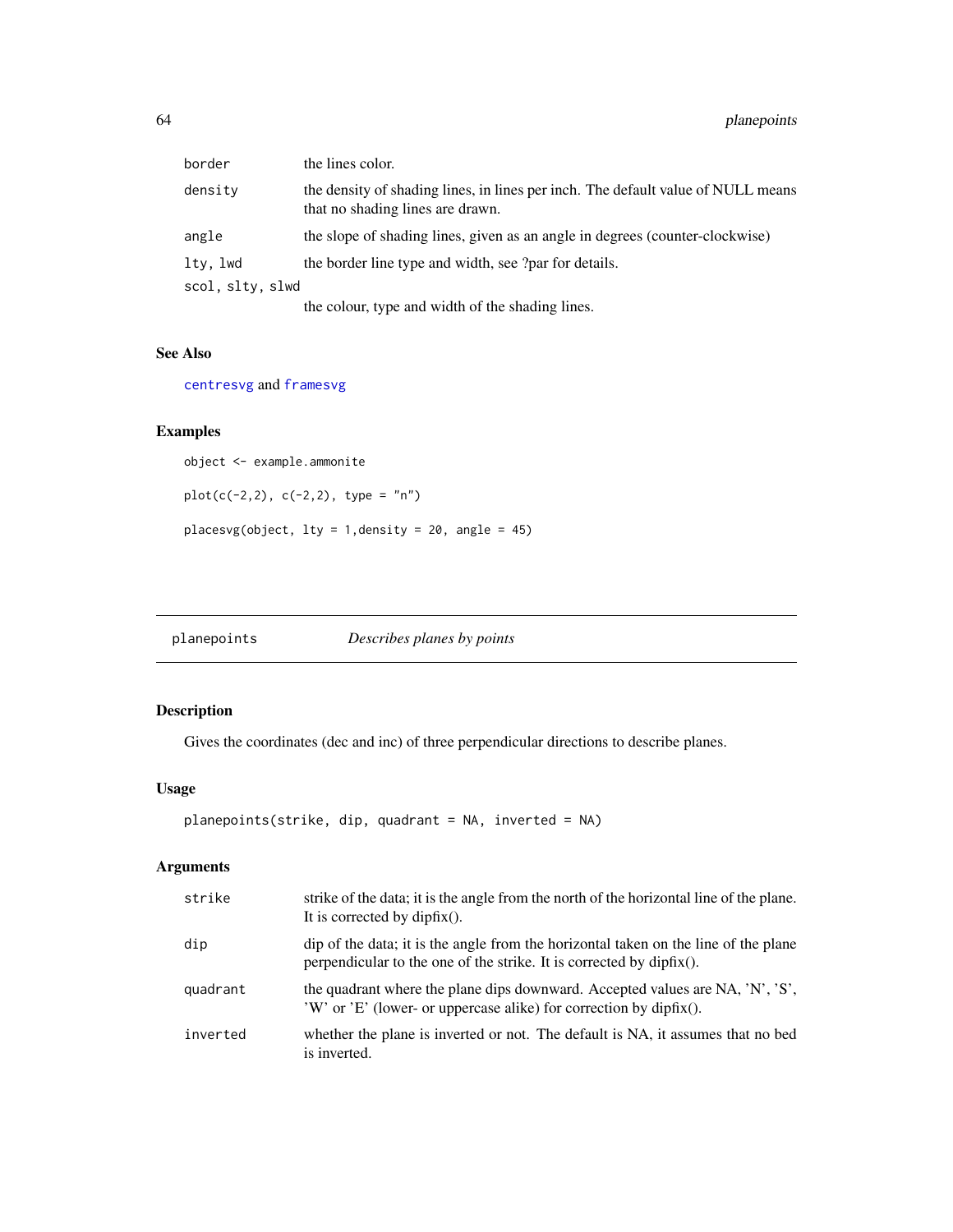#### pointsvg 65

#### Details

The directions are x for dip-direction line (direction of maximum downward dip), y for the horizontal line, z for the upper pole; additionally a magnitude is given to use y as a rotation axis to get the plane back at the horizontal. If the plane is inverted, y, z and mag will be changed, accordingly, with a rotation of 180° around x for y and z.

### Value

a list of x, y and z declinations and inclinations (dec and inc), and a rotation magnitude

#### Examples

```
strike <- c(-60, 180,20)
dip <-c(-60, 20, -45)quadrant <- c("N","W",NA)
inverted <- c(FALSE,FALSE,TRUE)
res <- planepoints(strike,dip,quadrant,inverted)
deci <- c(res$x$dec, res$y$dec, res$z$dec)
inci <- c(res$x$inc, res$y$inc, res$z$inc)
earnet()
```

```
earplanes(strike,dip,quadrant,hsphere = "l")
earpoints(deci,inci)
```
<span id="page-64-0"></span>pointsvg *Converts line, rect, polygon and polyline class SVG objects into data frames*

#### Description

Converts 'line', 'rect', 'polygon' and 'polyline' class SVG objects into data frames. ONLY THESE CLASSES OF OBJECTS CAN BE IMPORTED. If you have bezier or spline curves, they will be stored as 'path' class objects that cannot be imported here. The same goes for 'rect' objects that are transformed (rotation, etc...).

#### Usage

```
pointsvg(
  file,
  standard = TRUE,
  keep.ratio = FALSE,
  round = TRUE,
  x\text{digits} = 4,
  ydigits = 4,
```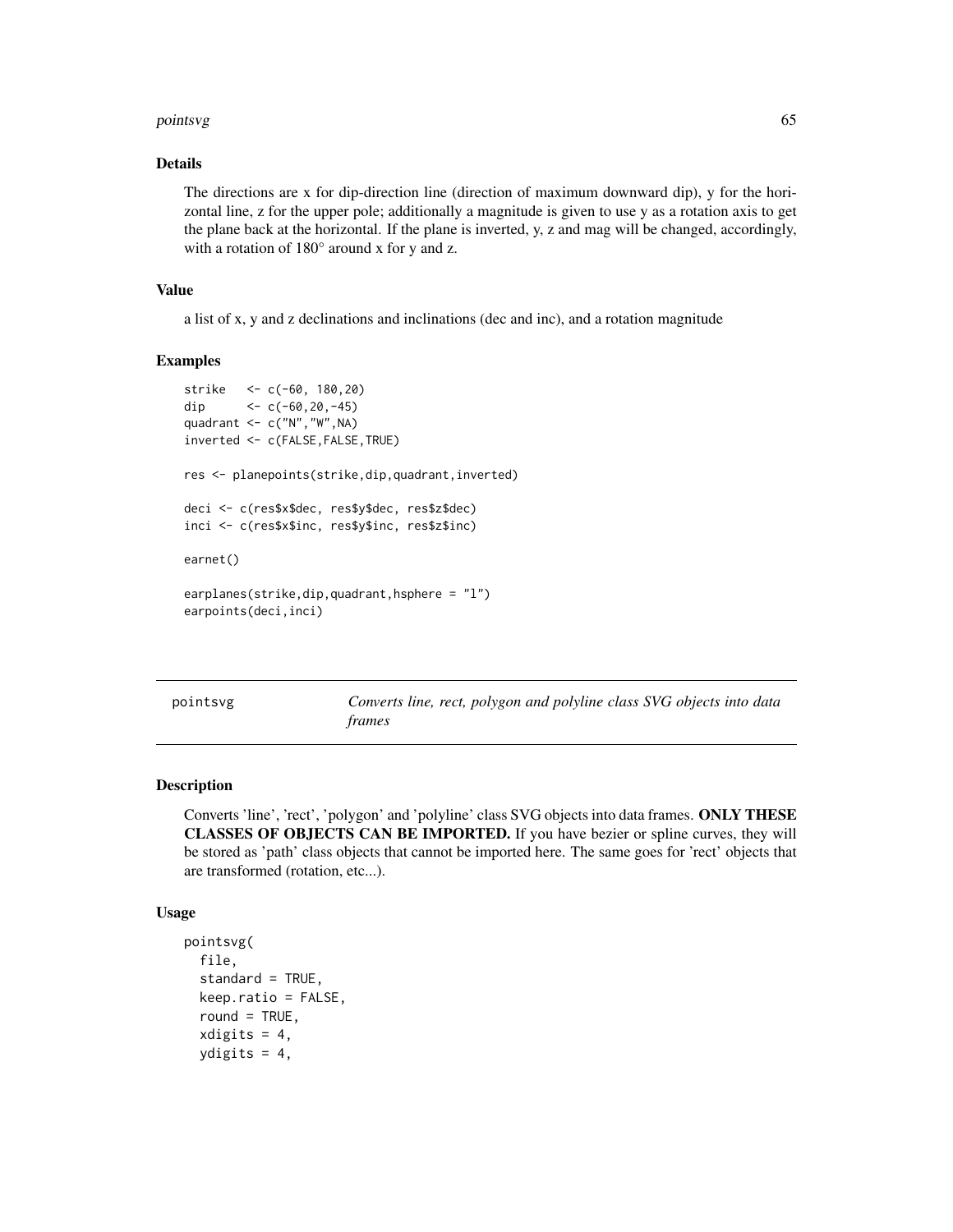```
xinverse = FALSE,
 yinverse = TRUE,
 warn = T
\lambda
```
#### Arguments

| file       | a svg file                                                                                                         |
|------------|--------------------------------------------------------------------------------------------------------------------|
| standard   | whether to standardise (centre to $(0,0)$ , rescale so that extreme points are at -1<br>and 1) $(T \text{ or } F)$ |
| keep.ratio | if the object is to be standardised, whether to keep the $x/y$ ratio (T or F)                                      |
| round      | whether to round the coordinates $(T \text{ or } F)$                                                               |
| xdigits    | the number of digits after the decimal to round to for x values                                                    |
| ydigits    | the number of digits after the decimal to round to for y values                                                    |
| xinverse   | whether to inverse the plotting for x values $(T \text{ or } F)$                                                   |
| yinverse   | whether to inverse the plotting for y values $(T \text{ or } F)$                                                   |
| warn       | whether you want to be annoyed                                                                                     |

## Details

This function is quite empirical. There is no guarantee it is bug free. If you have .svg files that should work but do not, you can email me: <sébastien.wouters@doct.uliege.be>

#### Value

A data.frame with x and y coordinates, ids for each object, and a type, either line (L) or polygon (P)

### See Also

Plot the drawing: [placesvg](#page-62-0),

Plot the drawing and change the coordinates :[centresvg](#page-8-0) and [framesvg](#page-31-0)

Change the drawing: [changesvg](#page-11-0) and [clipsvg](#page-12-0)

```
# To show you how to import, we first have to have a svg file to import. The
#following lines of code will create a svg in a temporary files:
svg.file.directory <- tempfile(fileext = ".svg") # Creates temporary file
writeLines(example.ammonite.svg, svg.file.directory) # Writes svg in the file
print(paste("An example .svg file was created at ", svg.file.directory,
           sep = "")# The pointsvg function allows to import simple svg drawings into R
ammonite.drawing <- pointsvg(file = svg.file.directory) # Provide file
```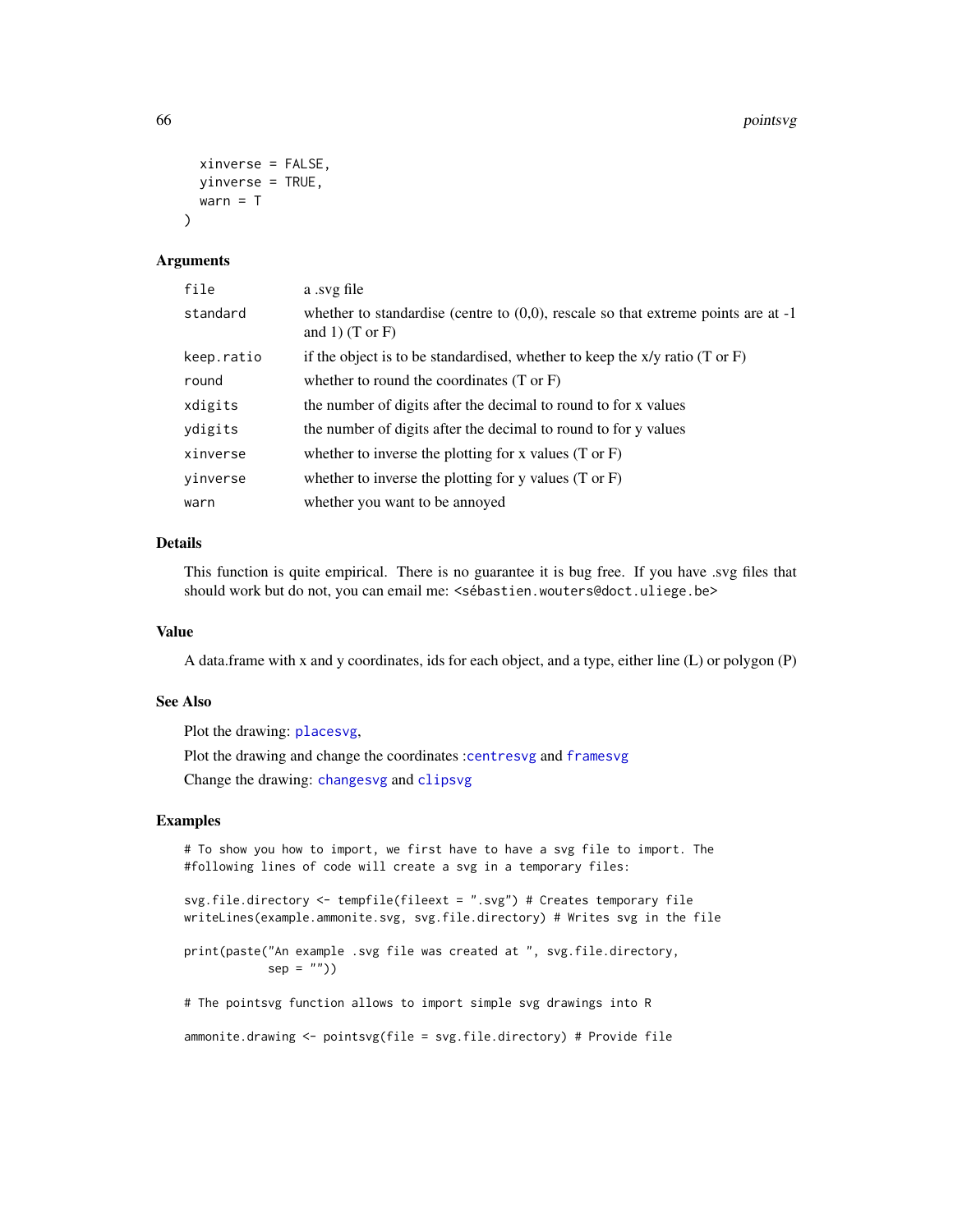#### $rebound$  67

 $plot(c(-2, 2), c(-2, 2), type = "n")$ placesvg(ammonite.drawing) # If you want to import your own .svg file uncomment the following line: # pointsvg(file.choose())

rebound *Simplifies boundary indicators for lim objects*

### Description

Simplifies boundary indicators for lim objects: from the wide range supported by R ("[]", "[)", "(]", "()", "[[", "]]", "][", "open", "closed", "left-open", "right-open", "left-closed", "right-closed") to "[]", "[[", "]]" and "][" only

### Usage

rebound(b, na.errors = F)

### Arguments

|           | a vector of boundary indicators                                                           |
|-----------|-------------------------------------------------------------------------------------------|
| na.errors | whether to replace all other values by NA (rather than simply stopping the func-<br>tion) |

### Value

a simplified vector of boundary indicators ("[]", "[[", "]]" and "][" only)

## See Also

[as.lim](#page-2-0)

### Examples

```
bounds <- c("[]", "[)", "(]", "()",
            "[[", "]]", "][",
           "open", "closed",
           "left-open", "right-open",
           "left-closed", "right-closed")
```
rebound(bounds)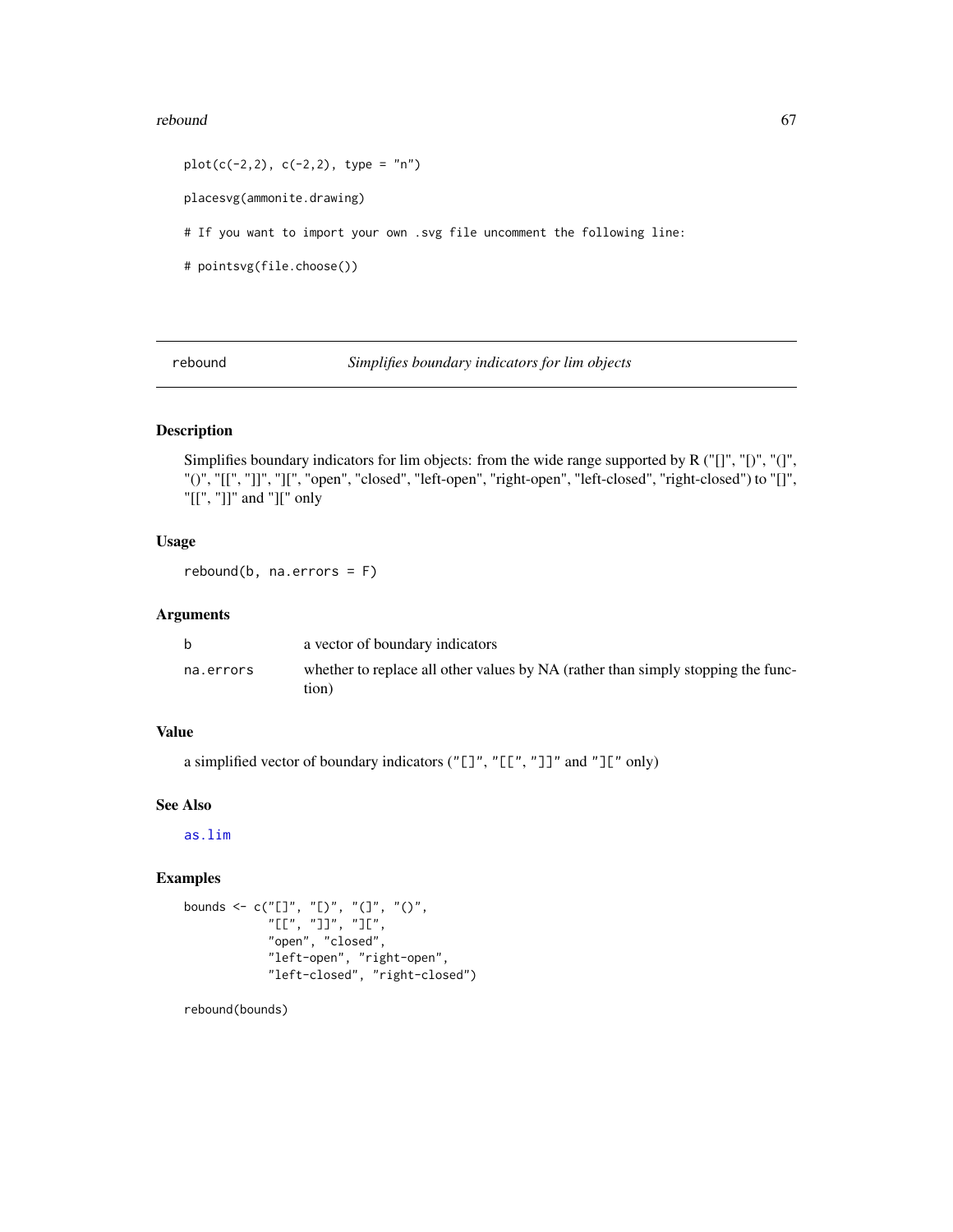#### Description

Finds the declination and inclination of a line defined by a pitch on a plane

#### Usage

repitch(pitch, strike, dip, quadrant = NA)

## Arguments

| pitch    | pitch (or rake) of the data; it is the angle between the strike of the plane and a<br>line. It is taken from the left side going downward along the dip, and is positive<br>downward. |
|----------|---------------------------------------------------------------------------------------------------------------------------------------------------------------------------------------|
| strike   | strike of the data; it is the angle from the north of the horizontal line of the plane.<br>It is corrected by the dipfix function.                                                    |
| dip      | dip of the data; it is the angle from the horizontal taken on the line of the plane<br>perpendicular to the one of the strike. It is corrected by the dipfix function.                |
| quadrant | the quadrant were the plane dips downward. Accepted values are NA, 'N', 'S',<br>'W' or 'E' (lower- or uppercase alike) for correction by the dipfix function.                         |

## Value

a list of declination and inclination of the defined lines

#### References

Eric Carlson of the Colorado School of Mines is acknowledged for his rake to plunge calculator on which this function is based.

## See Also

[dipfix](#page-16-0), [incfix](#page-39-0) and [transphere](#page-93-0)

```
strike <- c(90, 135, 135, 135)
dip <-c(0, 65, 65, 65)pitch <- c(40, 40, 140, -40)
earnet()
earplanes(strike,dip,hsphere = "b", a = list(col = "red", lwd = 2))
res <- repitch(pitch = pitch, strike = strike, dip = dip)
earpoints(dec = res$dec, inc = res$inc)
```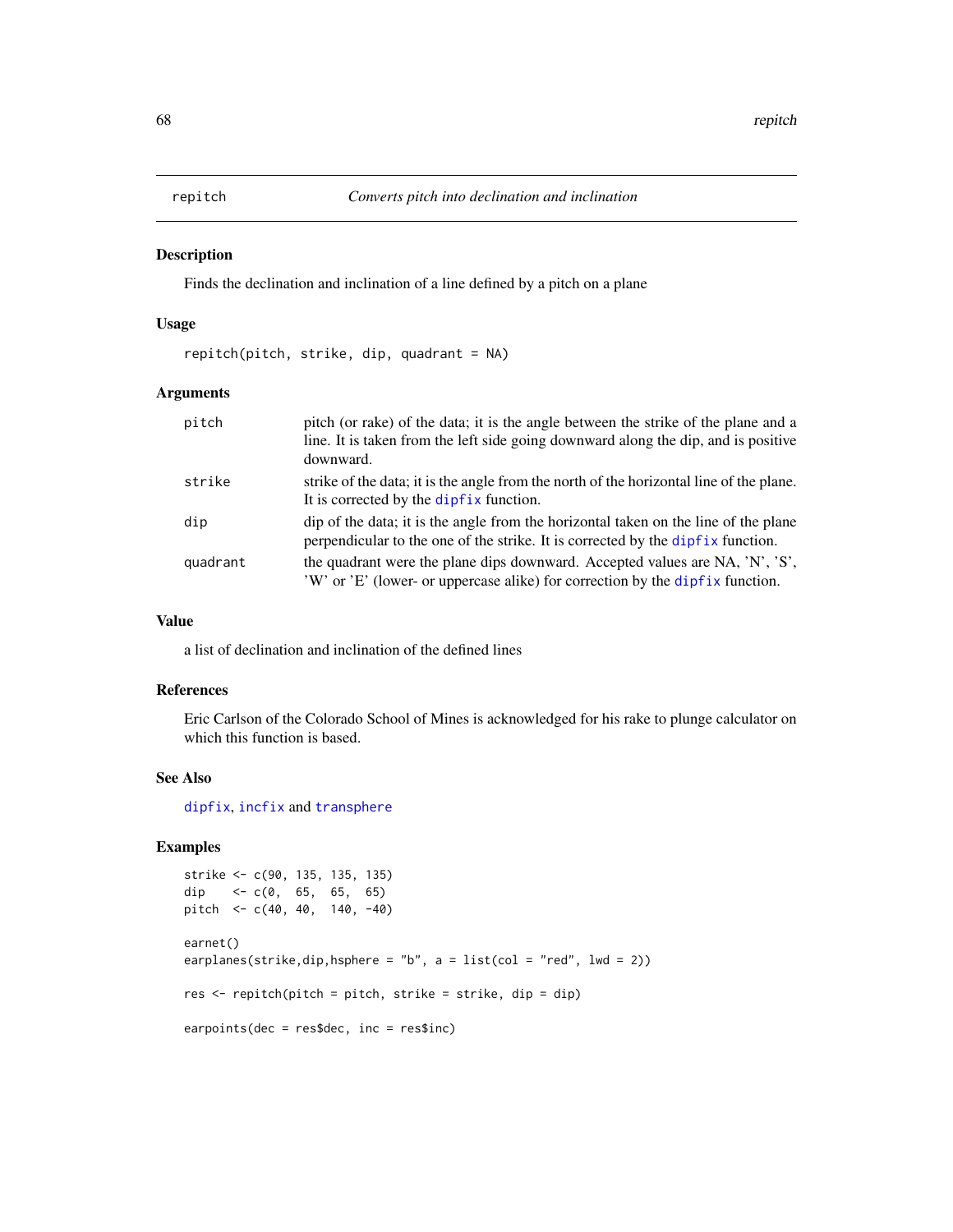<span id="page-68-0"></span>

## Description

Core correction : declination and inclination are corrected for cores of given declination, inclination and rotation

# Usage

reposition(dec, inc, cdec =  $0$ , cinc =  $90$ , crot =  $0$ )

## Arguments

| dec  | declination of the data; it is the angle from the north taken on an horizontal<br>plane. It is measured clockwise from North and ranges from 0 to $360^{\circ}$ (Tauxe<br>2010).                                                                                                         |
|------|------------------------------------------------------------------------------------------------------------------------------------------------------------------------------------------------------------------------------------------------------------------------------------------|
| inc  | inclination of the data; it is the angle from the horizontal, is positive downward,<br>and ranges from $+90^{\circ}$ for straight down to $-90^{\circ}$ for straight up (Tauxe, 2010).                                                                                                   |
| cdec | declination of the core.                                                                                                                                                                                                                                                                 |
| cinc | inclination of the core.                                                                                                                                                                                                                                                                 |
| crot | rotation of the core; it is the angle of rotation around the core direction clockwise<br>between the measurement and the actual core orientation. In others words it is<br>the magnitude of the rotation to apply clockwise to the measured data using the<br>core direction as an axis. |

## See Also

[rotate](#page-72-0) and [restore](#page-69-0)

```
# ----
d <- zeq_example
dec <- d$Dec
inc <- d$Inc
cdec <- 75
cinc \leftarrow 45crot <- 90
par(mfrow = c(2,2))earnet()
earpoints(dec,inc)
```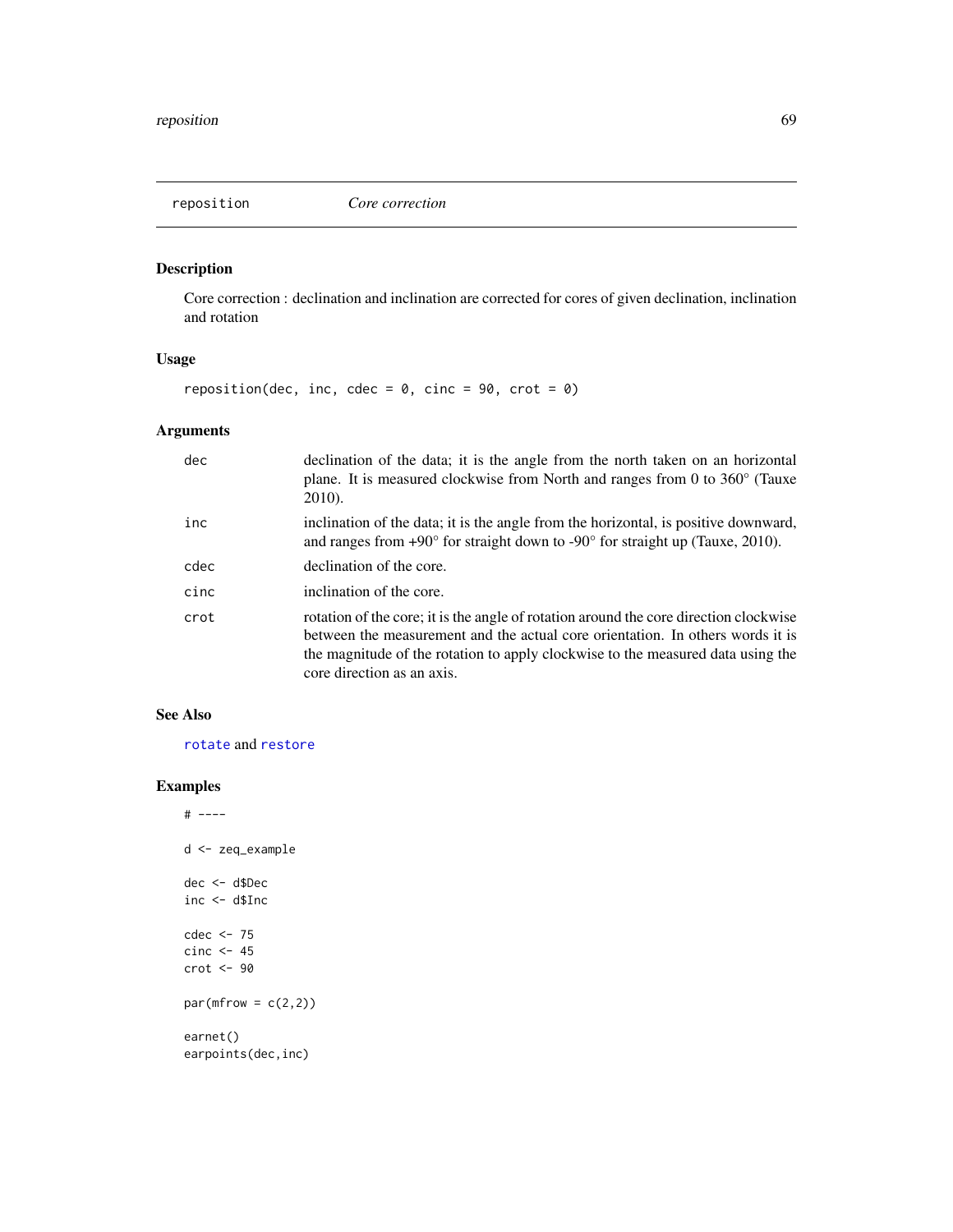70 restore

```
earpoints(0, 90, 1 = list(cex = 2))
earpoints(0, 90, l = list(col = "red", bg = "red"))title("1. Laboratory projection,
      axis for rotating the specimen")
# Roll ----
roll <- reposition(dec, inc, crot = 90)
earnet()
earpoints(roll$dec,roll$inc)
earpoints(0, 90, 1 = list(cex = 2))
earpoints(90, 0, h = list(col = "red", bg = "pink"), double = TRUE)
title("2. Correction of the specimen rotation,
      in red the axis for tilting the specimen")
# Tilt ---
tilt <- reposition(dec, inc, cinc = cinc , crot = crot)
earnet()
earpoints(0, cinc, 1 = list(cex = 2))
earpoints(tilt$dec, tilt$inc)
earpoints(0,90, 1 = list(col = "red", bg = "red"))title("3. Correction of the specimen inclination,
      in red the axis for rotating the tilted specimen")
# Orient ---
orient <- reposition(dec, inc, cdec = cdec, cinc = cinc ,crot = crot)
earnet()
earpoints(cdec, cinc, l = list(cex = 2))
earpoints(orient$dec, orient$inc)
title("4. Full geographical repositioning,
      the big dot is the core orientation")
par(mfrow = c(1,1))# ----
```
<span id="page-69-0"></span>restore *Plane correction*

#### Description

Plane correction : declination and inclination are corrected for planes of given strike, dip, quadrant and inversion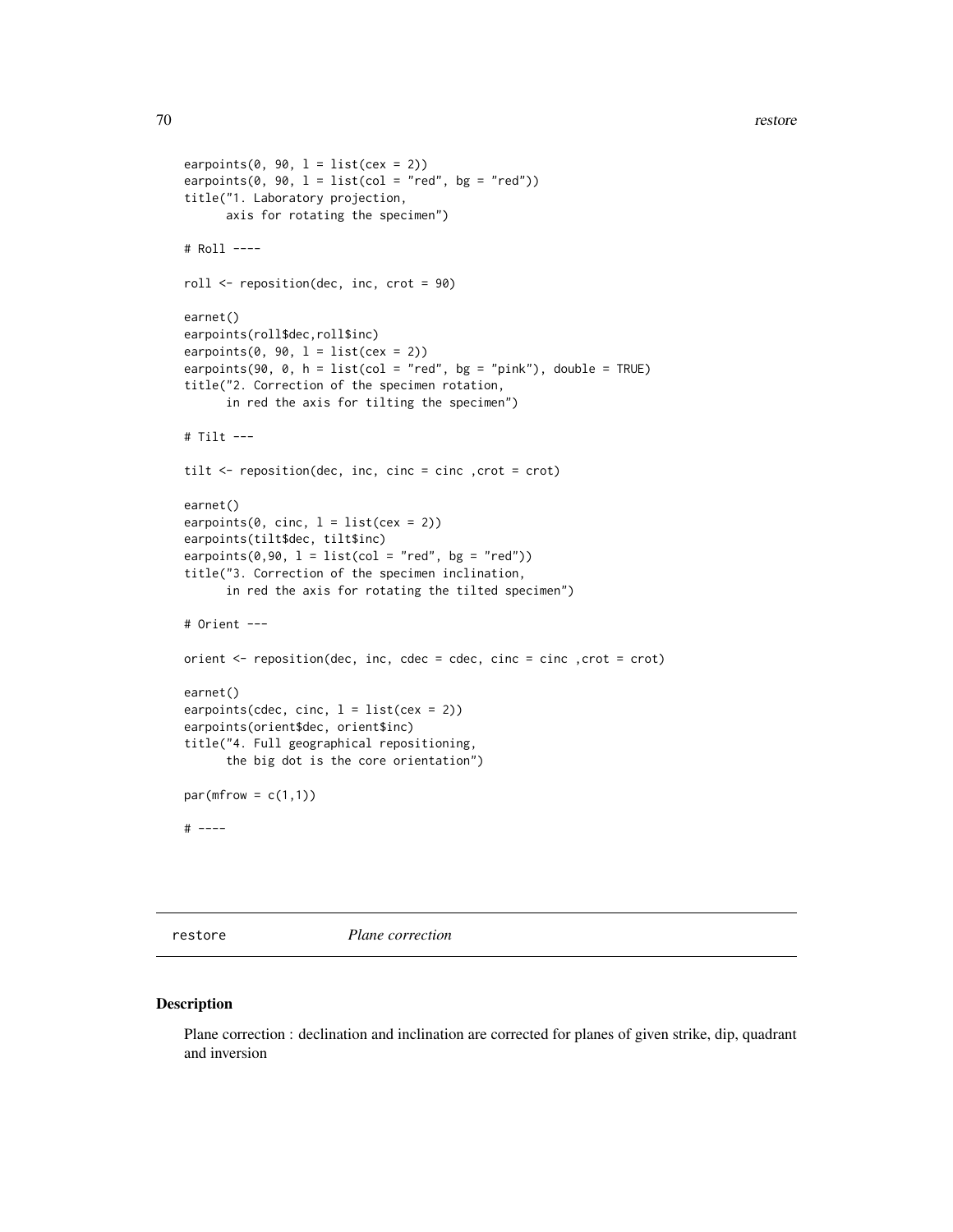#### restore and the state of the state of the state of the state of the state of the state of the state of the state of the state of the state of the state of the state of the state of the state of the state of the state of th

## Usage

restore(dec, inc, strike, dip, quadrant = NA, inverted = NA, percent = 100)

## Arguments

| dec      | declination of the data; it is the angle from the north taken on an horizontal<br>plane. It is measured clockwise from North and ranges from 0 to $360^{\circ}$ (Tauxe<br>2010).       |
|----------|----------------------------------------------------------------------------------------------------------------------------------------------------------------------------------------|
| inc      | inclination of the data; it is the angle from the horizontal, is positive downward,<br>and ranges from $+90^{\circ}$ for straight down to $-90^{\circ}$ for straight up (Tauxe, 2010). |
| strike   | strike of the plane used for correction; it is the angle from the north of the hori-<br>zontal line of the plane. It is corrected by $dipfix()$ .                                      |
| dip      | dip of the plane used for correction; it is the angle from the horizontal taken on<br>the line of the plane perpendicular to the one of the strike. It is corrected by<br>$dipfix()$ . |
| quadrant | the quadrant were the plane dips downward. Accepted values are NA, 'N', 'S',<br>'W' or 'E' (lower- or uppercase alike) for correction by dipfix().                                     |
| inverted | whether the plane is inverted or not. The default is NA, it assumes that no bed<br>is inverted.                                                                                        |
| percent  | the percentage of correction (can be of length $>= 1$ ), by default it is 100 (%),<br>bringing the plane to the horizontal.                                                            |

# See Also

[rotate](#page-72-0) and [reposition](#page-68-0)

```
dec <- c(90,210)
inc <-c(20,60)strike <- c(0,120)
dip <- c(20,60)
inverted <- c(FALSE,TRUE)
res <- restore(dec = dec, inc = inc, strike = strike, dip = dip,
              quadrant = NA, inverted = inverted,
              percent = seq(20,100, by = 20))
earnet()
earplanes(strike, dip)
earpoints(dec,inc)
earpoints(round(res$dec,2), round(res$inc,2), a = list(pch = 22))
```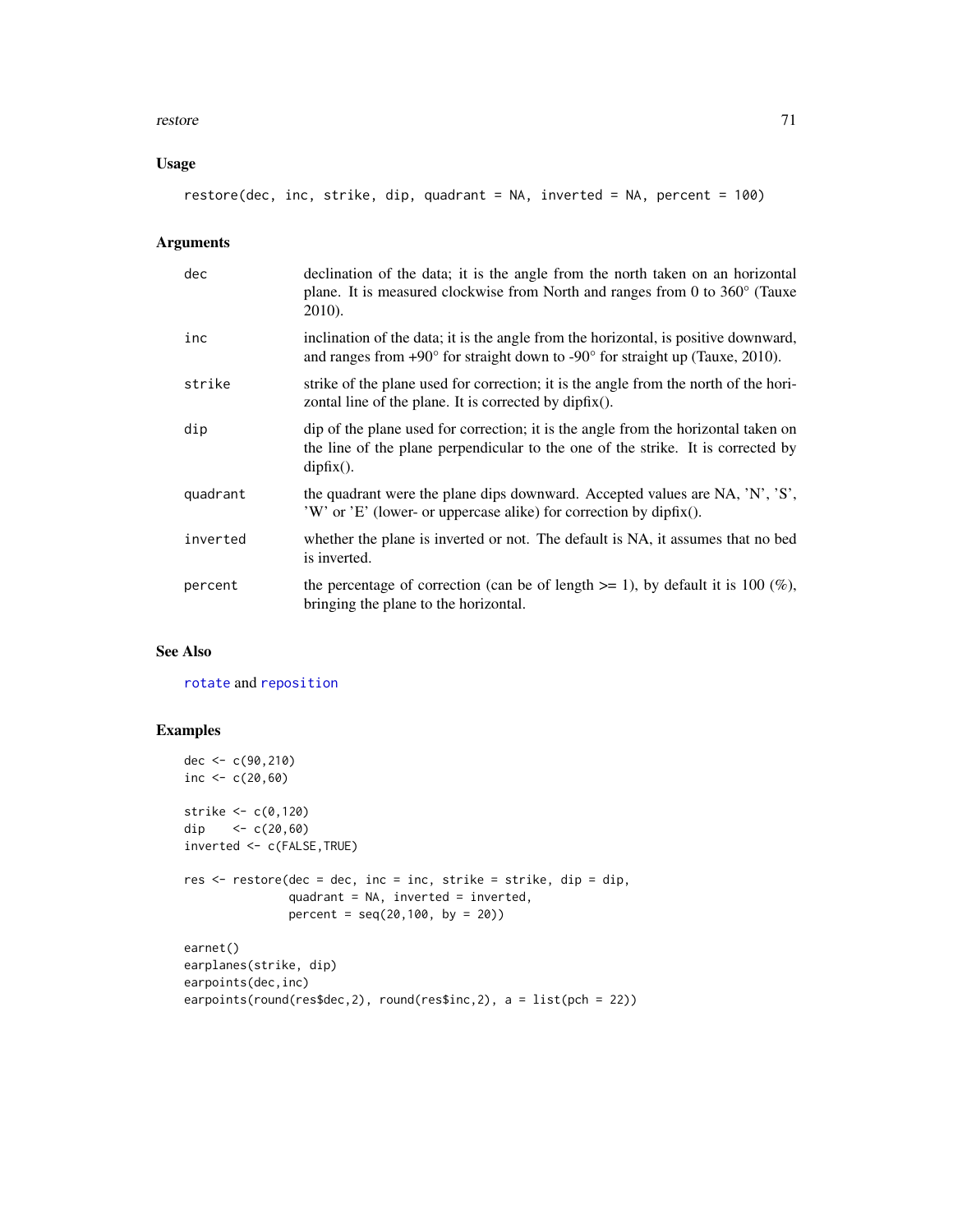### Description

Computes a rotation matrix for a given rotation axis and angle based on Tauxe et al. (2010).

## Usage

rmatrix(dec, inc, mag, as.data.frame = FALSE)

#### Arguments

| dec           | declination of the rotation axis; it is the angle from the north taken on an hor-<br>izontal plane. It is measured clockwise from North and ranges from 0 to $360^{\circ}$<br>(Tauxe 2010).          |
|---------------|------------------------------------------------------------------------------------------------------------------------------------------------------------------------------------------------------|
| inc           | inclination of the rotation axis; it is the angle from the horizontal, is posi-<br>tive downward, and ranges from $+90^{\circ}$ for straight down to $-90^{\circ}$ for straight up<br>(Tauxe, 2010). |
| mag           | magnitude of rotation (following the notation of the Stereonet software) a pos-<br>itive rotation is clockwise looking in the direction of the given declination and<br>inclination)                 |
| as.data.frame | logical, whether to output the matrix as a data frame. This is used when multiple<br>arguments are provided to simplify and boost calculations.                                                      |

### References

- Tauxe, L., 2010. Essentials of Paleomagnetism. University of California Press.
- Allmendinger, R. W., Cardozo, N. C., and Fisher, D., 2013, Structural Geology Algorithms: Vectors & Tensors: Cambridge, England, Cambridge University Press, 289 pp.
- Cardozo, N., and Allmendinger, R. W., 2013, Spherical projections with OSXStereonet: Computers & Geosciences, v. 51, no. 0, p. 193 - 205, doi: 10.1016/j.cageo.2012.07.021

## Examples

rmatrix(135,20,60)

rmatrix(c(135,0),c(20,90),c(60,90), as.data.frame = TRUE)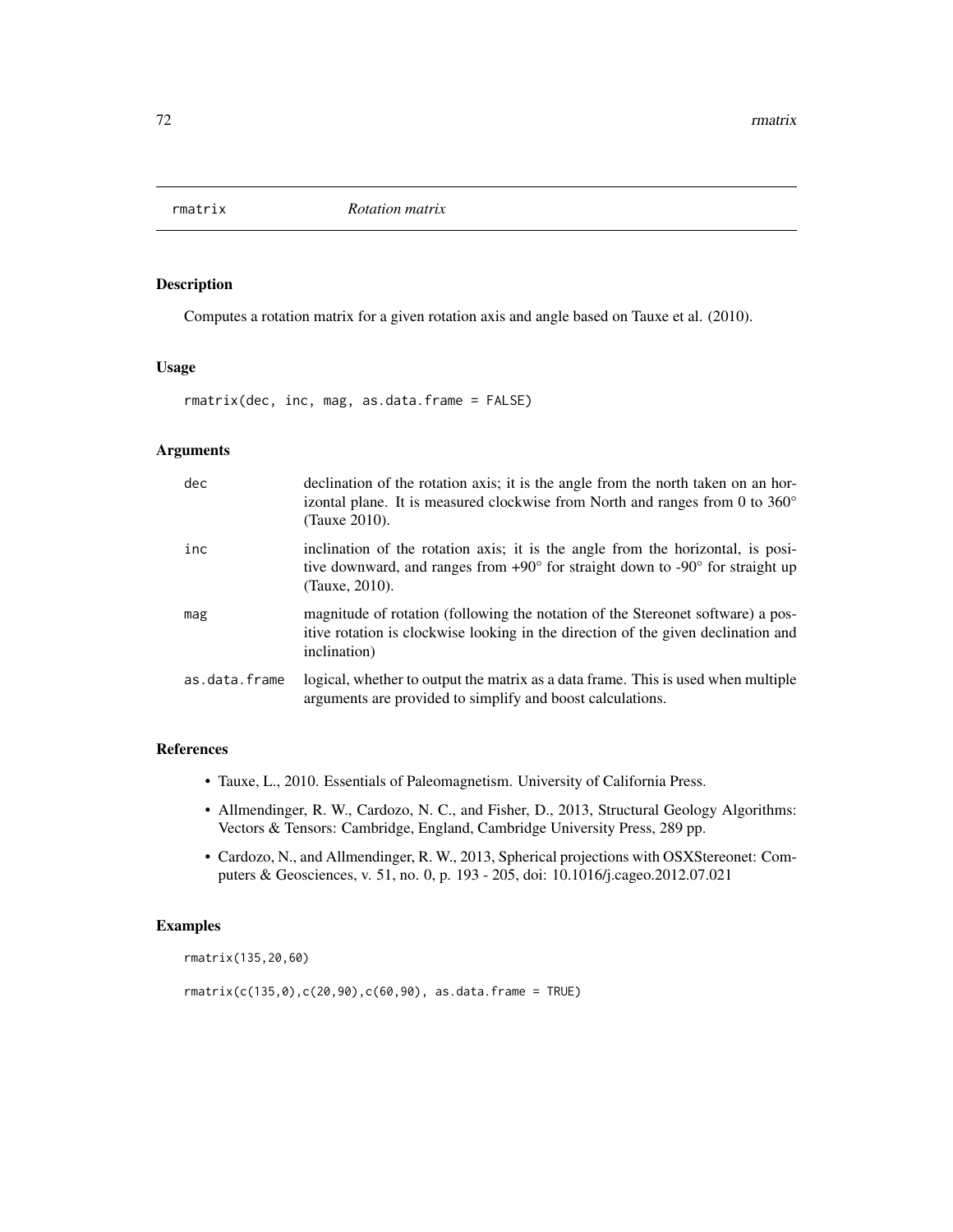<span id="page-72-0"></span>

Spherical rotation around given rotation axes

#### Usage

rotate(dec, inc, rdec, rinc, rmag)

#### Arguments

| dec  | declination of the data; it is the angle from the north taken on an horizontal<br>plane. It is measured clockwise from North and ranges from 0 to $360^{\circ}$ (Tauxe<br>2010).                         |
|------|----------------------------------------------------------------------------------------------------------------------------------------------------------------------------------------------------------|
| inc  | inclination of the data; it is the angle from the horizontal, is positive downward,<br>and ranges from $+90^{\circ}$ for straight down to $-90^{\circ}$ for straight up (Tauxe, 2010).                   |
| rdec | declination of the rotation axes (of length 1 or n).                                                                                                                                                     |
| rinc | inclination of the rotation axes (of length 1 or n).                                                                                                                                                     |
| rmag | magnitude of rotation (following the notation of the Stereonet software): a pos-<br>itive rotation is clockwise looking in the direction of the given declination and<br>inclination; of length 1 or n). |

# References

- Tauxe, L., 2010. Essentials of Paleomagnetism. University of California Press.
- Allmendinger, R. W., Cardozo, N. C., and Fisher, D., 2013, Structural Geology Algorithms: Vectors & Tensors: Cambridge, England, Cambridge University Press, 289 pp.
- Cardozo, N., and Allmendinger, R. W., 2013, Spherical projections with OSXStereonet: Computers & Geosciences, v. 51, no. 0, p. 193 - 205, doi: 10.1016/j.cageo.2012.07.021

#### See Also

[rmatrix](#page-71-0), [restore](#page-69-0) and [reposition](#page-68-0)

```
earnet()
inc \leq seq(0,85,5)
dec <- rep(0,length(inc))
earpoints(dec,inc)
rdec <- rep(0, length(inc))
```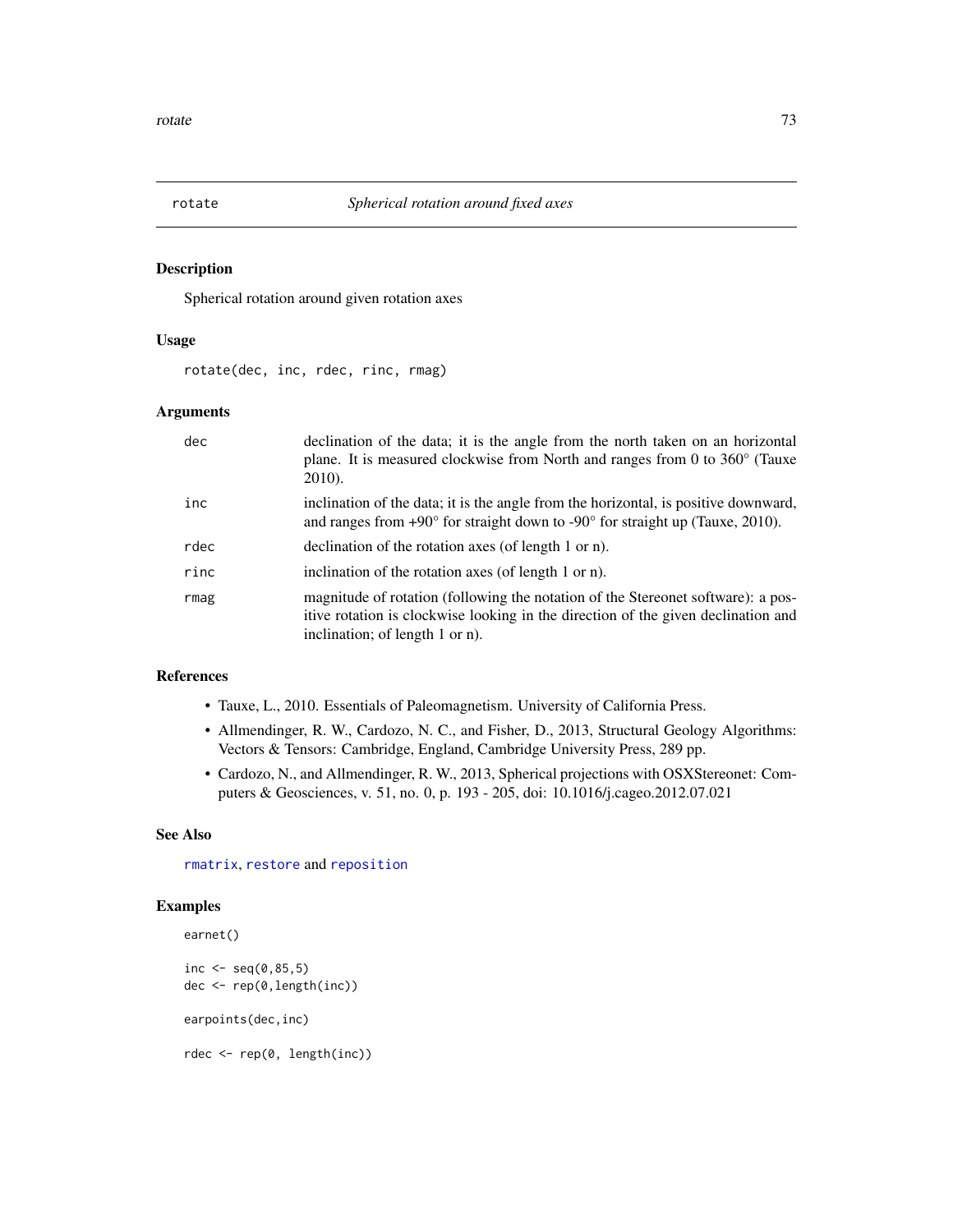```
rinc <- rep(90, length(inc))
mag <- 90
rmag \leq seq(mag, 0, by = -mag/(length(inc)-1))rot <- rotate(dec,inc,rdec,rinc,rmag)
earpoints(dec = round(rot$dec,digits = 2), inc = round(rot$inc,digits = 2),
         l = list(bg = "green"),u = list(bg = "blue"),h = list(bg = "yellow")earpoints(dec = 0, inc = 90, l = list(bg = "red"))
```

| seq_log | Gives the repartition of values for a log 10 scale between a given in- |
|---------|------------------------------------------------------------------------|
|         | terval                                                                 |

Gives the repartition of values for a log 10 scale between a given interval

# Usage

seq\_log(x1, x2, divide = FALSE)

### Arguments

| x1     | the first value of the interval                                                             |
|--------|---------------------------------------------------------------------------------------------|
| x2     | the second value of the interval (can be higher or lower, but never equal to $x1$ )         |
| divide | whether to divide the result for major values $(1,10,100)$ and minor values $(2,3,,20,30,)$ |

# Value

the repartition of values for a log 10 scale between  $x1$  and  $x2$ 

# See Also

[convertAxis](#page-14-0)

```
x1 < -101x2 < -0.29seq_log(x1, x2)
seq_log(x1, x2, divide = TRUE)
```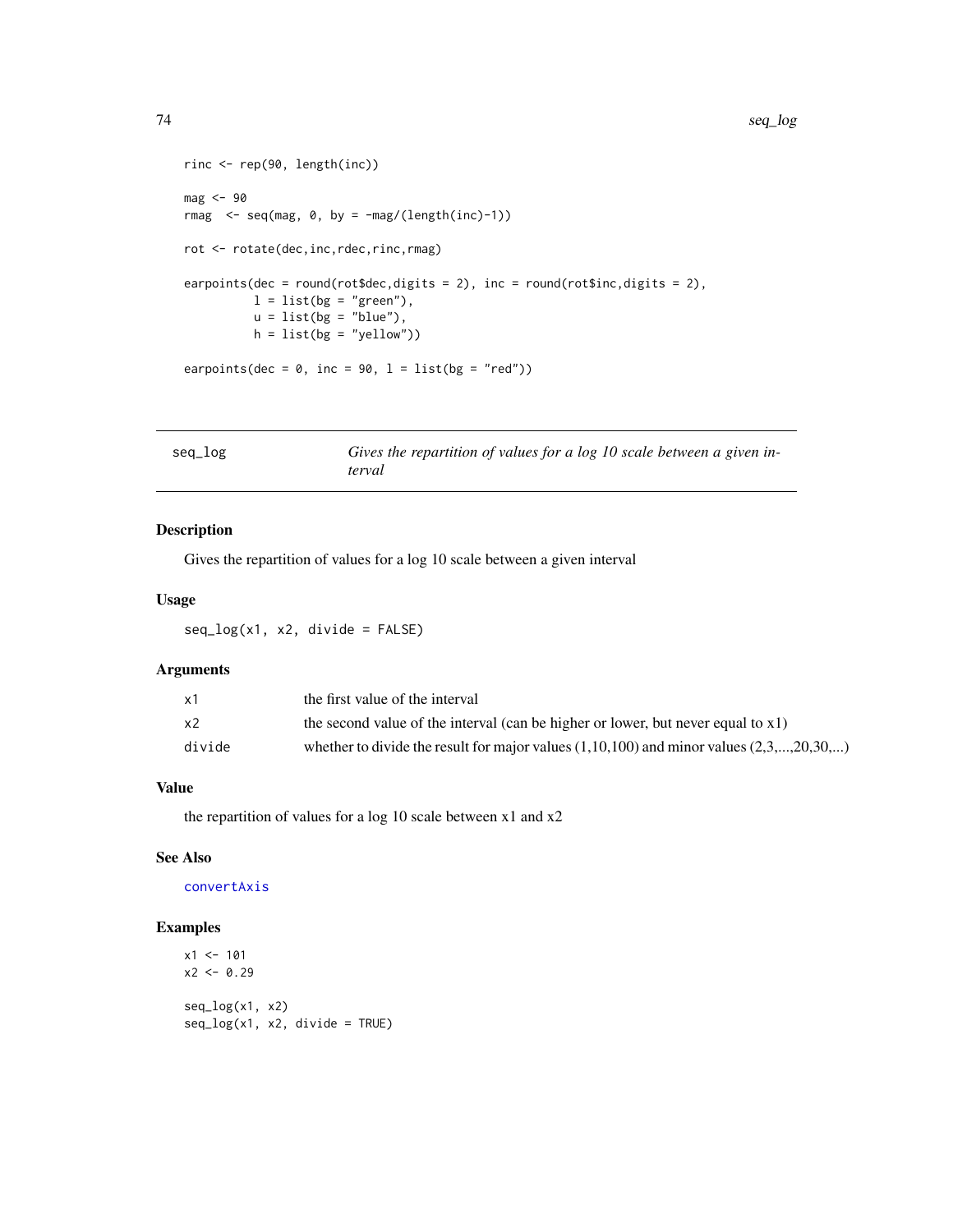<span id="page-74-0"></span>

Sequence ordered by multiple

# Usage

seq\_mult(l, mult, inv = FALSE)

# Arguments

|      | the length of the sequence, or an object convertile into a vector from which to<br>determine the length from |
|------|--------------------------------------------------------------------------------------------------------------|
| mult | the multiple to order by                                                                                     |
| inv  | whether to change mult into l/mult                                                                           |

# Examples

```
seq_mult(10, 2)
seq_mult(15,3)
seq_mult(24,8)
seq_mult(seq(0.5,12,0.5),8)
seq_mult(10,2)[seq_mult(10,5)]
seq\_mult(10, 2)[seq_mult(10,2, inv = TRUE)]
```

|--|

# Description

Circular shift

# Usage

 $shift(x, n = 1L, names = T)$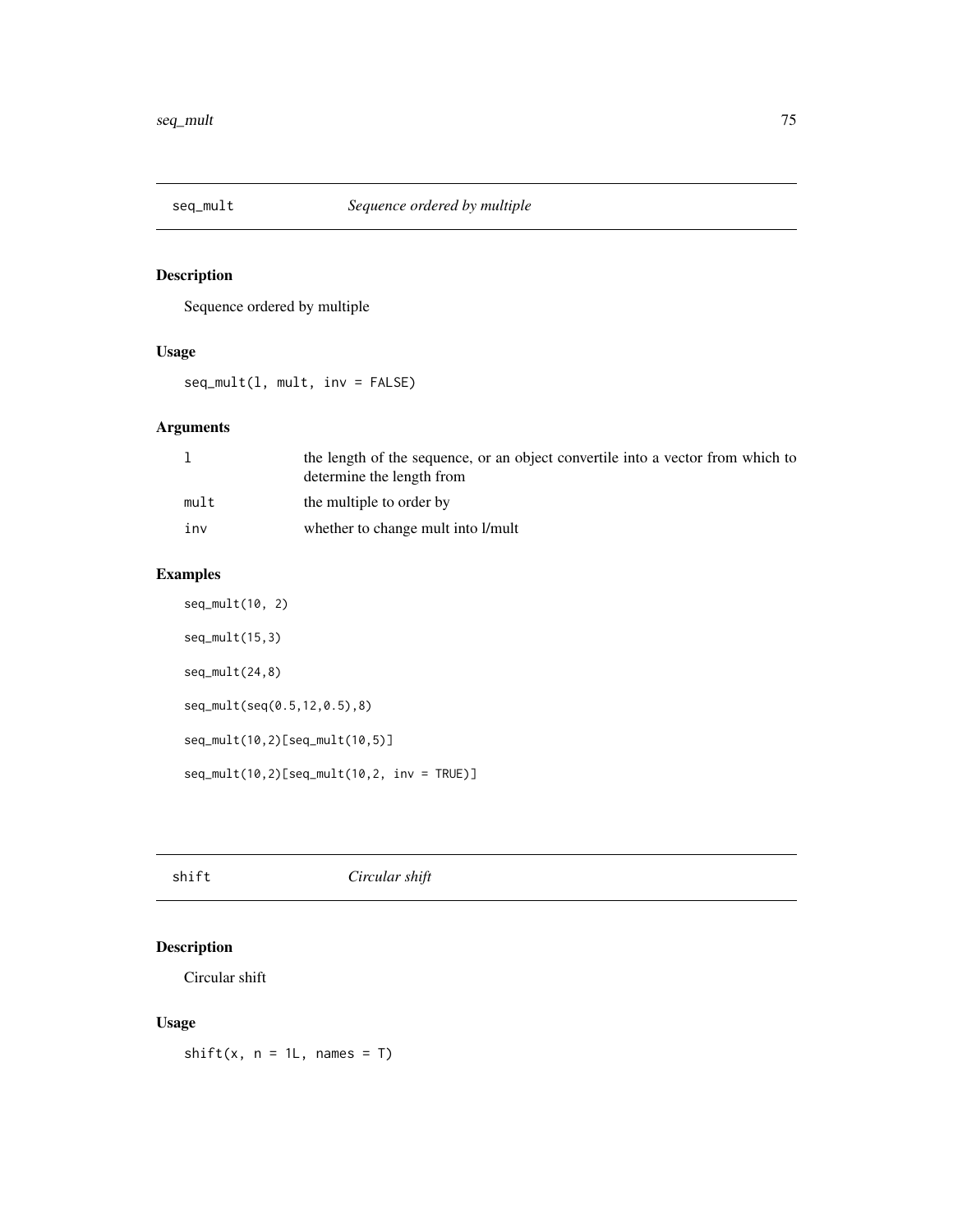#### <span id="page-75-0"></span>Arguments

| X     | a vector (characters, numerics, integers,), data frame or list                                               |
|-------|--------------------------------------------------------------------------------------------------------------|
| n     | a positive integer of length 1, giving the number of positions to shift by (positive<br>values generate lag) |
| names | whether the names of the elements or rows should also shift                                                  |

### Value

the same object than the input, but with a shifted order

#### Examples

```
# Simple use
shift(x = c(6, 8, 10, 12, 2, 4), n = 2)# Applications to litholog generation
1 \leftarrow c(1, 2, 3)r < -c(0,1,2)h \leq c(4,3,4)i \leq c("B1", "B2", "B3")basic.litholog <- litholog(l,r,h,i)
whiteSet(xlim = c(\emptyset, 4), ylim = c(\emptyset, 3),
         xaxs = "r", yaxs = "r", \# This gives a little room to the graph
         ytick = 1, ny = 10)
multigons(basic.litholog$i, basic.litholog$xy, basic.litholog$dt,
          forget = "B1", \text{ lwd} = 2)openbed <- subset(basic.litholog, basic.litholog == "B1")
openbed <- shift(openbed, -1)
lines(openbed$xy, openbed$dt, lwd = 2)
```
simp.lim *Joins and orders adjacent or overlapping lim objects of same ID*

#### Description

Joins and orders adjacent or overlapping lim objects of same ID

#### Usage

```
simp.lim(lim = NULL, 1 = NULL, r = NULL, id = 1L, b = "[]")
```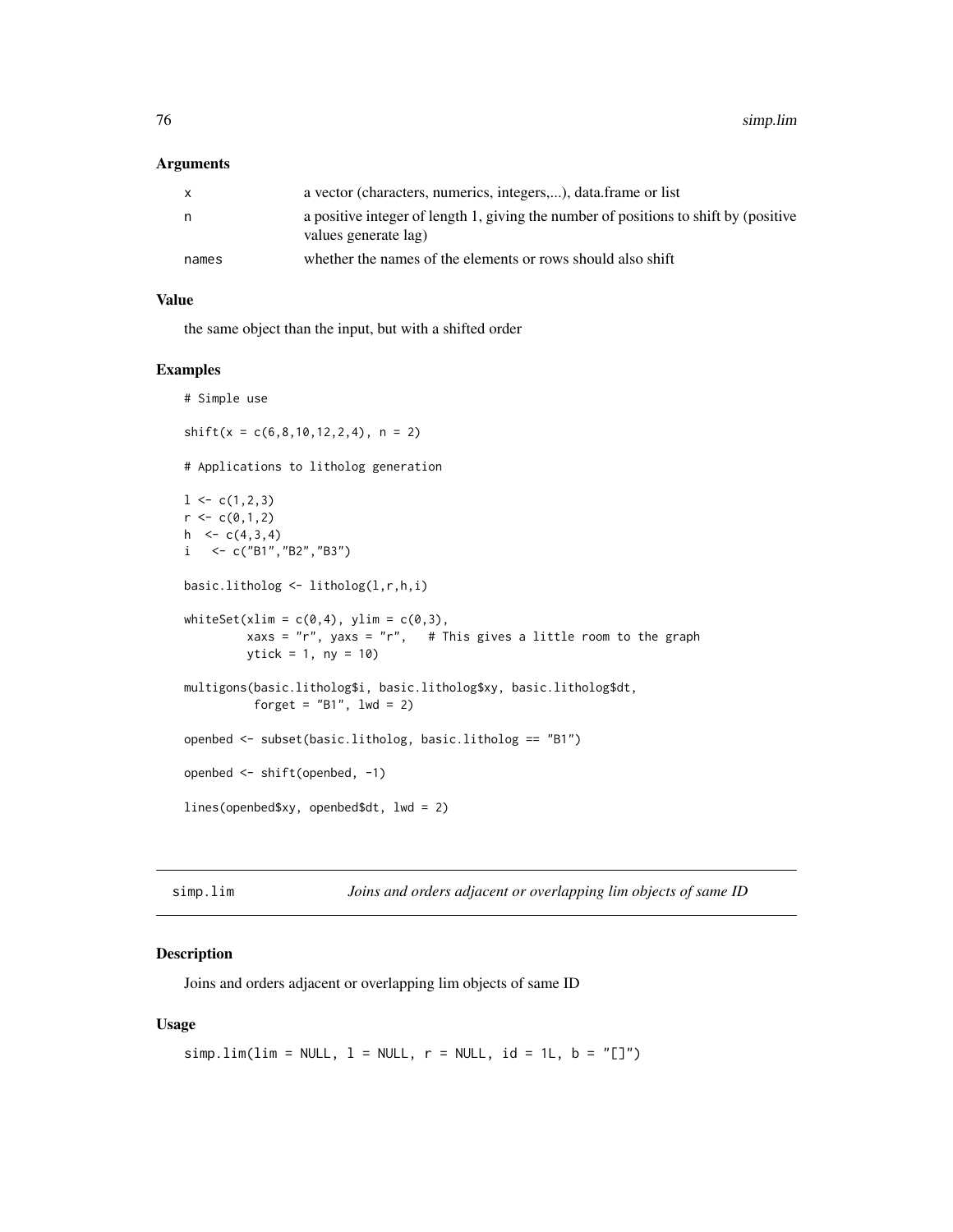#### <span id="page-76-1"></span>sinpoint that the contract of the contract of the contract of the contract of the contract of the contract of the contract of the contract of the contract of the contract of the contract of the contract of the contract of

# Arguments

| lim          | an object convertible into a lim object: either a vector of length 2 or a list of n<br>left (1st element) and n right (2ndt element) interval limits                                                                                                                                                                                                                                                                                                                |
|--------------|---------------------------------------------------------------------------------------------------------------------------------------------------------------------------------------------------------------------------------------------------------------------------------------------------------------------------------------------------------------------------------------------------------------------------------------------------------------------|
| $\mathbf{1}$ | a vector of n left interval limits                                                                                                                                                                                                                                                                                                                                                                                                                                  |
| $\mathsf{r}$ | a vector of n right interval limits                                                                                                                                                                                                                                                                                                                                                                                                                                 |
| id           | a vector of n interval IDs (default is 1 for each interval)                                                                                                                                                                                                                                                                                                                                                                                                         |
| $\mathbf b$  | a character vector for the interval boundaries rules: "[]" (or "closed") to in-<br>clude both boundaries points, " $\vert\vert\vert$ " (or " $\vert\vert$ " and "open") to exclude both boundary<br>points, "[[" (or "[)", "right-open" and "left-closed") to include only the left bound-<br>ary point, and "]]" (or "(]", "left-open", "right-closed") to include only the right<br>boundary point. The notation is simplified to "[]", "[[", "]]" and "][" only. |

# Value

a lim object of the joined intervals

#### See Also

[as.lim](#page-2-0)

#### Examples

```
1 < c(50, 2, 4, 6, 50, 8, 50, 51, 50, 80)r \leq C(50, 5, 6, 9, 8, 2, 51, 51, 50, 80)id <- c("i1", "i1", "i1", "i1", "i2","i2","i2","i2","i2","i2")
b <- c("[]", "][", "][", "]]", "][","[[","][","][","][","][")
simp.lim(1 = 1, r = r, id = id, b = b)
```
<span id="page-76-0"></span>sinpoint *Gives a table of equally sampled points following a sinusoidal function*

# Description

Gives a table of equally sampled points following a sinusoidal function

# Usage

```
sinpoint(x, y, delta, x0 = 0, pos = 1, phase = 1.5, nwave = 1, nint = 50)
```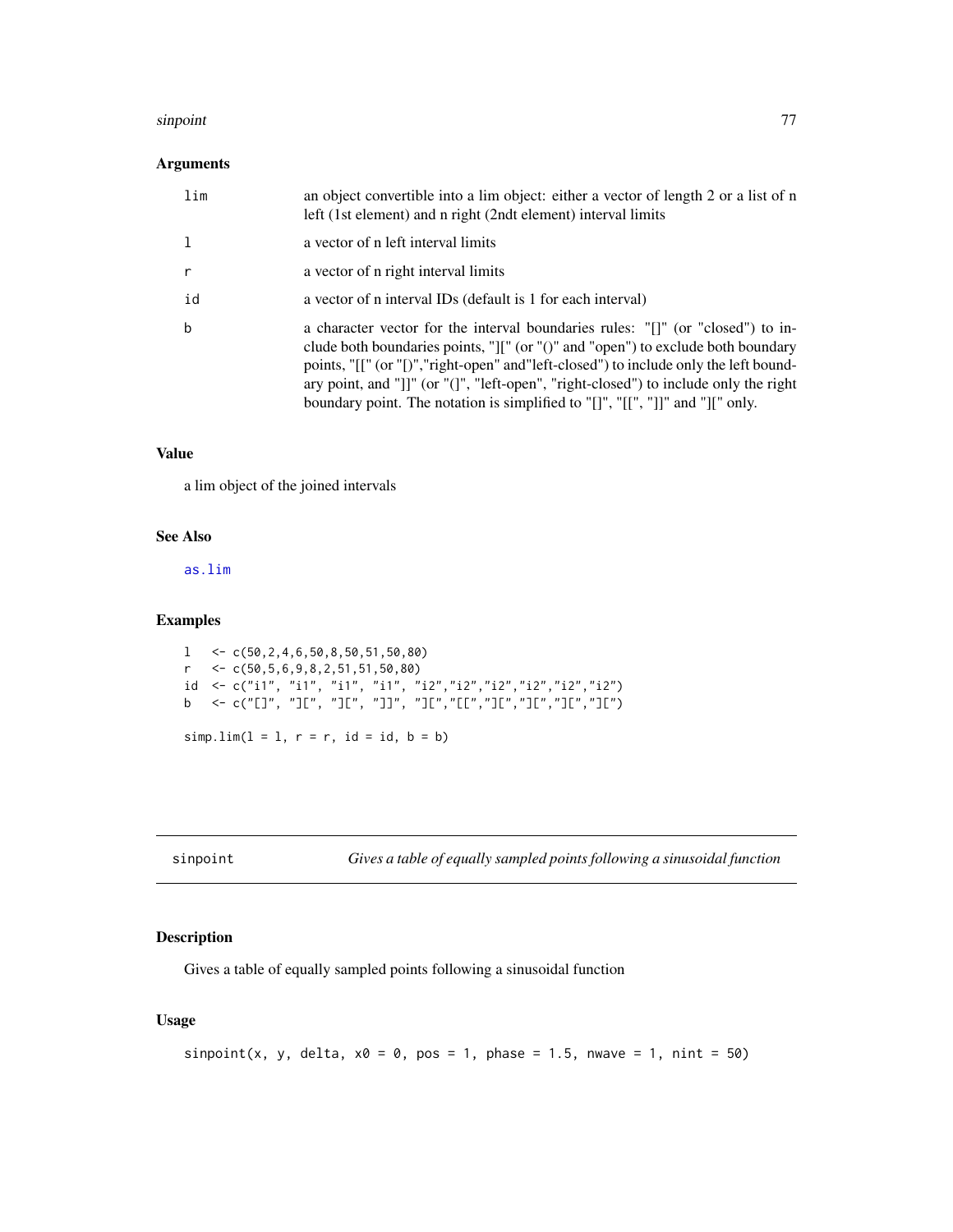#### <span id="page-77-1"></span>Arguments

| $\mathsf{x}$ | the x value of the end of the interval                                                                                                                                                                                                    |
|--------------|-------------------------------------------------------------------------------------------------------------------------------------------------------------------------------------------------------------------------------------------|
| y            | the y offset (see next parameter)                                                                                                                                                                                                         |
| delta        | the difference between the min- and maxima in y                                                                                                                                                                                           |
| x0           | the x value of the beginning of the interval (0 as default)                                                                                                                                                                               |
| pos          | an integer specifying the kind of vertical offset; should the sinusoidal function<br>be shifted so that y is the first value ( $pos = 1$ , is the default), the last value (2), the<br>minimum $(3)$ or the maximum $(4)$ of the function |
| phase        | the phase of the function at x0 in multiples of pi $(1.5$ as default; begins at its<br>lowest)                                                                                                                                            |
| nwave        | number of complete sinuses waves (1 as default)                                                                                                                                                                                           |
| nint         | number of intervals for the sampling (50 as default)                                                                                                                                                                                      |
|              |                                                                                                                                                                                                                                           |

#### Value

a table of points following a sinusoidal function

# Examples

```
res <- sinpoint(c(4,5), 5, 1, x0 = c(0,1), pos = 3)
plot(res$x, res$y)
multilines(res$i, res$x, res$y, col = c("black" ,"red"), type = "o")
```
<span id="page-77-0"></span>strat.mean *Extrapolate and intrapolate tie points*

# Description

Extrapolate and intrapolate of stratigraphical tie points or events, based on their position in different sections

#### Usage

```
strat.mean(dt, events = NULL, sections = NULL)
```
# Arguments

| dt       | a matrix of depth (or time) of the different tie points. Columns are for the sec-<br>tions, rows for each tie point |
|----------|---------------------------------------------------------------------------------------------------------------------|
| events   | the name of the tie points                                                                                          |
| sections | the name of the sections                                                                                            |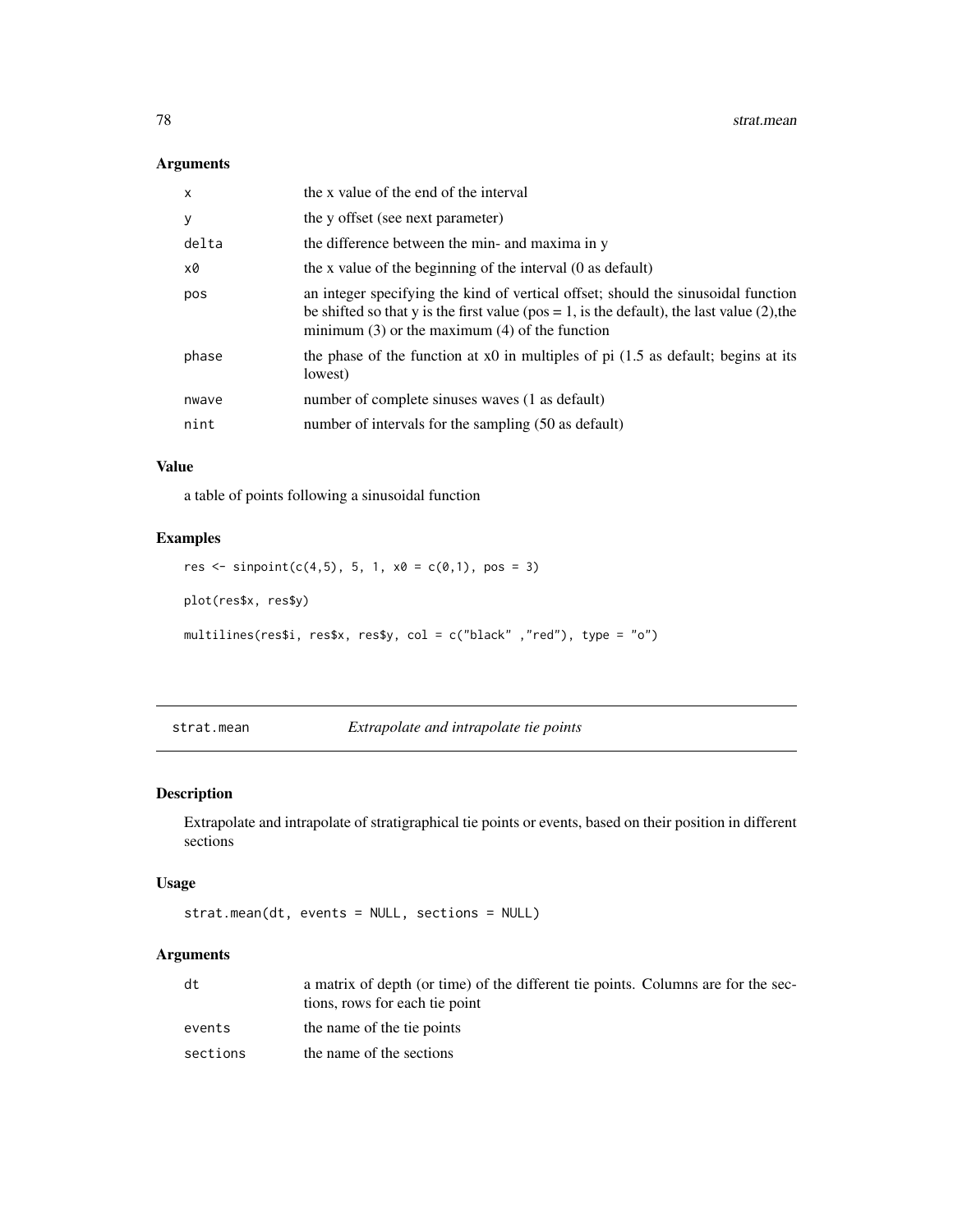# <span id="page-78-0"></span>strat.repair 79

#### Examples

```
dt <- tie.points.example[,2:6]
events <- tie.points.example[,1]
strat.mean(dt = dt, events = events)
```
strat.repair *Remove instantaneous deposits and add thickness in hiatuses*

# Description

Remove instantaneous deposits, or 'fills', (e.g. turbidites) and add thickness estimated to be lost, or gaps' (i.e. hiatuses).

# Usage

```
strat.repair(
 dt,
  gap = list(),
 fill = list(),clean = F,left.size = T,
 left.norm = T
)
```
# Arguments

| dt        | depth or time                            |
|-----------|------------------------------------------|
| gap       | list                                     |
| fill      | list                                     |
| clean     | whether to set the points in fills as NA |
| left.side |                                          |
| left.norm |                                          |

```
dt <- as.list(tie.points.example[,2:6])
gap \leftarrow list()
fill \leftarrow list()
gap$Charce <- data.frame(dt = c(370, 400), span = c(50, 10))
gap$El.Porton \leq data.frame(dt = -400, span = 30)
fill$Charce \le - data.frame(1 = 63, r = 65)
```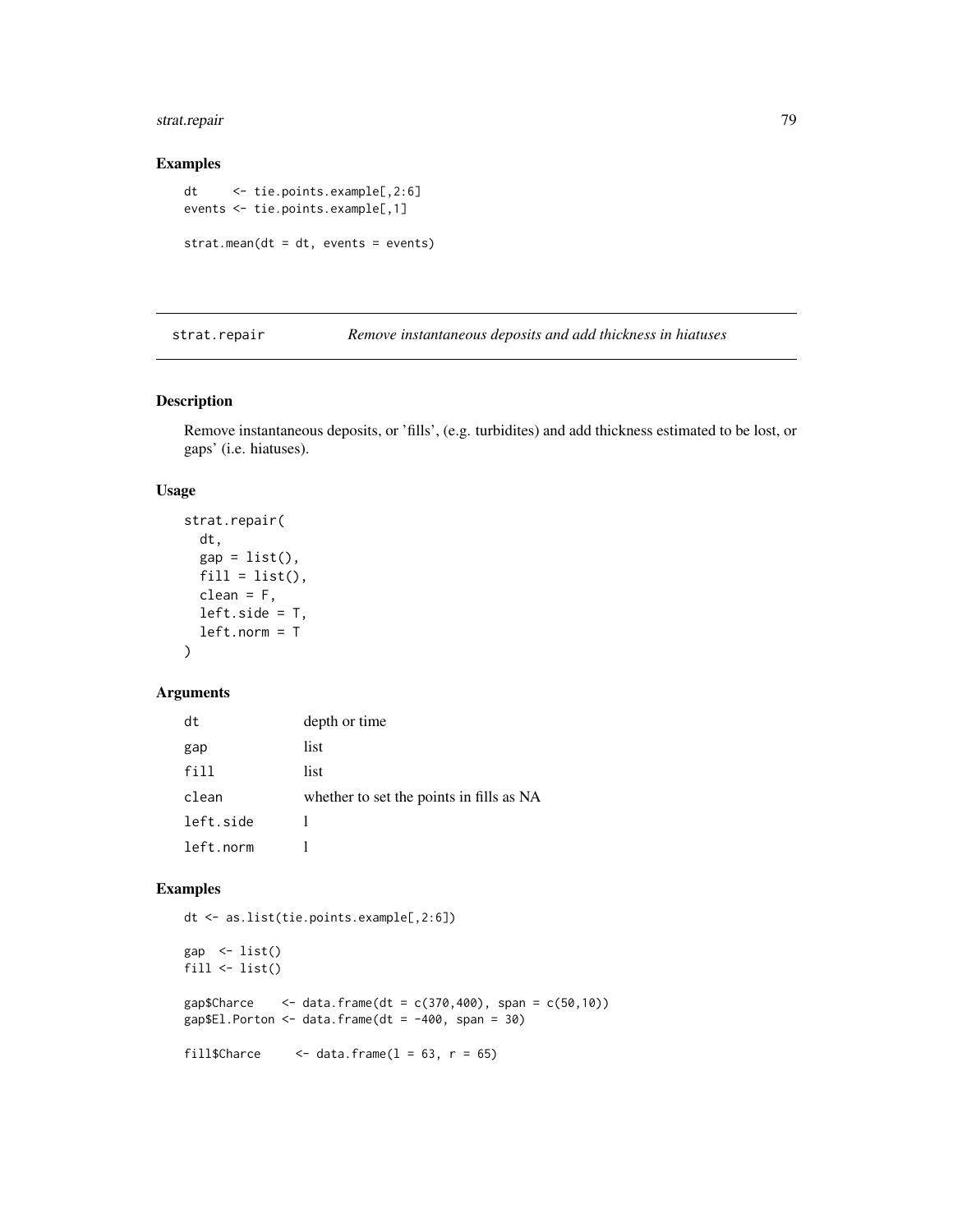```
fill$El.Porton <- data.frame(l = c(-530), r = c(-630))
fill$Frielingen <- data.frame(1 = 20, r = 30)strat.repair(dt, gap, fill)
```
strat.var *Compute the realtive thickness variations of sections*

# Description

Based on tie-points, this function computes the relative thickness variations of different sections compared to a reference section or composite sections

#### Usage

strat.var(dt, initial = NULL, ref = 1, events = NULL, sections = NULL)

#### Arguments

| dt       | a matrix of depth (or time) of the different tie points. Columns are for the sec-<br>tions, rows for each tie point. No NA values are accepted, if necessary, tie-points<br>have to be estimated, using for instance the strat. mean function |
|----------|-----------------------------------------------------------------------------------------------------------------------------------------------------------------------------------------------------------------------------------------------|
| initial  | which tie-points are originally present in the sections (if NULL, by default all<br>the values are considered as originally present)                                                                                                          |
| ref      | the column index for the section which acts as a reference (by default, it is set to<br>1, for the first columns)                                                                                                                             |
| events   | the name of the tie points                                                                                                                                                                                                                    |
| sections | the name of the sections                                                                                                                                                                                                                      |

```
dt <- tie.points.example[,2:6]
events <- tie.points.example[,1]
extended <- strat.mean(dt = dt, events = events)
strat.var(extended$dt, extended$initial)
```
<span id="page-79-0"></span>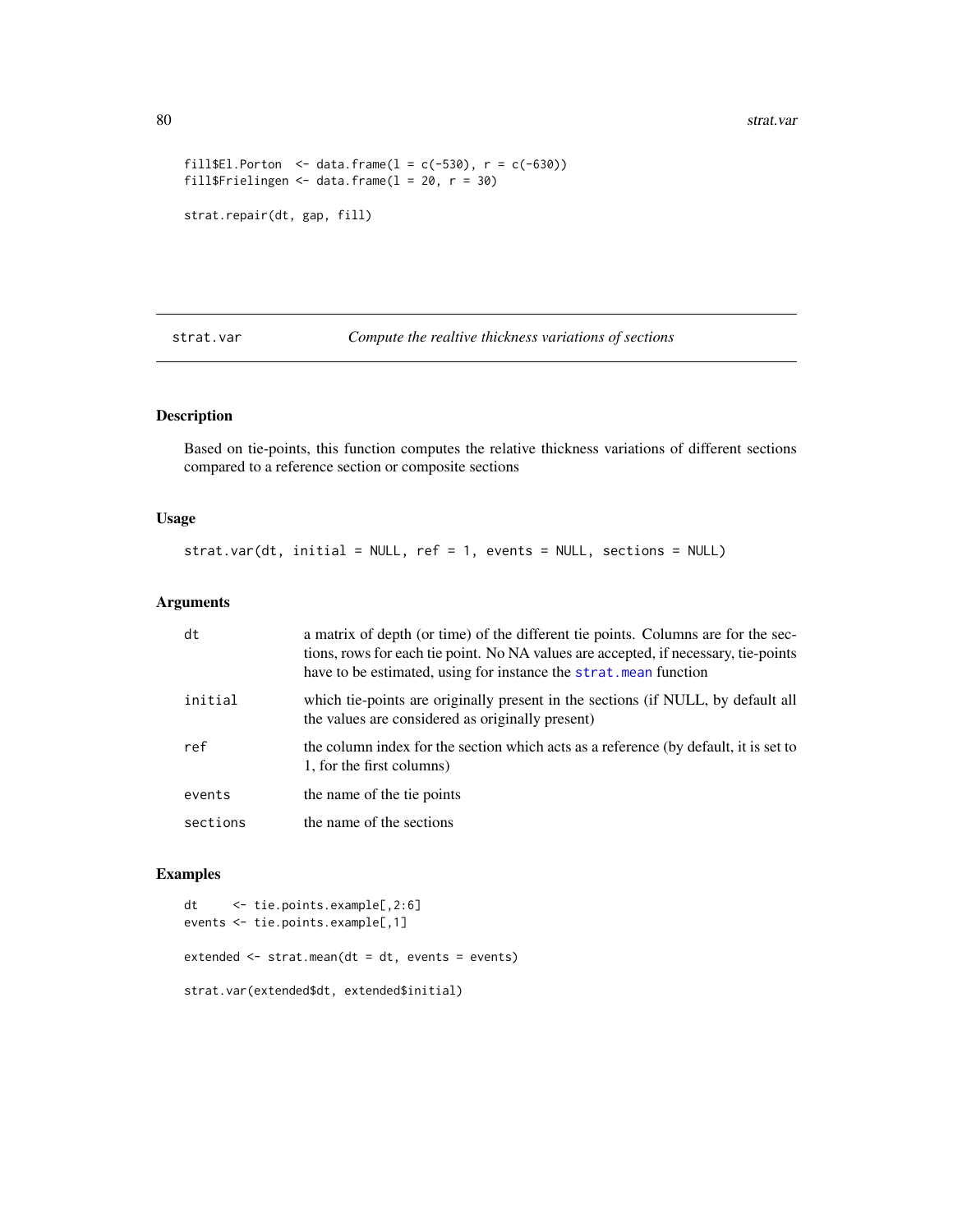<span id="page-80-0"></span>This package includes bases for litholog generation: graphical functions based on R base graphics (e.g. multigons()), interval gestion functions (with the as.lim() function, and other related .lim functions) and simple svg importation functions (e.g. pointsvg()) among others. It also includes stereographic projection functions (e.g. the earnet(), earpoints() and earplanes() functions; ear standing for equal area), and other functions made to deal with large datasets while keeping options to get into the details of the data. IF YOU WANT TO START LEARNING HOW TO CREATE LITHOLOGS WITH STRATIGRAPHER GO SEE THE EXAMPLE BELOW.

A StratigrapheR() function is provided: it generates organisational charts for common use of the functions in the package

#### Usage

StratigrapheR $(i = 1:3)$ 

#### Arguments

i the index(es) of the organisational charts of the functions in the StratigrapheR package

#### Details

Package: StratigrapheR Type: R package Version: 1.1.1 (November 2020, compatibility with R 4.0) License: GPL-3

# Note

If you want to use this package for publication or research purposes, please cite Wouters, S., Da Silva, A.C. Crucifix, M., Sinnesael, M., Zivanovic, M., Boulvain, F., Devleeschouwer, X., 2019, Litholog generation with the StratigrapheR package and signal decomposition for cyclostratigraphic purposes. Geophysical Research Abstracts Vol. 21, EGU2019-5520, 2019, EGU General Assembly 2019. <http://hdl.handle.net/2268/234402>

#### Author(s)

Sebastien Wouters

Maintainer: Sebastien Wouters <sebastien.wouters@doct.uliege.be>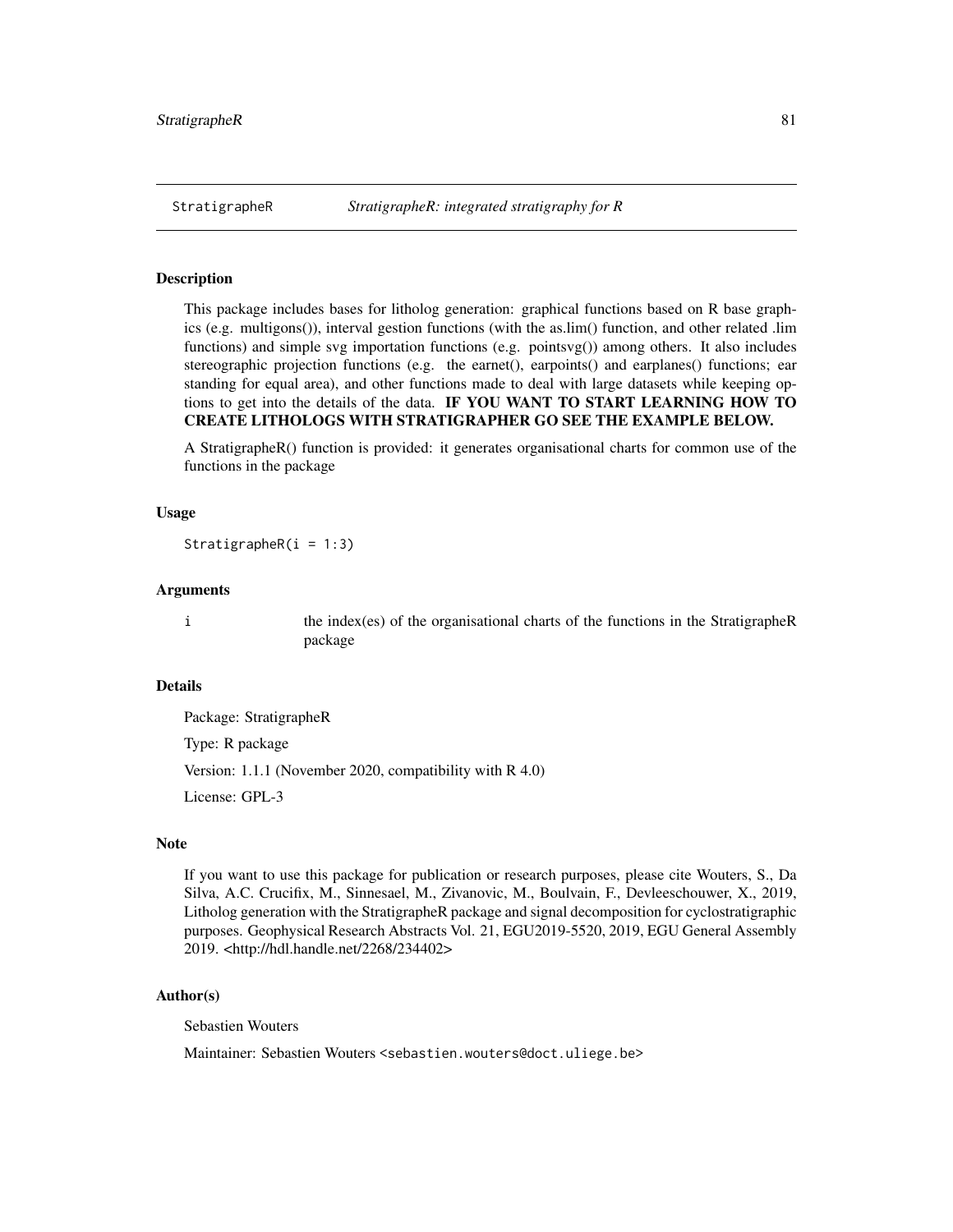```
# This is an example of litholog generation script, along with some
# explanations: if you want to start somewhere, start here. You may run the
# whole thing and follow the explanations.
library(StratigrapheR)
library(dplyr) # very useful package, used here for joining data frames
# You may want to change your working directory for this, the example will
# generate .pdf and .txt files;
# setwd()
# If you want to have an organisational chart of the functions:
## Not run:
pdfDisplay(StratigrapheR(), "Organisational Chart StratigrapheR",
          width = 9, height = 7.5, track = FALSE)
## End(Not run)
# Bed dataset ----
bed.example
# this dataset should include the description of each bed with :
# - l - the position of the base of each bed (in cm or m) - l stands for the
# left side or boundary of an interval-
# - r - the position of the top of each bed (in cm or m) - r stands for the
# right side or boundary of an interval-
# - litho - the lithology, basics are for instance C for chert, S for shale, L
# for limestone... but you can include anything you want in any way you want
# - h - relief or hardness of each bed
# - id - is the bed identification, number (e.g. B1, B2, ...)
# you can also include other columns with anything else you find useful for
# each bed such as color or lithofacies
# Ponctual elements datasets ----
fossil.example
boundary.example
chron.example
# These dataset(s) should include any ponctual information you want in the log,
# such as the position of particular fossils, bioturbations, minerals, tectonic
# features, etc...
# We will also see how to add proxy information with:
proxy.example
```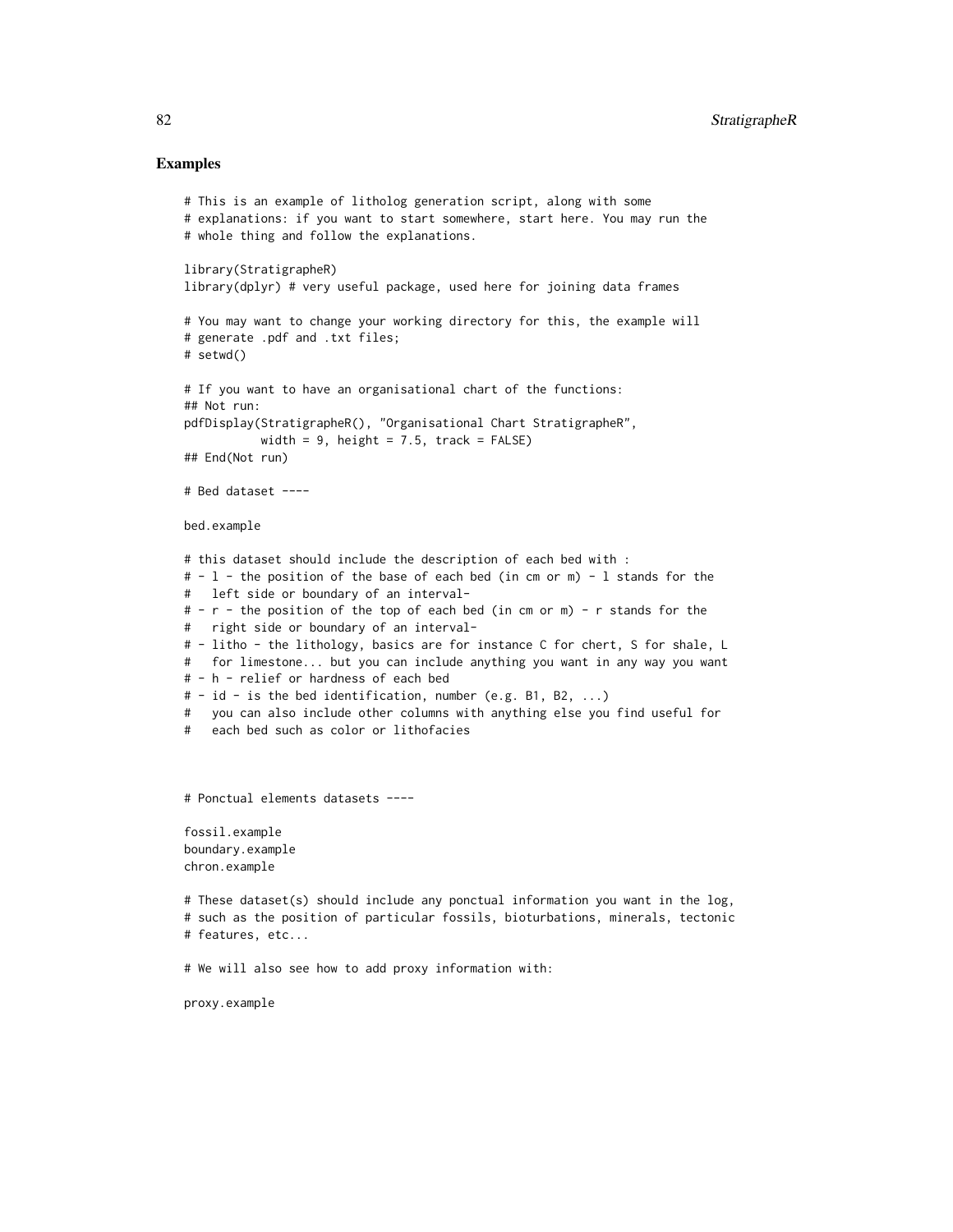#### StratigrapheR 83

```
# Work the datasets ----
# Basic litholog (rectangles) --
# it will take the basic data (1, r, h, id)
basic.log \leq litholog(1 = bed.example$1, r = bed.example$r,
                      h = bed.example$h, i = bed.example$id)# Define the legend for each lithology ----
# for each lithology you can provide a color (col), a density of shading
# (density) and orientation for the lines (angle)
legend \leq data.frame(litho = c("S", "L", "C"),
                     col = c("grey30", "grey90", "white"),density = c(30, 0, 10),
                     angle = c(180, 0, 45), stringsAsFactors = FALSE)
bed.legend <- left_join(bed.example,legend, by = "litho")
# Plot a basic litholog ----
# Be warned that the most efficient way to generate a litholog is to put it
# in a function. We will see this lower in the exaplanation. The three first
# lithologs generated in the R plot window are simply an example to help you
# understand the functions in StratigrapheR
# First prepare the plot using whiteSet(): this provides a clean drawing area
whiteSet(xlim = c(0,10), ylim = c(-1,77), ytick = 5, ny = 5) # Prepare plot
title("Using litholog() and bedtext()")
# Then add the polygons making the litholog. This is done with a single function
# identifying each polygon by the id of points. The graphical parameters of the
# polygons can be adapted to fit the legend, polygon by polygon.
multigons(basic.log$i, x = basic.log$xy, y = basic.log$dt,
          col = bed.legend$col,
          density = bed.legend$density,
          angle = bed.legend$angle)
# You can further add the name of each bed on each corresponding polygon
bedtext(labels = bed.example$id, l = bed.example$1, r = bed.example$r,
        x = 0.5, # x position where to centre the text
       ymin = 3) # ymin defines the minimum thickness for the beds where text
```
# will be added, making for a clean litholog

# Vectorised drawing: example of importation ----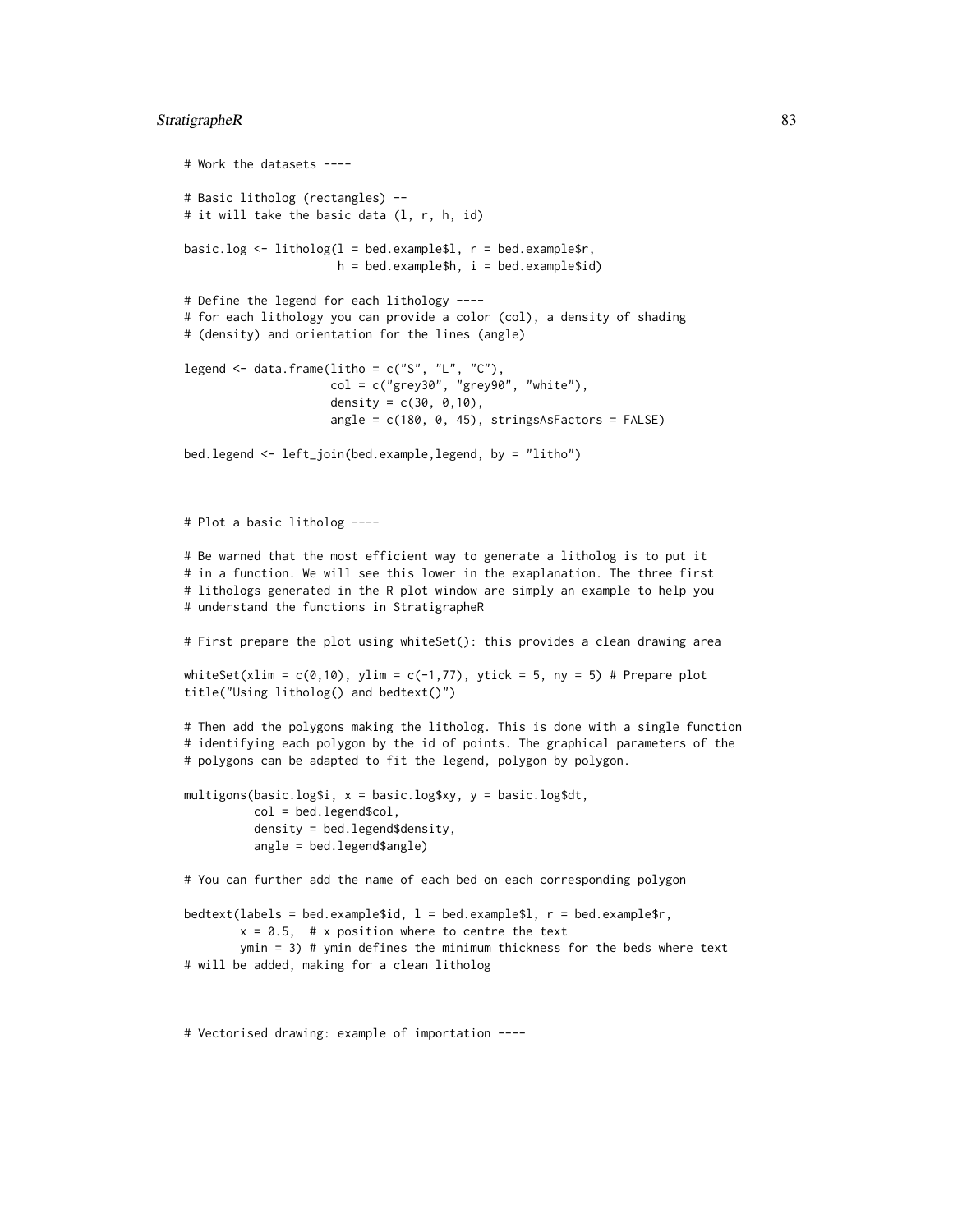```
# This creates a svg in one of your temporary files, to show how to import svg
# files
svg.file.directory <- tempfile(fileext = ".svg")
writeLines(example.ammonite.svg, svg.file.directory)
print(paste("An example .svg file was created at ", svg.file.directory,
            sep = "")# The pointsvg function allows to import simple svg drawings into R
ammonite.drawing <- pointsvg(file = svg.file.directory)
# If you want to import your own .svg file uncomment the following line:
# pointsvg(file.choose())
# Other data frames of vectorised drawings are imbedded into the
# StratigrapheR package for this example : example.ammonite.svg (to see how to
# use pointsvg), example.ammonite, example.belemnite and example.liquefaction
# Now that ammonite.drawing is available, lets see what it looks like
whiteSet(ylim = c(-1,1), xlim = c(-1,1)) # Plot
box()
title("ammonite.drawing")
placesvg(ammonite.drawing)
# The placesvg() function plots any pointsvg-like dataset, which is a data frame
# with a column x, y, id (for each polygon or polyline) and type (polygone or
# line). Note that only polygons and polylines drawings can be imported by
# pointsvg()
# You can see that the ammonite drawing is centred on 0,0, and has its maxima
# and minima at 1 and -1 respectively, for x and y alike. To plot a drawing
# at the right position and ratio, you can use the centresvg and framesvg
# functions
# For that you have to provide information about the position, for instance:
y.ammonite <- fossil.example$dt[fossil.example$type == "ammonite"]
y.ammonite
# y.ammonite is the y position (or depth) where each ammonite should be drawn.
# It is provided via a vector of any length (i.e. you can have any number of y
# positions and of corresponding ammonites), as long as all the other parameters
# are of length 1 or of same length (i.e. you could provide two values for x if
# you want the two ammonite drawings to have a different x position)
# First build the log
whiteSet(xlim = c(0,10), ylim = c(-1,77), ytick = 5, ny = 5)
title("Using pointsvg() and centresvg()")
multigons(basic.log$i, x = basic.log$xy, y = basic.log$dt,
```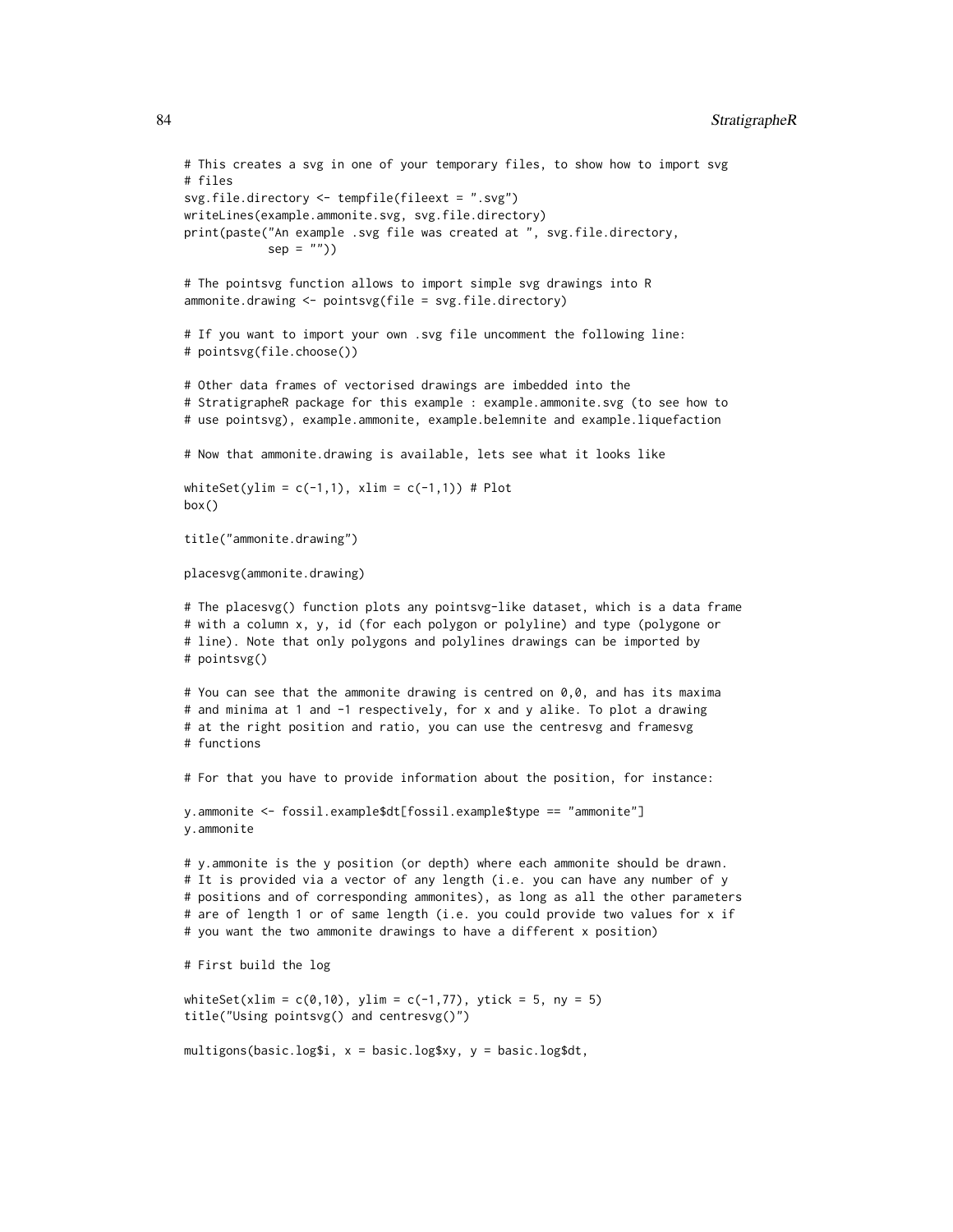```
col = bed.legend$col,
          density = bed.legend$density,
          angle = bed.legend$angle)
bedtext(labels = bed.example$id, l = bed.example$1, r = bed.example$r,
       x = 0.5, ymin = 3)
# Then add the drawings
centresvg(ammonite.drawing,
          x = 7, # this is an arbitrary x position for each ammonite drawing
          y = y. ammonite,
          xfac = 0.75, # Correction factor for the ratio in x
          yfac = c(3,5)) # Correction factor for the ratio in y. As the other
# parameters it can be adapted for each drawing
# individually
# The centresvg() function will take a data frame outputted by pointsvg() - or
# from changesvg(), and even centresvg() and framesvg() if the output is TRUE as
# these two functions can output drawings with modified coordinates -.
# Dealing with bed thickness changes ----
# You can also weld changes of bed thickness at bed boundaries to the basic log
# For instance we can define here two types of sinuosidal boundaries. If you
# want you can even design a different type of 'wiggle' for each boundary.
s1 \leq - sinpoint(5,0,0.5, nwave = 1.5)
s2 <- sinpoint(5, 0, 1, nwave = 3, phase = 0)
# You can also weld lines you have drawn in svg and imported with pointsvg().
# However there are a few rules to use them as boundaries in StratigrapheR:
# you have to think about their coordinates. The function welding the 'wiggles'
# of the boundaries to the rectangles of the log, weldlog(), will require to set
# what you consider to be the beginning of the wiggle (at the left of the
# litholog) at 0,0 (if you run with the default parameters of weldlog, which is
# advised if you start), and define their coordinates to suit the scale of the
# litholog
# You can use centresvg() or framesvg() to change the coordinates, setting the
# output argument to TRUE (and the plot argument to FALSE if you don't want to
# plot)
s3 <- framesvg(example.liquefaction, 1, 4, 0, 2, plot = FALSE, output = TRUE)
# In framesvg(), rather than providing the point to center the drawing on, and
# correction in x and y (as centresvg does), you provide the maxima and minima
# in x and y
```
# With the function wedlog, we combine the lithological log we created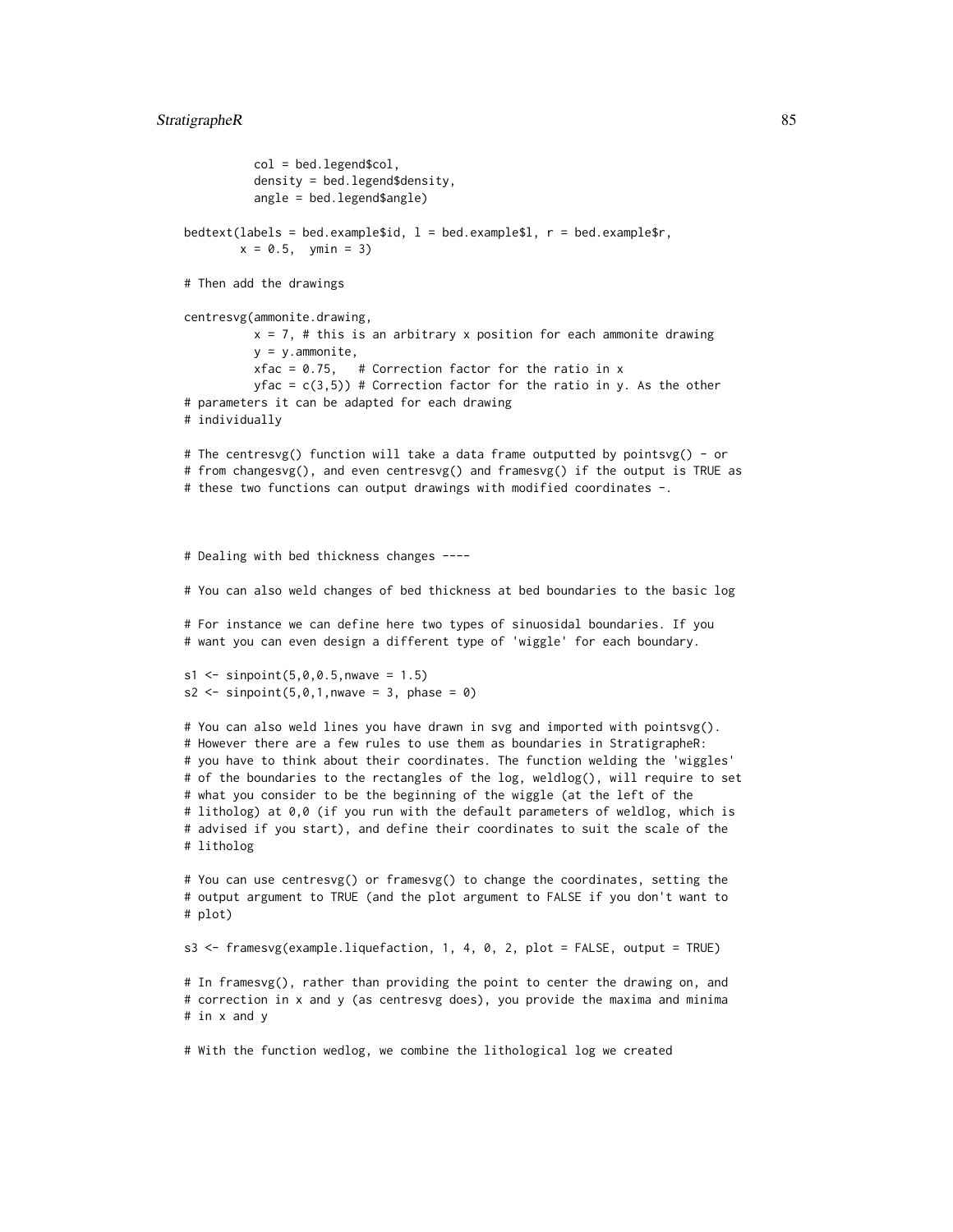# (basic.log) with the wavy bed boundaries we created. We provide the log # -parameter log-, the position of the joints we would lie to change -dt-, the # segments that are going to be welded to the basic log -seg, as a list of # data frames, by default having the first column for the xy coordinates and # second for dt coordinates- and j making the link between the boundaries # position -dt- and the segments -seg-.

# For each j corresponds a respective dt of same index (for each dt corresponds # a j at the same position), and each j refers to the index or the name of a # segment in the list of segments.

# with the function wedlog, we combine the lithological log we created # (basic.log) with the wavy bed boundaries we created. So you can use any # wiggle you define on your own and weld it to the log

```
final.log <- weldlog(log = basic.log, dt = boundary.example$dt,
                     seg = list(s1 = s1, s2 = s2, s3 = s3),j = c("s1", "s1", "s1", "s3", "s2", "s2", "s1"))
```
# Lets see the result of the welding

whiteSet(xlim =  $c(-3,8)$ , ylim =  $c(-1,77)$ , ytick = 5, ny = 5) # Prepare plot

```
# This plot is going to serve to explain other functions;
title("Using weldlog(), infobar(), simp.lim() and minorAxis()")
```

```
multigons(final.log$i, x = final.log$xy, y = final.log$dt,
          col = bed.legend$col,
          density = bed.legend$density,
          angle = bed.legend$angle)
```

```
bedtext(labels = bed.example$id, l = bed.example$1, r = bed.example$r,
       x = 0.5, ymin = 3)
```
# Defining and drawing specific intervals ----

# Lets say we would like to plot the position of magnetochrons. For that we # firstly define a legend for each type of interval, here for normal and reverse # polarity

legend.chron  $\leq$  data.frame(polarity = c("N", "R"), bg.col = c("black", "white"), text.col = c("white", "black"), stringsAsFactors = FALSE)

# Then we set the legend for each chron chron.legend <- left\_join(chron.example,legend.chron, by = "polarity")

# There are three chrons, but what we did can be applied to any number of them, # as long as they are identified by a column (or more, left\_join can merge using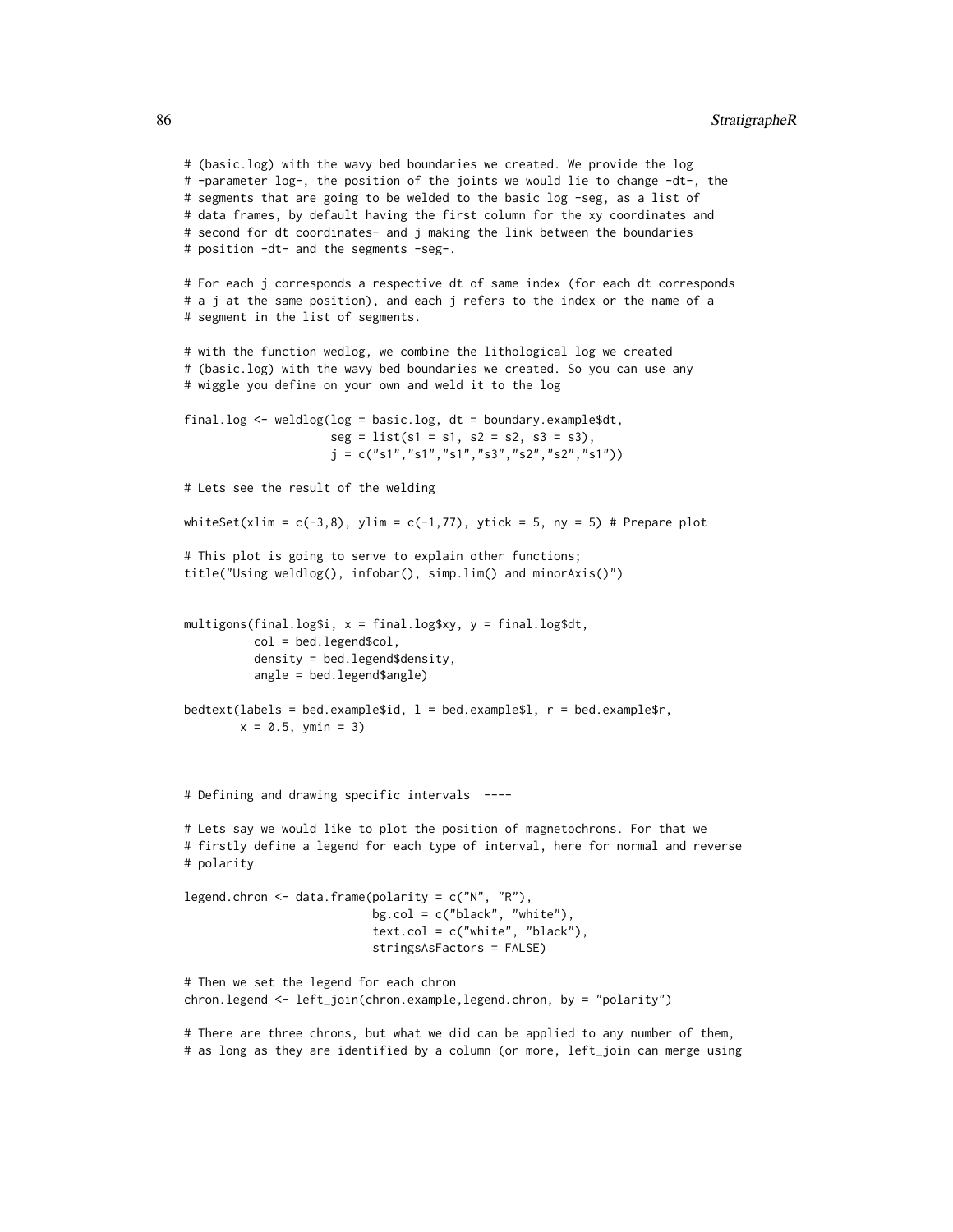#### StratigrapheR 87

```
# more than one column)
# Using this legend we can draw rectangles with text in it using the infobar()
# function. In this function we define the coordinates of each rectangle
# (linked to dt for y, and different for each rectangle, but constant in x)
# the text to be in the rectangles with the labels parameter, and graphical
# parameters to be used by the multigons() and text() functions embedded in the
# infobar() function. The number of rectangles is n, and the length of the y, x,
# and labels elements can be 1 or n (i.e. the same n for each parameter).
# You can provide a list of graphical parameters such as the colour for the
# rectangles and the text, as long as the length of each parameter
# in that list is 1 or n.
# Notice that this function shares has a lot in common with litholog() and
# multigons() in functionality and arguments. Note that you could obtain a
# similar result using litholog(), multigons() and bedtext(). You would simply
# need to code more :-)
infobar(-2.5, -2, chron.legend$l, chron.legend$r,
       labels = chron.legend$polarity,
       m = list(col = chrom.length§bg.col),
       t = list(col = chrom.lengthSetext.col),srt = 0)# Treat data sets made of intervals (as happens a lot in geology) ----
# As you have seen with litholog, intervals are dealt with by defining lim
# objects having a left and right boundary (l and r), an id and a boundary rule.
# Whichever of l and r is the maxima or minima usually does not
# matter. StratigrapheR offers a few functions to treat lim objectss. Here
# we will see the simp.lim() function, but if you want more info go see the
# ?as.lim help page, and the functions in its See Also part.
```

```
# simp.lim: this functions merges intervals of same id (if adjacent or
# overlapping)
```

```
# Basically, the lim objects are boundaries, for instance in the form [0,1[
# which would indicate an interval going from 0 to 1, zero included but 1 not.
# simp.lim takes the left and right boundaries, assumes that each boundary
# is included in the interval (by default b = "[]"), and simplifies the interval
# by merging them by id, which gives the litholical information in merged
# rectangles (with S, C and L indicating shales, cherts and limestones in this
# case).
```

```
litho.intervals \leq simp.lim(1 = bed.legend$1, r = bed.legend$r,
                            id = bed.legend$litho)
```
# The resulting list needs to be transformed into a data frame to merge with the # legend.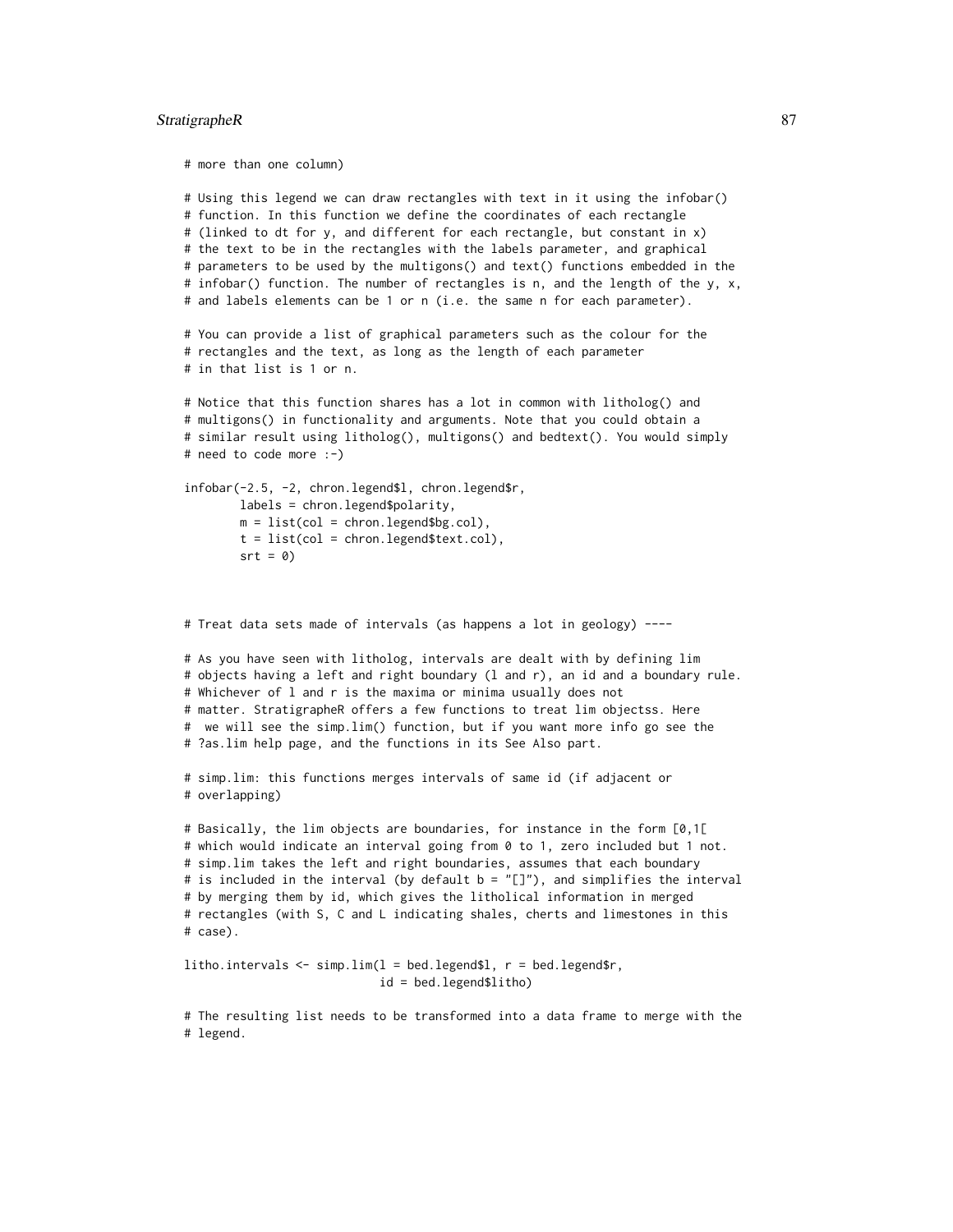```
litho.intervals <- data.frame(litho.intervals, stringsAsFactors = FALSE)
# Note the parameter stringsAsFactors that is set to FALSE, which is usually
# required when you create data frames to avoid problems, for instance using
# left_join()
colnames(litho.intervals)[3] <- "litho" # Change a column name to be able to merge
# legend and data
litho.intervals.legend <- left_join(litho.intervals,legend, by = "litho")
infobar(-1.25, -0.75, litho.intervals.legend$l, litho.intervals.legend$r,
       m = list(col = litho.intervals.legend$col,
                density = litho.intervals.legend$density,
                angle = litho.intervals.legend$angle))
# As you can see if you look closely at the "Using weldlog(), infobar() and
# simp.lim()" plot, the subdivisions between beds of same lithology is gone.
# This is the result of the simp.lim() function by interval manipulation
# Add sample position with axis ----
# If you want you can also show where every sample is using the minorAxis()
# function, which allows distinction between major and minor ticks
at.min <- every_nth(proxy.example$dt, 5, empty = FALSE)
at.maj <- every_nth(proxy.example$dt, 5, inverse = TRUE, empty = FALSE)
labels.maj <- every_nth(proxy.example$name, 5, inverse = TRUE, empty = FALSE)
# The every_nth function allows here to skip samples regularly (to avoid having
# too much text)
minorAxis(side = 4, \# Right-sided axis
         at.min = at.min, \qquad # dt/y position of minor ticks
         at.maj = at.maj, # dt/y position of major ticks
         labels.maj = labels.maj, # Text to add at major ticks
         tick.ratio = 0.5, \qquad # Length ratio between minor and major ticks
         pos = 6, # x positionlas = 1, \qquad # Orientation of text
         1wd = 0, # Width of axis line to 0 removes the linelwd.ticks = 1) # Width of axis ticks to 1 to keep the ticks
```
# Final litholog generation: getting it in a convenient function ----

# Once the final design for the lithology is established, it can be integrated # into a graphical function which will draw every component of the final # litholog with each desired feature.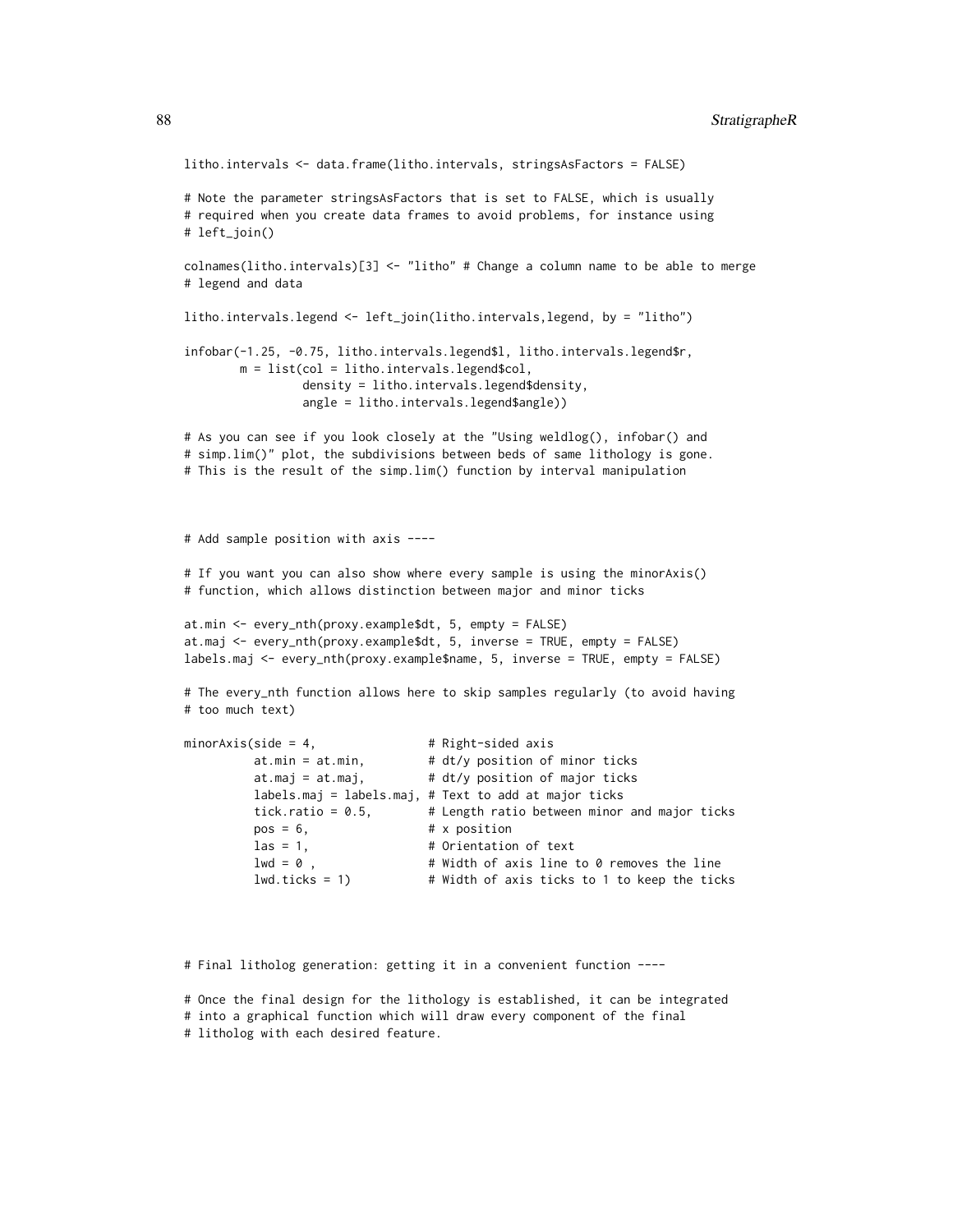#### StratigrapheR 89

```
# The most efficient way to generate the litholog is to directly put it in a
# reusable function so that you do not do all the work twice. However you need
# some of the data sets we've prepared, in this case bed.example,
# fossil.example, boundary.example, chron.example (that are already imbedded
# in StratigrapheR), final.log, bed.legend, chron.legend and litholeg (that
# are created in this script)
# If you do not want to run all unnecessary functions whenever you want to draw
# your log, a good trick is to save all the necessary data.frames needed in
# the litholog drawing function (here one.log) and load them in it. You just
# need to have the saving file (here one.log.txt) in a file (here a temporary
# file, see ?setwd and ?getwd help pages to manage files in your working
# directory)
file <- paste(tempdir(), "one.log.txt", sep = "/")
save(final.log, bed.legend, chron.legend, litho.intervals.legend, file = file)
one.log <- function(xlim = c(-2.5,7), ylim = c(-1,77),
                   xarg = NULL, # this is transmitted to whiteSet: if set to
                    # NULL its allows to avoid drawing the x axis
                   yarg = list(tick.ratio = 0.5, las = 1),
                   main = "Final litholog")
{
 load(file) # Load the saved data frames
 whiteSet(xlim = xlim, ylim = ylim, ytick = 5, ny = 5,
          xarg = xarg, yarg = yarg)
 title(main = main)
 multigons(final.log$i, x = final.log$xy, y = final.log$dt,
           col = bed.legend$col,
           density = bed.legend$density,
           angle = bed.legend$angle)
 bedtext(labels = bed.example$id, l = bed.example$l, r = bed.example$r,
          x = 0.5, edge = TRUE)
  centresvg(example.ammonite, 6,
           fossil.example$dt[fossil.example$type == "ammonite"],
           xfac = 0.5centresvg(example.belemnite, 6,
           fossil.example$dt[fossil.example$type == "belemnite"],
           xfac = 0.5infobar(-2, -1.5, chron.legend$l, chron.legend$r,
         labels = chron.legend$id,
         m = list(col = chrom.length, g.col),
         t = list(col = chron.legend$text.col))
```
infobar(-1, -0.5, litho.intervals.legend\$l, litho.intervals.legend\$r,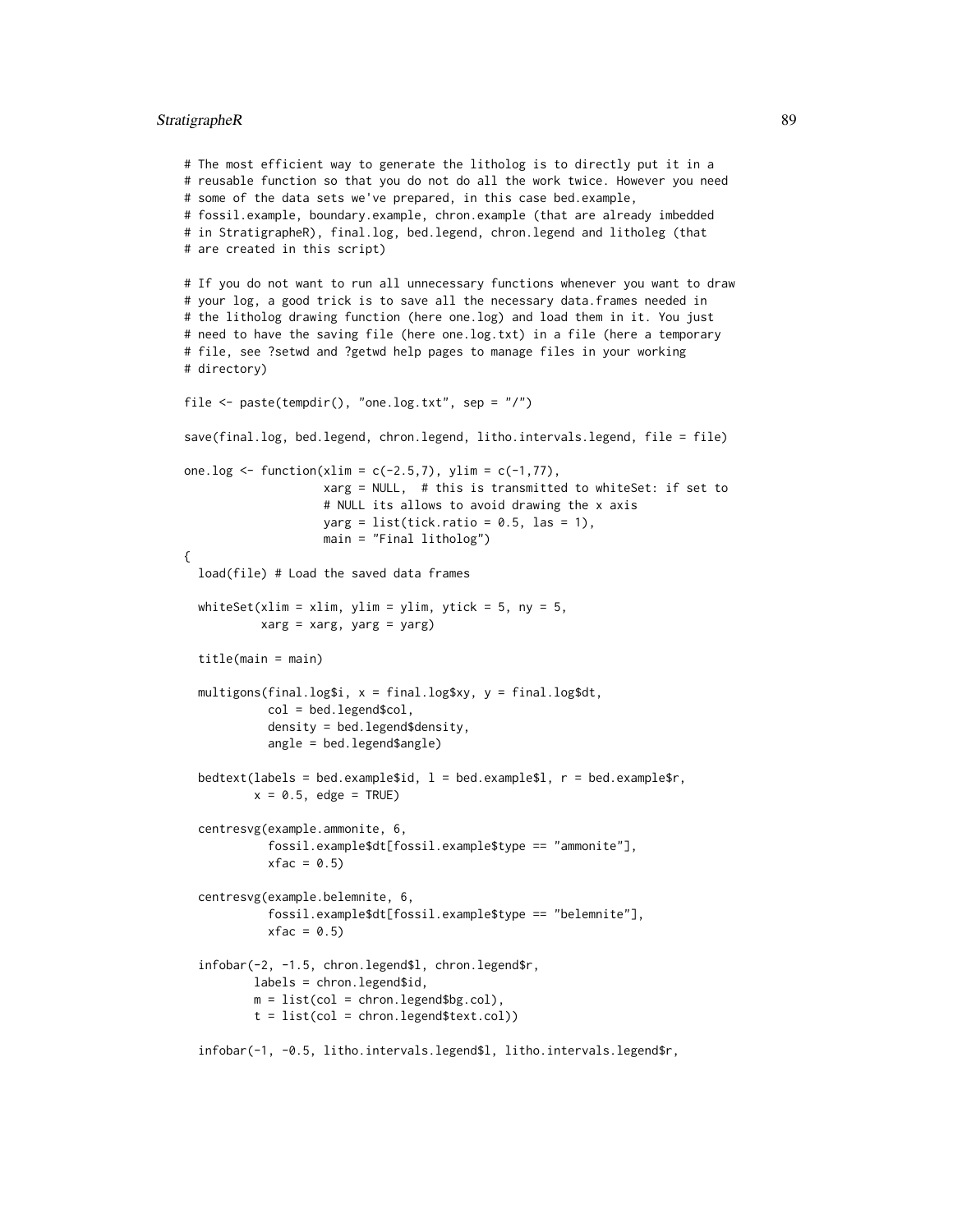```
labels = litho.intervals.legend$litho, srt = 0)
}
# This graphical function can then be used as a standalone function, or
# integrated in a for loop to draw the entirety in a succesion of panels
# (typically in pdf form)
# Indeed, if you go back to the definition of the one.log() function, you can
# see that we gave it a parameter, ylim. That parameter defines the range of dt
# that is covered in the plot. So you can plot a smaller part of the log:
one.log(ylim = c(18,53), main = "Final litholog from dt 18 to 53")
# Or you can create a second function that creates a loop of the log if you want
# to generate an ensemble of sheets that placed end to end would create a
# complete litholog
# Basically can want to set up the scale (i.e. the y -or dt- interval of the
# litholog seen for each plot -or pdf page-: if you want to see each time an
# interval of 30 y-units of the litholog on each plot/pdf page, can set the
# parameter 'interval' of the following function to 30)
repeated.log \le function(start = 0, interval = 20)
{
 omar <- par("mar")
 par(mar = c(1,4,3,2)) # This allows to define the margins as you wish
 l1 <- seq(start,max(final.log$dt),interval)
 l2 <- seq(start,max(final.log$dt),interval) + interval
 for(i in length(l1):1)
 {
   one.log(ylim = c(11[i], 12[i]),main = paste("Repeated litholog, part from dt", l1[i], "to", l2[i]))
 }
 par(mar = omar)
}
repeated.log()
# Printing and seeing you litholog in pdf ----
# The next function, pdfDisplay, generates a pdf of a graphical function.
# Any function producing plots such as repeated.log() can be inserted into it to
# generate plots. These plots will all be of the same size. I believe this
# function might not work on every computer. And its openfile argument, which
# causes the pdf to open, only works in Windows. If You are working with
# Windows, I recommend using SumatraPDF as your default pdf reader: this will
# allow pdfs to be changed while they are being visualised.
## Not run:
```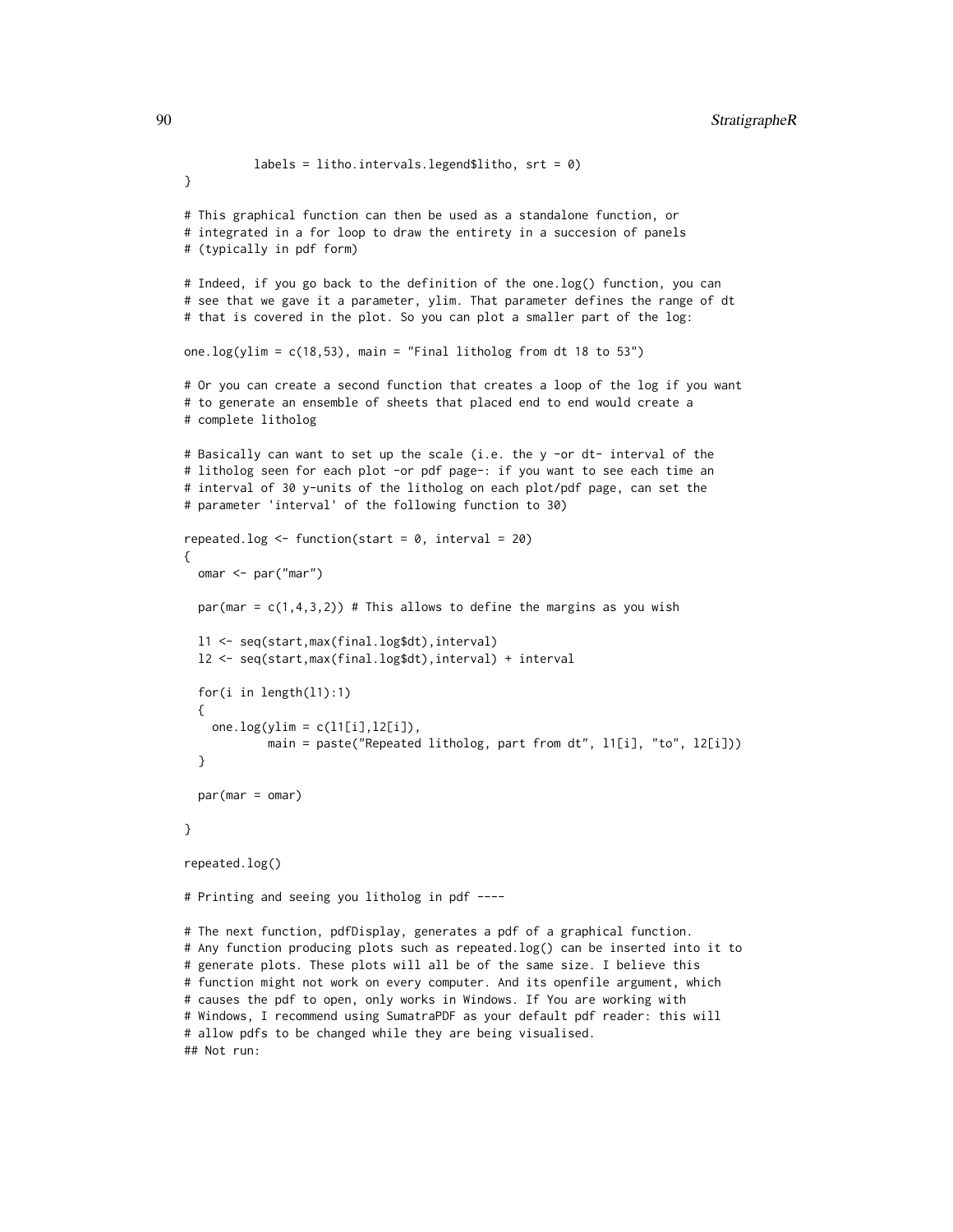$pdfDisplay(repeated.log(), width = 10, height = 15,$ 

```
name = "StratigrapheR_Example_a", track = FALSE)
## End(Not run)
# Plotting data -e.g. time-series data of a proxy - along the litholog ----
# Now lets say you want to plot information along the litholog. For that we will
# work in a graphical function that we will provide to pdfDisplay. Note that
# it is not possible to base yourself on the repeated.log() function, because
# it will print all the plots succesively without allowing modification or
# addition
# One way of working is to create two plots next to each other and provide
# identical y axis parameters
graphical.function.1 <- function()
{
 opar <- par("mar","mfrow")
 par(max = c(3, 4, 3, 2),mfrow = c(1,2)) # This creates two windows where to plot sucessively
 # Plot the litholog on the left
 one.log(main = ")
 # Plot the other data on the right
 blackSet(xlim = c(-2*10^{\wedge} -8, 8*10^{\wedge} -8),
           ylim = c(-1, 77), # It is important to define identical y limits
           # between the litholog and the proxy
           ytick = 5, ny = 1,
           targ = NULL)
 lines(proxy.example$ms, proxy.example$dt, type = "o", pch = 19)
 par(mar = opar$mar, mfrow = opar$mfrow)
}
## Not run:
pdfDisplay(graphical.function.1(), width = 10, height = 15,
           name = "StratigrapheR_Example_b", track = FALSE)
## End(Not run)
# If you want to put that repeated litholog in A4 format, the best way is to
# use LaTeX. The following lines of code will create a TeX file that would
# do that, test it if you want (the file will be in a temporary directory,
# but you can change tempdir(), to getwd() for instance):
## Not run:
writeLines(log.loop.tex, paste(tempdir(),"log.loop.tex", sep = "/"))
```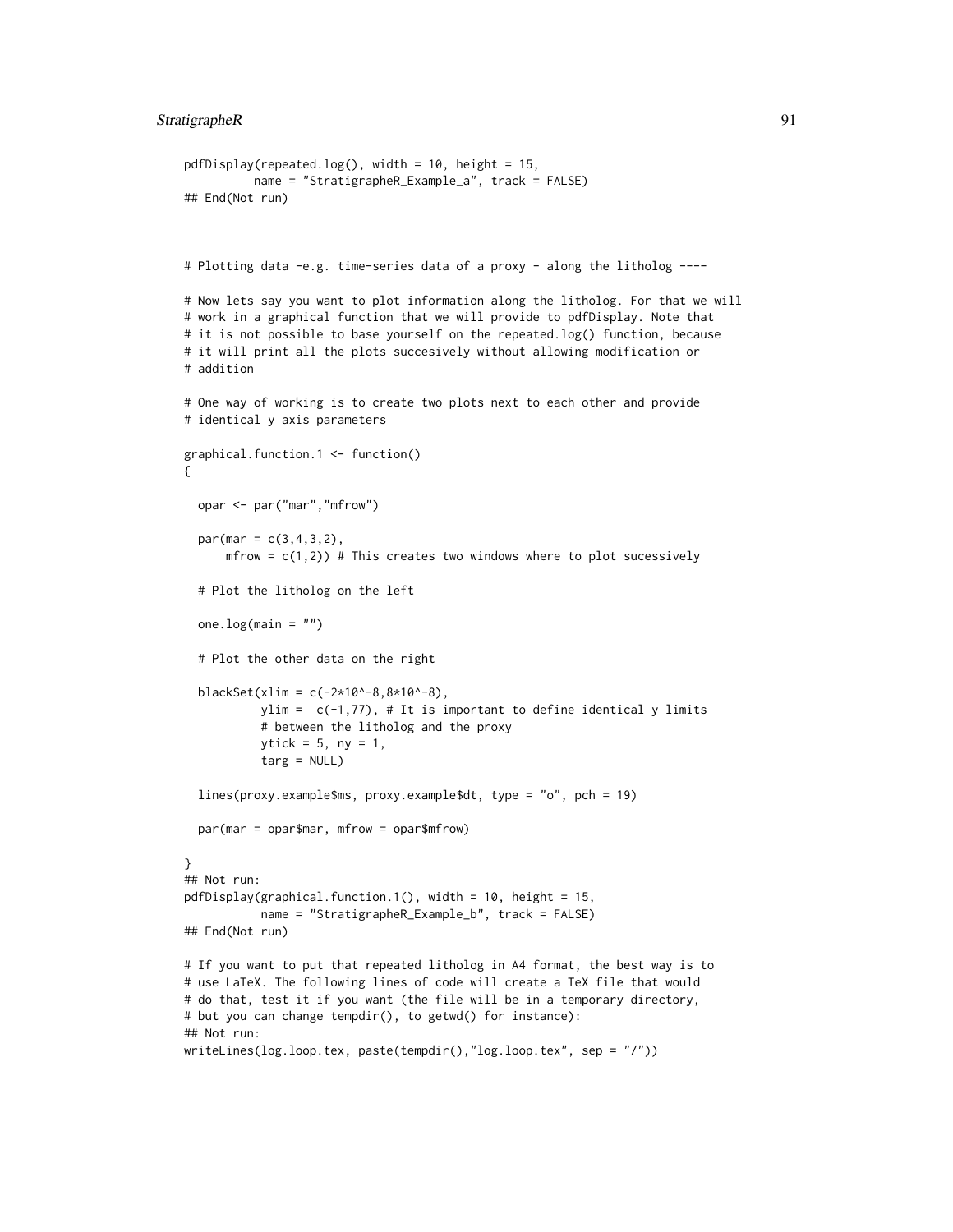```
## End(Not run)
# Another way to work this out is to create more space than needed on the
# litholog plot and to add elements
graphical.function.2 <- function()
{
 omar <- par("mar")
 par(max = c(3, 4, 3, 2))# Plot the litholog with room for the rest
 one.log(main = "", xlim = c(-3,16), xarg = list())
 par(fig = c(0.5,1, 0, 1), # 'fig' defines the overlapping plotting window
     # dimensions x1, x2, y1 and y2
     new = TRUE) # 'new' allows addition to a preexisting plot
 # The graphical parameter 'fig' that you can set using the par() function
 # allows you to define a new plotting region overlapping the original one.
 # This allows you to redefine x axes values. But again using this you have to
 # be careful to provide the right y limits between the litholog and the proxy.
 # Be aware that the functions white-, black- and greySet() set the xaxis and
 # yaxis to "i", which means that the limits you provide in x and y are the
 # actual limits of the plot (while the default setting of xaxis and yaxis are
 # "r", which extends the data range by 4 percent at each end)
 blackSet(xlim = c(-2*10^-8,8*10^-8),
          ylim = c(-1, 77),ytick = 5, ny = 1,
          targ = NULL,
          xarg = list(side = 3))lines(proxy.example$ms, proxy.example$dt, type = "o", pch = 19)
 par(max = omar)}
## Not run:
pdfDisplay(graphical.function.2(), width = 8, height = 15,
          name = "StratigrapheR_Example_c", track = FALSE)
## End(Not run)
```
StratigrapheR.examples

*Data for examples*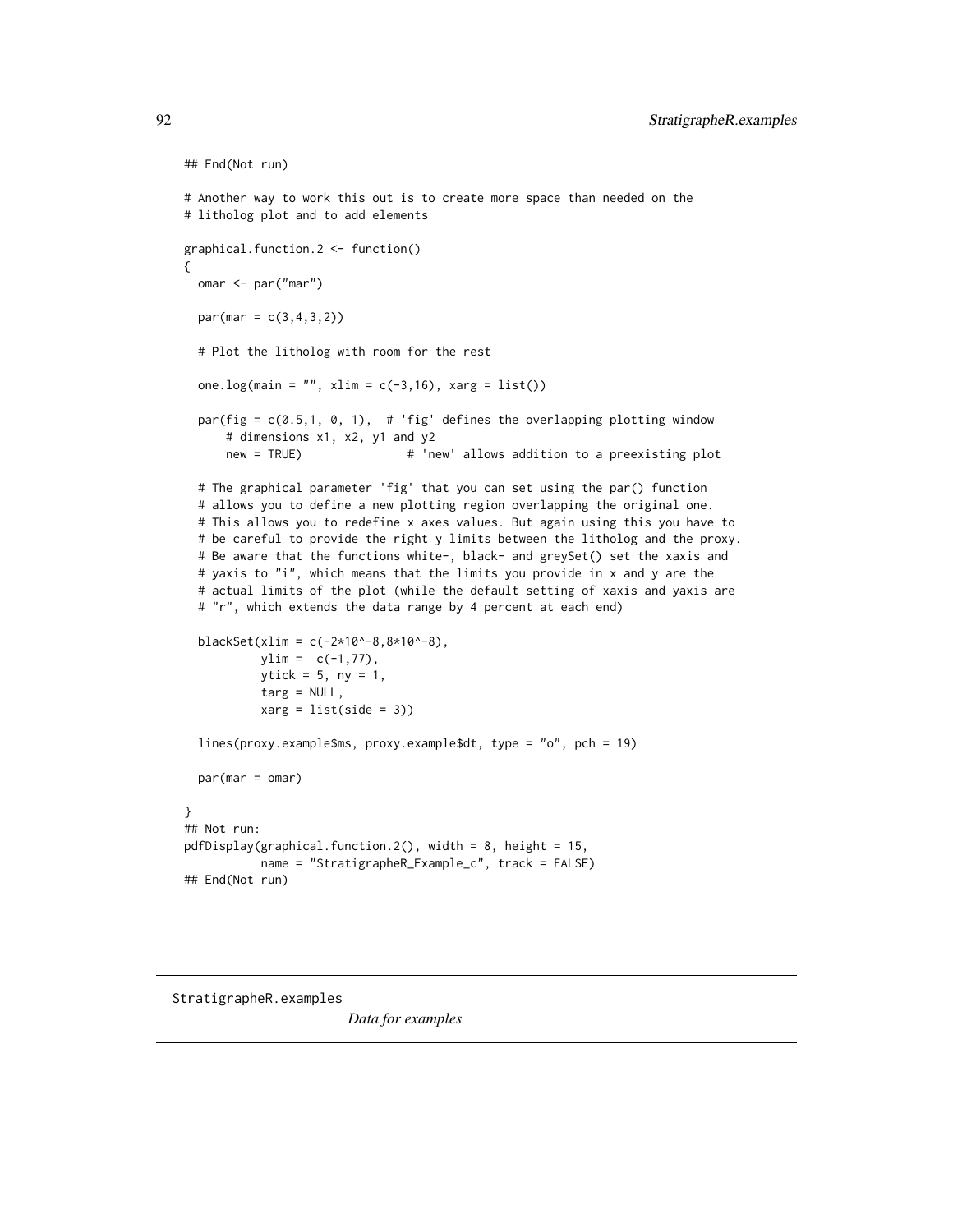#### <span id="page-92-0"></span>tie.lim 93

# Description

Supporting data sets to use in the examples. They will be used in the examples. example.ammonite.svg and log.loop.tex are meant to generate their respective .svg and .tex files.

#### Details

Litholog drawing data bed.example, boundary.example, example.ammonite, example.ammonite.svg, example.belemnite, example.breccia, example.lense, example.liquefaction, fossil.example, proxy.example, proxy.example.litho

Magnetostratigraphical data chron.example

Litholog exportation script log.loop.tex

Oriented data zeq\_example

Stratigraphical tie points tie.points.example

tie.lim *Discretises lim objects*

# Description

Discretises continuous lim objects by constant interpolation

#### Usage

```
tie.lim(
  lim = NULL,
  l = NULL,r = NULL,y = NULL,xout = NULL,id = 1L,
 to.lower = T,
 warn = T)
```
# Arguments

| a vector of n left interval limits<br>a vector of n right interval limits<br>a vector of n values to discretise | lim | an object convertible into a lim object: either a vector of length 2 or a list of<br>n left (1st element) and n right (2ndt element) interval limits, and of n interval<br>IDs. In this case the lim objects have to be ordered, by ids, dependently to each<br>other, and from left to right. For each id the lim objects have to cover the entire<br>interval from the lowest to the highest value, without overlap. |
|-----------------------------------------------------------------------------------------------------------------|-----|------------------------------------------------------------------------------------------------------------------------------------------------------------------------------------------------------------------------------------------------------------------------------------------------------------------------------------------------------------------------------------------------------------------------|
|                                                                                                                 |     |                                                                                                                                                                                                                                                                                                                                                                                                                        |
|                                                                                                                 |     |                                                                                                                                                                                                                                                                                                                                                                                                                        |
|                                                                                                                 |     |                                                                                                                                                                                                                                                                                                                                                                                                                        |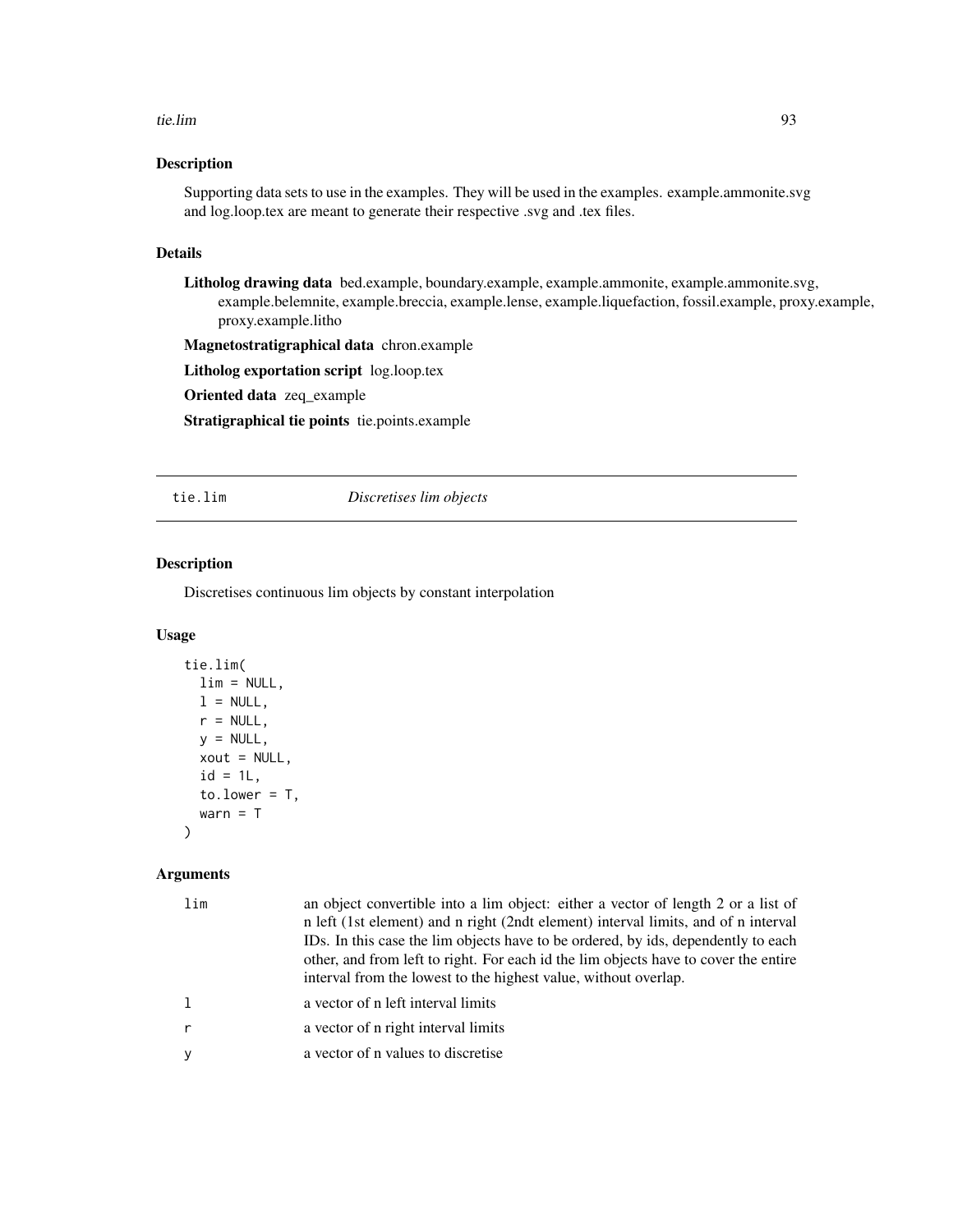<span id="page-93-0"></span>

| xout     | a vector of numeric values specifying where interpolation is to take place. It<br>will be identical for each id. If NULL the result will be continuous (points of a<br>continous line). |
|----------|-----------------------------------------------------------------------------------------------------------------------------------------------------------------------------------------|
| id       | a vector of n interval IDs (default is 1 for each interval)                                                                                                                             |
| to.lower | whether to take the left (lower) or right point for interpolation at adjacent points                                                                                                    |
| warn     | whether to warn if the sampling interval is prone to miss the smallest intervals.                                                                                                       |

# See Also

[as.lim](#page-2-0)

# Examples

```
l <- matrix(1:30, ncol = 3, byrow = FALSE)
r <- matrix(2:31, ncol = 3, byrow = FALSE)
id \leq matrix(rep(c("C1", "C2", "C3"),10), ncol = 3, byrow = TRUE)y \le - matrix(rep(1:10,3), ncol = 3, byrow = FALSE)
xout \leq -seq(-2, 32, 0.5)res \le tie.lim(1 = 1, r = r, y = y, xout = xout, id = id)
cont \le tie.lim(l = 1, r = r, y = y, id = id)
plot(res$x, res$y, pch = 19, col = "red")
lines(cont$x[,1], cont$y[,1])
lines(cont$x[,2], cont$y[,2])
lines(cont$x[,3], cont$y[,3])
```
transphere *Convertion between declinaison/inclination/intensity and cartesian coordinates*

# Description

Convertion between declinaison/inclination/intensity and cartesian coordinates (modified from RFOC package)

# Usage

```
transphere(dec = NA, inc = NA, int = 1, x = NA, y = NA, z = NA, into = "other")
```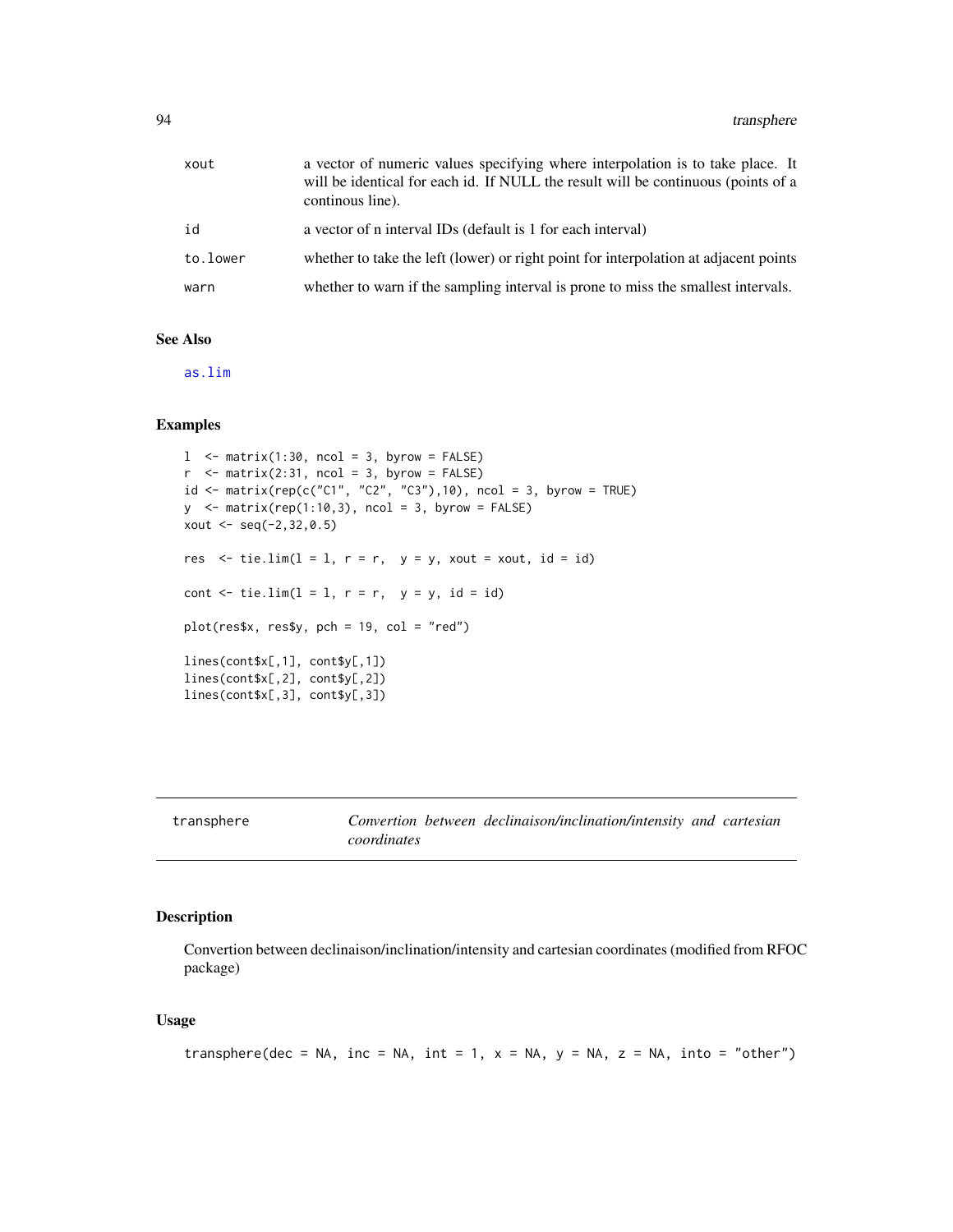#### <span id="page-94-1"></span>weld the contract of the contract of the contract of the contract of the contract of the contract of the contract of the contract of the contract of the contract of the contract of the contract of the contract of the contr

# Arguments

| dec     | declination of the data; it is the angle from the north taken on an horizontal<br>plane. It is measured clockwise from North and ranges from 0 to $360^{\circ}$ (Tauxe<br>$2010$ ). Values outside this range are corrected by incfix().       |
|---------|------------------------------------------------------------------------------------------------------------------------------------------------------------------------------------------------------------------------------------------------|
| inc     | inclination of the data; it is the angle from the horizontal, is positive downward,<br>and ranges from $+90^{\circ}$ for straight down to $-90^{\circ}$ for straight up (Tauxe, 2010).<br>Values outside this range are corrected by incfix(). |
| int     | intensity of the data. Defaults to one (unit sphere).                                                                                                                                                                                          |
| x, y, z | cartesian coordinates. x is the North, y the East, and z straight down. If dec and<br>inc are not provided they are used to be converted back in dec, inc and int data.<br>Output is corrected by $\text{incfix}()$ .                          |
| into    | overriding parameter for generalisation: if "dii" dec, inc and int will remain as<br>they are, and if "xyz" cartesian coordinates will remain as they are                                                                                      |

#### Value

a list of coordinates, in cartesian form or dec, inc, int form following the input

# See Also

[fmod](#page-29-0), [dipfix](#page-16-0) and [incfix](#page-39-0)

#### Examples

transphere(dec =  $c(65, 135)$ , inc =  $c(32, 74)$ )

 $1 \le$  transphere(dec = c(65,135), inc = c(32,74)) transphere( $x = 1$ \$x,  $y = 1$ \$y,  $z = 1$ \$z)

<span id="page-94-0"></span>weld *Combines segments with "litholog()"-like data frame*

# Description

Adds segments to the polygon forming the bed of a log in a "litholog()"-like data frame.

# Usage

```
weld(log, dt, xy, begin, end, erase = "none", order = "current")
```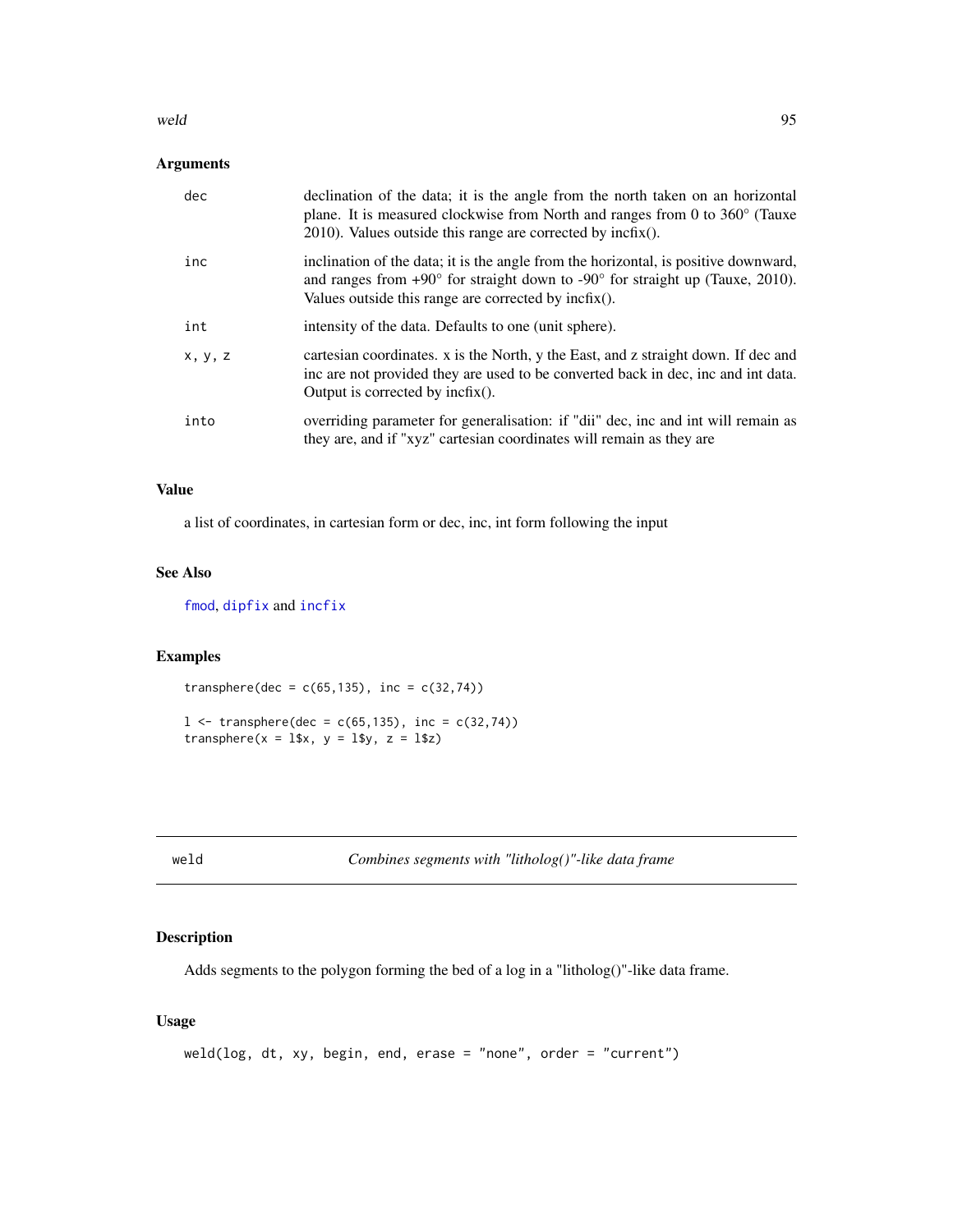#### <span id="page-95-1"></span>Arguments

| log   | a "litholog()"-like data frame on which the new segment needs to be welded.                                                                                              |
|-------|--------------------------------------------------------------------------------------------------------------------------------------------------------------------------|
| dt    | the dt value for each point of the added segment.                                                                                                                        |
| xy    | the xy value for each point of the added segment.                                                                                                                        |
| begin | the row of log after which the segment will be added.                                                                                                                    |
| end   | the row of log before which the segment will be added (end should be superior<br>to begin).                                                                              |
| erase | erase the begin point ('begin'), end point ('end'), both ('both') or only the points<br>in between ('none').                                                             |
| order | the order of the added points : can be the current order ('current'), the current<br>order inversed ('inverse'), or ordered by xy ('xy' or '-xy') or dt ('dt' or '-dt'). |
|       |                                                                                                                                                                          |

# Value

a "litholog()"-like data frame with the bed that comprises the begin and end row having the segment welded to it.

# See Also

[litholog](#page-42-0) and [weldlog](#page-95-0)

#### Examples

```
1 \leftarrow c(1)r < -c(2)h \leq -c(4)i \leq c("B1")log < -1itholog(1, r, h, i)seg \le sinpoint(4, 1, 0.25, pos = 2, phase = 0.5)
welded <- weld(log, seg$y, seg$x, 3, 4, order = "inverse", erase = "both")
plot(c(-1,5),c(0,3),type = "n")multigons(log$i,log$xy,log$dt)
points(seg$x,seg$y)
multigons(welded$i, welded$xy, welded$dt, lty = 2, lwd = 3, border = "red")
```
<span id="page-95-0"></span>weldlog *Changes boundaries segments in basic lithologs*

# Description

Adds personalised segements to bed boundaries of lithologs from "litholog()"-like data frames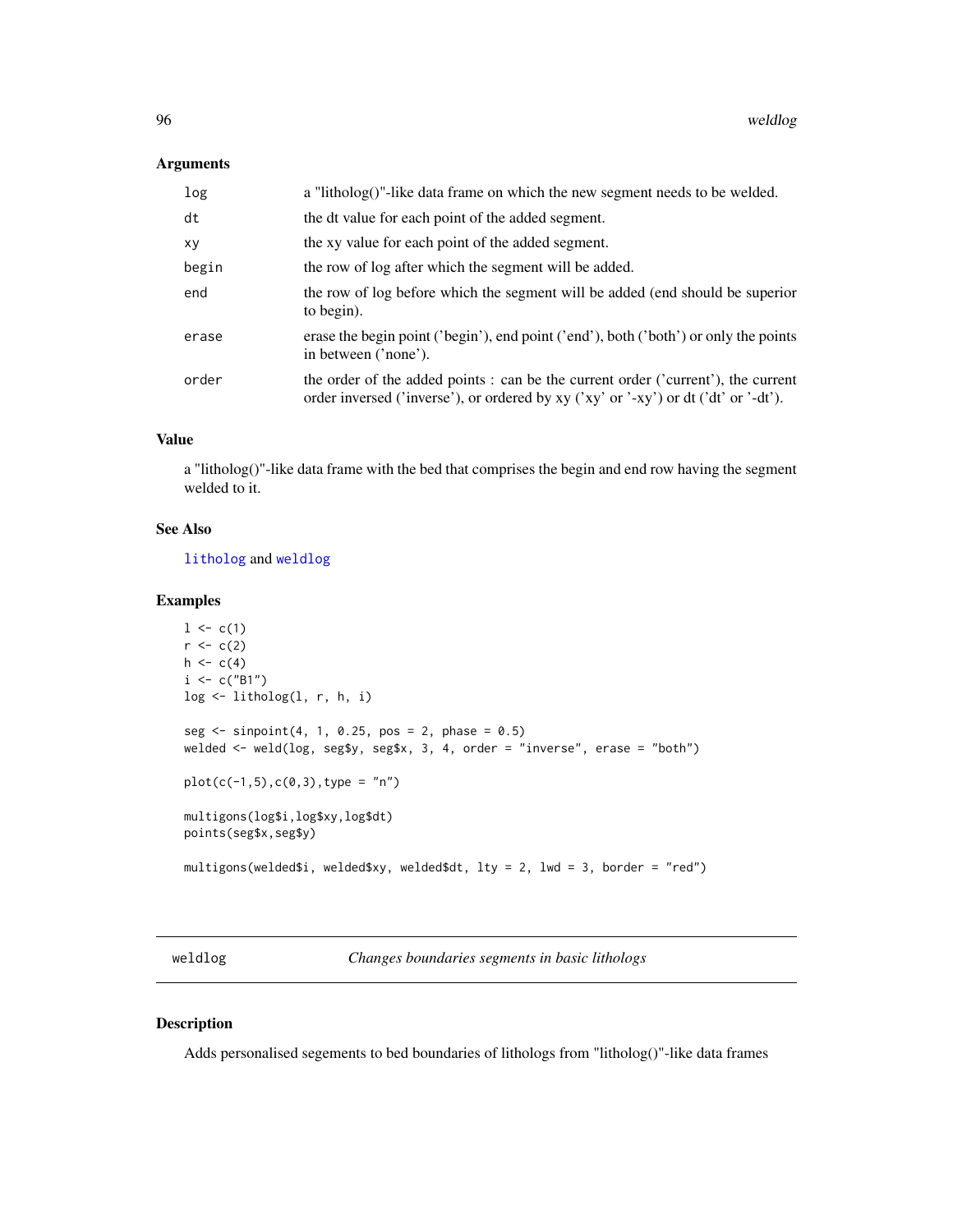#### <span id="page-96-0"></span>weldlog 500 million of the state of the state of the state of the state of the state of the state of the state of the state of the state of the state of the state of the state of the state of the state of the state of the

# Usage

```
weldlog(
  log,
  dt,
  seg,
  j = 1: length(dt),
  colxy = 1,
  col. dt = 2,
  auto.dt = T,
  add.dt = \theta,
  omit1 = NULL,omit2 = NULL,warn = T\mathcal{L}
```
# Arguments

| log          | a "litholog()"-like data frame on which the new segments need to be welded.                                                                                    |
|--------------|----------------------------------------------------------------------------------------------------------------------------------------------------------------|
| dt           | the position of the <i>n</i> boundaries to change.                                                                                                             |
| seg          | a list of n data frames having xy and dt coordinates for the segments that are<br>going to be welded to the log.                                               |
| j            | the indexes of the segments attributed to each boundary or the names of these<br>segments. Should be of same length than dt.                                   |
| col.xy       | the number of the column for the xy coordinates in the seg data frames.                                                                                        |
| col.dt       | the number of the column for the dt coordinates in the seg data frames.                                                                                        |
| auto.dt      | whether to automatically add the dt value to the dt of the segments (with the<br>add.dt value when it is not zero)                                             |
| add.dt       | a value to add to the dt of the segments for each boundary (in addition of the<br>value of the dt parameter). Should be of length 1 or of same length than dt. |
| omit1, omit2 | the dt of the boundary for which either the upper or lower bed should not be<br>welded to (1 and 2 depending on the order of the beds in the original log)     |
| warn         | whether you want to be annoyed (beginners should find it useful to be annoyed)                                                                                 |

#### Value

a "litholog()"-like data frame, with new bed boundaries

# See Also

Complementary function[litholog](#page-42-0)

Underlying function: [weld](#page-94-0)

To generate sinuoisidal segments: [sinpoint](#page-76-0) To generate a lot of different sinuoisidal segments: see the example in [neatPick](#page-53-0)

To import and adapt .svg files as segments: [pointsvg](#page-64-0), [framesvg](#page-31-0), [centresvg](#page-8-0) and [changesvg](#page-11-0)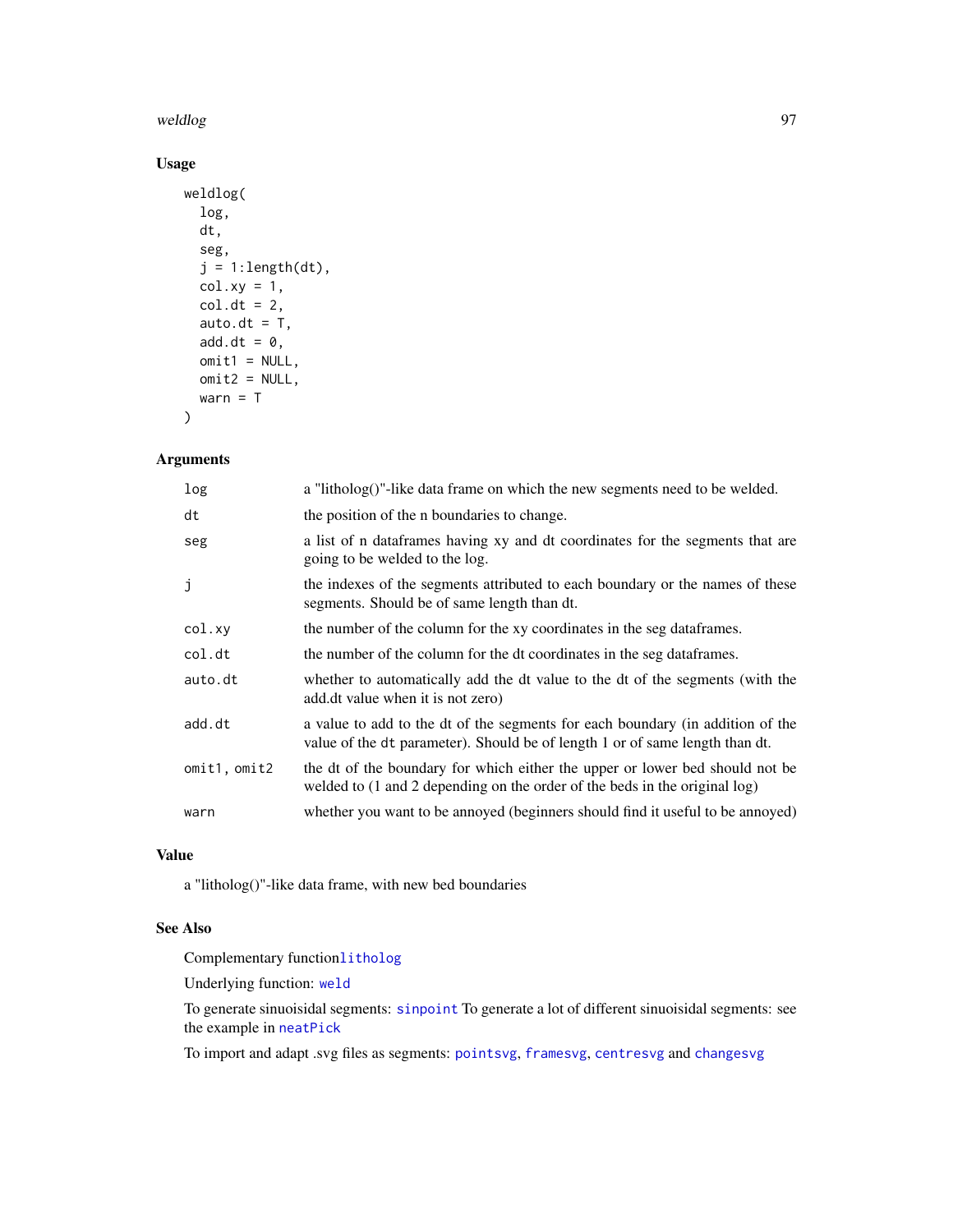#### Examples

```
1 \leftarrow c(0,1,2,3,4)r \leftarrow c(1, 2, 3, 4, 5)h \leq \lfloor C(4,3,4,3,4)i <- c("B1","B2","B3","B4","B5")
log <- litholog(l, r, h, i)
whiteSet(xlim = c(-1,5), ylim = c(-1,6))
multigons(log$i, log$xy, log$dt, lty = 3)
seg1 <- sinpoint(4, 0, 0.25, phase=0.5)
seg2 <- sinpoint(4, 0, 0.25, phase=1.5)
welded <- weldlog(log, dt = c(2,3,4), seg = list(seg1 = seg1, seg2 = seg2),
                   j = c("seg1", "seg2", "seg2"))
multigons(welded$i, welded$xy, welded$dt, lwd = 3, lty = 2, border = "red")
```
whiteSet *Sets the plot environment to draw a long data set*

#### Description

Sets the plot environment to draw a long dataset. It is without background, and with only axes with major and minor ticks.

#### Usage

```
whiteSet(
 xlim,
 ylim,
 xtick = NA,
 ytick = NA,
 nx = 1,
 ny = 1,xaxs = "i",yaxs = "i",xarg = list(tick.ratio = 0.5),
 yarg = list(tick.ratio = 0.5, las = 1),add = FALSE\mathcal{L}
```
# Arguments

| xlim, ylim   | the x and y limits (e.g. xlim = $c(-1,1)$ )       |
|--------------|---------------------------------------------------|
| xtick, ytick | the interval between each major ticks for x and y |

<span id="page-97-0"></span>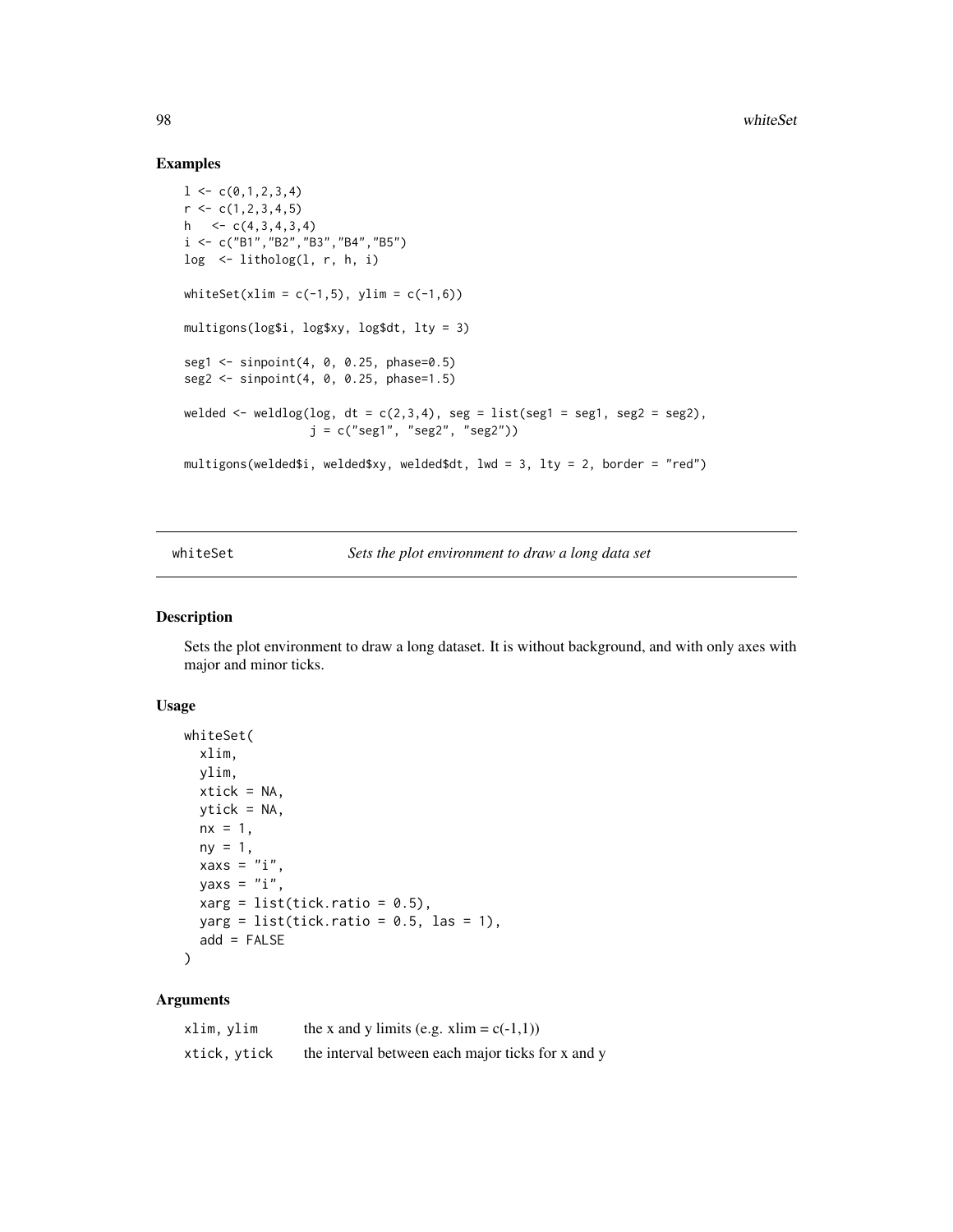#### <span id="page-98-0"></span>ylink the control of the control of the control of the control of the control of the control of the control of the control of the control of the control of the control of the control of the control of the control of the co

| nx, ny     | the number of intervals between major ticks to be divided by minor ticks in the<br>x and y axes                                                                                                                                                                                                                                                                                                                        |
|------------|------------------------------------------------------------------------------------------------------------------------------------------------------------------------------------------------------------------------------------------------------------------------------------------------------------------------------------------------------------------------------------------------------------------------|
| xaxs, yaxs | The style of axis interval calculation to be used for the x and y axes. By default it<br>is "i" (internal): it just finds an axis with pretty labels that fits within the original<br>data range. You can also set it to "r" (regular): it first extends the data range by<br>4 percent at each end and then finds an axis with pretty labels that fits within the<br>extended range. See ?par for further explanation |
| xarg, yarg | a list of arguments to feed to minor Axis() for the x and y axes. See the ?mino-<br>rAxis help page for the possible arguments. See ?merge_list for further infor-<br>mation.                                                                                                                                                                                                                                          |
| add        | whether to add to an existing plot                                                                                                                                                                                                                                                                                                                                                                                     |

# See Also

Similar functions: [greySet](#page-33-0) and [blackSet](#page-6-0)

To create axes with major and minor ticks: [minorAxis](#page-47-0)

To print a plot in pdf: [pdfDisplay](#page-60-0)

To automatically determine pretty interval limits: [encase](#page-23-0)

#### Examples

```
y \leftarrow c(0, 11, 19, 33)x \leftarrow c(1, 2, 2.5, 4)a \leftarrow min(y)b \leq -\max(y)f \leftarrow encase(a-1,b,5)
whiteSet(c(0,4), f, ytick = 5, ny = 5, xaxs = "r")
points(x, y, pch=19)
```
ylink *Draws connection lines to connect two points in y*

# Description

Draws connection lines to connect two points in y

# Usage

```
ylink(y1, y2, x1, x2, ratio = 0.1, x11 = NA, x12 = NA, 1 = list(lty = 3))
```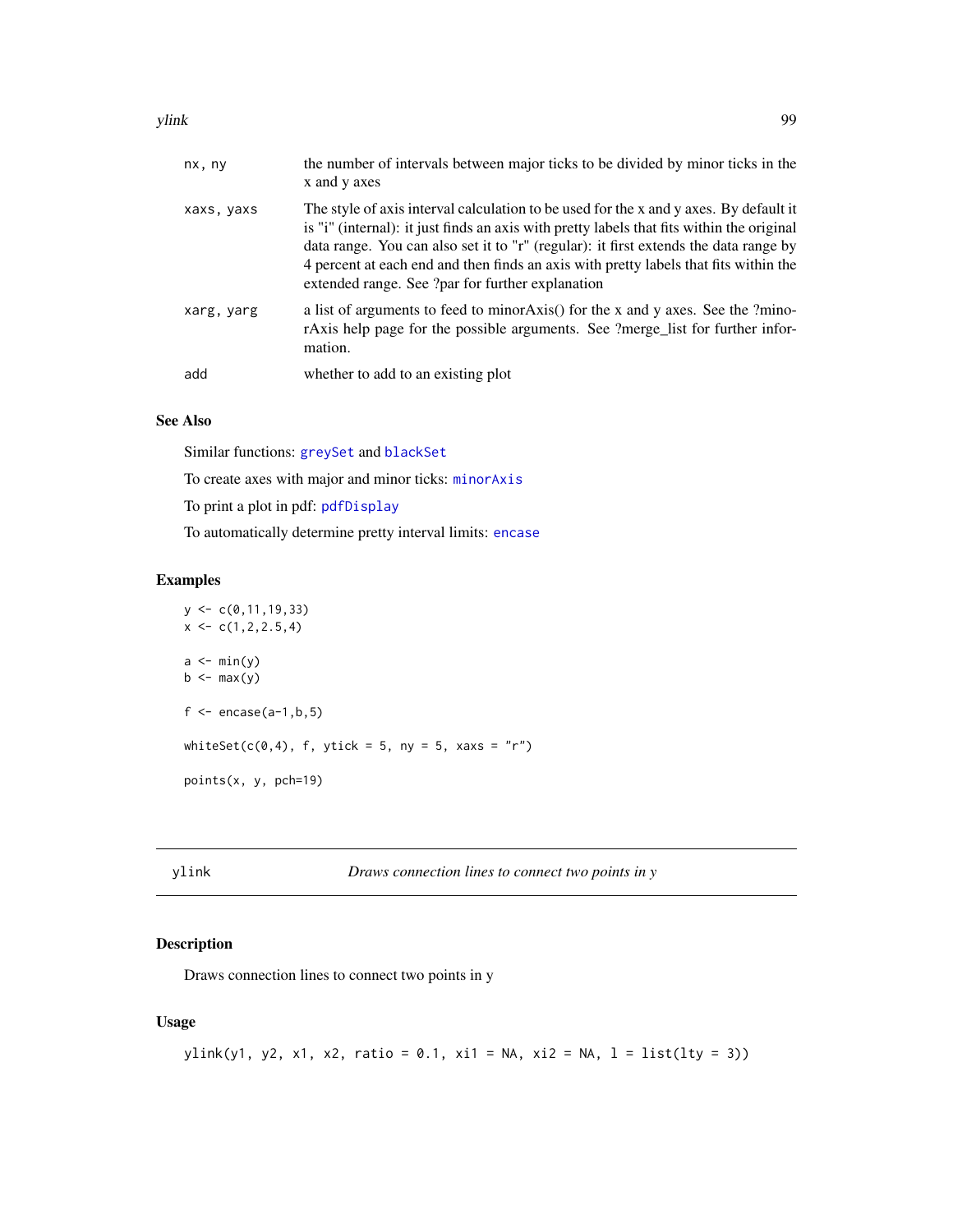#### <span id="page-99-0"></span>Arguments

| y1, y2   | y positions (you can provide several ones at once)                                                                                      |
|----------|-----------------------------------------------------------------------------------------------------------------------------------------|
| x1, x2   | x positions (you can provide several ones at once)                                                                                      |
| ratio    | the ratio of the breaking points of the lines (from the start or end to the centre)                                                     |
| xi1, xi2 | x positions of the breaking points of the lines.                                                                                        |
| ı.       | a list of arguments to feed lines(). Go see ?lines to know which arguments can<br>be provided. See ?merge.list for further information. |

#### See Also

[multilines](#page-52-0), [bedtext](#page-5-0), [infobar](#page-40-0) and [nlegend](#page-58-0)

#### Examples

 $plot(c(\emptyset, 6), c(-2\emptyset, 2\emptyset), type = "n")$  $infobar(ymin = c(-20, 0), ymax = c(0, 20), xmin = 1, xmax = 0,$  $m = list(col = c("black", "white"))$ infobar(ymin =  $c(-20,10)$ , ymax =  $c(10,20)$ , xmin = 5, xmax = 6,  $m = list(col = c("black", "white"))$  $ylink(c(0, 12), c(10, 20), x1 = 1, x2 = 5, ratio = 0.2,$  $l = list(lty = c(1,3), lwd = 2))$ 

zijderveld *Draws a Zijderveld plot*

### Description

Draws a Zijderveld plot: it projects 3D points (having declination, inclination and intensity) in 2D, horizontally and vertically.

#### Usage

zijderveld( dec, inc, int,  $xh = "WE".$  $xy = xh$ , centre  $=$   $F$ , xlim = NA, ylim = NA,  $unit = NA$ ,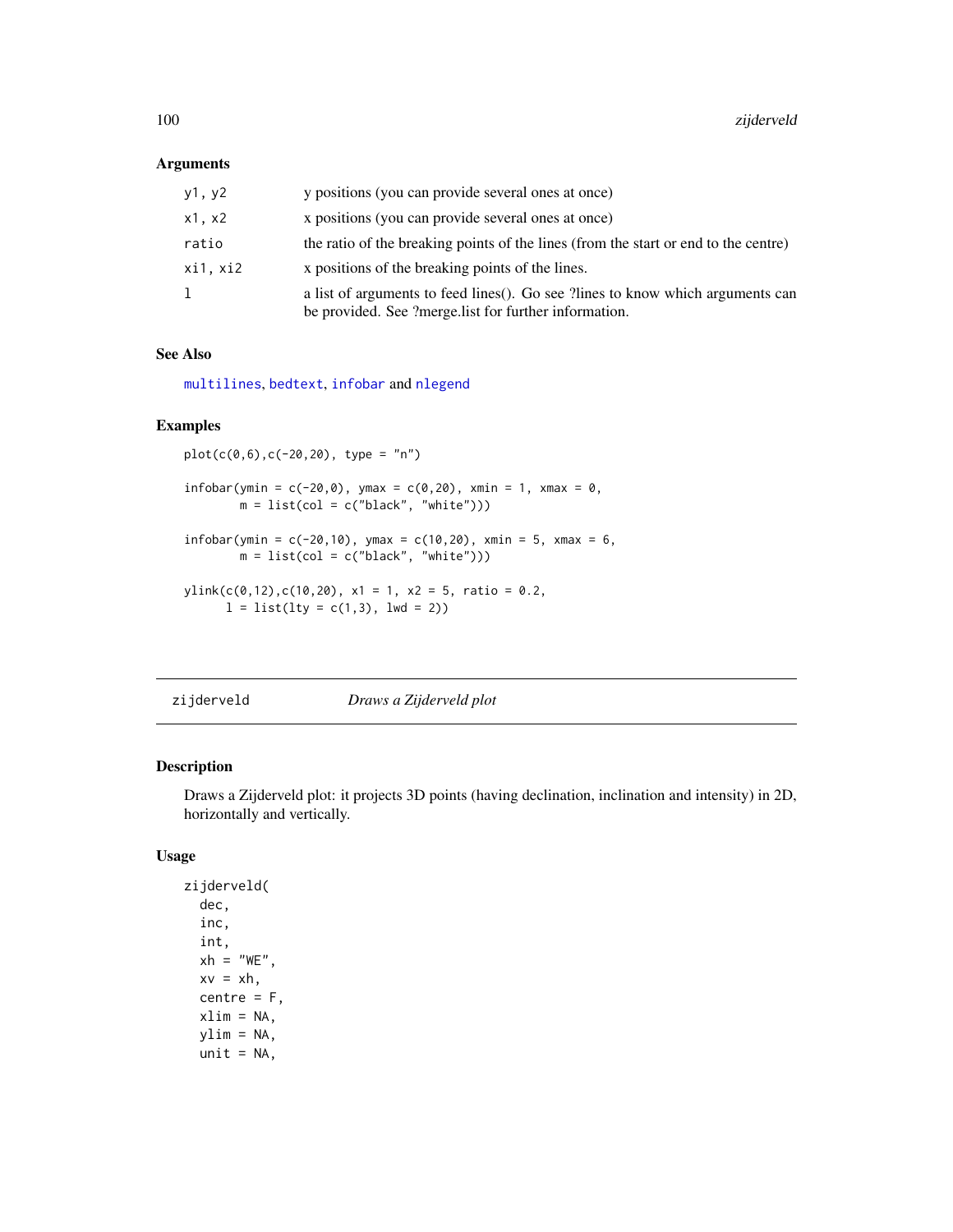#### zijderveld 101

```
xlab = ",
ylab = "",labels = NA,
nlabels = 1,
h = list(pch = 19),
v = list(pch = 21, bg = "white"),f = list(pch = 21, bg = "white", cex = 1.5),
t = list(pos = 3, offset = 0.5),
l = list(),anchored = T,
style = "branches",
tcl = 0.2,
orientation = TRUE,
scientific = NA,
decimals = 10,
add = FALSE
```
# Arguments

 $\mathcal{L}$ 

| dec           | declination of the data; it is the angle from the north taken on an horizontal<br>plane. It is measured clockwise from North and ranges from 0 to 360° (Tauxe<br>$2010$ ). Values outside this range are corrected by incfix().                                                                                                                                                                            |
|---------------|------------------------------------------------------------------------------------------------------------------------------------------------------------------------------------------------------------------------------------------------------------------------------------------------------------------------------------------------------------------------------------------------------------|
| inc           | inclination of the data; it is the angle from the horizontal, is positive downward,<br>and ranges from $+90^{\circ}$ for straight down to $-90^{\circ}$ for straight up (Tauxe, 2010).<br>Values outside this range are corrected by incfix().                                                                                                                                                             |
| int           | intensity of the data.                                                                                                                                                                                                                                                                                                                                                                                     |
| xh            | orientation of the x axis for the horizontal points: can be 'SN' or 'WE'.                                                                                                                                                                                                                                                                                                                                  |
| XV            | orientation of the x axis for the horizontal points: can be 'SN', 'WE' or 'mod-<br>ified' (for the latter the horizontal projection of the vector given by the square<br>root of the addition of the squared horizontal components).                                                                                                                                                                       |
| centre        | logical, whether the $[0,0]$ point should be in the centre of the plot. Is ignored if<br>xlim and/or ylim are defined.                                                                                                                                                                                                                                                                                     |
| xlim, ylim    | the x and y minimal limits. The actual limits can change to keep a x/y ratio of 1.                                                                                                                                                                                                                                                                                                                         |
| unit          | the tick interval.                                                                                                                                                                                                                                                                                                                                                                                         |
| xlab, ylab    | the titles for the axes.                                                                                                                                                                                                                                                                                                                                                                                   |
| labels        | a character vector of labels to add to each point.                                                                                                                                                                                                                                                                                                                                                         |
| nlabels       | the number of labels to skip (for clarity).                                                                                                                                                                                                                                                                                                                                                                |
| h, v, f, t, l | list of graphical parameters to feed the graphical functions: h, v and f are fed<br>to points() for the horizontal, vertical and first points respectively; t is fed to the<br>text() for the labels and l is fed to lines() for the lines joining each horizontal<br>and vertical points. See ?points, ?text and ?lines help page for the possible<br>arguments. See ?merge_list for further information. |
| anchored      | logical, whether the lines should be anchored to the $[0,0]$ point.                                                                                                                                                                                                                                                                                                                                        |
|               |                                                                                                                                                                                                                                                                                                                                                                                                            |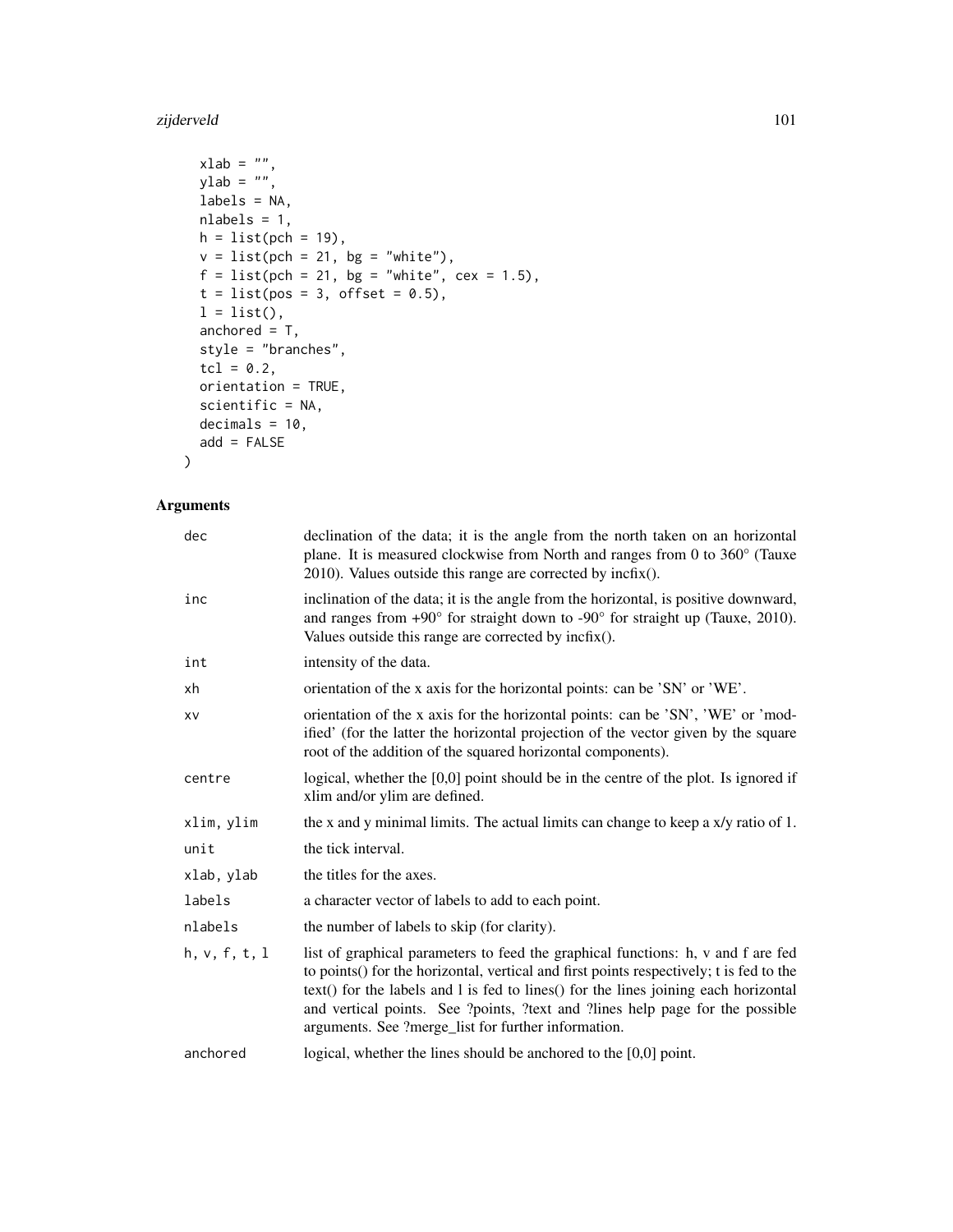<span id="page-101-0"></span>

| style       | the style of the plot: 'branches', 'box0', 'box1', or 'box2'. The boxes are ad-<br>vised when zooming using xlim and/or ylim.                                         |
|-------------|-----------------------------------------------------------------------------------------------------------------------------------------------------------------------|
| tcl         | The length of tick marks (see par() help page).                                                                                                                       |
| orientation | logical, whether to add captions indicating the orientation of the plot.                                                                                              |
| scientific  | logical or NA, whether have scientific notation (e.g. $-1.0E-06$ ) or not (e.g.<br>$0.00015$ ). If NA, R will be left only judge.                                     |
| decimals    | the number of decimals if scientific is T or F. Having not enough decimals can<br>lead to override the unit parameter, but the tick labels will be correctly aligned. |
| add         | logical, whether to add the plot to an existing plot.                                                                                                                 |

# Details

By default horizontal projection is made of black points, vertical of white points.

# References

• Tauxe, L., 2010. Essentials of Paleomagnetism. University of California Press.

#### See Also

[earnet](#page-18-0)

```
zd <- zeq_example
ori <- par()$mfrow
par(mfrow = c(1,2))zijderveld(dec = zd$Dec, inc = zd$Inc, int = zd$Int,
           xh = "WE", unit = 10^(-5)zijderveld(dec = zd$Dec, inc = zd$Inc, int = zd$Int,
           style = "box1", scientific = FALSE, decimals = 5,
           labels = zd$Treat, nlabels = 2)
par(mfrow = ori)
```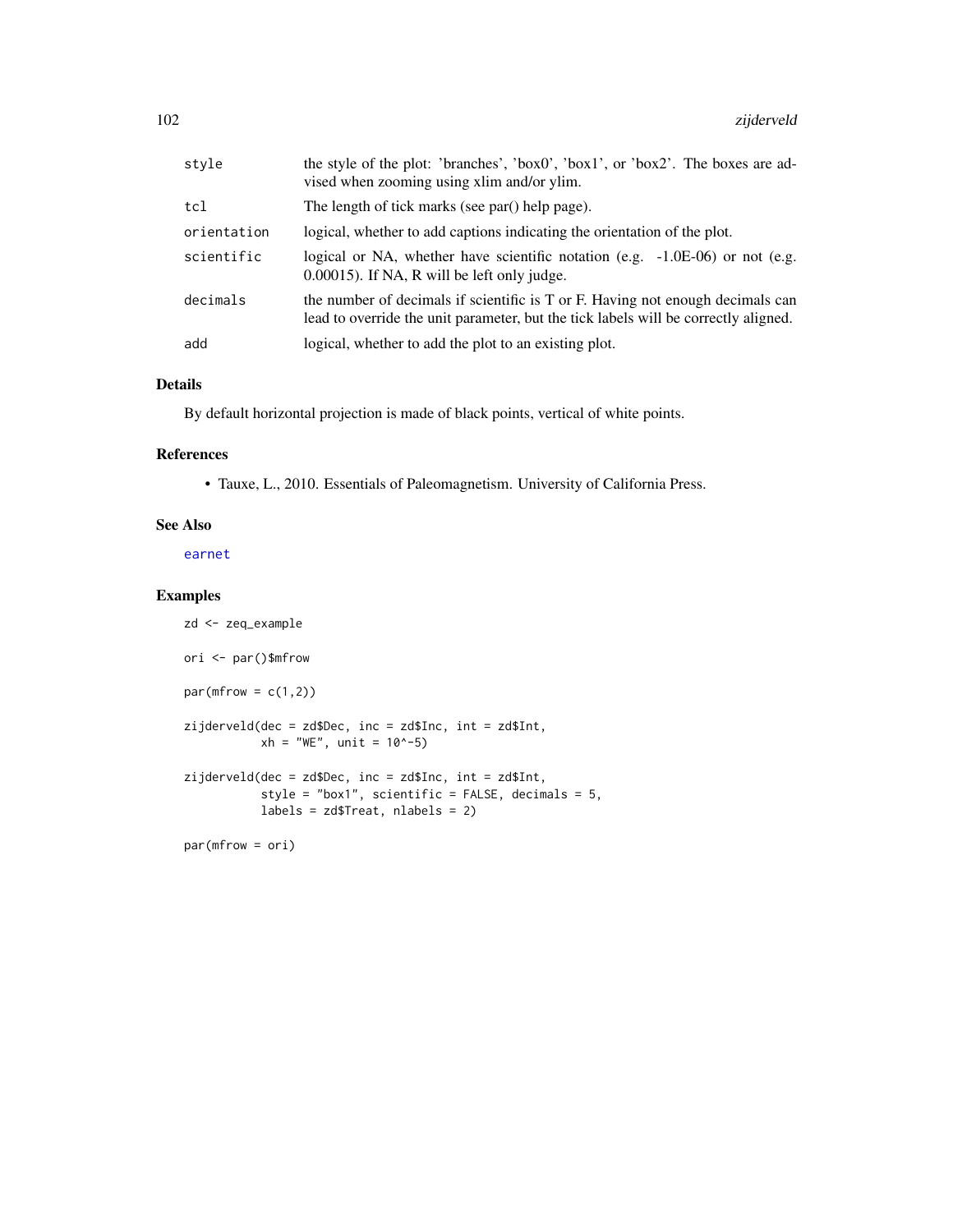# Index

are.lim.distinct *(*as.lim*)*, [3](#page-2-1) are.lim.nonadjacent *(*as.lim*)*, [3](#page-2-1) are.lim.nonunique *(*as.lim*)*, [3](#page-2-1) are.lim.ordered *(*as.lim*)*, [3](#page-2-1) as.lim, [3,](#page-2-1) *[28](#page-27-0)*, *[39](#page-38-0)*, *[41](#page-40-1)*, *[44](#page-43-0)*, *[47](#page-46-0)*, *[67](#page-66-0)*, *[77](#page-76-1)*, *[94](#page-93-0)* bed.example *(*StratigrapheR.examples*)*, [92](#page-91-0) bedtext, [6,](#page-5-1) *[41,](#page-40-1) [42](#page-41-0)*, *[44](#page-43-0)*, *[60](#page-59-0)*, *[100](#page-99-0)* blackSet, [7,](#page-6-1) *[49](#page-48-0)*, *[99](#page-98-0)* boundary.example *(*StratigrapheR.examples*)*, [92](#page-91-0) casing, [9,](#page-8-1) *[24](#page-23-1)* centersvg *(*centresvg*)*, [9](#page-8-1) centresvg, [9,](#page-8-1) *[11](#page-10-0)*, *[13,](#page-12-0) [14](#page-13-0)*, *[33](#page-32-0)*, *[37](#page-36-0)*, *[44](#page-43-0)*, *[51](#page-50-0)*, *[64](#page-63-0)*, *[66](#page-65-0)*, *[97](#page-96-0)* changesvg, *[11](#page-10-0)*, [12,](#page-11-1) *[14](#page-13-0)*, *[33](#page-32-0)*, *[66](#page-65-0)*, *[97](#page-96-0)* chron.example *(*StratigrapheR.examples*)*, [92](#page-91-0) clipsvg, *[11](#page-10-0)*, *[13](#page-12-0)*, [13,](#page-12-0) *[33](#page-32-0)*, *[66](#page-65-0)* convert, [15](#page-14-1) convertAxis, [15,](#page-14-1) *[74](#page-73-0)* dipfix, [17,](#page-16-1) *[21,](#page-20-0) [22](#page-21-0)*, *[30](#page-29-1)*, *[40](#page-39-1)*, *[68](#page-67-0)*, *[95](#page-94-1)* divisor, [18](#page-17-0) earinc, [19,](#page-18-1) *[20](#page-19-0)* earnet, [19,](#page-18-1) *[22,](#page-21-0) [23](#page-22-0)*, *[102](#page-101-0)* earplanes, *[20](#page-19-0)*, [21,](#page-20-0) *[23](#page-22-0)* earpoints, *[20](#page-19-0)*, *[22](#page-21-0)*, [22](#page-21-0) encase, *[8,](#page-7-0) [9](#page-8-1)*, [24,](#page-23-1) *[35](#page-34-0)*, *[99](#page-98-0)* encircle, [25](#page-24-0) enlarge, [26](#page-25-0) every\_nth, [27,](#page-26-0) *[49](#page-48-0)* example.ammonite *(*StratigrapheR.examples*)*, [92](#page-91-0) example.belemnite *(*StratigrapheR.examples*)*, [92](#page-91-0) example.breccia *(*StratigrapheR.examples*)*, [92](#page-91-0)

example.lense *(*StratigrapheR.examples*)*, [92](#page-91-0) example.liquefaction *(*StratigrapheR.examples*)*, [92](#page-91-0) flip.lim, *[5](#page-4-0)*, [28](#page-27-0) fmean, [29](#page-28-0) fmod, *[17](#page-16-1)*, *[30](#page-29-1)*, [30,](#page-29-1) *[40](#page-39-1)*, *[95](#page-94-1)* folder, [31](#page-30-0) formFunction, [31](#page-30-0) fossil.example *(*StratigrapheR.examples*)*, [92](#page-91-0) framesvg, *[11](#page-10-0)*, *[13,](#page-12-0) [14](#page-13-0)*, [32,](#page-31-1) *[33](#page-32-0)*, *[37](#page-36-0)*, *[44](#page-43-0)*, *[51](#page-50-0)*, *[64](#page-63-0)*, *[66](#page-65-0)*, *[97](#page-96-0)* greySet, *[8](#page-7-0)*, [34,](#page-33-1) *[35](#page-34-0)*, *[49](#page-48-0)*, *[99](#page-98-0)* homogenise, [36,](#page-35-0) *[45](#page-44-0)* homogenize *(*homogenise*)*, [36](#page-35-0) ignore, *[11](#page-10-0)*, *[14](#page-13-0)*, *[33](#page-32-0)*, [37,](#page-36-0) *[51](#page-50-0)*, *[54](#page-53-1)* in.lim, *[5](#page-4-0)*, [38](#page-37-0) incfix, *[17](#page-16-1)*, *[23](#page-22-0)*, *[30](#page-29-1)*, [40,](#page-39-1) *[68](#page-67-0)*, *[95](#page-94-1)* infobar, *[5,](#page-4-0) [6](#page-5-1)*, [41,](#page-40-1) *[44](#page-43-0)*, *[51](#page-50-0)*, *[60](#page-59-0)*, *[100](#page-99-0)* is.divisor *(*divisor*)*, [18](#page-17-0) is.lim *(*as.lim*)*, [3](#page-2-1) leftlog, *[6](#page-5-1)*, [42](#page-41-0) litholog, *[6](#page-5-1)*, *[42](#page-41-0)*, [43,](#page-42-1) *[96,](#page-95-1) [97](#page-96-0)* log.loop.tex *(*StratigrapheR.examples*)*, [92](#page-91-0) merge\_list, *[36](#page-35-0)*, [44](#page-43-0) mid.lim, *[5](#page-4-0)*, [47](#page-46-0) minorAxis, *[8](#page-7-0)*, *[16](#page-15-0)*, *[27](#page-26-0)*, *[35](#page-34-0)*, [48,](#page-47-1) *[49](#page-48-0)*, *[99](#page-98-0)* minorAxisTicks, *[49](#page-48-0)*, [49](#page-48-0) multigons, *[11](#page-10-0)*, *[33](#page-32-0)*, *[37](#page-36-0)*, *[41](#page-40-1)*, *[44](#page-43-0)*, [50,](#page-49-0) *[54](#page-53-1)*, *[60](#page-59-0)* multilines, *[37](#page-36-0)*, *[44](#page-43-0)*, *[51](#page-50-0)*, [53,](#page-52-1) *[100](#page-99-0)* neatPick, [54,](#page-53-1) *[97](#page-96-0)* neatPicked, [57](#page-56-0)